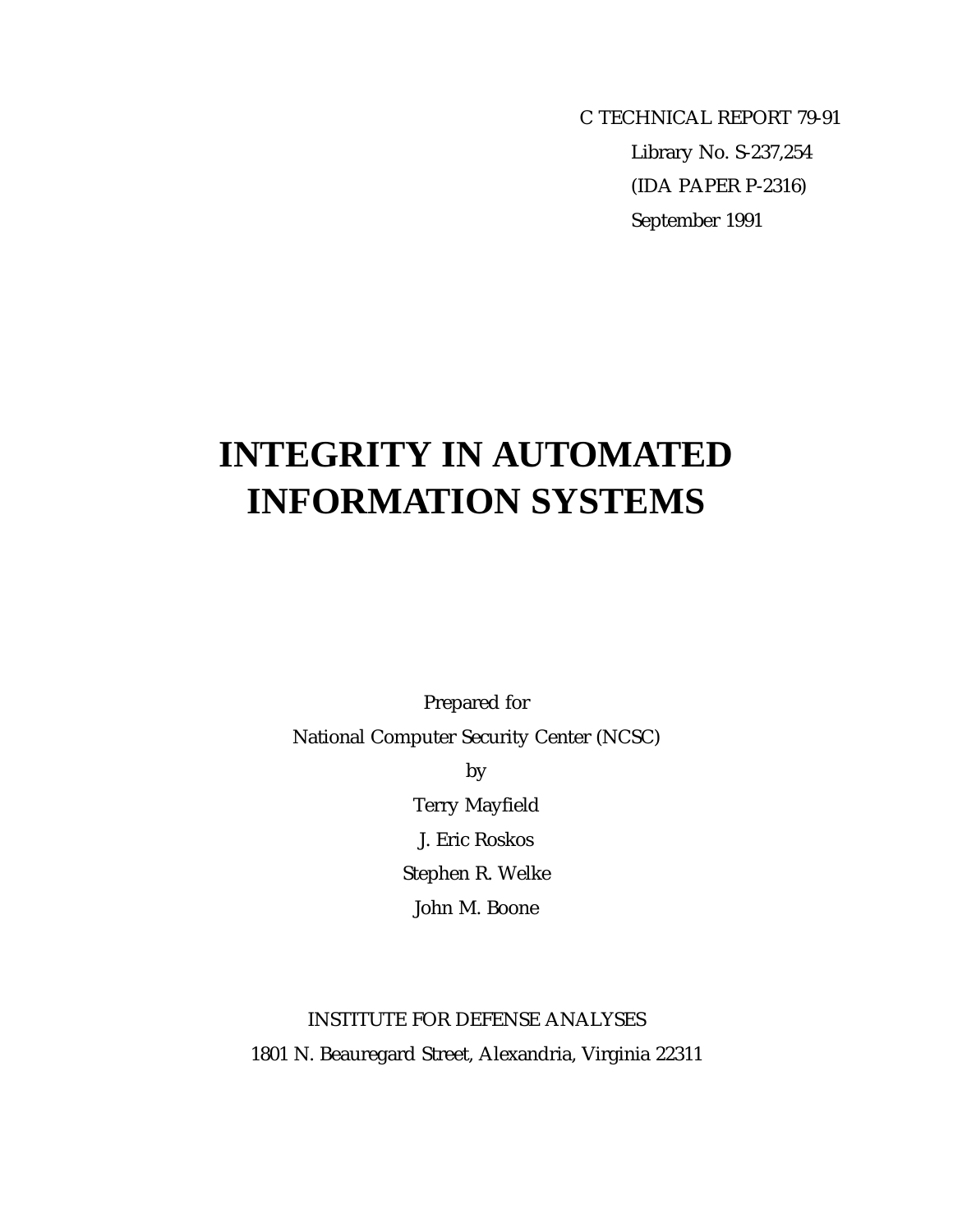# **FOREWORD**

This NCSC Technical Report, ``Integrity in Automated Information Systems,'' is issued by the National Computer Security Center (NCSC) under the authority of and in accordance with Department of Defense (DoD) Directive 5215.1, ``Computer Security Evaluation Center.'' This Publication contains technical observations, opinions, and evidence prepared for individuals involved with computer security.

Recommendations for revision to this publication are encouraged and will be reviewed periodically by the NCSC. Address all proposals for revision through appropriate channels to:

National Computer Security Center

9800 Savage Road

Fort George G. Meade, MD 20755-6000

Attention: Chief, Standards, Criteria & Guidelines Division

| Reviewed by: | September 1991 |  |
|--------------|----------------|--|
|              |                |  |

RON S. ROSS, LTC (USA)

Chief, Standards, Criteria & Guidelines Division

Released by:\_\_\_\_\_\_\_\_\_\_\_\_\_\_\_\_\_\_\_\_\_\_\_\_\_\_\_\_\_\_\_\_\_ September 1991

THOMAS R. MALARKEY

Chief, Office of Computer Security Publications and Support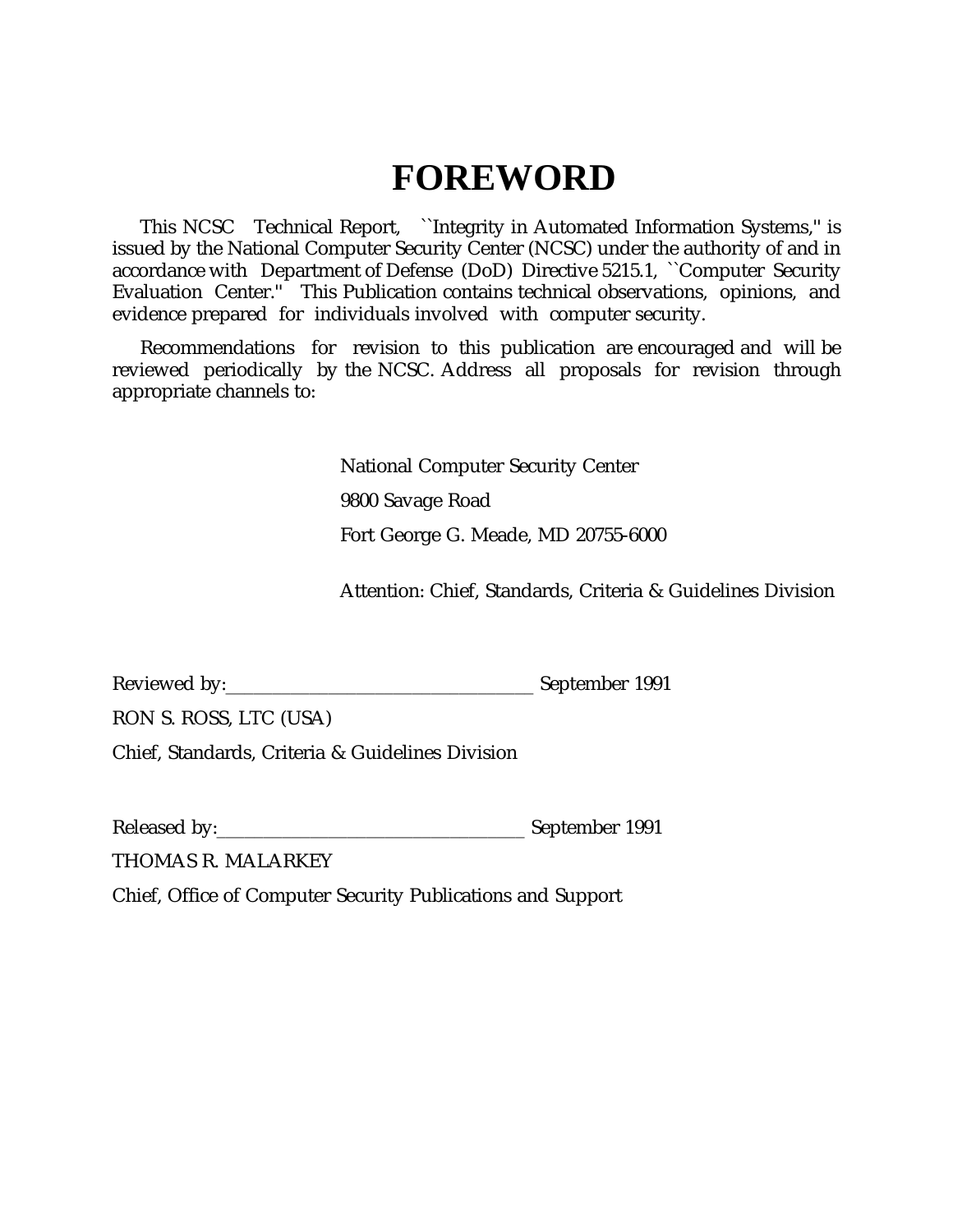# **TABLE OF CONTENTS**

|                                                                      | 1              |
|----------------------------------------------------------------------|----------------|
| 1.1                                                                  | 1              |
| 1.2                                                                  | 1              |
| 1.3                                                                  | 3              |
|                                                                      | 5              |
| 2.1                                                                  | 6              |
| $2.2\,$                                                              | 6              |
| 2.3                                                                  | $\overline{7}$ |
|                                                                      | 8              |
| 2.4.1 Preventing Unauthorized Users From Making Modifications        | 8              |
| 2.4.2                                                                | 8              |
| 2.4.3 Preventing Authorized Users From Making Improper Modifications | 9              |
| 2.5 CONCEPTUAL CONSTRAINTS IMPORTANT TO INTEGRITY                    | 9              |
|                                                                      | 10             |
|                                                                      | 11             |
|                                                                      | 11             |
|                                                                      | 15             |
| 3.1                                                                  | 15             |
|                                                                      | 16             |
|                                                                      | 16             |
|                                                                      | 17             |
| 3.5                                                                  | 18             |
| 3.6                                                                  | 18             |
| 3.7                                                                  | 19             |
|                                                                      | 20             |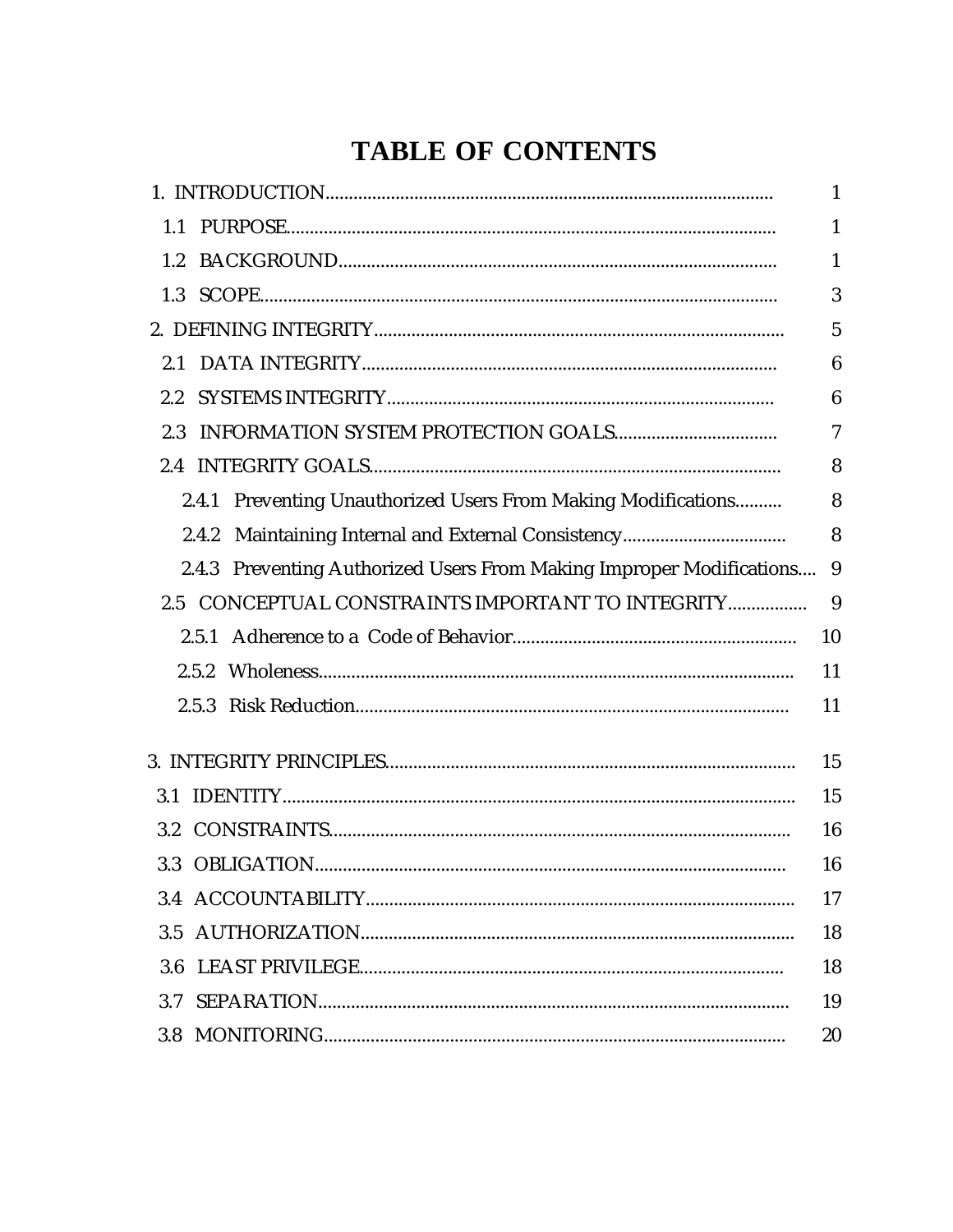|                                                          | 21 |
|----------------------------------------------------------|----|
|                                                          | 21 |
|                                                          | 22 |
|                                                          | 22 |
|                                                          | 23 |
|                                                          | 23 |
|                                                          | 24 |
|                                                          | 24 |
|                                                          | 24 |
|                                                          | 25 |
|                                                          | 25 |
|                                                          | 26 |
|                                                          | 27 |
| 4.1 POLICY OF IDENTIFICATION AND AUTHENTICATION          | 29 |
|                                                          | 29 |
|                                                          | 32 |
|                                                          | 32 |
| 4.1.3 Policy of Object Identification and Authentication | 33 |
| $\mathbb{R}^2$                                           | 37 |
|                                                          | 38 |
|                                                          | 38 |
|                                                          | 39 |
|                                                          | 39 |
|                                                          | 40 |
|                                                          | 40 |
| 4.2.1                                                    | 41 |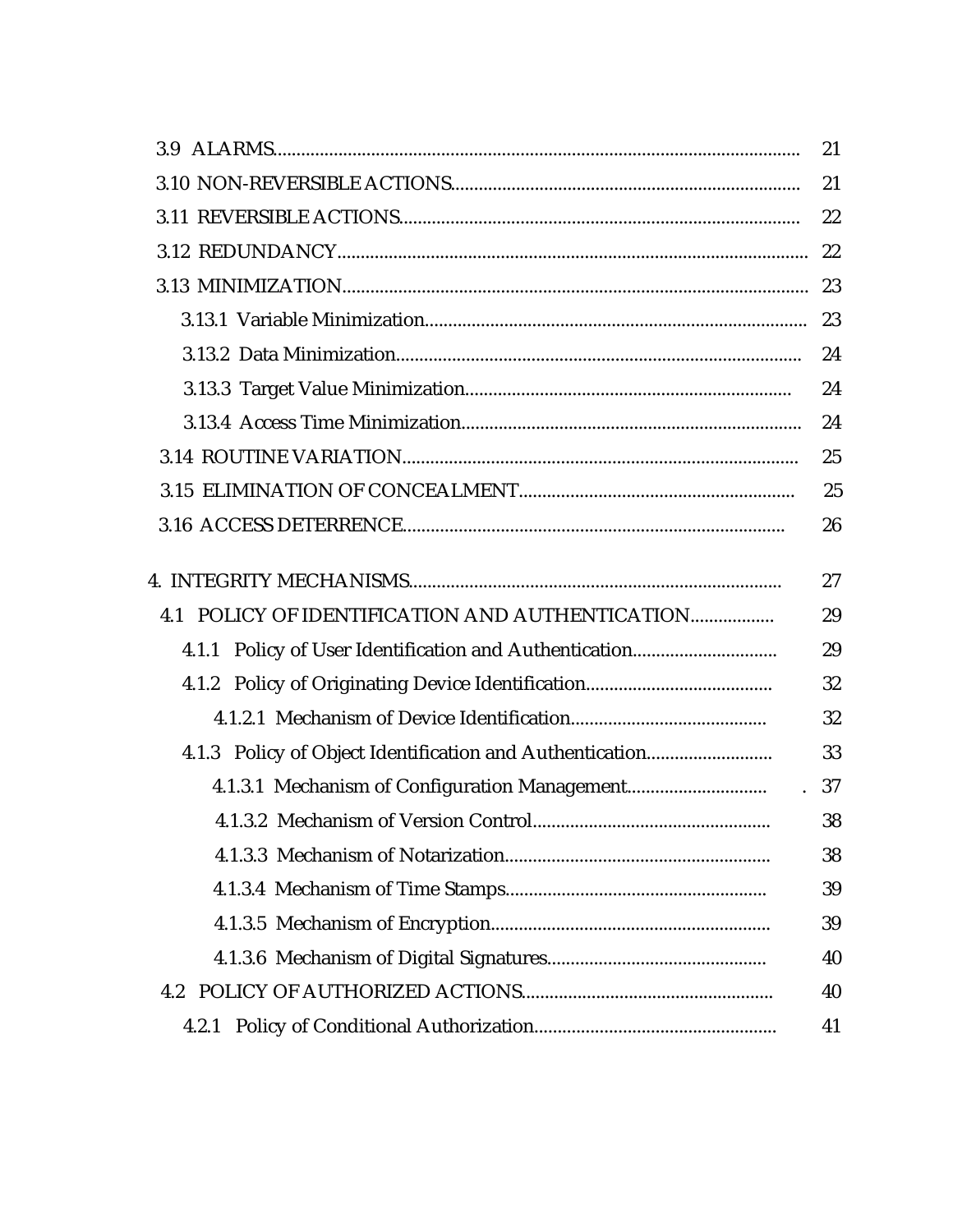|                                                   | 41 |
|---------------------------------------------------|----|
|                                                   | 42 |
|                                                   | 43 |
|                                                   | 45 |
|                                                   | 46 |
|                                                   | 47 |
|                                                   | 47 |
|                                                   | 48 |
|                                                   | 49 |
| 4.3.1.1 Mechanism of Separation of Name Spaces    | 49 |
|                                                   | 50 |
|                                                   | 51 |
|                                                   | 52 |
|                                                   | 53 |
|                                                   | 54 |
|                                                   | 54 |
|                                                   | 55 |
| 4.3.2.6 Mechanism of the Data Movement Primitives | 56 |
|                                                   | 56 |
|                                                   | 56 |
|                                                   | 57 |
|                                                   | 57 |
|                                                   | 58 |
|                                                   | 59 |
|                                                   | 60 |
|                                                   | 60 |
|                                                   | 60 |
|                                                   | 61 |
|                                                   | 61 |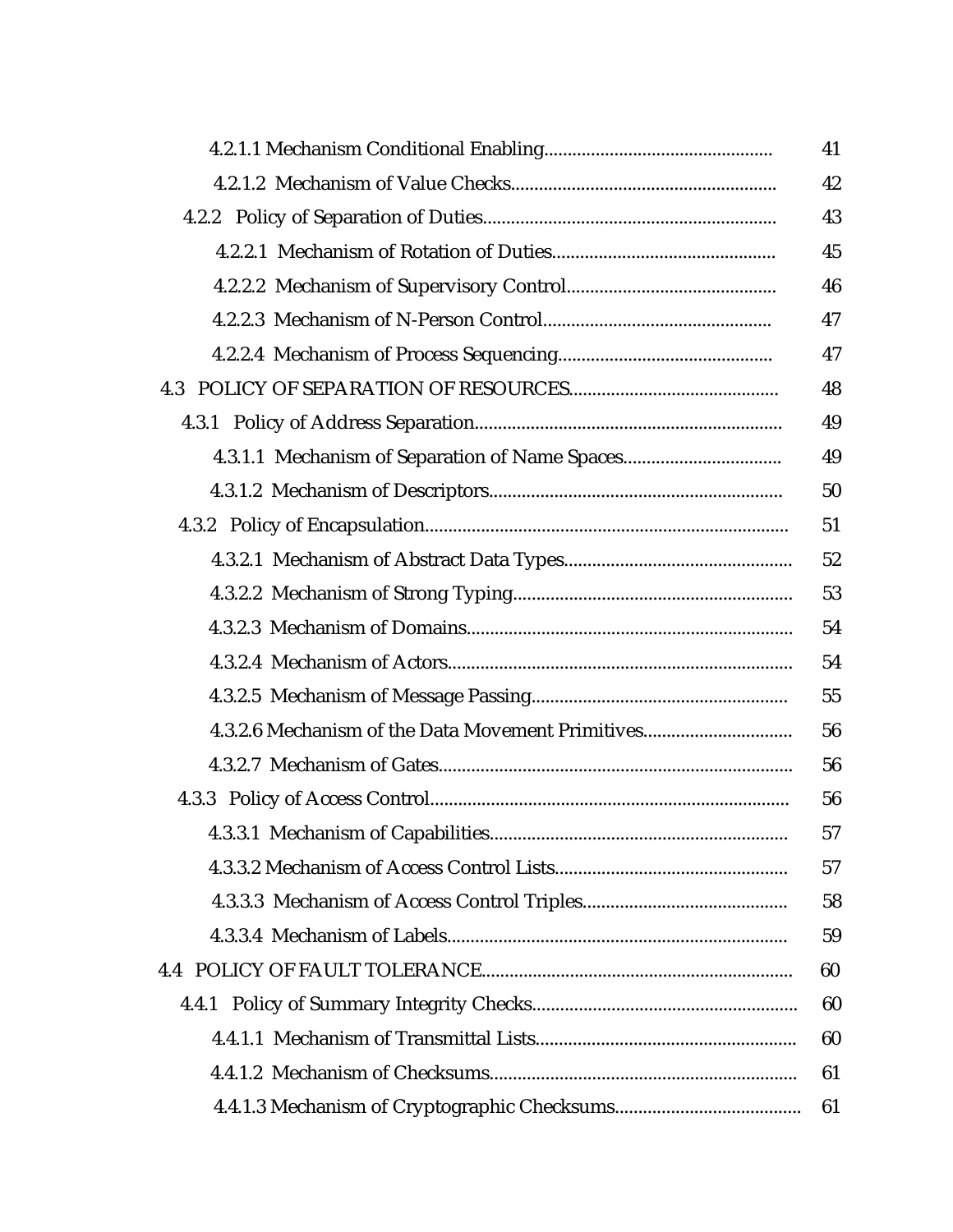|                                                 | 62 |
|-------------------------------------------------|----|
|                                                 | 62 |
|                                                 | 62 |
|                                                 | 63 |
|                                                 | 63 |
|                                                 | 64 |
| 5. INTEGRITY MODELS AND MODEL IMPLEMENTATIONS   | 67 |
|                                                 | 67 |
|                                                 | 67 |
|                                                 | 67 |
|                                                 | 69 |
|                                                 | 69 |
| 5.1.1.1.3 Low Water Mark Integrity Audit Policy | 69 |
|                                                 | 70 |
|                                                 | 70 |
|                                                 | 71 |
|                                                 | 72 |
|                                                 | 72 |
|                                                 | 73 |
|                                                 | 74 |
|                                                 | 74 |
|                                                 | 75 |
|                                                 | 76 |
|                                                 | 76 |
|                                                 | 78 |
|                                                 | 78 |
|                                                 | 78 |
|                                                 | 80 |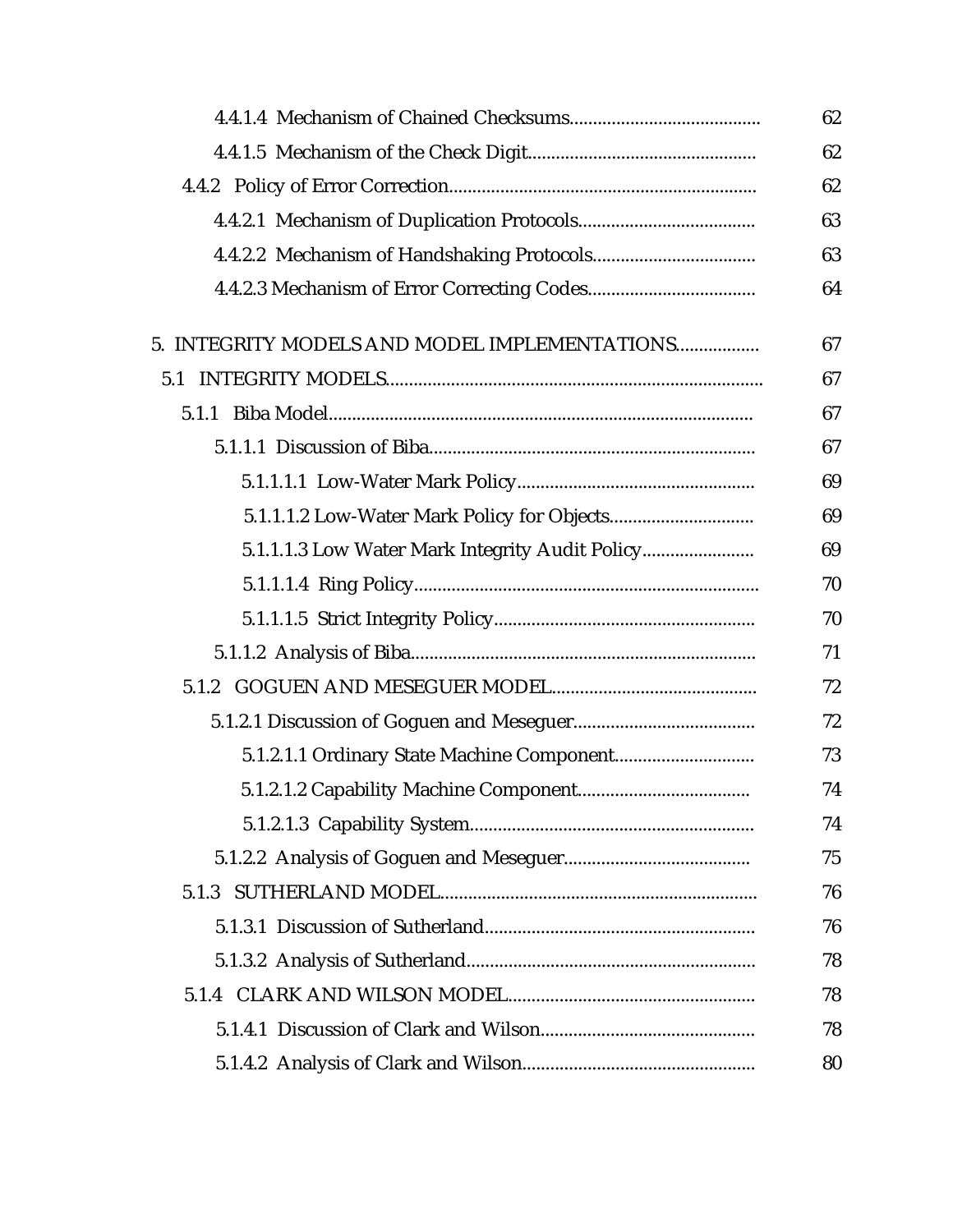|                                    | 82  |
|------------------------------------|-----|
|                                    | 82  |
|                                    | 85  |
|                                    | 86  |
|                                    | 86  |
|                                    | 87  |
|                                    | 87  |
|                                    | 88  |
|                                    | 90  |
|                                    | 90  |
|                                    | 91  |
|                                    | 92  |
|                                    | 92  |
|                                    | 93  |
|                                    | 94  |
|                                    | 94  |
|                                    | 95  |
|                                    | 96  |
|                                    | 96  |
|                                    | 97  |
|                                    | 97  |
|                                    | 98  |
|                                    | 98  |
|                                    | 99  |
|                                    | 99  |
|                                    |     |
|                                    |     |
| 5.3 GENERAL ANALYSIS OF MODELS AND |     |
|                                    | 103 |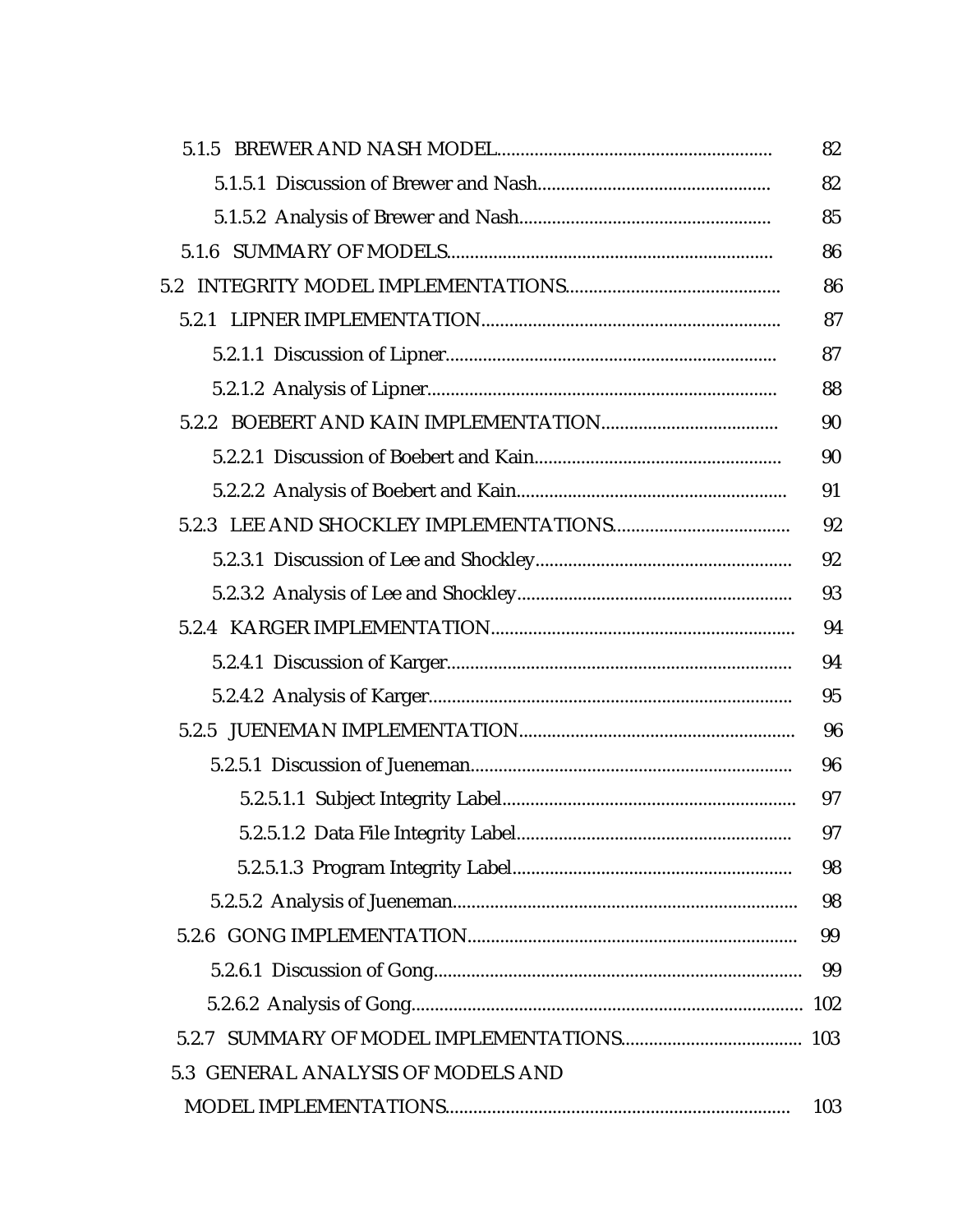|         | 104        |
|---------|------------|
|         | 104        |
|         | 104        |
|         | 105        |
|         | 105        |
|         | 105        |
|         | 105        |
|         | 107        |
|         | 107        |
| 6.2     | 108        |
|         | 109        |
|         | 111<br>117 |
|         | 117        |
| 1.1     | 117        |
| 1.2     | 118        |
| 1.3     | 118        |
|         | 118        |
|         | 118        |
| $1.6\,$ | 118        |
|         | 119        |
|         | 119        |
|         | 119        |
|         | 119        |
|         | 120        |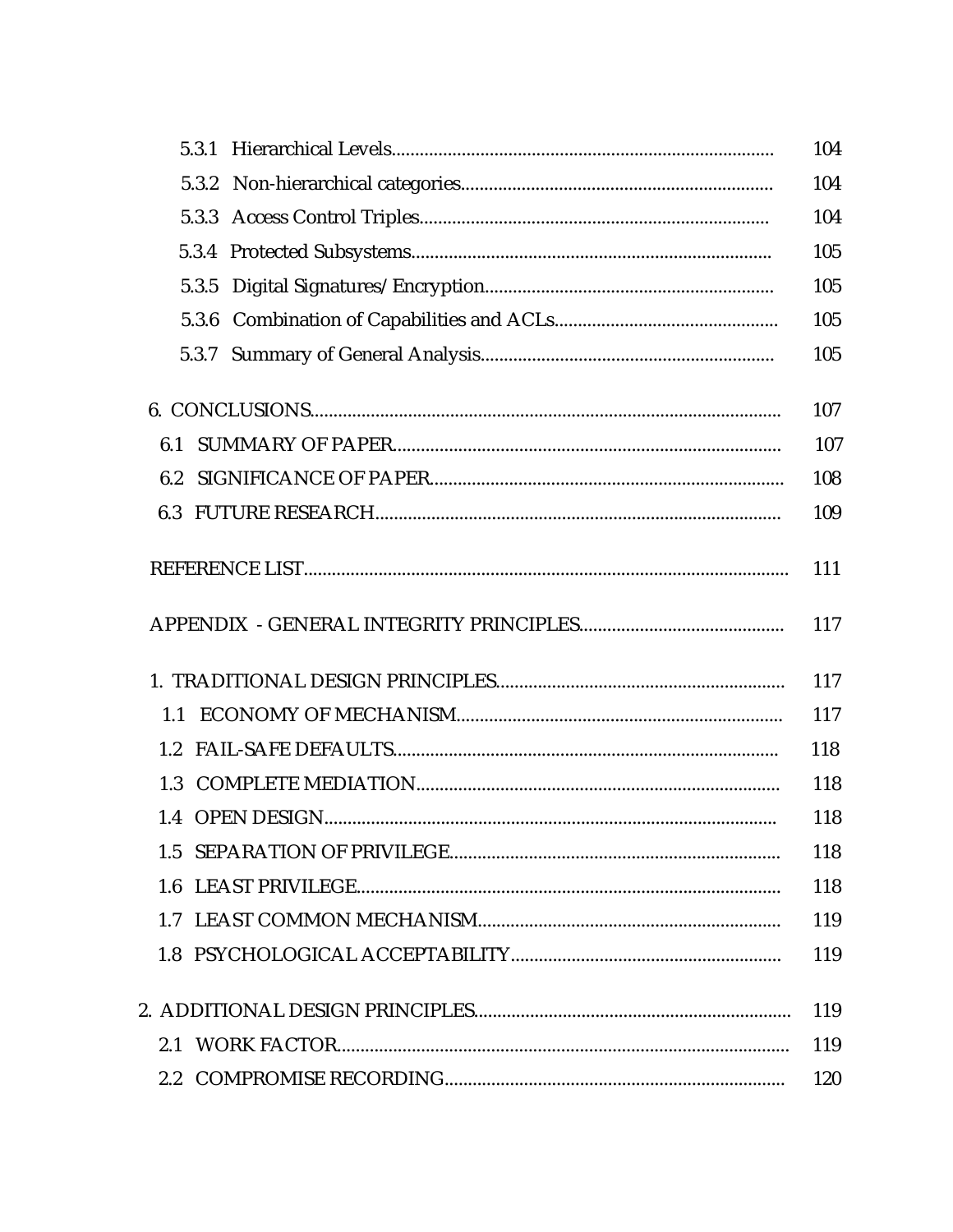|  | 120 |
|--|-----|
|  | 120 |
|  | 121 |
|  | 121 |
|  | 121 |
|  | 121 |
|  | 123 |
|  | 125 |

# **LIST OF FIGURES**

|  | 13 |
|--|----|
|  | 74 |

# **LIST OF TABLES**

|  | TABLE 1. Integrity Mechanisms Grouped by Policy and SubPolicy | 28 |
|--|---------------------------------------------------------------|----|
|  |                                                               |    |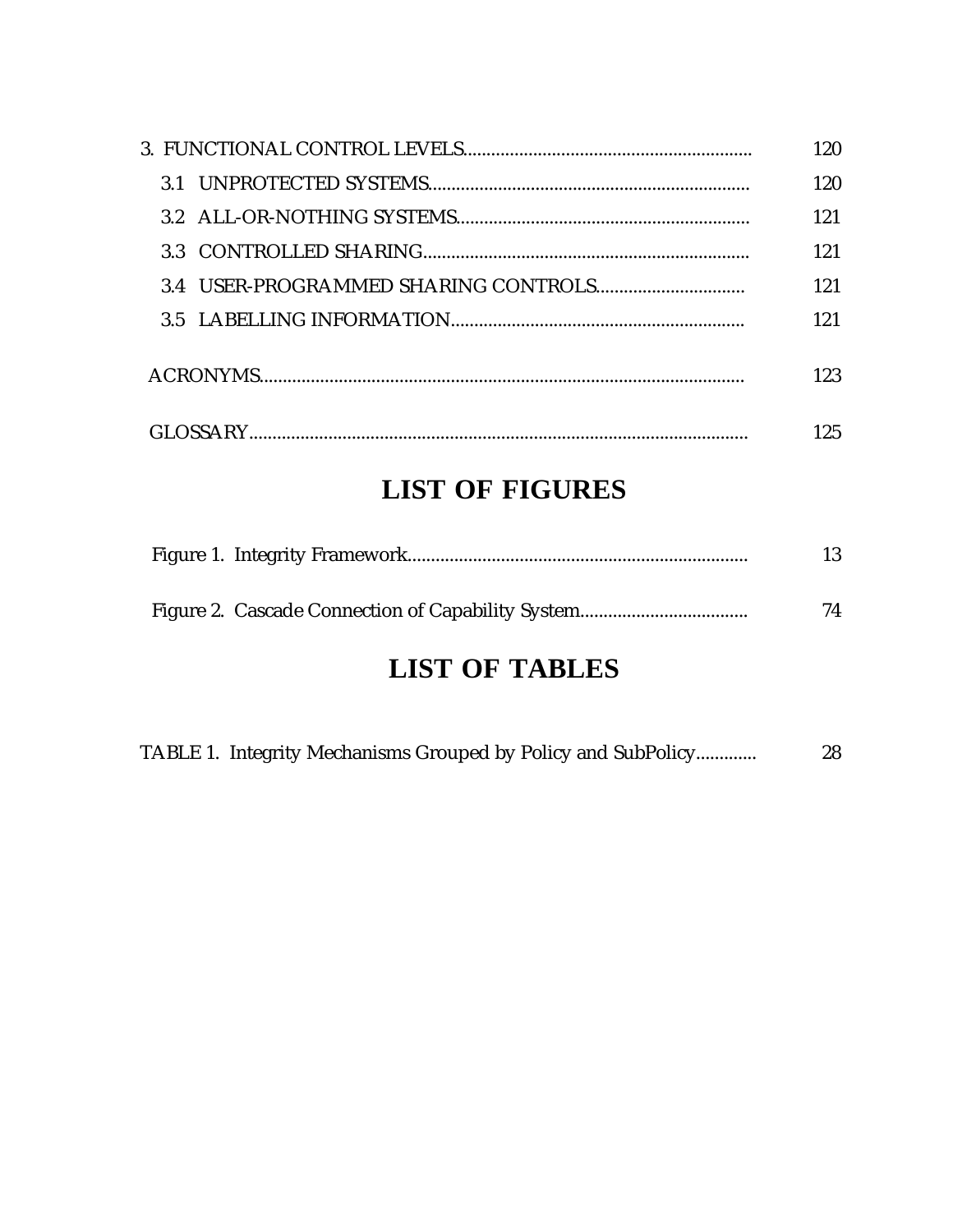# **EXECUTIVE SUMMARY**

As public, private, and defense sectors of our society have become increasingly dependent on widely used interconnected computers for carrying out critical as well as more mundane tasks, integrity of these systems and their data has become a significant concern. The purpose of this paper is not to motivate people to recognize the need for integrity, but rather to motivate the use of what we know about integrity and to stimulate more interest in research to standardize integrity properties of systems.

For some time, both integrity and confidentiality have been regarded as inherent parts of information security. However, in the past, more emphasis has been placed on the standardization of confidentiality properties of computer systems. This paper shows that there is a significant amount of information available about integrity and integrity mechanisms, and that such information can be beneficial in starting to formulate standardizing criteria. We have gone beyond the definition of integrity and provided material that will be useful to system designers, criteria developers, and those individuals trying to gain a better understanding of the concepts of data and systems integrity. This paper provides foundational material to continue the efforts toward developing criteria for building products that preserve and promote integrity.

We begin by discussing the difficulty of trying to provide a single definition for the term integrity as it applies to data and systems. Integrity implies meeting a set of defined expectations. We want a system that protects itself and its data from unauthorized or inappropriate actions, and performs in its environment in accordance with its users' expectations. We also expect internal data and any transformations of that data to maintain a correct, complete and consistent correspondence to itself and to what it represents in the external environment. Addressing these multiple views in a single definition is difficult. We conclude that a single definition is not needed. An operational definition, or framework, that encompasses various views of the issue seems more appropriate. The resulting framework provides a means to address both data and systems integrity and to gain an understanding of important principles that underlie integrity. It provides a context for examining integrity preserving mechanisms and for understanding the integrity elements that need to be included in system security policies.

We extract a set of fundamental principles related to integrity. These are based on our framework, a review of various written material on the topic of integrity, and an investigation of existing mechanisms deemed to be important to preserving and promoting integrity. These principles underlie the wide variety of both manual and automated mechanisms that are examined. The mechanisms have been categorized to show that they serve a relatively small set of distinct purposes or policies. Some mechanisms that promote integrity are not documented in traditional literature and not all of the mechanisms addressed here are implemented in computer systems. All of these do, however, provide insight into some of the controls necessary and the types of threats that automated integrity mechanisms must counter. We also provide an overview of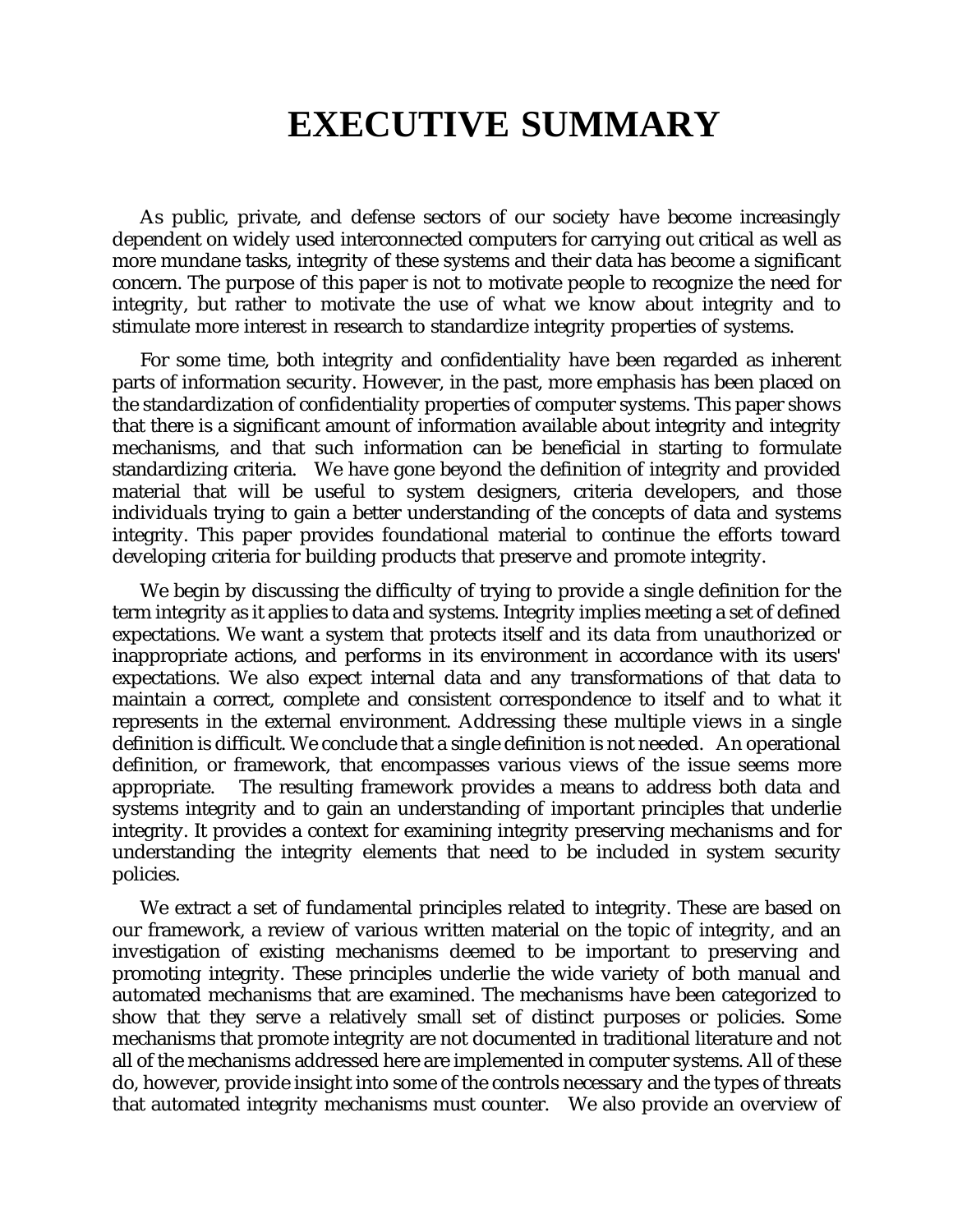several models and model implementations (paper studies) of integrity. These models are still rather primitive with respect to the range of coverage suggested by examining both data and systems integrity. The model we found to be receiving the most attention at this time is the Clerk-Lesion Model. Although this is not a formal mathematical model, it provides a fresh and useful point of departure for examining issues of integrity.

From this study, we conclude that it is possible to begin to standardize data and systems integrity properties. Principles exist, trial policies can be formulated and modelled, and mechanisms can be applied at various layers of abstraction within a system. The Institute for Defense Analyses (IDA) has initiated a follow-on study to look at the allocation and layering of mechanisms. We also conclude that there are gaps in our information and that the standardization process could help guide certain studies. Such studies should include the analysis of existing interfaces and protocols to determine the appropriate integrity interfaces or the need to design new protocols. Other demonstration/validation studies should be conducted to show that mechanisms are workable, interfaces are well understood, protocol concepts are valid, and standardized criteria are testable. We conclude that criteria development efforts can occur concurrently with the protocol and demonstration/validation studies.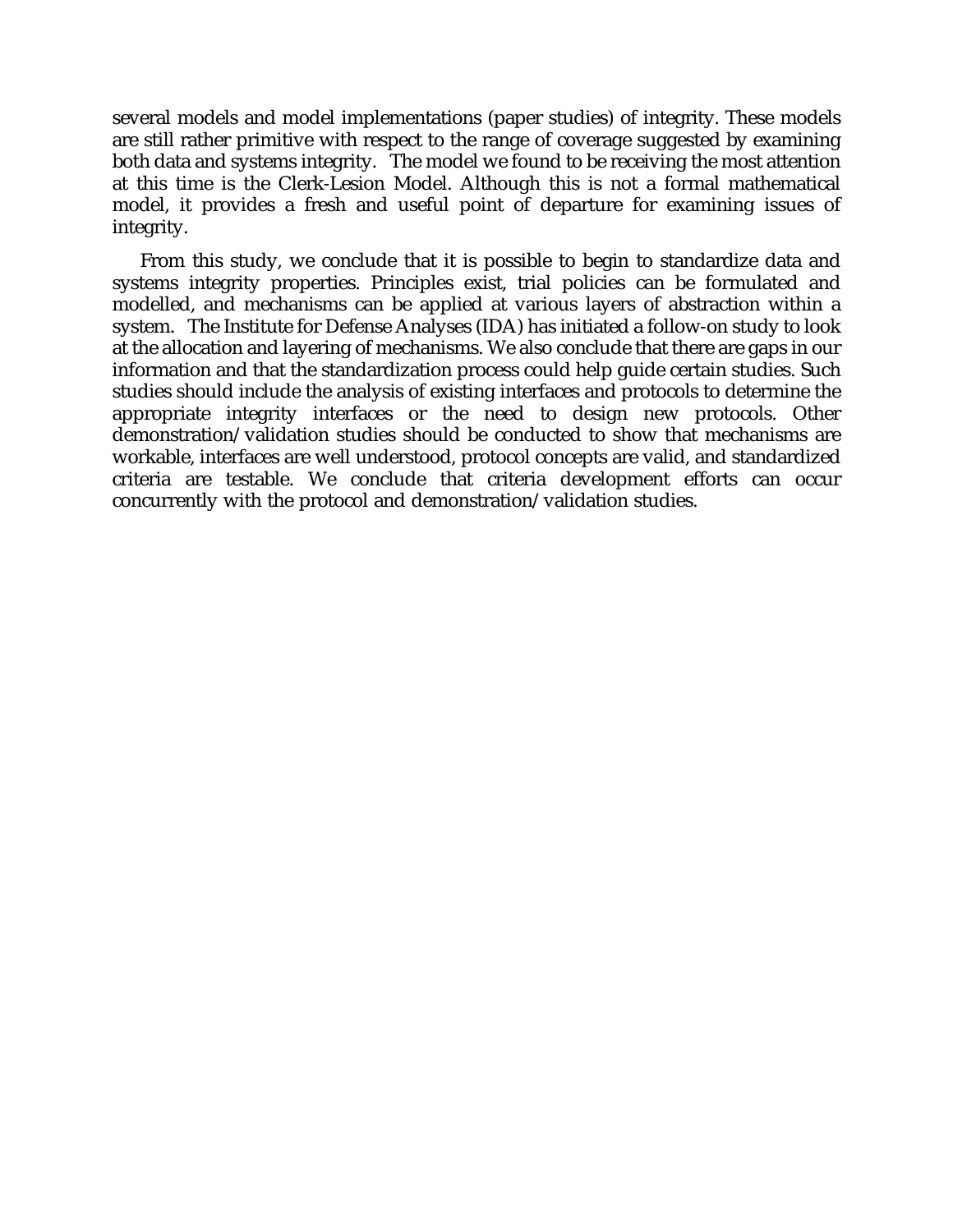# **ACKNOWLEDGMENTS**

The National Computer Security Center extends special recognition to the principle authors from the Institute for Defense Analyses (IDA): Terry Mayfield (Task Leader), Dr. J. Eric Roskos, Stephen R. Welke, John M. Boone, and Catherine W. McDonald, as well as the Project Leader (NSA C81), Maj. Melvin De Vilbiss (USA).

We wish to thank the external reviewers who provided technical comments and suggestions to earlier versions of this report. Their contributions have caused this document to evolve significantly from the original efforts. We wish also to express appreciation to the principle reviewers at IDA, Dr. Karen Gordon and Dr. Cy Ardoin, for their technical support. A special thanks goes to Katydean Price for her tremendous editorial support during the course of this project.

The principle authors have dedicated this document in memory of their close friend, Dr. J. Eric Roskos-a talented computer scientist and colleague who performed much of the original research for this effort. His tragic death left a tremendous gap in the research team. Eric is often thought of and very much missed.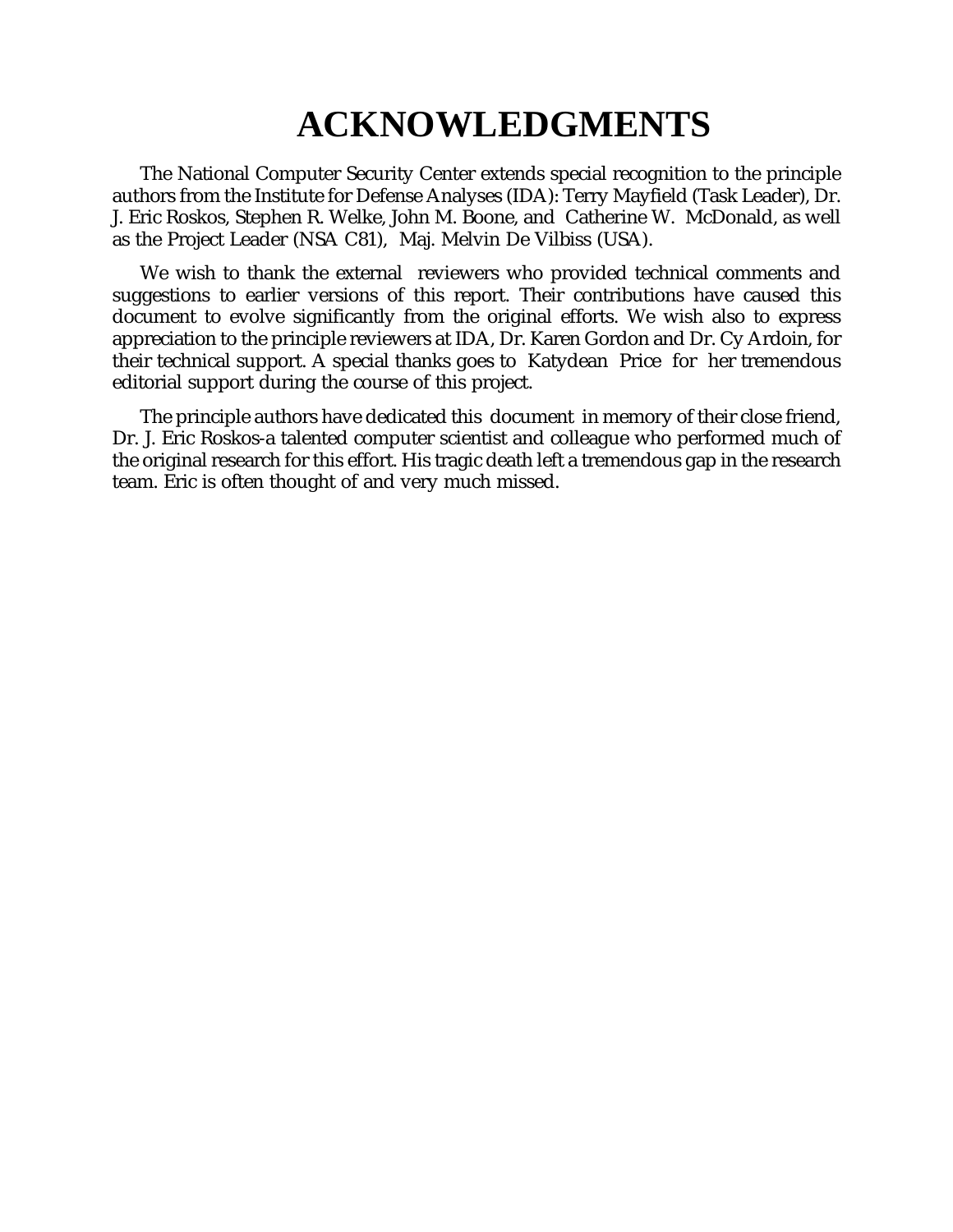# **1 INTRODUCTION**

### **1.1 PURPOSE**

This paper provides a framework for examining integrity in computing and an analytical survey of techniques that have potential to promote and preserve computer system and data integrity. It is intended to be used as a general foundation for further investigations into integrity and a focus for debate on those aspects of integrity related to computer and automated information systems (AISs).

One of the specific further investigations is the development and evolution of product evaluation criteria to assist the U.S. Government in the acquisition of systems that incorporate integrity preserving mechanisms. These criteria also will help guide computer system vendors in producing systems that can be evaluated in terms of protection features and assurance measures needed to ascertain a degree of trust in the product's ability to promote and preserve system and data integrity. In support of this criteria investigation, we have provided a separate document [Mayfield 1991] that offers potential modifications to the Control Objectives contained in the Trusted Computer System Evaluation Criteria (TCSEC), DOD 5200.28-STD [DOD 1985]. The modifications extend the statements of the control objectives to encompass data and systems integrity; specific criteria remain as future work.

## **1.2 BACKGROUND**

Integrity and confidentiality are inherent parts of information security (INFOSEC). Confidentiality, however, is addressed in greater detail than integrity by evaluation criteria such as the TCSEC. The emphasis on confidentiality has resulted in a significant effort at standardizing confidentiality properties of systems, without an equivalent effort on integrity. However, this lack of standardization effort does not mean that there is a complete lack of mechanisms for or understanding of integrity in computing systems. A modicum of both exists. Indeed, many well-understood protection mechanisms initially designed to preserve integrity have been adopted as standards for preserving confidentiality. What has not been accomplished is the coherent articulation of requirements and implementation specifications so that integrity property standardization can evolve. There is a need now to put a significant effort on standardizing integrity properties of systems. This paper provides a starting point.

The original impetus for this paper derives from an examination of computer security requirements for military tactical and embedded computer systems, during which the need for integrity criteria for military systems became apparent. As the military has grown dependent on complex, highly interconnected computer systems, issues of integrity have become increasingly important. In many cases, the risks related to disclosure of information, particularly volatile information which is to be used as soon as it is issued, may be small. On the other hand, if this information is modified between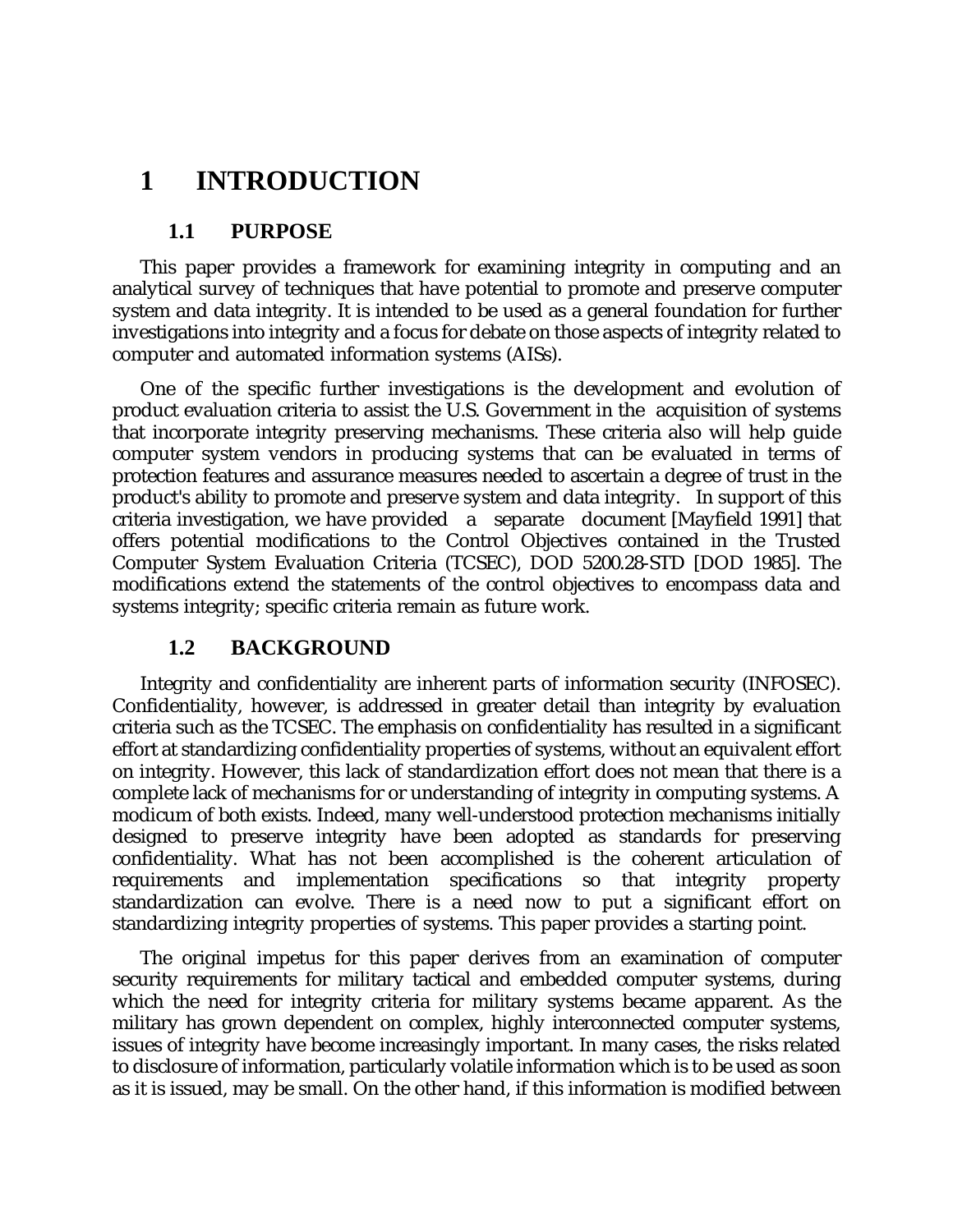the time it is originated and the time it is used (e.g., weapons actions based upon it are initiated), the modified information may cause desired actions to result in failure (e.g., missiles on the wrong target). When one considers the potential loss or damage to lives, equipment, or military operations that could result when the integrity of a military computer system is violated, it becomes more apparent why the integrity of military computer systems can be seen to be at least as important as confidentiality.

There are many systems in which integrity may be deemed more important than confidentiality (e.g., educational record systems, flight-reservation systems, medical records systems, financial systems, insurance systems, personnel systems). While it is important in many cases that the confidentiality of information in these types of systems be preserved, it is of crucial importance that this information not be tampered with or modified in unauthorized ways. Also included in this categorization of systems are embedded computer systems. These systems are components incorporated to perform one or more specific (usually control) functions within a larger system. They present a more unique aspect of the importance of integrity as they may often have little or no human interface to aid in providing for correct systems operation. Embedded computer systems are not restricted to military weapons systems. Commercial examples include anti-lock braking systems, aircraft avionics, automated milling machines, radiology imaging equipment, and robotic actuator control systems.

Integrity can be viewed not only in the context of relative importance but also in the historical context of developing protection mechanisms within computer systems. Many protection mechanisms were developed originally to preserve integrity. Only later were they recognized to be equally applicable to preserving confidentiality. One of the earliest concerns was that programs might be able to access memory (either primary memory or secondary memory such as disks) that was not allocated to them. As soon as systems began to allocate resources to more than one program at a time (e.g., multitasking, multiprogramming, and time-sharing), it became necessary to protect the resources allocated to the concurrent execution of routines from accidentally modifying one another. This increased system concurrency led to a form of interleaved sharing of the processor using two or more processor states (e.g., one for problem or user state and a second for control or system state), as well as interrupt, privilege, and protected address spaces implemented in hardware and software. These ``mechanisms'' became the early foundations for ``trusted'' systems, even though they generally began wit the intent of protecting against errors in programs rather than protecting against malicious actions. The mechanisms were aids to help programmers debug their programs and to protect them from their own coding errors. Since these mechanisms were designed to protect against accidents, by themselves or without extensions they offer little protection against malicious attacks.

Recent efforts in addressing integrity have focused primarily on defining and modelling integrity. These efforts have raised the importance of addressing integrity issues and the incompleteness of the TCSEC with respect to integrity. They also have sparked renewed interest in examining what needs to be done to achieve integrity property standardization in computing systems. While a large portion of these efforts has been expended on attempting to define the term integrity, the attempts have not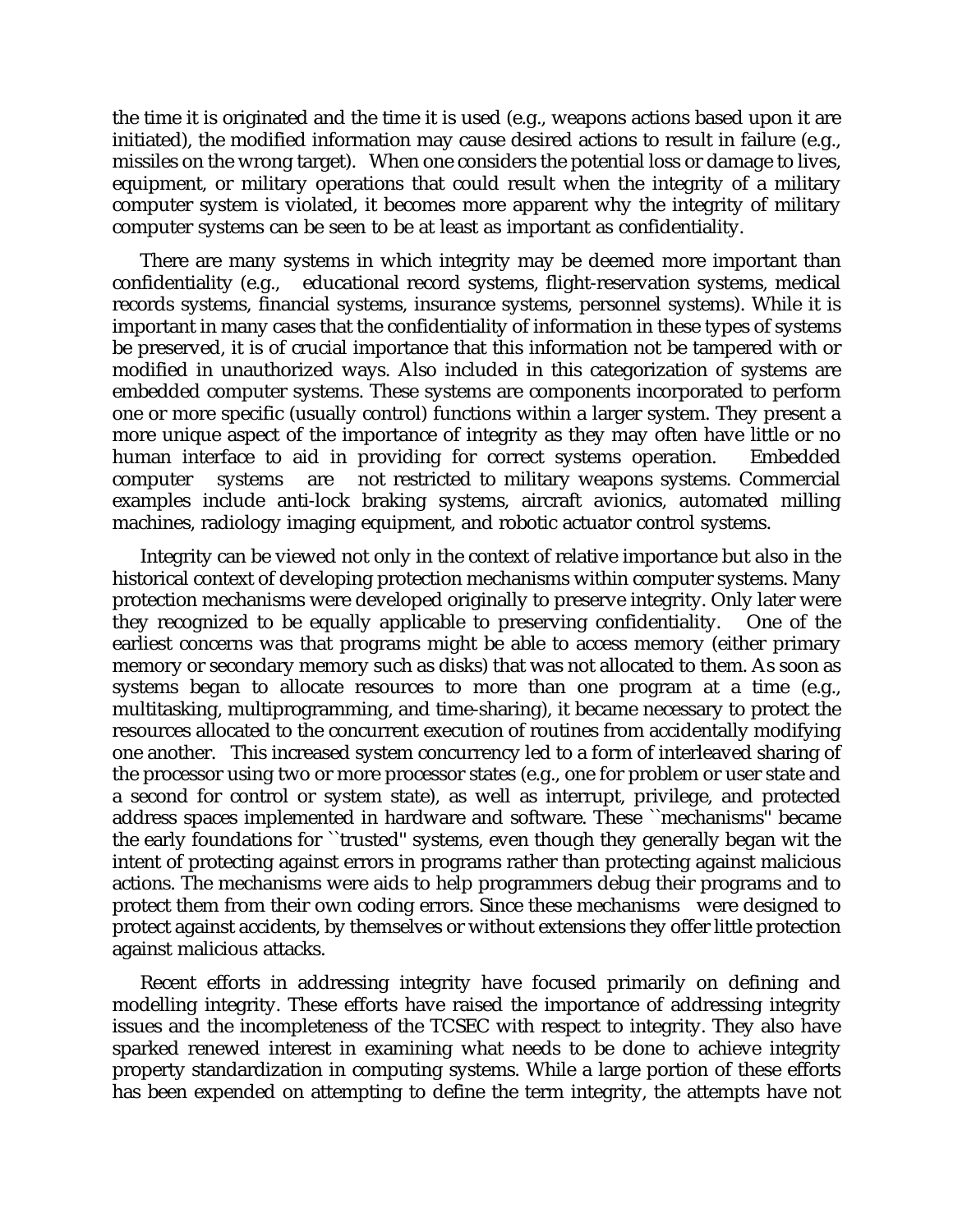achieved consensus. However, many of these definitions point toward a body of concepts that can be encompassed by the term integrity. This paper takes one step further in that it not only proposes an operational definition of integrity, but also provides material for moving ahead without consensus. This is done through an examination of various integrity principles, mechanisms, and the policies that they support as well as an examination of a set of integrity models and model implementations

### **1.3 SCOPE**

Our examination of integrity takes several viewpoints. We begin in Section 2 by looking at the issue of defining integrity. Here we build a framework or operational definition of integrity that will serve our purpose in analyzing mechanisms that provide integrity. This framework is derived from a number of sources, including: (1) what people generally say they mean when they discuss having a system provide integrity, (2) from dictionary definitions, and (3) other writings on the topic that we have interpreted to provide both specific integrity goals and a context for data and system integrity.

In Section 3, we extract a set of fundamental principles from these goals and contextual interpretations. Principles are the underlying basis on which policies and their implementing mechanisms are built. An additional set of basic protection design principles, extracted from Saltzer & Schroeder's tutorial paper, The Protection of Information in Computer Systems [Saltzer 1975], has been provided as an appendix for the convenience of the reader. These design principles apply to the general concept of protection and, thus, are important additional considerations for standardizing integrity preserving properties in computer systems.

Next, in Section 4, we examine a wide variety of manual and automated mechanisms that address various problems related to integrity. Most of these mechanisms, evolving over the course of many years, remain in use today. Several of the mechanisms intended to promote integrity are not documented in traditional computer security literature. Not all of the mechanisms we examine are implemented in computer systems, although they give insight into the types of controls that need to be provided and the types of threats that must be countered by automated integrity mechanisms. Some of the mechanisms we examine appear primarily in embedded systems and others are found in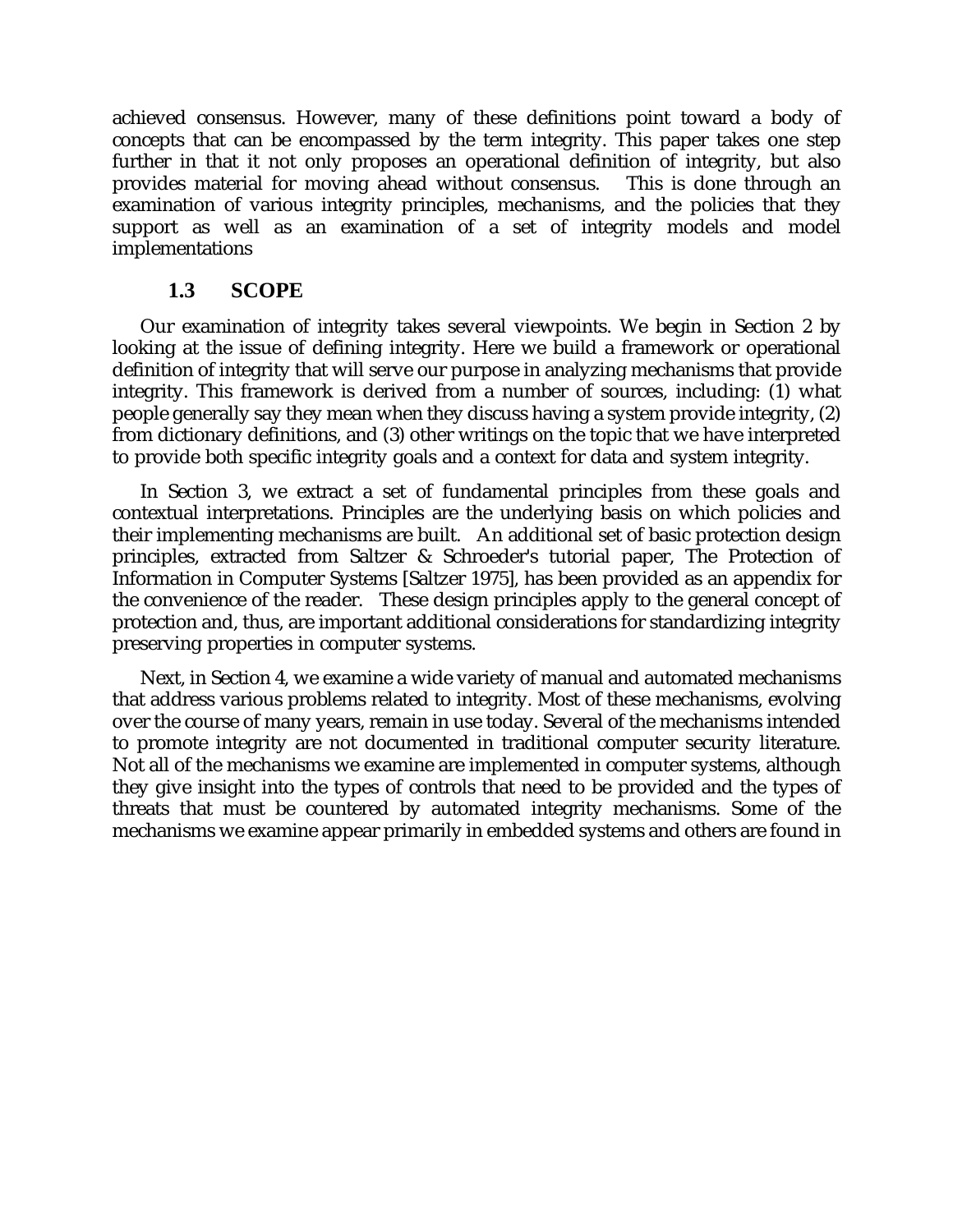more familiar application environments such as accounting. The mechanisms have been categorized to show that they serve a relatively small set of distinct purposes. We use the term policy to describe the higher-level purpose (categorization) of a mechanism since such a purpose generally reflects administrative courses of action devised to promote or preserve integrity.

Independent of the mechanisms a small number of formal models has been established with differing approaches to capturing integrity semantics. In Section 5, we examine several models that have been proposed in the last decade to address issues of integrity. Several paper studies have suggested implementations of these models as possibilities for real systems. We also look at a number of these model implementations intended to promote or preserve integrity. This examination provides us with a better understanding of the sufficiency of coverage provided by the proposed models and model implementations.

Finally, in Section 6, we present our study conclusions and recommend a set of further studies that should be performed to enhance our understanding of integrity and better enable us to standardize integrity protection properties in systems.

A reference list is provided at the end of the main body; a list of acronyms and a glossary are provided after the appendix.

# **2 DEFINING INTEGRITY**

Integrity is a term that does not have an agreed definition or set of definitions for use within the INFOSEC community. The community's experience to date in trying to define integrity provides ample evidence that it doesn't seem to be profitable to continue to try and force a single consensus definition. Thus, we elect not to debate the merits of one proposed definition over another. Rather, we accept that the definitions generally all point to a single concept termed integrity.

Our position is reinforced when we refer to a dictionary; integrity has multiple definitions [Webster 1988]. Integrity is an abstract noun. As with any abstract noun, integrity derives more concrete meaning from the term(s) to which it is attributed and from the relations of these terms to one another. In this case, we attribute integrity to two separate, although interdependent, terms, i.e., data and systems. Bonyun made a similar observation in discussing the difficulty of arriving at a consensus definition of integrity [Bonyun 1989]. He also recognized the interdependence of the terms systems and data in defining integrity, and submitted the proposition that ``in order to provide any measure of assurance that the integrity of data is preserved, the integrity of the system, as a whole, must be considered.''

Keeping this proposition in mind, we develop a conceptual framework or operational definition which is in large part derived from the mainstream writing on the topic and which we believe provides a clearer focus for this body of information. We start by defining two distinct contexts of integrity in computing systems: data integrity, which concerns the objects being processed, and systems integrity, which concerns the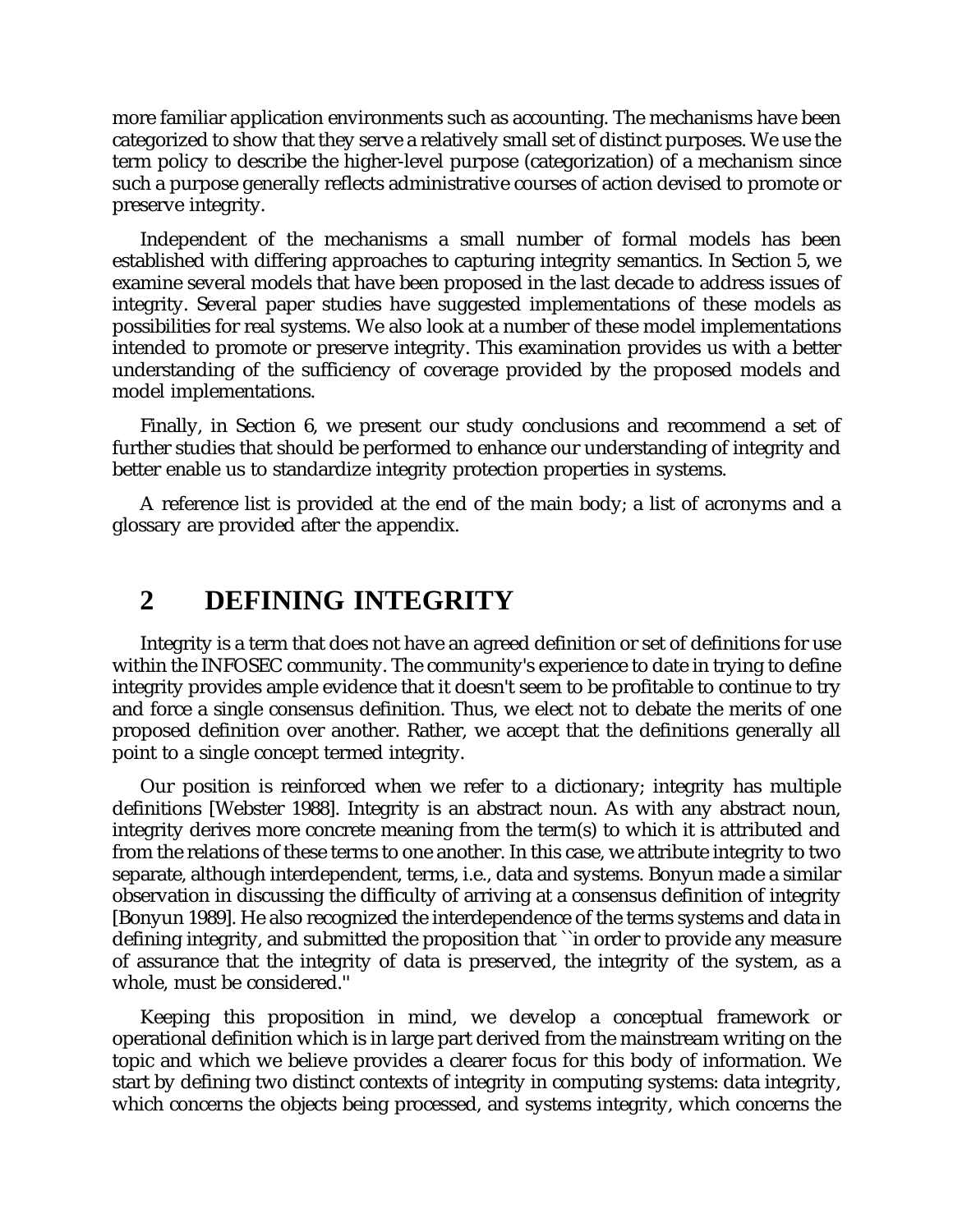behavior of the computing system in its environment. We then relate these two contexts to a general integrity goal developed from writings on information protection. We reinterpret this general goal into several specific integrity goals. Finally, we establish three conceptual constraints that are important to the discussion of the preservation and promotion of integrity. These definitions, specific goals, and conceptual constraints provide our framework or operational definition of integrity from which we extract integrity principles, analyze integrity mechanisms and the policies they implement, and examine integrity models and model implementations. A diagram of this framework is found in Figure 1 at the end of this section.

# **2.1 DATA INTEGRITY**

Data integrity is what first comes to mind when most people speak of integrity in computer systems. To many, it implies attributes of data such as quality, correctness, authenticity, timeliness, accuracy, and precision. Data integrity is concerned with preserving the meaning of information, with preserving the completeness and consistency of its representations within the system, and with its correspondence to its representations external to the system. It involves the successful and correct operation of both computer hardware and software with respect to data and, where applicable, the correct operations of the users of the computing system, e.g., data entry. Data integrity is of primary concern in AISs that process more than one distinct type of data using the same equipment, or that share more than one distinct group of users. It is of concern in large scale, distributed, and networked processing systems because of the diversity and interaction of information with which such systems must often deal, and because of the potentially large and widespread number of users and system nodes that must interact via such systems.

# **2.2 SYSTEMS INTEGRITY**

Systems integrity is defined here as the successful and correct operation of computing resources. Systems integrity is an overarching concept for computing systems, yet on that has specific implications in embedded systems whose control is dependent on system sensors. Systems integrity is closely related to the domain of fault tolerance. This aspect of integrity often is not included in the traditional discussions of integrity because it involves an aspect of computing, fault tolerance, that is often mistakenly relegated to the hardware level. Systems integrity is only superficially a hardware issue, and is equally applicable to the AIS environment; the embedded system simply has less user-provided fault tolerance. In this context, it also is related closely to the issue of system safety, e.g., the safe operation of an aircraft employing embedded computers to maintain stable flight. In an embedded system, there is usually a much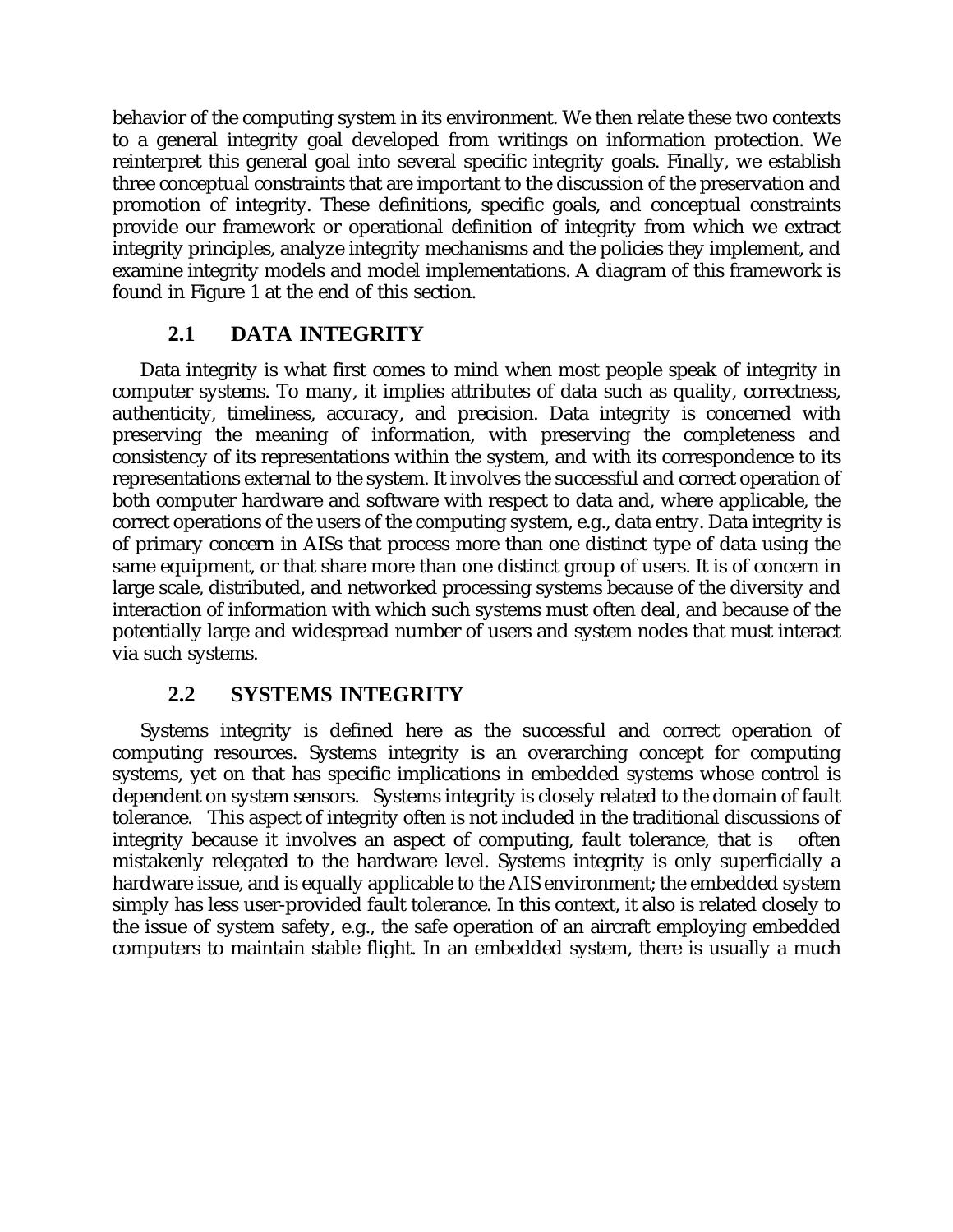closer connection between the computing machinery and the physical, external environment than in a command and control system or a conventional AIS. The command and control system or conventional AIS often serves to process information for human users to interpret, while the embedded system most often acts in a relatively autonomous sense.

Systems integrity is related to what is traditionally called the denial of service problem. Denial of service covers a broad category of circumstances in which basic system services are denied to the users. However, systems integrity is less concerned with denial of service than with alteration of the ability of the system to perform in a consistent and reliable manner, given an environment in which system design flaws can be exploited to modify the operation of the system by an attacker.

For example, because an embedded system is usually very closely linked to the environment, one of the fundamental, but less familiar, ways in which such an attack can be accomplished is by distorting the system's view of time. This type of attack is nearly identical to a denial-of-service attack that interferes with the scheduling of timerelated resources provided by the computing system. However, while denial of service is intended to prevent a user from being able to employ a system function for its intended purpose, time-related attacks on an embedded system can be intended to alter, but not stop, the functioning of a system. System examples of such an attack include the disorientation of a satellite in space or the confusing of a satellite's measurement of the location of targets it is tracking by forcing some part of the system outside of its scheduling design parameters. Similarly, environmental hazards or the use of sensor countermeasures such as flares, smoke, or reflectors can cause embedded systems employing single sensors such as infrared, laser, or radar to operate in unintended ways.

When sensors are used in combination, algorithms often are used to fuse the sensor inputs and provide control decisions to the employing systems. The degree of dependency on a single sensor, the amount of redundancy provided by multiple sensors, the dominance of sensors within the algorithm, and the discontinuity of agreement between sensors are but a few of the key facets in the design of fusion algorithms in embedded systems. It is the potential design flaws in these systems that we are concerned with when viewing systems from the perspective of systems integrity.

# **2.3 INFORMATION SYSTEM PROTECTION GOALS**

Many researchers and practitioners interested in INFOSEC believe that the field is concerned with three overlapping protection goals: confidentiality, integrity, and availability. From a general review of reference material, we have broadly construed these individual goals as having the following meanings:

- 1. Confidentiality denotes the goal of ensuring that information is protected from improper disclosure.
- 2. Integrity denotes the goal of ensuring that data has at all times a proper physical representation, is a proper semantic representation of information, and that authorized users and information processing resources perform correct processing operations on it.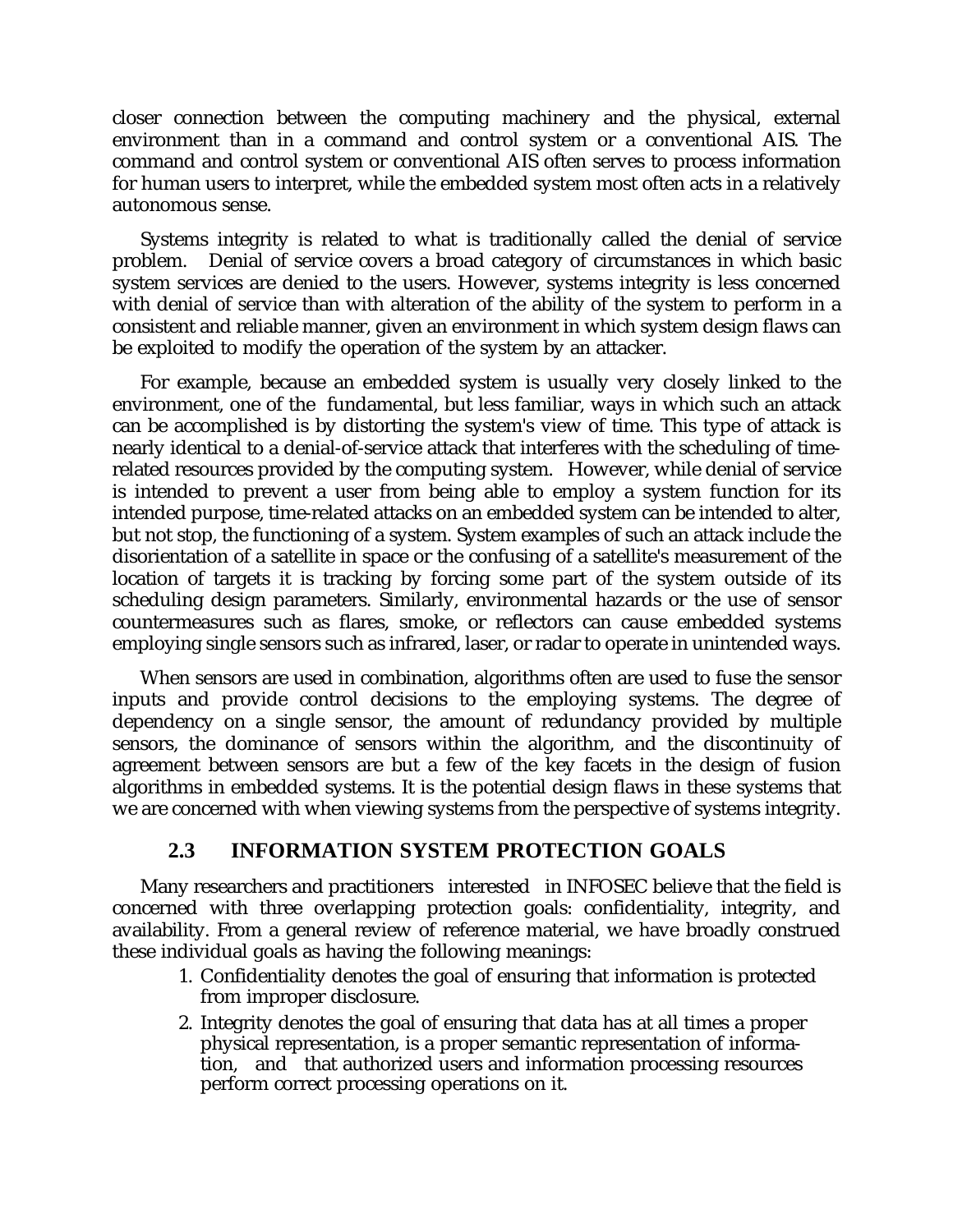3. Availability denotes the goal of ensuring that information and information processing resources both remain readily accessible to their authorized users.

The above integrity goal is complete only with respect to data integrity. It remains incomplete with respect to systems integrity. We extend it to include ensuring that the services and resources composing the processing system are impenetrable to unauthorized users. This extension provides for a more complete categorization of integrity goals, since there is no other category for the protection of information processing resources from unauthorized use, the theft of service problem. It is recognized that this extension represents an overlap of integrity with availability. Embedded systems require one further extension to denote the goal of consistent and correct performance of the system within its external environment.

## **2.4 INTEGRITY GOALS**

Using the goal previously denoted for integrity and the extensions we propose, we reinterpret the general integrity, goal into the following specific goals in what we believe to be the order of increasing difficulty to achieve. None of these goals can be achieved with absolute certainty; some will respond to mechanisms known to provide some degree of assurance and all may require additional risk reduction techniques.

#### **2.4.1 Preventing Unauthorized Users From Making Modifications**

This goal addresses both data and system resources. Unauthorized use includes the improper access to the system, its resources and data. Unauthorized modification includes changes to the system, its resources, and changes to the user or system data originally stored including addition or deletion of such data. With respect to user data, this goal is the opposite of the confidentiality requirement: confidentiality places restrictions on information flow out of the stored data, whereas in this goal, integrity places restrictions on information flow into the stored data.

#### **2.4.2 Maintaining Internal and External Consistency**

This goal addresses both data and systems. It addresses self-consistency of interdependent data and consistency of data with the real-world environment that the data represents. Replicated and distributed data in a distributed computing system add new complexity to maintaining internal consistency. Fulfilling a requirement for periodic comparison of the internal data with the real-world environment it represents would help to satisfy both the data and systems aspects of this integrity goal. The accuracy of correspondence may require a tolerance that accounts for data input lags or for real-world lags, but such a tolerance must not allow incremental attacks in smaller segments than the tolerated range. Embedded systems that must rely only on their sensors to gain knowledge of the external environment require additional specifications to enable them to internally interpret the externally sensed data in terms of the correctness of their systems behavior in the external world.

It is the addition of overall systems semantics that allows the embedded system to understand the consistency of external data with respect to systems actions.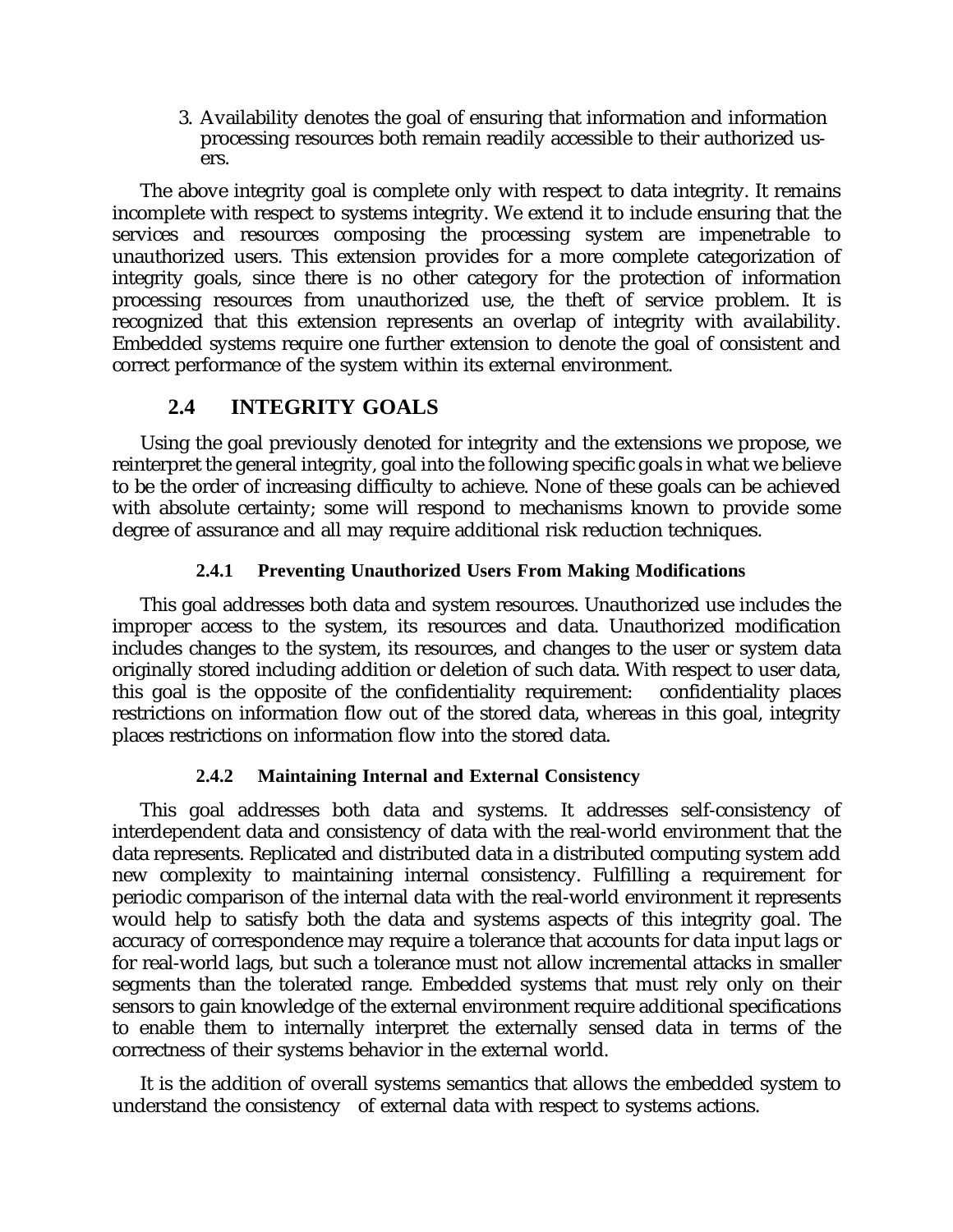- 1. As an example of internal data consistency, a file containing a monthly summary of transactions must be consistent with the transaction records themselves.
- 2. As an example of external data consistency, inventory records in an accounting system must accurately reflect the inventory of merchandise on hand. This correspondence may require controls on the external items as well as controls on the data representing them, e.g., data entry controls. The accuracy of correspondence may require a tolerance that accounts for data input lags or for inventory in shipment, but not actually received.
- 3. As an example of systems integrity and its relationship to external consistency, an increasing temperature at a cooling system sensor may be the result of a fault or an attack on the sensor (result: overlooking of the space) or a failure of a cooling system component, e.g., freon leak (result: overheating of the space). In both cases, the automated thermostat (embedded system) could be perceived as having an integrity failure unless it could properly interpret the sensed information in the context of the thermostat's interaction with the rest of the system, and either provide an alert of the external attack or failure, or provide a controlling action to counter the attack or overcome the failure. The essential requirement is that in order to have the system maintain a consistency of performance with its external environment, it must provided with an internal means to interpret and flexibility to adapt to the external environment.

#### **2.4.3 Preventing Authorized Users From Making Improper Modifications**

The final goal of integrity is the most abstract, and usually involves risk reduction methods or procedures rather than absolute checks on the part of the system. Preventing improper modifications may involve requirements that ethical principles not be violated; for example, an employee may be authorized to transfer funds to specific company accounts, but should not make fraudulent or arbitrary transfers. It is, in fact, impossible to provide absolute ``integrity'' in this sense, so various mechanisms are usually provided to minimize the risk of this type of integrity violation occurring.

#### **2.5 CONCEPTUAL CONSTRAINTS IMPORTANT TO INTEGRITY**

There are three conceptual constraints that are important to the discussion of integrity. The first conceptual constraint has to do with the active entities of a system. We use the term agents to denote users and their surrogates. Here, we relate one of the dictionary definitions [Webster 1988] of integrity, adherence to a code of behavior, to actions of systems and their active agents. The second conceptual constraint has to do with the passive entities or objects of a system. Objects as used here are more general than the storage objects as used in the TCSEC. We relate the states of the system and its objects to a second of Webster's definitions of integrity, wholeness. We show that the constraint relationships between active agents and passive entities are interdependent. We contend that the essence of integrity is in the specification of constraints and execution adherence of the active and passive entities to the specification as the active agent transforms the passive entity. Without specifications, one cannot judge the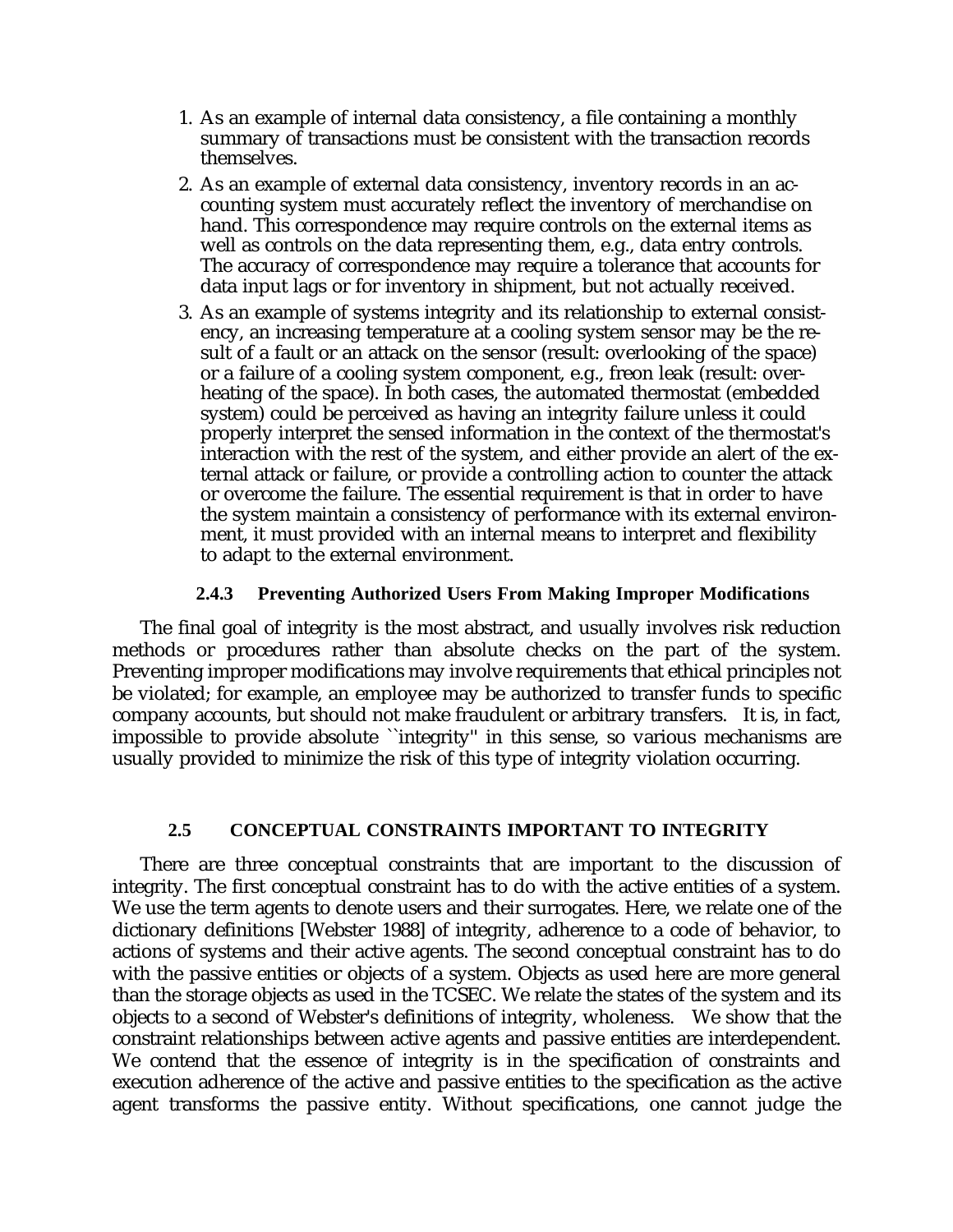integrity of an active or passive entity. The third system conceptual constraint deals with the treatment of integrity when there can be no absolute assurance of maintaining integrity. We relate integrity to a fundamental aspect of protection, a strategy of risk reduction. These conceptual constraints, placed in the context of data integrity and systems integrity and the previous discussions on integrity goals, provide the framework for the rest of the paper.

#### **2.5.1 Adherence to a Code of Behavior**

Adherence to a code of behavior focuses on the constraints of the active agents under examination. It is important to recognize that agents exist at different layers of abstraction, e.g., the user, the processor, the memory management unit. Thus, the focus on the active agents is to ensure that their actions are sanctioned or constrained so that they cannot exceed established bounds. Any action outside of these bounds, if attempted, must be prevented or detected prior to having a corrupting effect. Further, humans, as active agents, are held accountable for their actions and held liable to sanctions should such actions have a corrupting effect. One set of applied constraints are derived from the expected states of the system or data objects involved in the actions. Thus, the expected behaviors of the system's active agents are conditionally constrained by the results expected in the system's or data object's states. These behavioral constraints may be statically or dynamically conditioned.

For example, consider a processor (an active agent) stepping through an application program (where procedural actions are conditioned or constrained) and arriving at the conditional instruction where the range (a conditional constraint) of a data item is checked. If the program is written with integrity in mind and the data item is ``out of range,'' the forward progress of the processor through the applications program is halted and an error handling program is called to allow the processor to dispatch the error. Further progress in the application program is resumed when the error handling program returns control of the processor back to the application program.

A second set of applied constraints are derived from the temporal domain. These may be thought of as event constraints. Here, the active agent must perform an action or set of actions within a specified bound of time. The actions may be sequenced or concurrent, they may be performance constrained by rates (i.e., actions per unit of time), activity time (e.g., start  $\&$  stop), elapsed time (e.g., start + 2hrs), and by discrete time (e.g., complete by 1:05 p.m.)

Without a set of specified constraints, there is no ``code of behavior'' to which the active agent must adhere and, thus, the resultant states of data acted upon are unpredictable and potentially corrupt.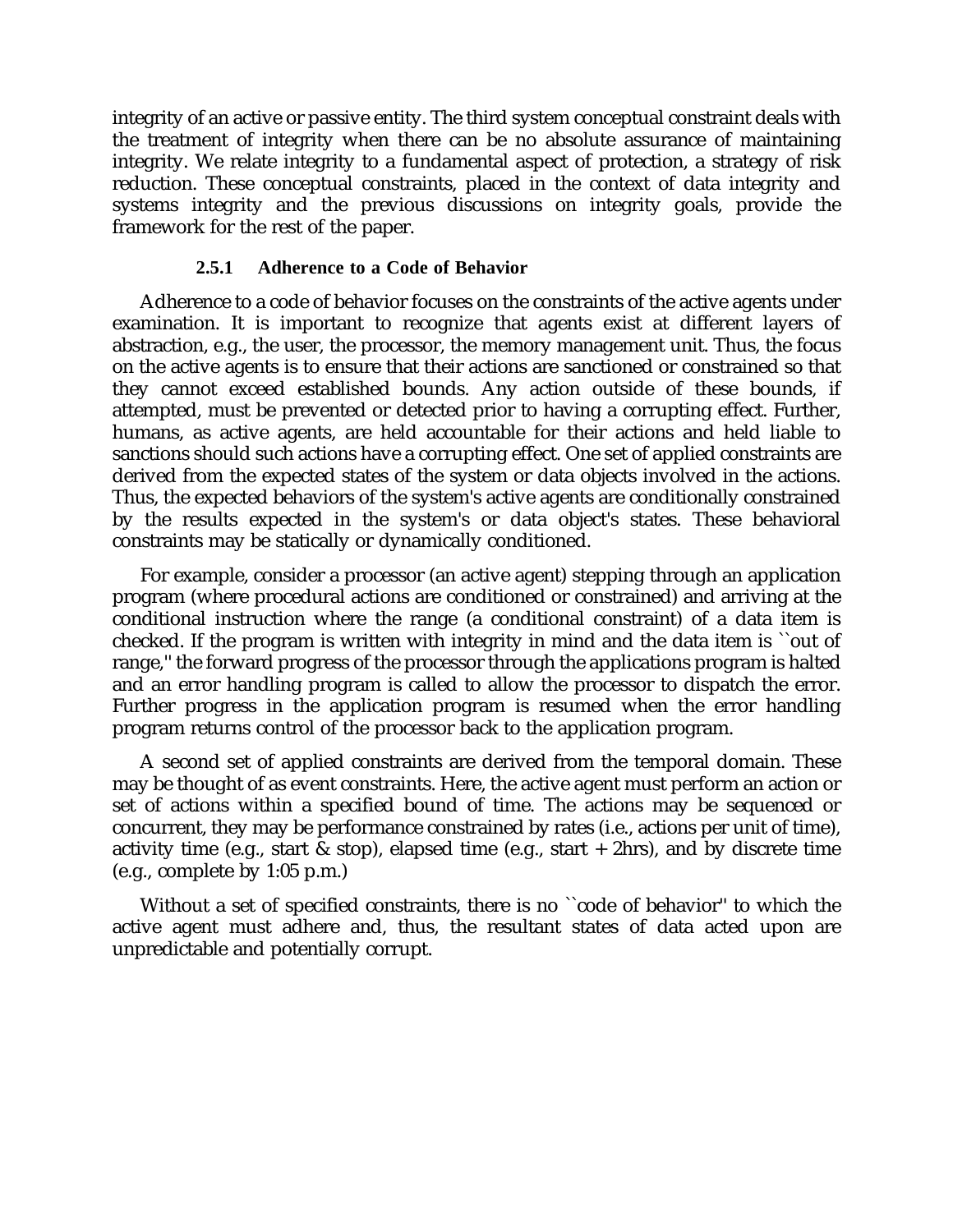#### **2.5.2 Wholeness**

Wholeness has both the sense of unimpaired condition (i.e., soundness) and being complete and undivided (i.e., completeness) [Webster 1988]. This aspect of integrity focuses on the incorruptibility of the objects under examination. It is important to recognize that objects exist a different layers of abstraction, e.g., bits, words, segments, packets, messages, programs. Thus, the focus of protection for an object is to ensure that it can only be accessed, operated on, or entered in specified ways and that it otherwise cannot be penetrated and its internals modified or destroyed. The constraints applied are those derived from the expected actions of the system's active agents. There are also constraints derived from the temporal domain. Thus, the expected states of the system or data objects are constrained by the expected actions of the system's active agents.

For example, consider the updating of a relational database with one logical update transaction concurrently competing with another logical update transaction for a portion of the set of data items in the database. The expected actions for each update are based on the constraining concepts of atomicity, i.e., that the actions of a logical transaction shall be complete and that they shall transform each involved individual data item from one unimpaired state to a new unimpaired state, or that they shall have the effect of not carrying out the update at all; servility i.e., the consecutive ordering of all actions in the logical transaction schedule; and mutual exclusion, i.e., exclusive access to a given data item for the purpose of completing the actions of the logical transaction. The use of mechanisms such as dependency ordering, locking, logging, and the two-phase commit protocol enable the actions of the two transactions to complete leaving the database in a complete and consistent state.

#### **2.5.3 Risk Reduction**

Integrity is constrained by the inability to assure absoluteness. The potential results of actions of an adversarial attack, or the results of the integrity failure of a human or system component place the entire system at risk of corrupted behavior. This risk could include complete system includes relatively assured capabilities provided by protection mechanisms plus measures to reduce the exposure of human, system component, and data to loss of integrity should be pursued. Such a risk reduction strategy could include the following:

- a) Containment to construct ``firewalls'' to minimize exposures and opportunities to both authorized and unauthorized individuals, e.g., minimizing, separating, and rotating data, minimizing privileges of individuals, separating responsibilities, and rotating individuals.
- b) Monitors to actively observe or oversee human and system actions, to control the progress of the actions, log the actions for later review, and/or alert other authorities of inappropriate action.
- c) Sanctions to apply a higher risk (e.g., fines, loss of job, loss of professional license, prison sentence) to the individual as compared to the potential gain from attempting, conducting, or completing an unauthorized act.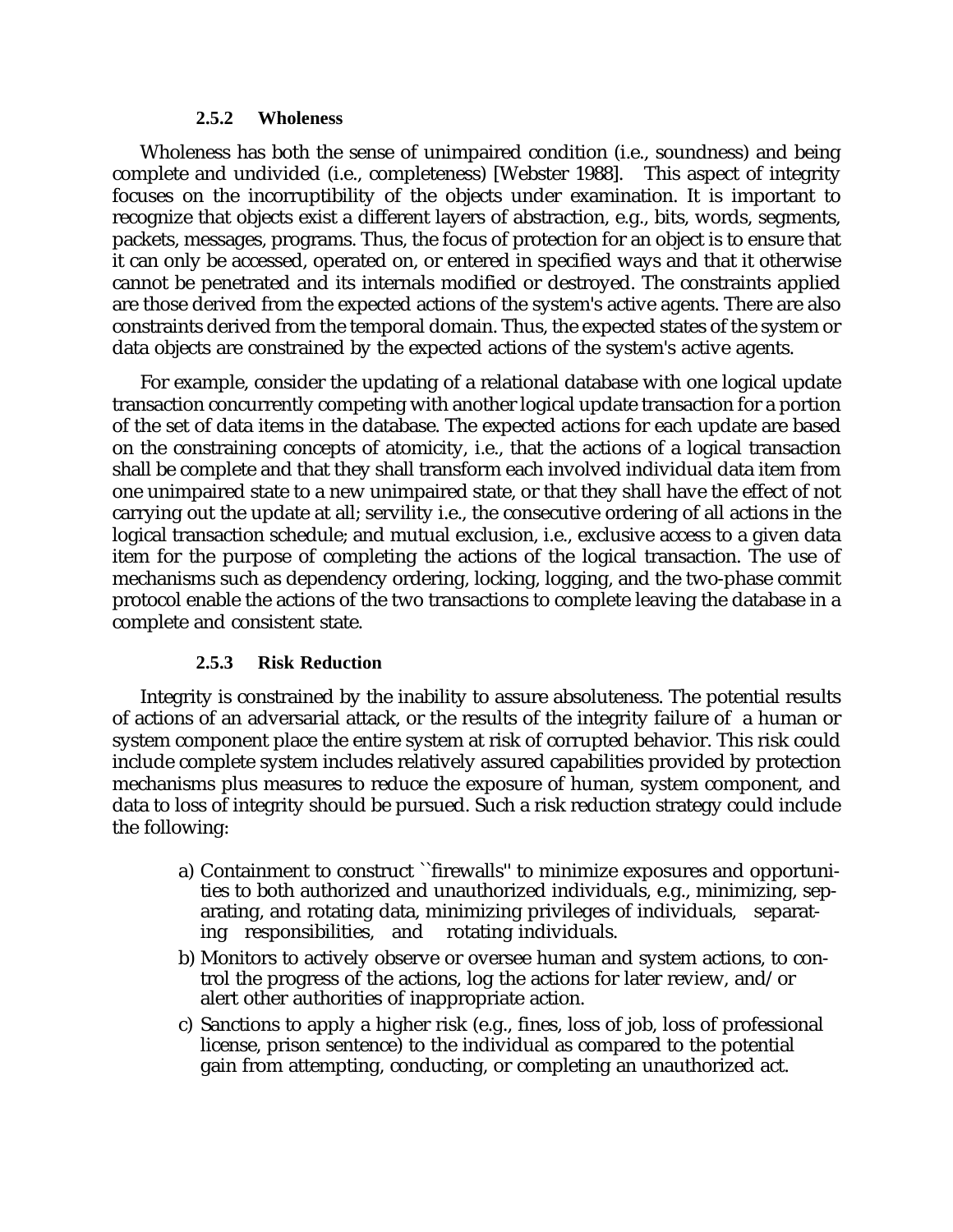- d) Fault tolerance via redundancy, e.g., databases to preserve data or processors to preserve continued operation in an acknowledged environment of faults. Contingency or backup operational sites are another form of redundancy. Note: layered protection, or protection in depth, is a form of redundancy to reduce dependency on the impenetrability of a single protection perimeter.
- e) Insurance to replace the objects or their value should they be lost or damaged, e.g., fire insurance, theft insurance, and liability insurance.

(Figure 1. Not available for electronic version.)

Figure 1. Integrity Framework

# **3 INTEGRITY PRINCIPLES**

``There is a large body of principles from among which those pertinent to any application environment can be selected for incorporation into specific policy statements. There is a need to identify as many as possible of those principles as might be of sufficiently general benefit to warrant their inclusion in a list of such principles from which the formulators of policy can select, cafeteria-style, those appropriate to their needs'' [Courtney 1989].

In this section we discuss important underlying principles that can be used in the design of integrity policies and their supporting or implementing mechanisms. These principles involve not only those that we believe are fundamental to integrity, but also those which underlie risk reduction with respect to integrity. These principles were developed from a review of various written material on the topic of integrity, from our framework formulated in the previous section, and by an investigation of existing mechanisms deemed to be important to preserving and promoting integrity.

#### **3.1 IDENTITY**

The principle of identity is fundamental to integrity in that it defines ``sameness in all that constitutes the objective reality of a thing: oneness; and is the distinguishing character of a thing: individuality'' [Webster 1988]. Identity allows one to distinguish and name or designate an entity. It is through identity that relationships are attributed and named. It is through identity that functions are distinguished and named.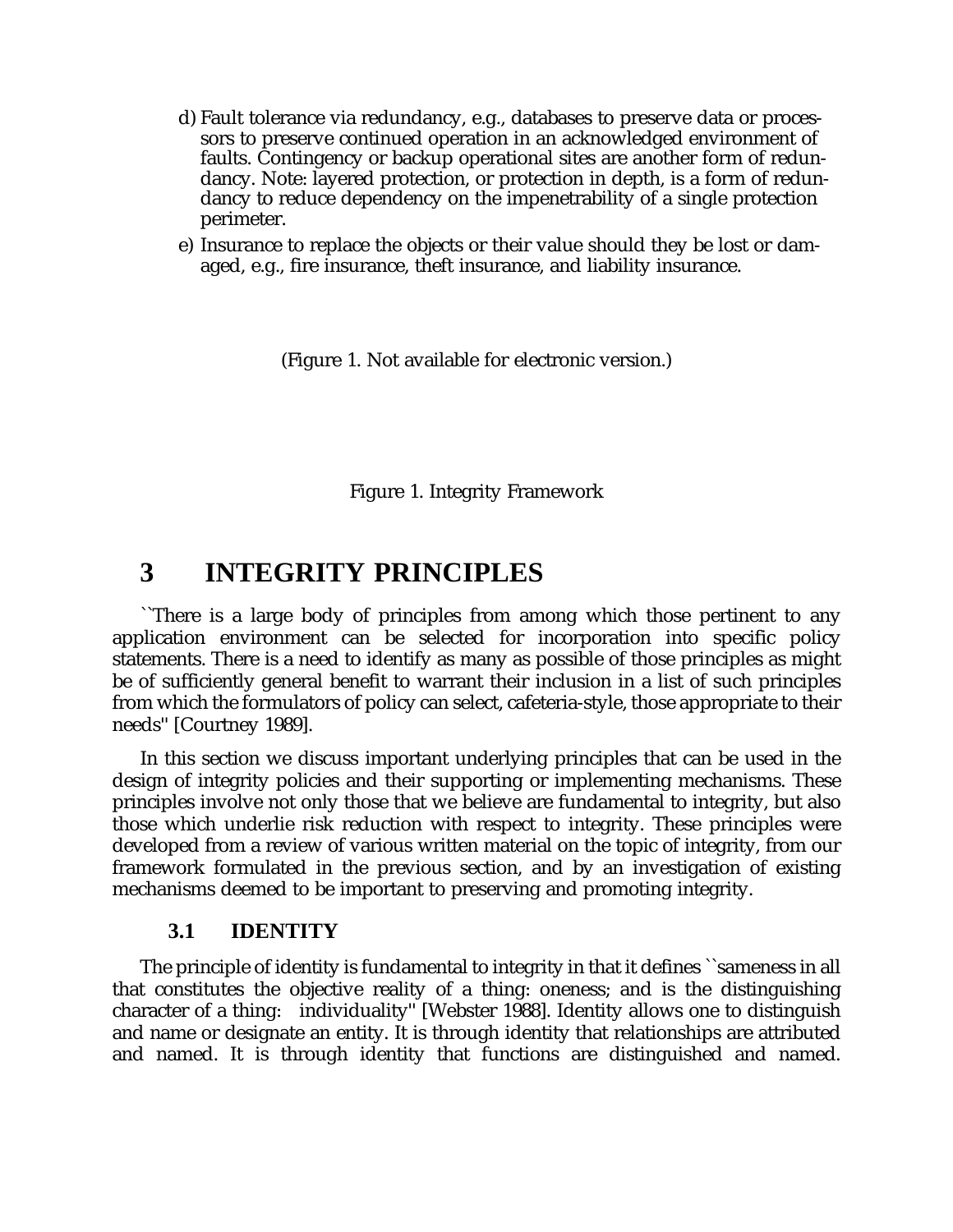Identification of users, programs, objects, and resources includes both their classification, i.e., their membership in classes of entities that will be treated in the same or similar manner, and their individuation, i.e., their uniqueness that will allow the individual entities to be addressed separately. It is through the process of identity that one can establish the specification of wholeness and a specification of behavior.

All protected systems requiring authorization and accountability of individuals depend on the unique identification of an individual human user. User identities need to be protected from being assumed by others. User identities need to be authenticated to confirm that the claimed identity has been validated by a specific protocol executed between the system and the unique user. Further, to ensure traceability throughout the system, the individual identity must be maintained for its entire period of activity in the system.

Identity, through the use of conventions for naming, attributing, labelling, abstracting, typing, and mapping, can provide for separation and control of access to entities. Objects created within the system may require additional attribution to expand the dimensional scope of their identity to meet specific system objectives such as confidentiality, proof of origin, quality, or timeliness.

Another fundamental dimension of both subject and object identity is the conveyance of identity attributes via the relationships of inheritance or replication. Inheritance relationships include part-whole, parent-child, and type instantiation. Attributes of interest include privileges conveyed by users to other users or to surrogate subjects (processes acting on behalf of users), and authenticity of origin conveyed to object copies. This aspect of identity is important to most identity-based policies for access control, especially with respect to the propagation, review, and revocation of privileges or object copies.

## **3.2 CONSTRAINTS**

The principle of constraints is fundamental to integrity. A constraint denotes the state of an active agent being checked, restricted, or compelled to perform some action. This is central to the conceptual constraint of adherence to a code of behavior-or to what others have termed ``expected behavior." Constraints establish the bounds of (integrity) actions. When viewed from the context of objects, constraints are the transformation restrictions or limitations that apply in transforming an object from an initial state to a new specified (constrained) state. Constraints establish the bounds of (integrity) states.

#### **3.3 OBLIGATION**

The binding, constraining, or commitment of an individual or an active agent to a course of action denotes the principle of obligation. Obligation is another fundamental principle of integrity. It is reflected in the terms duty (required tasks, conduct, service, and functions that constitute what one must do and the manner in which it shall be done) and responsibility (being answerable for what one does). The bound course of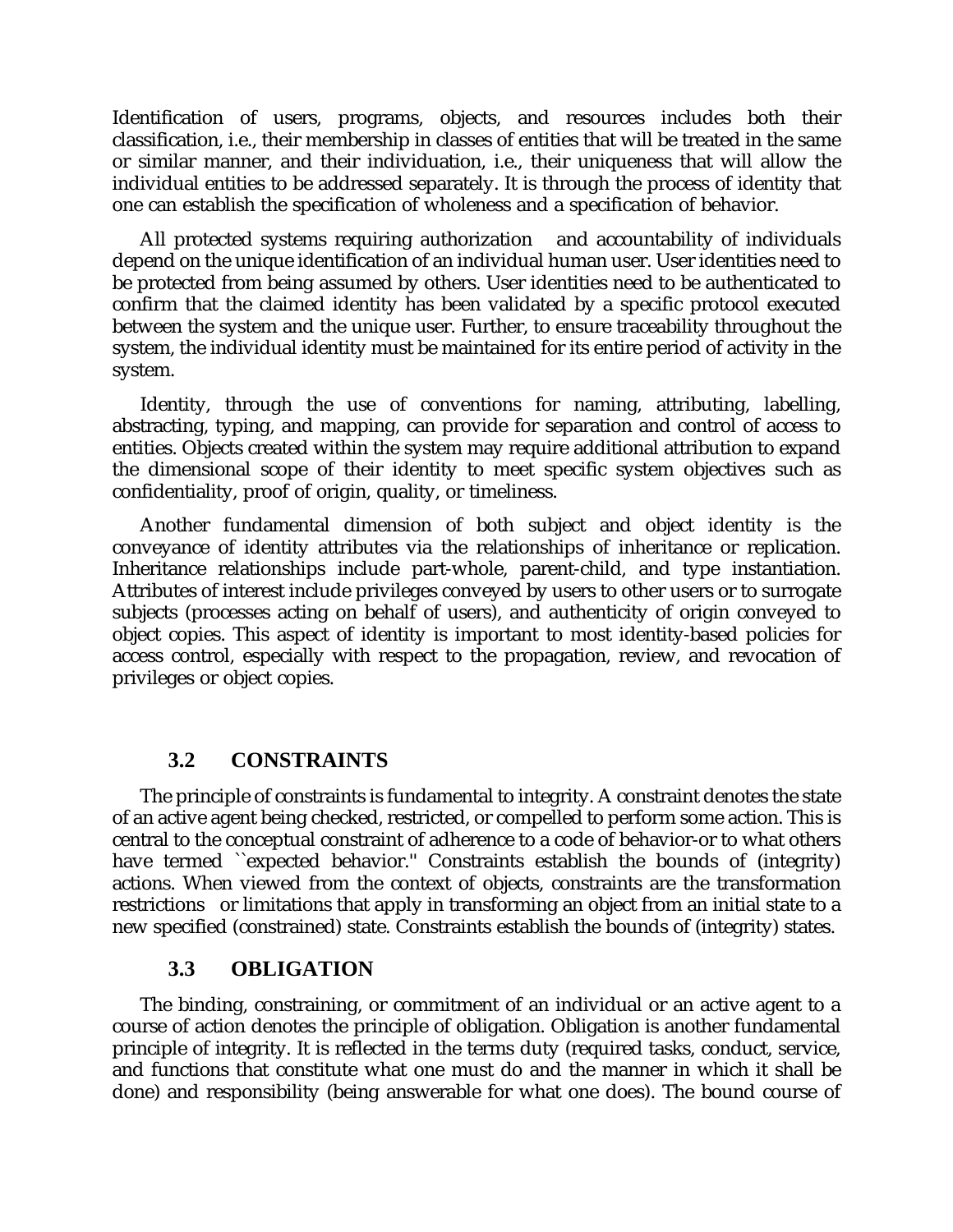action, or constraint set, is generally interpreted as always being required or mandatory and not releasable until the course of action comes to a natural conclusion or specified condition. However, the sense of obligation is lost should the individual or active agent become corrupted, i.e., the binding is broken rather than released. In this sense, an active agent within a system, once initiated, is bound to proceed in its specified actions until it reaches a natural or specified termination point or until the state of the system reaches a failure or corruption point that drives the active agent away from the course of action to which it is bound. This failure or corruption point could be the result of an individual yielding to the temptation to perform an unauthorized action either alone or in collusion with others. It also could be the result of faulty contact with the external environment (e.g., undetected input error at a sensor), loss of support in the internal environment (e.g., hardware failure), contact with corrupted objects (e.g., previously undetected erroneous states), or contact with another corrupted active agent (e.g., improper versioning in the runtime library).

There is also a temporal dimension to the course of action to which an active agent becomes bound. This dimension binds sequencing, sets deadlines, and establishes bounds of performance for the active agent. Obligation is then thought of in terms of initiation or completion timing, e.g., eventually starting or completing, beginning or finishing within an elapsed time, initiating or ending at a specified clock time, initiating or completing in time for a new course of action to begin, or completing a specified number of action cycles in a specified time. System designers, especially those involved in real-time or deadline-driven systems, use the temporal dimension of obligation to develop time slices for concurrent processes. Significant obligation issues in time slicing include interprocess communication synchronization and the access of concurrent processes to shared data.

One example of obligation is the concept of protocols, which are obligatory conventions or courses of action for external and/or internal active entities to follow in interacting with one another. Protocols can constrain the states of data or information to be exchanged, a sequence of actions, or the mutual exclusion or synchronization of concurrent asynchronous actions sharing resources or data objects.

#### **3.4 ACCOUNTABILITY**

Integrity, from the social and moral sense, implies that an individual has an obligation to fulfill and that the individual is answerable to a higher (legal or moral) authority who may impose sanctions on the individual who fails to adhere to the specified code of action. Holding the individual answerable is the principle of accountability, from which requirements are derived to uniquely identify and authenticate the individual, to authorize his actions within the system, to establish a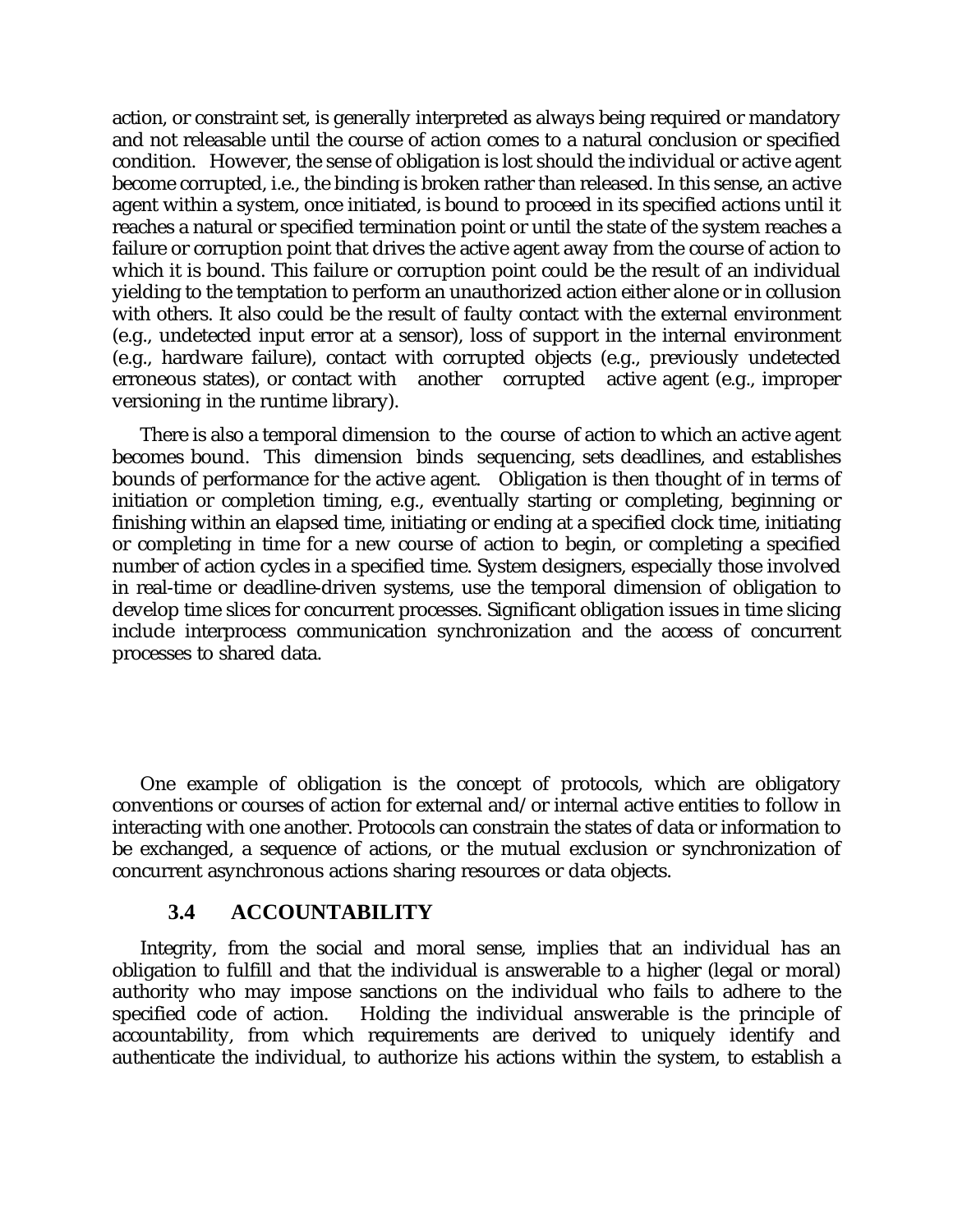historical track or account of these actions and their effects, and to monitor or audit this historical account for deviations from the specified code of action. The enforcement strength of sanctions may impact some individuals more than others; simply a reminder of what is expected and the consequences of not meeting those expectations may prove useful in promoting and preserving integrity.

# **3.5 AUTHORIZATION**

One aspect of binding the active entity to a course of action is that of authorization. In essence, authorization is the right, privilege, or freedom granted by one in authority upon another individual to act on behalf of the authority. Employing the principle of authorization provides one means of distinguishing those actions that are allowed from those which are not. The authority may be the leader of an organization, an administrator acting on behalf of that leader, or the owner of a particular asset who may grant another individual access to that asset. The authority may not only grant access to a particular asset, but may also prescribe a specific set of constrained actions that ensue from the access authorization. Thus, there is a binding between the individual, the course of action, and the asset(s) to be acted upon. Attempting to perform outside of these privilege bounds without additional authority is an integrity violation.

Authorizations may be granted for a particular action or for a period of time; similarly, authorization may be revoked. Authorized actions may be further constrained by attributes of the authority, the recipient, and the object to be acted upon. For example, in many systems, the creator of a data object becomes its owner gaining discretionary authority to grant access, revoke granted accesses, and restrict modes of access to that data object. Such access authorization is identity based. However, access to that object may be constrained by certain of its attributes (identified by labels). These constraints may reflect an augmenting rules-based access policy that mandatory checking of corresponding attributes in the individual be accomplished in accordance with specified rules prior to completing the access authorization. These attributes could include National Security Classification Markings, other organizational sensitivity hierarchies or compartmentation, or label attributes related to the quality, e.g., lower quality, ``initial draft,'' associated with document transcribers vs higher quality, ``final edited draft,'' associated with document editors.

There may be a requirement in certain systems to provide for the dynamic enabling or overriding of authorizations. Whether or not the conditions for enabling or override are to be predetermined or left to the judgement of the user, explicit procedures or specific accountable action to invoke an enabling or bypass mechanism should be provided.

## **3.6 LEAST PRIVILEGE**

Privileges are legal rights granted to an individual, role, or subject acting on the behalf of a user that enable the holder of those rights to act in the system within the bounds of those rights. The question then becomes how to assign the set of system privileges to the aggregates of functions or duties that correspond to a role of a user or subject acting on behalf of the user. The principle of least privilege provides the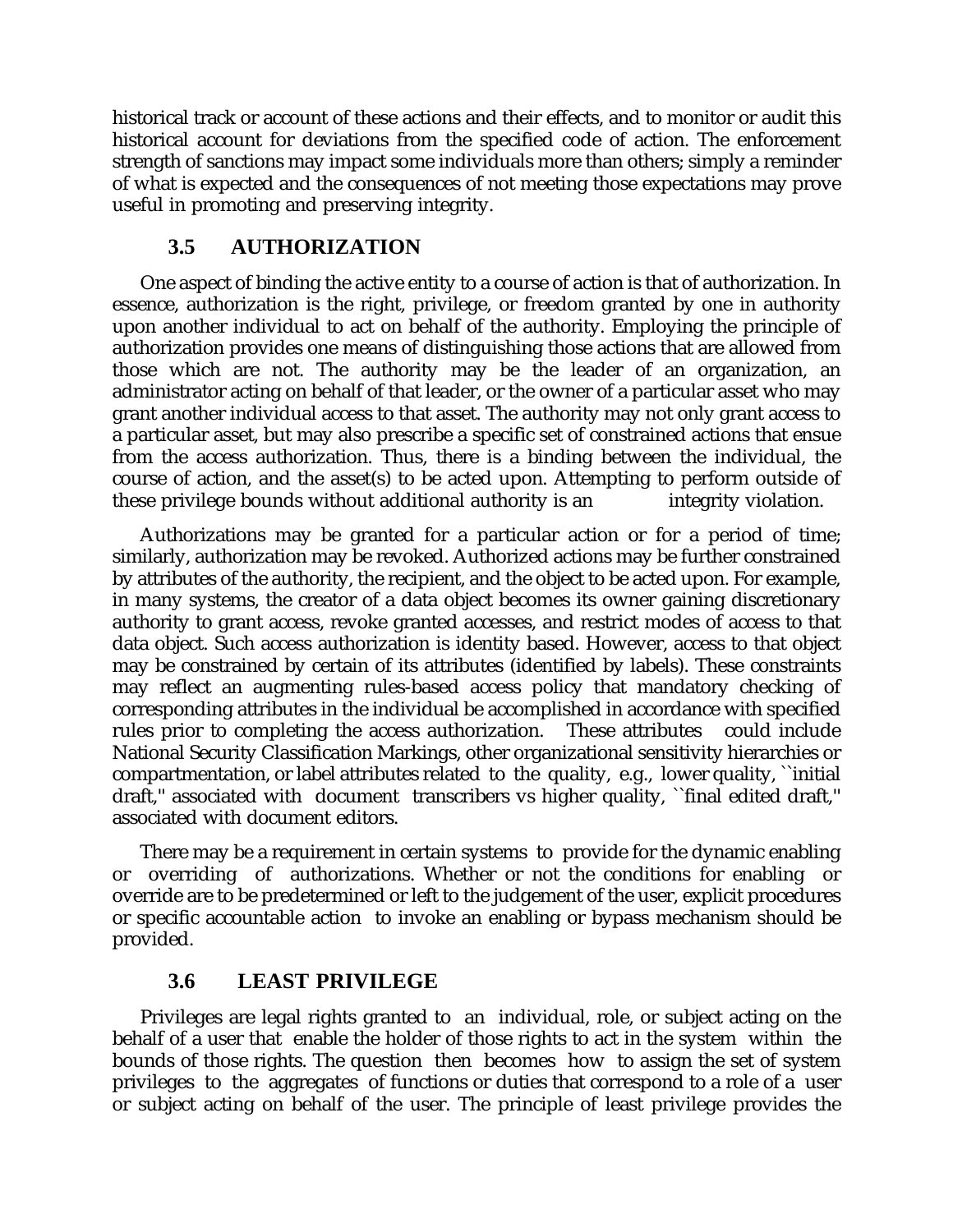guidance for such assignment. Essentially, the guidance is that the active entity should operate using the minimal set of privileges necessary to complete the job. The purpose of least privilege is to avoid giving an individual the ability to perform unnecessary (and potentially harmful) actions merely as a side-effect of granting the ability to perform desired functions. Least privilege provides a rationale for where to install the separation boundaries that are to be provided by various protection mechanisms.

Least privilege will allow one individual to have different levels of privilege at different times, depending on the role and/or task being performed. It also can have the effect of explicitly prohibiting any one individual from performing another individual's duties. It is a policy matter as to whether additional privileges are ``harmless'' and thus can be granted anyway. It must be recognized that in some environments and with some privileges, restricting the privilege because it is nominally unnecessary may inconvenience the user. However, granting of excess privileges that potentially can be exploited to circumvent protection, whether for integrity or confidentiality, should be avoided whenever possible. If excess privileges must be granted, the functions requiring those privileges should be audited to ensure accountability for execution of those functions.

It is important that privileges and accesses not persist beyond the time that they are required for performance of duties. This aspect of least privilege is often referred to as timely revocation of trust. Revocation of privileges can be a rather complex issue when it involves a subject currently acting on an object or who has made a copy of the object and placed it in the subject's own address space.

## **3.7 SEPARATION**

Separation refers to an intervening space established by the act of setting or keeping something apart, making a distinction between things, or dividing something into constituent parts. The principle of separation is employed to preserve the wholeness of objects and a subject's adherence to a code of behavior. It is necessary to prevent objects from colliding or interfering with one another and to prevent actions of active agents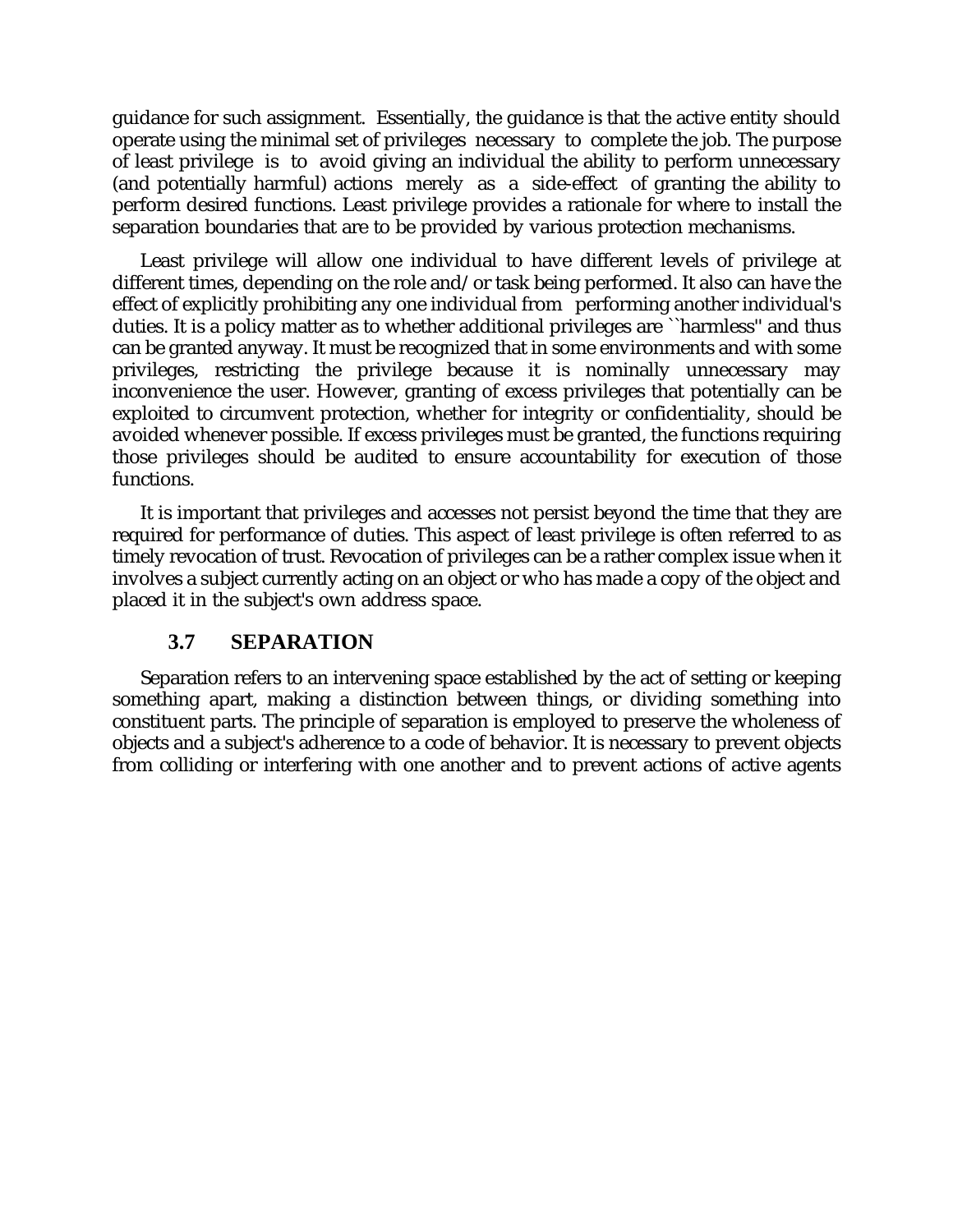from interfering or colluding with one another. Further, it is necessary to ensure that objects and active agents maintain a correspondence to one another so that the actions of one agent cannot effect the states of objects to which that agent should not have correspondence, and so that the states of objects cannot affect the actions of agents to which they should not have correspondence.

One example of separation is the concept of encapsulation, which is the surrounding of a set of data, resources, or operations by an apparent shield to provide isolation, (e.g., isolation from interference or unspecified access). With encapsulation, the protection perimeter has well-defined (often guarded) entry and exit points (interfaces) for those entities which have specified access. Encapsulation, when applied in the context of software engineering, generally incorporates other separation concepts associated with principles of software design, e.g., modularity and information hiding, and employs the mechanism of abstract data types found in many modern programming languages.

Other separation concepts include time or spatial multiplexing of shared resources, naming distinctions via disjunctive set operators (categorical or taxonomic classification, functional decomposition, hierarchical decomposition), and levels of indirection (virtual mapping). All these separation concepts can be supported by the incorporation of the principle of least privilege.

## **3.8 MONITORING**

The ability to achieve an awareness of a condition or situation, to track the status of an action, or to assist in the regulation of conditions or actions is the essence of the principle of monitoring. Conceptually, monitoring combines the notion of surveillance with those of interpretation and response. This ability requires a receiver to have continuous or discrete access to specified source data through appropriate forms of sensors. It also requires a specification of the condition, situation, event, or sequence of events that is to be checked, observed, or regulated, and a specification of the response that should be provided. This response specification generally includes invocation linkages to alarms and to a family of handler processes, such as resource or device handlers and exception or error handling processes. In some cases, monitors will require more privilege than other subjects within the system.

The principle of monitoring is key to enforcement of constrained actions in that the actions must be observed, understood, and forced to comply with the imposed constraints. When the actions are not compliant, either additional system-provided corrective actions or alarms to request external corrective actions are invoked.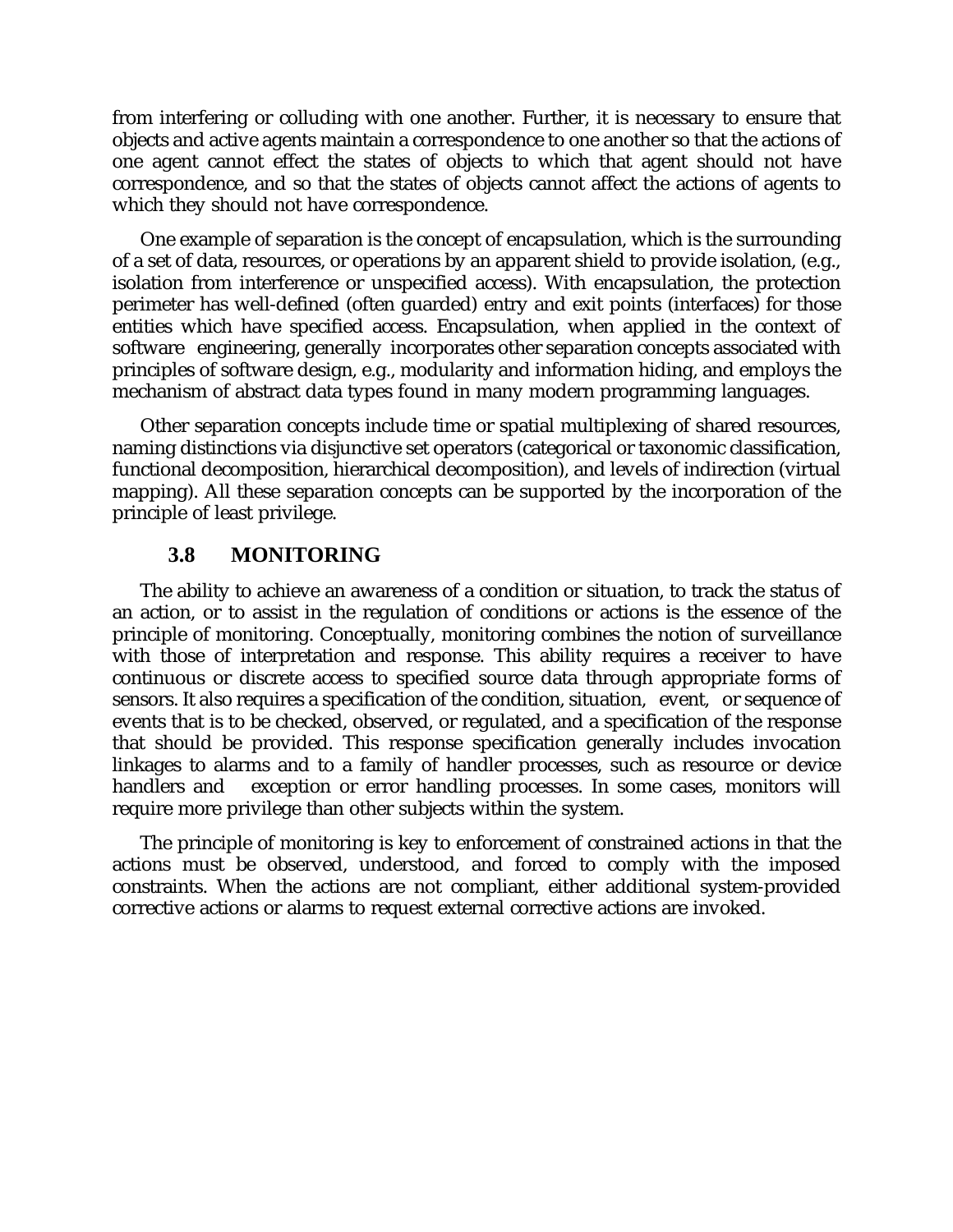The principle of monitoring is used in mutual exclusion schemes for concurrent processes sharing data or resources (e.g., Hoare's Monitors) and in the operation of interprocess communications of asynchronous processes to provide process synchronization. Monitoring is the basis for auditing and for intrusion detection. Other examples employing this principle include range, value, or attribute checking mechanisms in the operating system, database management systems (DBMS), or in an applications program; an embedded feedback-loop control system, such as a thermostat-driven cooling system; and the security ``reference'' monitor in trusted systems.

#### **3.9 ALARMS**

Whenever systems encounter an error or exception condition that might cause the system to behave incorrectly with respect to the environment (an integrity failure), the system designer should incorporate the principle of alarms to alert the human operator or individuals in the external environment to the unmanageable condition. This fact mandates a careful analysis of not only the internal aspects of system, but also an analysis of possible influences from the external environment. Further, the designer must not only consider the alarms, but also their sufficiency.

Alarms must be designed such that they are sufficient to handle all possible alarm conditions. For example, if a small field on a display is allocated to displaying all alarm conditions, and only one alarm condition may be displayed at once, a minor alarm (such as a low-power alarm) may hide a major alarm (such as indication of intrusion). Thus, if an intruder could artificially generate a low-power condition, he could hide the alarm indicating an unauthorized access.

Alarm sufficiency is a technical design issue which, if overlooked, can have serious impact. It must be required that alarms not be able to mask one another. While there may not be room for all alarm messages to be displayed at once, an indicator of the distinct alarm conditions must be given so that the user does not mistakenly believe that an ``alarm present'' indicator refers to a less severe condition than the alarm actually involved. In general, a single indicator should not group several events under the same alarm message. The central concepts here are that alarms must always reflect an accurate indication of the true status of events and alarm messages must always be visible.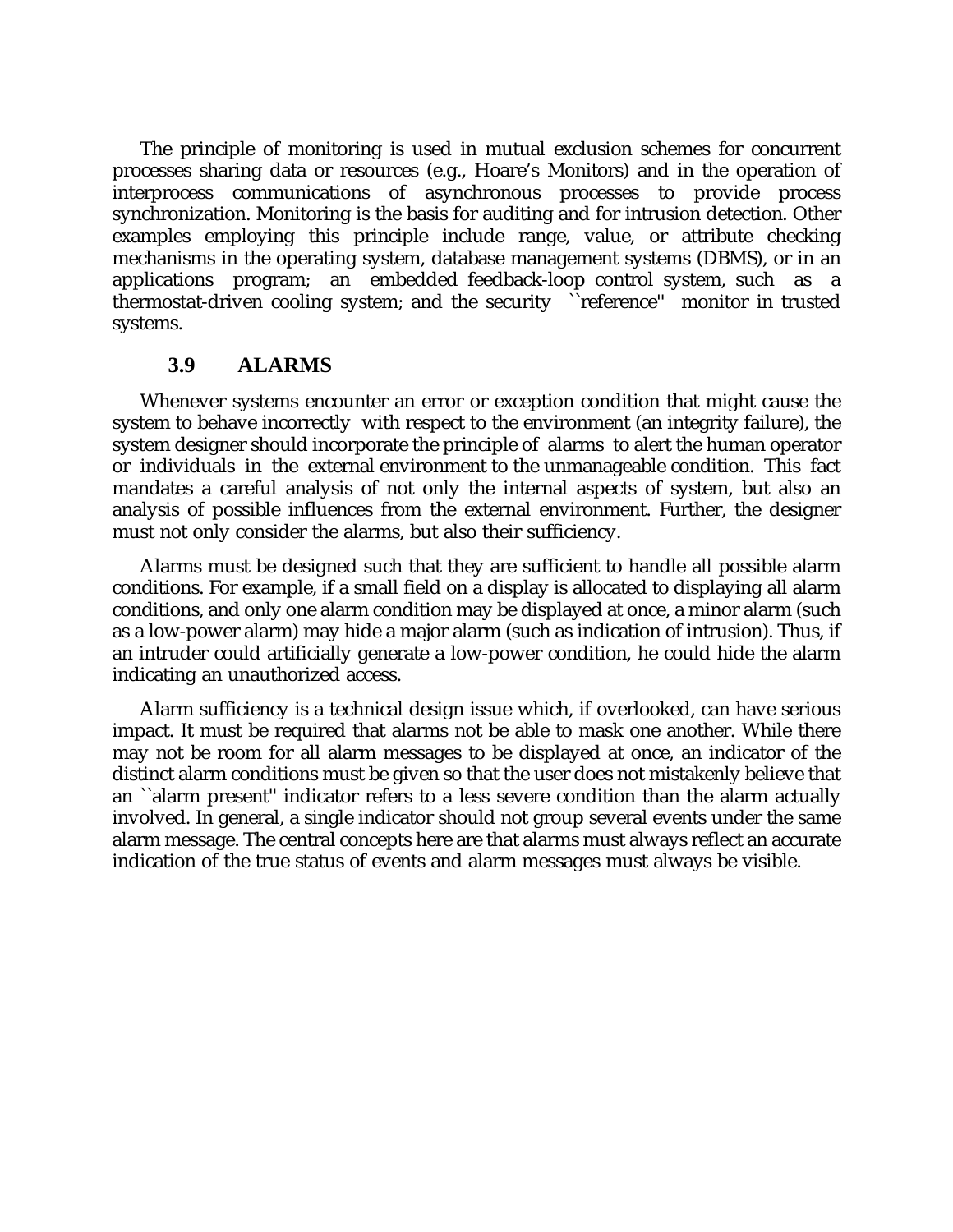### **3.10 NON-REVERSIBLE ACTIONS**

Non-reversible actions can prevent the effect of an action from later being hidden or undone. Non-reversible actions support the principle of accountability as well as address a unique set of problems, i.e., emergency revocations or emergency destruction. Non-reversible actions are in general, simply a type of restriction on privilege. Thus, the principle can often be implemented using mechanisms intended for granting privileges. For example, a non-reversible write operation can be provided by giving a user write access but no other access to an object. Likewise, an emergency destruction operation can be provided, at least in the abstract, by giving a user ``destroy'' permission but not ``create'' permission on an object.

``Write-once'' media provide one example of the use of this principle. These media are useful when the integrity concern is that the users not be able to later modify data they have created. Creation of audit records is another example employing this principle in which users may be allowed to write data, but then not modify the written data to prevent users from erasing evidence of their actions. Disposable locks used on shipping containers (which can only be locked once and cannot be reused) are yet another example of this principle's use.

# **3.11 REVERSIBLE ACTIONS**

The ability to recognize an erroneous action or condition that would corrupt the system if actions that depend on the erroneous conditional state were allowed to continue often establishes the need to back out the erroneous action or ``undo'' the condition. This is the principle of reversible actions. System designers most often incorporate this principle at the user interface, e.g., in text editors, where a user may readily notice keying errors or command errors and reverse them prior to their having a detrimental and not easily reversible or non-reversible effect on the object state. This principle is also used to support atomicity in database transaction processing through the protocol of ``rulebook,'' which undoes the portion of a transaction already accomplished when the entire transaction cannot be accomplished. Such reversible actions are key to leaving the database in a complete and unimpaired state.

## **3.12 REDUNDANCY**

Redundancy in computer systems is a risk-reducing principle that involves the duplication of hardware, software, information, or time to detect the failure of a single duplicate component and to continue to obtain correct results despite the failure [Johnson 1989]. Redundant processing is commonly used in fault-tolerance applications. The same processing is performed by more than one process, and the results are compared to ensure that they match. The need for redundancy varies depending on the application. Redundant processing is commonly used in the implementation of critical systems in which a need for high reliability exists. Examples include multiply redundant processors in avionics systems, and traditional accounting systems in which auditors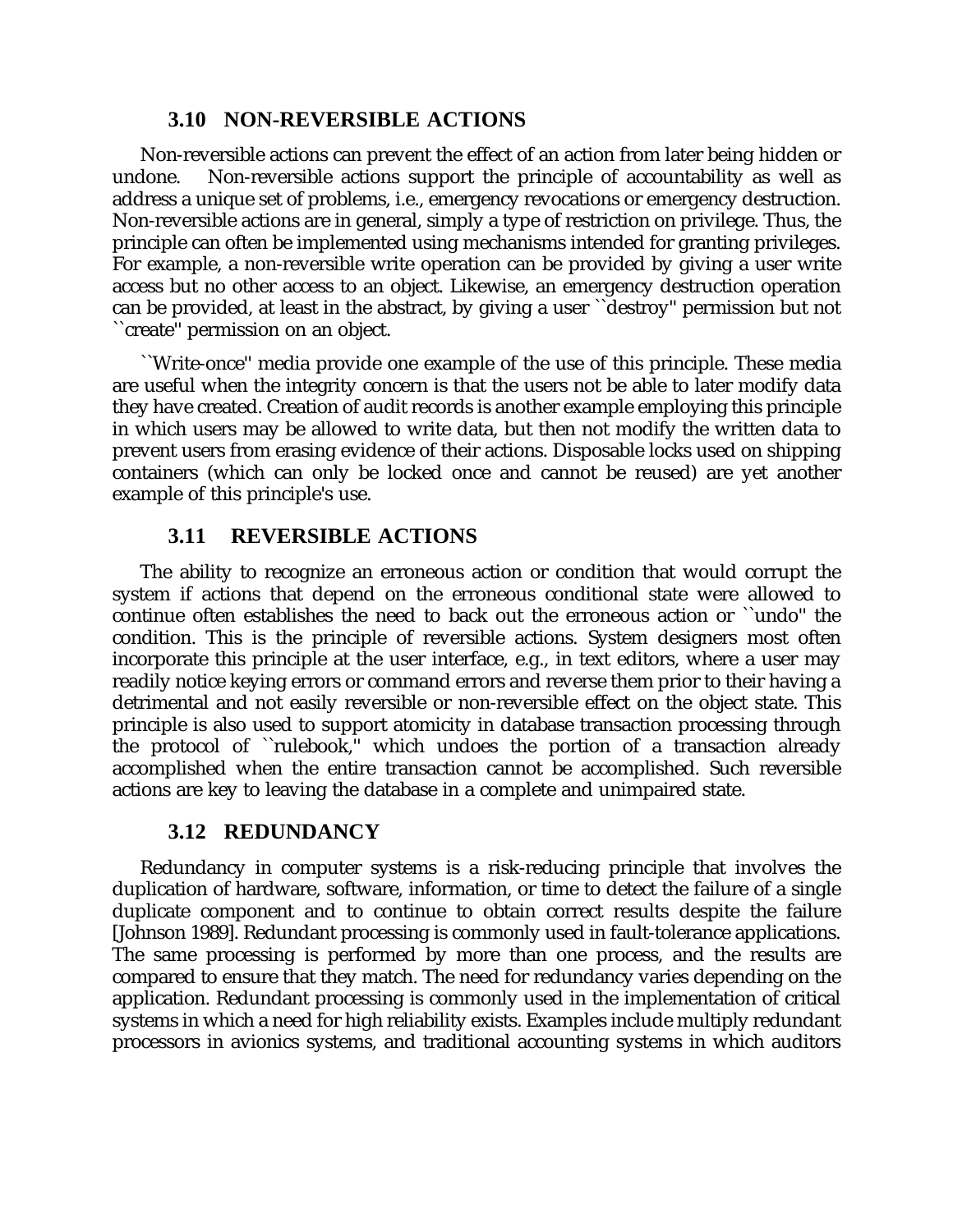reproduce the results of accountants to verify the correctness of their results. In situations where a system may be subjected to adverse conditions, such as on the battlefield or hazardous environment, or in systems which may be subject to an adversarial attack that is attempting to disable operations controlled by the system, redundancy may be essential. Thus, it may be desirable to require it for certain systems.

Hardware redundancy is the most familiar type of redundancy, and involves duplicating hardware components. Software redundancy involves adding software Software redundancy involves adding software beyond what is necessary for basic operation to check that the basic operations being performed are correct. N-version programming in which different teams provide unique versions of the same application program vs replicated versions is one example of software redundancy. The efficacy of software redundancy to support correct operations remains an open issue. For example, it has been shown that n-version programming teams tend to have difficulty with the identical hard problems of an application [Knight 1986].

Information redundancy involves duplication of information. Duplicate copies of information are maintained and/or processed, so that failures can be detected by comparing the duplicated information. To further assist in detection of failures, the two copies of information may be represented in different ways, (e.g., parity bits or cyclic redundancy codes). By exchanging bit positions of individual data bits in a byte or word, or by complementing the bits of all data, failures such as those that modify a specific bit position in a byte or word, or which force specific bits to always be zero or one, can be detected.

Time redundancy involves repeating an operation at several separated points in time, (e.g., resenting a message that was transmitted with errors). While this approach will not detect constant, persistent failures that always cause an operation to fail in the same way, it can often detect intermittent or transient failures that only affect a subset of the repeated operations.

#### **3.13 MINIMIZATION**

Minimization is a risk-reducing principle that supports integrity by containing the exposure of data or limiting opportunities to violate integrity. It is applicable to the data that must be changed (variable minimization and the more general case, data minimization), to the value of information contained in a single location in the system (target value minimization), to the access time a user has to the system or specific data (access time minimization), and to the vulnerabilities of scheduling (scheduling regularity minimization). Each application is discussed in more detail in the following sections.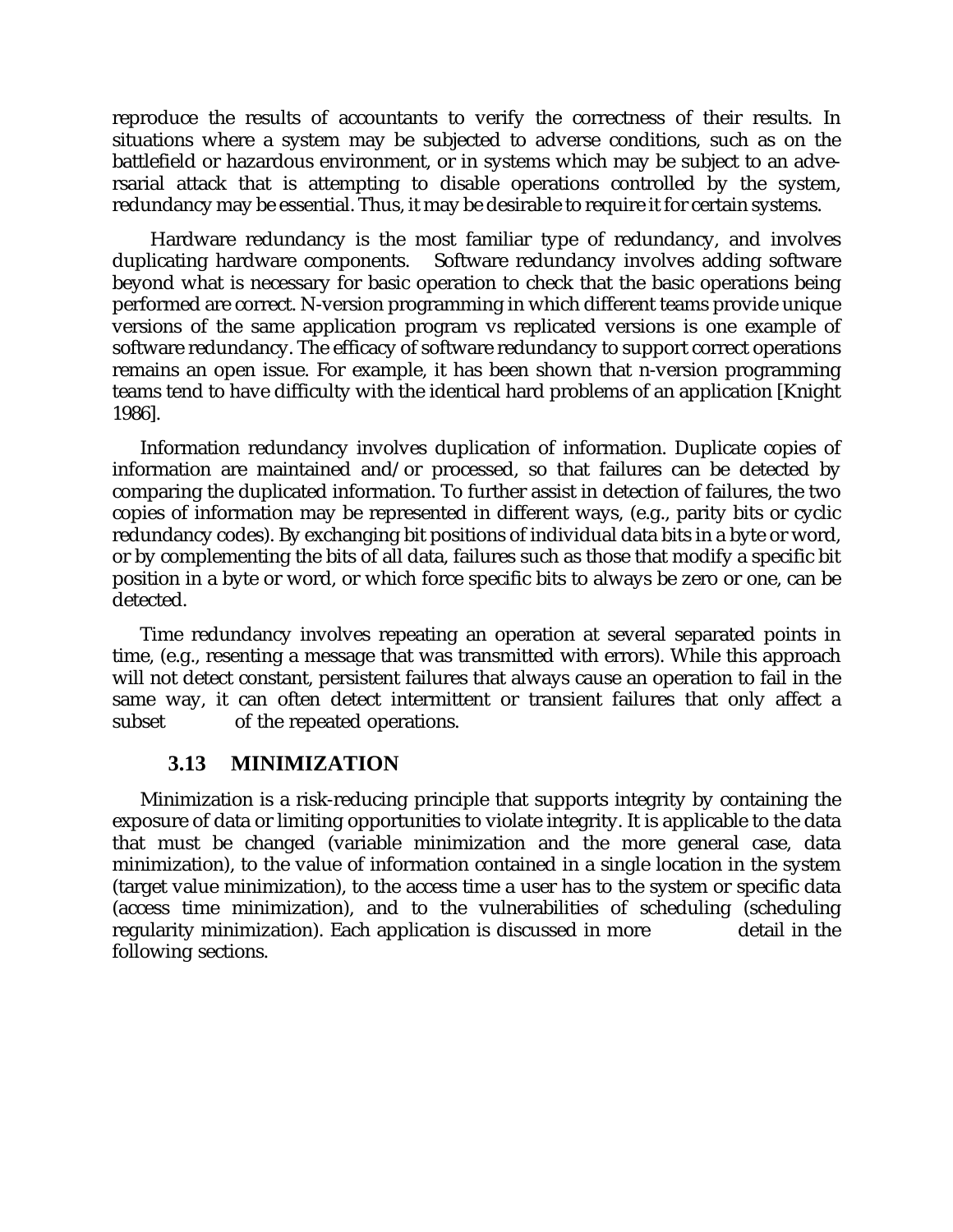#### **3.13.1 Variable Minimization**

The ability of a subject to violate integrity is limited to that data to which a subject has access. Thus, limiting the number of variables which the user is allowed to change can be used to reduce opportunities for unauthorized modification or manipulation of a system. This principle of variable minimization is analogous to least privilege. Least privilege is usually used to describe restrictions on actions a subject is allowed to perform, while variable minimization involves limiting the number of changeable data to which a subject has access.

For example, a subject may be authorized to transmit messages via a communications system, but the messages may be in a fixed format, or limited to a small number of fixed messages in which the subject can fill in only specific fields. Thus, a subject may be allowed to say ``fire type X missile on coordinates  $\Box$ ,  $\Box$  but may not be allowed to substitute missile type Y for missile type X.

#### **3.13.2 Data Minimization**

Variable minimization generalizes to the principle of data minimization, in which the standardized parts of the message or data are replaced by a much shorter code. Thus ``Fire missile'' might be replaced with the digit ``1'', and ``on coordinates'' might be eliminated altogether, giving a message of the form

1 X

where \_\_\_ \_\_ is replaced by the coordinates. The shortened forms of standardized messages or phrases are sometimes called brevity codes. When implemented in a computer system, integrity can be further enhanced by providing menu options or function keys by which the operator specifies the standardized message, thus reducing the potential for error in writing the code. On the other hand, as these codes become shorter, there is an increased likelihood of spurious noise or errors generating an unintentional valid message.

#### **3.13.3 Target Value Minimization**

The threat of attack on a system can be reduced by minimizing target value. This practice involves minimizing the benefits of attack on a given system, for example, by avoiding storing valuable data on exposed systems when it can be reasonably retrieved from a protected site on an as-needed basis. Distributing functionality among subjects is another means of minimizing target value and, thus, reduces vulnerability. Highly distributed systems use this approach, in which any one processing element is of little importance, and the system is sufficiently widely distributed that access to enough processing elements to have major impact is not feasible.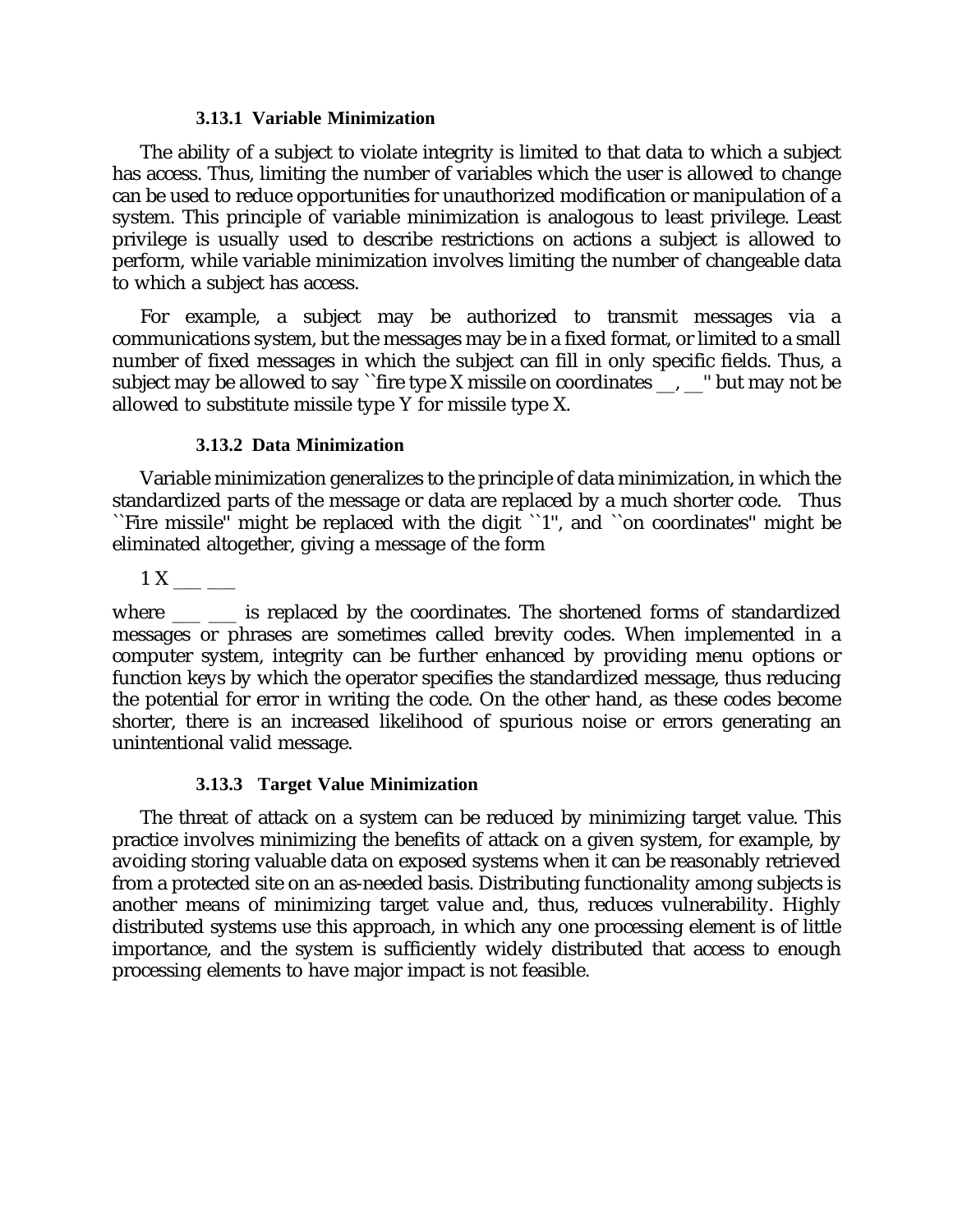#### **3.13.4 Access Time Minimization**

Access time minimization is a risk-reducing principle that attempts to avoid prolonging access time to specific data or to the system beyond what is needed to carry out requisite functionality. Minimizing access time reduces the opportunity for abuse. Timeouts for inactivity, rotation, and binding of access to ``normal'' or specified working hours are variations of this approach. This principle can serve distinct integrity functions, particularly in the case of more analytically oriented users of data.

#### **3.14 ROUTINE VARIATION**

It is desirable to avoid scheduling vulnerabilities, in which time-dependent vulnerabilities can become known, by employing the risk-reducing principle of routine variation. For example, if audits are scheduled at regular times, a bank employee that is capable of successfully subverting other controls may know exactly when to abscond with bank funds allowing sufficient time to cover up the theft or to make a safe getaway. Similarly, if communications are known to occur at specific times, synchronized with a master clock, an adversary is enabled to concentrate efforts for attack on the known periods of activity. The adversary, for instance, could degrade performance of a radiobased network by jamming the frequencies in use at known transmission times.

#### **3.15 ELIMINATION OF CONCEALMENT**

If a system contains structures that allow concealment of integrity-violating devices, the risk of undetected access is increased. This fact applies not only to physical concealment (such as places to locate undetected hardware devices), but it applies also to software concealment. Software concealment includes places such as large, poorly structured code that allows Trojan horse or virus code to be inserted without detection, and features of elaborate and complex command languages where ``back door'' command sequences may be hidden without significant risk of accidental or routine discovery during normal usage of the system.

The ``debug'' feature used by the Internet Worm in 1988 is an example of software concealment. ``Debug'' was part of a large electronic-mail program called ``sendmail.'' The code for the ``sendmail'' program was so large and its command structure so complex that few people other than the implementer of the ``debug'' feature knew of its existence. The feature was further concealed by the very limited documentation of the ``sendmail'' program in proportion to its complexity, and by the fact that its command language and syntax were so obscure that guessing the undocumented command was unlikely.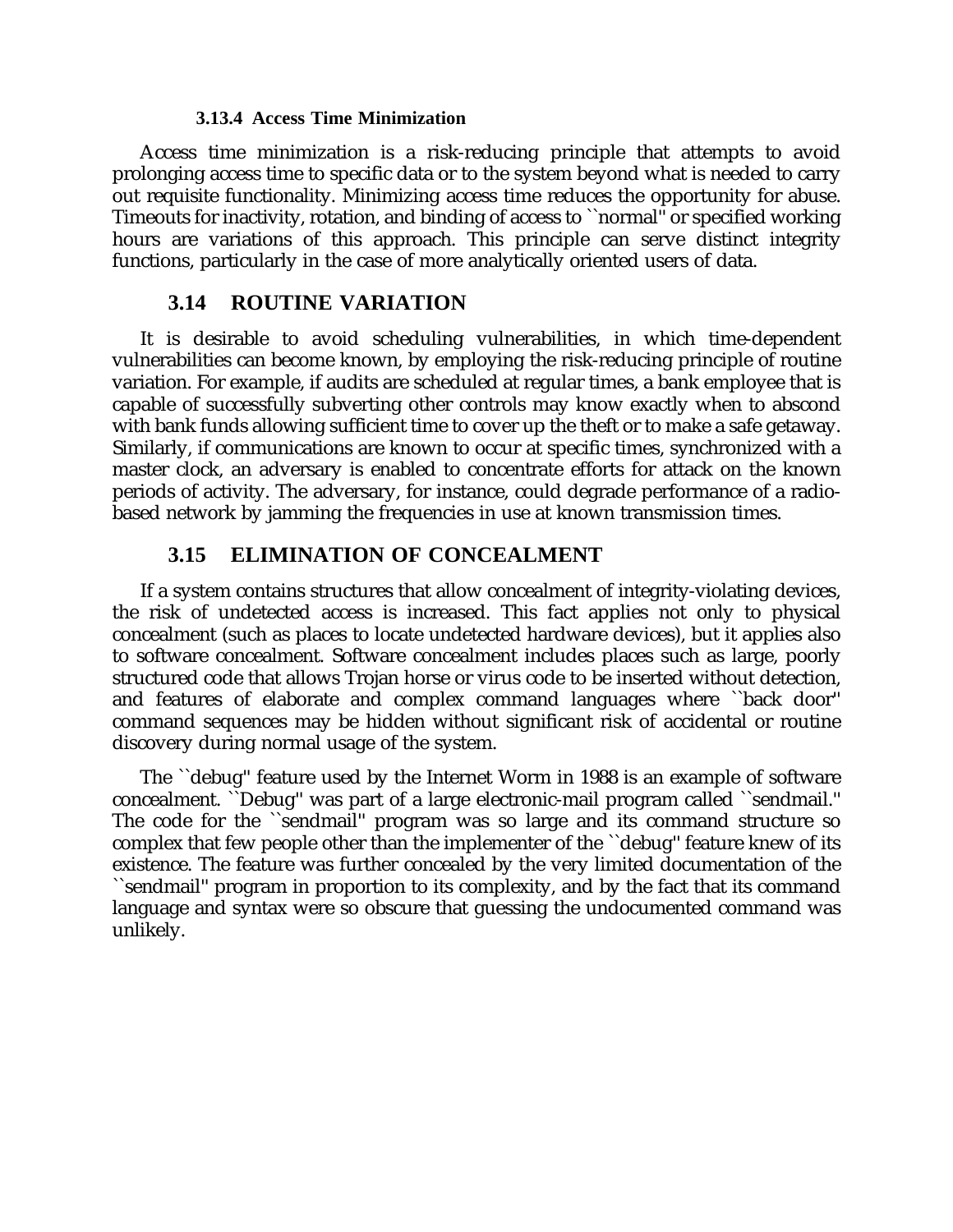The problem concerning this feature was that the large, poorly structured code of ``sendmail'' made it easy to hide a security vulnerability from systems security personnel performing a systematic search for security vulnerabilities, while not hiding it sufficiently from those who could exploit it. If the proportion of man-hours spent searching for security vulnerabilities during a security evaluation is small in proportion to the number of man-hours spent searching for vulnerabilities in order to exploit them, code whose complexity aids the concealment of security vulnerabilities is more likely to result in an actual breach of security.

#### **3.16 ACCESS DETERRENCE**

The risk-reducing principle of access deterrence is employed in mechanisms that discourage rather than prevent access. These mechanisms are useful in certain situations. For example, a system that makes an unpleasant and distracting noise when an unauthorized access attempt is first detected may reduce the ability of an adversary to concentrate on attacking the system. When used on a battery-powered system in the field, such a device could also serve to disable the system by discharging the system's batteries if the deterrent device is not deactivated within a short period of time.

A conventional intrusion alarm siren is an example of an access deterrent. They are a deterrent rather than an absolute mechanism. Devices which produce unpleasant byproducts while in operation function similarly, since they discourage tampering with devices during or after operation. An example is the water-activated battery used in some disposable meteorological equipment in the early 1970s. An unpleasant smelling material was left inside of the battery compartment, thus discouraging persons who found the discarded equipment from trying to reactivate the radio transmitter by replacing the battery. Clearly, use of such mechanisms is limited to unusual conditions.

# **4 INTEGRITY MECHANISMS**

In this section, we examine a wide variety of manual and automated mechanisms that address various problems related to integrity. Most of these mechanisms, evolving over the course of many years, remain in use today. Not all of the mechanisms we examine are implemented in computer systems. These non-automated mechanisms were included in our study because they give insight into what types of controls need to be provided and the types of threats which must be countered by automated integrity mechanisms. Also, since it is impossible to predict what functions can or will be automated in the future, we felt that it would be more productive to examine integrity mechanisms in general, rather than to limit our study to currently automated mechanisms. No single mechanism provides the solution to integrity problems, and certain mechanisms may not be appropriate for certain systems. Rather, each mechanism can increase integrity protection for systems that satisfy the assumptions identified in the respective sections.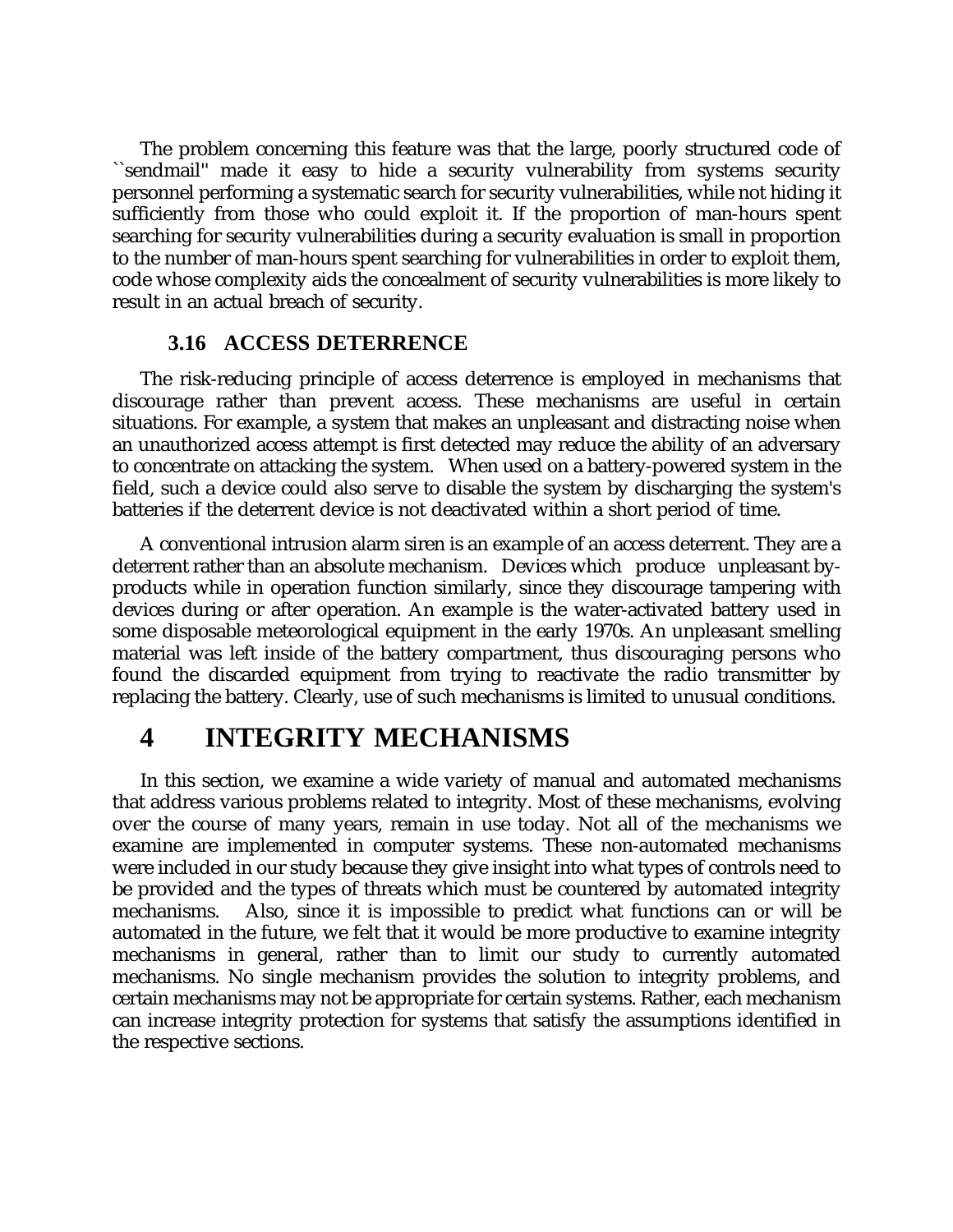The mechanisms have been categorized to show that they serve a relatively small set of distinct purposes. We use the term policy to describe the higher-level purpose of a mechanism. In [NCSC 1988], security policy is defined as the set of laws, rules, and practices that regulates how an organization manages, protects, and distributes sensitive information. Our usage of the term ``policy'' is intended to be narrower than its generally accepted usage. We use this term to describe administrative courses of action which characterize a group of mechanisms in promoting or preserving integrity. The relationship among mechanisms grouped under a policy is a common, abstract course of action which addresses one facet of integrity. For example, fault tolerance (discussed in Section 4.4) is an important aspect of integrity protection for a wide array of applications, and can be provided by a variety of mechanisms. Table 1 is a summary of the policies and corresponding mechanisms identified in this chapter.

(TABLE 1 not available for electronic version.)

TABLE 1. Integrity Mechanisms Grouped by Policy and Sub-Policy

### **4.1 POLICY OF IDENTIFICATION AND AUTHENTICATION**

Identification and authentication (I&A) are elements of a supporting policy required for integrity, just as for confidentiality. In order to enforce access controls it is necessary to uniquely identify with confidence who is attempting access. Likewise, when new data is created it is necessary to identify the creator of the data in order to assign any access control attributes based on the data's origin, such as ownership, hierarchical ``quality'' measures, or categories reflecting specialized knowledge on which the data may be based.

The prevalent understanding and discourse on I&A deals primarily with what we have termed ``user I&A." However, there are corresponding identification (and authentication) concerns for other entities, such as devices and objects, that must be voiced to address this topic in full generality. Since the underlying principles of user I&A can be applied equally as well to a variety of entities, the traditional view should be extended to include these entities which have not previously been associated with I&A. Thus, while we will emphasize user I&A, we are motivated to include a discussion of I&A for devices and objects as well. Our discussion of this policy is not meant to be a treatise on I&A mechanisms, but rather to highlight some I&A concerns with respect to integrity.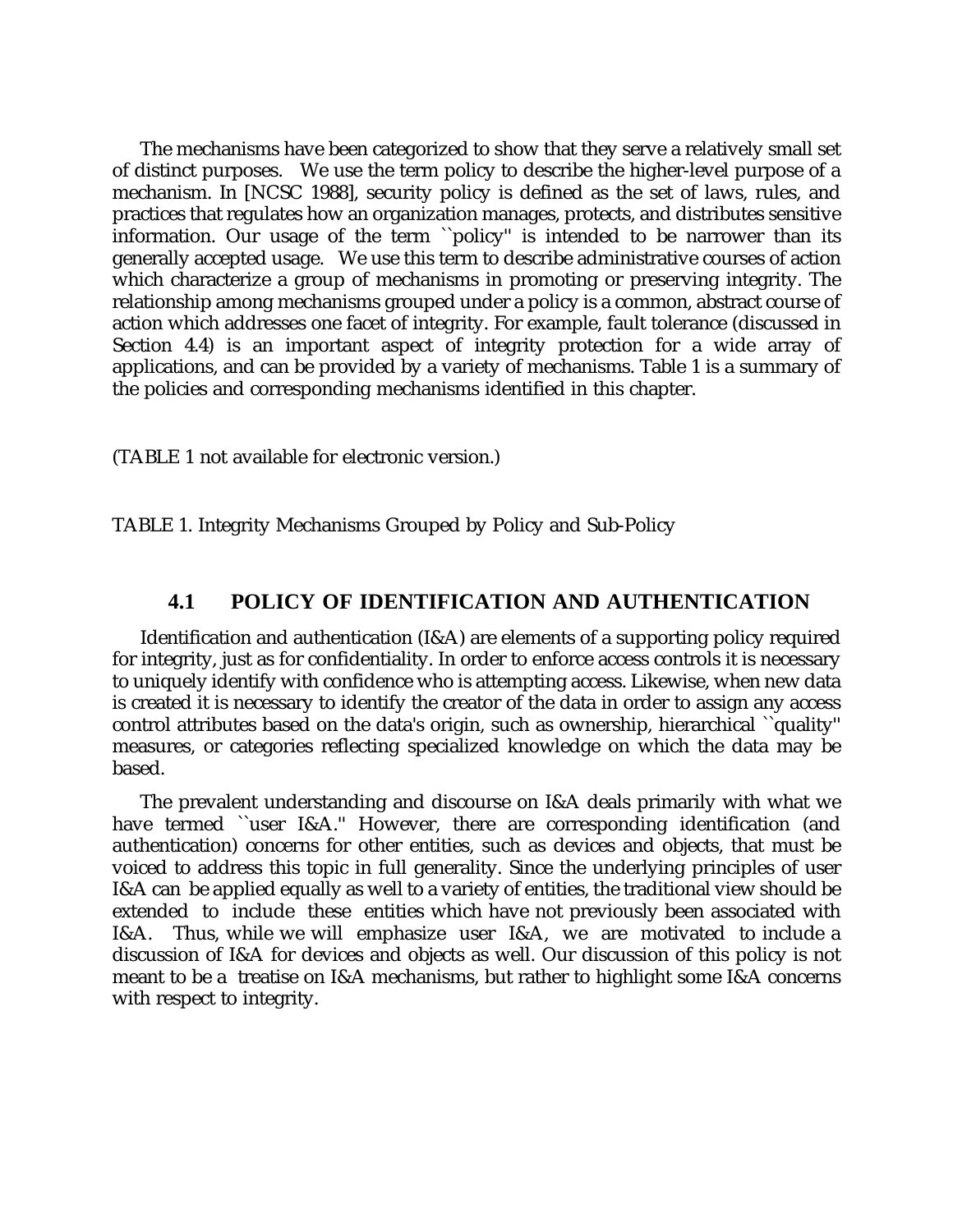#### **4.1.1 Policy of User Identification and Authentication**

There exists a wide range of user I&A mechanisms in use today, including: passwords, biometric devices, behavior analysis, and identification badges. We will not discuss each of these mechanisms separately, as the purposes of all these mechanisms are the same: (1) the identity of an individual needs to be established in order to enforce policies which relate to those individuals, (2) the identification needs to be established with assurance that the individual is whom he claims to be, and (3) the activity of the individual needs to be captured for accountability. Our discussion will instead focus on the general types of mechanisms which are commonly employed and the issues related to the use of each of these types of mechanisms for user I&A.

In order to be effective, I&A mechanisms must uniquely and unforgeably identify an individual. Traditionally, user I&A is based on the use of ``something you know,'' ``something you are'' (variably, ``something you can do''), or ``something you have.'' Both ``something you know'' and ``something you have'' are limited in effectiveness by the fact that they are only associated with a person by possession. A person possesses knowledge or some identifying object, but both of these can be acquired by someone wishing to pose as that individual. Each approach has advantages and disadvantages. What distinguishes these two approaches is how effectively each type of authentication item can be protected.

The principal weakness of ``something you know'' is that it may be duplicated. Not only is it sometimes very easy to learn something someone else knows, but it may be possible to guess it. Because ``something you know'' can be readily retained and reproduced by humans, no special tools, skills, or equipment are generally required to duplicate this type of authentication item. But ease of duplication is also an advantage of this type of authentication item because such information tends to be easily represented to the trusted computing base (TCB) without special equipment. Any authentication data ultimately must be encoded, in some form, in the TCB's authentication database; in this sense, a ``copy'' of the information has to be kept by the TCB in order to be usable in authentication. Since ``something you know'' can usually be directly represented as a character string, it is easy to store for later use by the TCB.

Although easy to copy, if ``something you know'' is genuinely unique, such as a unique nonsense word or number, it may be easier to guard than a physical object. This advantage results from the fact that an item of knowledge normally is fully in the possession of the person it identifies at all times. Unlike a key, card, or other device, ``something you know'' cannot be stolen while temporarily left sitting on a desk, cannot accidentally fall out of a pocket, and in many cases cannot be forcefully acquired unless the person stealing it has a way of verifying at the time that it is correct.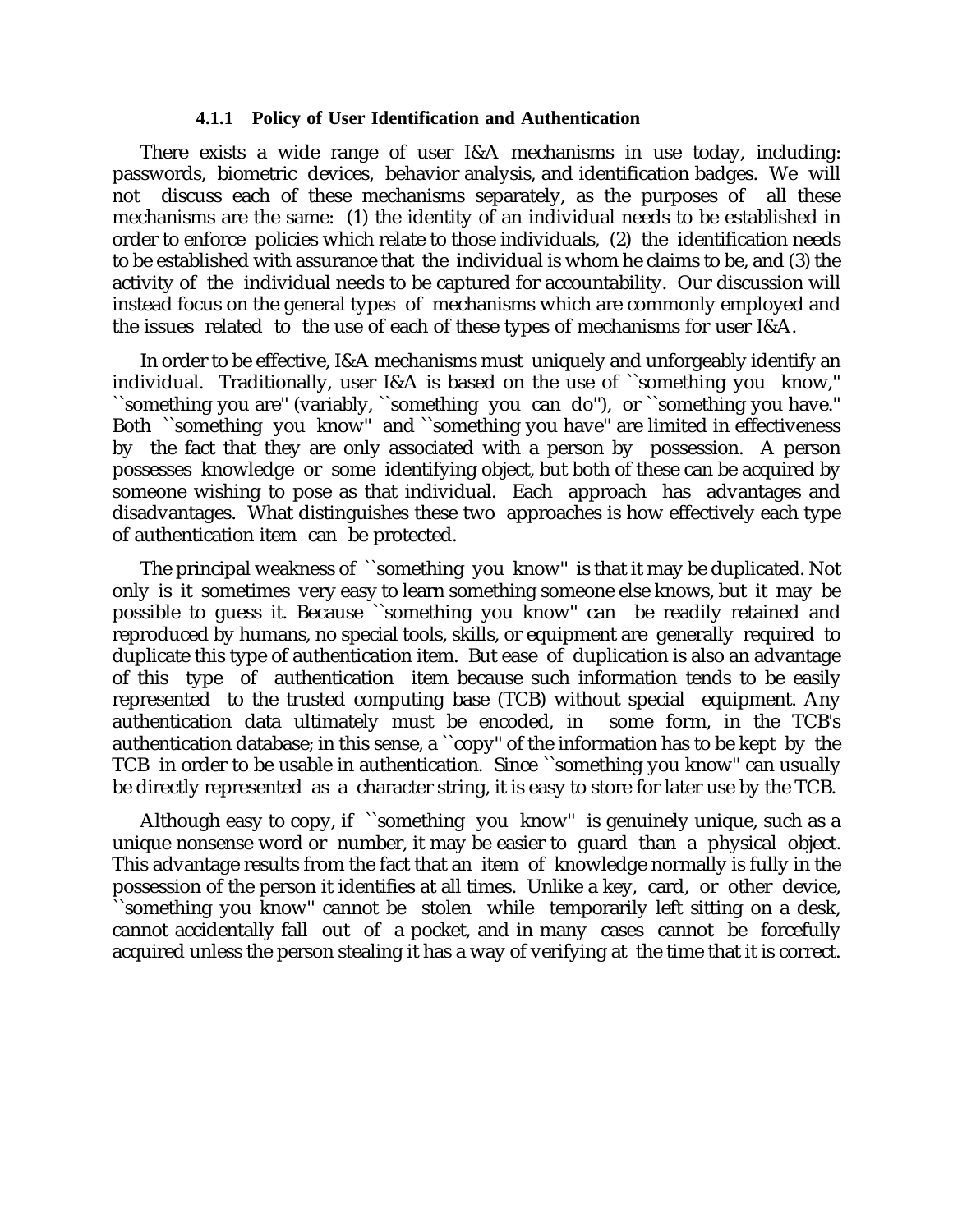However, poor security practices such as writing one's password down can negate the advantages of using this technique. ``Something you know'' is also inherently vulnerable to interception at its point of entry into the system. The ease of duplication always makes ``something you know'' an imperfect form of authentication, and it is subject to conscientious protection of information for its effectiveness.

By comparison, the major strength of ``something you have'' lies in its difficulty of duplication. ``Something you know'' is, literally speaking, an example of ``something you have,'' so when we speak of ``something you have'' we will by convention mean a physical object rather than an item of knowledge. While such objects require more effort to guard from theft, they can be made using special equipment or procedures that are generally unavailable to the population which poses a threat to the system. The intent is to make duplication of I&A objects too costly with respect to whatever is to be gained by falsifying the I&A objects. This fact discourages duplication, though it does not necessarily prevent duplication by a determined intruder.

The third type of authentication item, "something you are," is much stronger than the first two. After all, the goal of authentication is to verify ``who you are,'' and ``something you are'' is very closely tied to this goal. But, there are also problems with this type of authentication. A major obstacle is the difficulty of building cost-effective peripherals that can obtain a complete enough sample of ``something you are'' to entirely distinguish one individual from another. Cost is also a factor in identifying ``something you have,'' but the authentication item itself can usually be designed to simplify identification by the TCB. `Something you are'' cannot usually be easily encoded by conventional computer peripherals. It may be relatively easy to build devices that confirm that someone has some distinguishing features, such as weight or finger length. However, the cost of peripherals which have the ability to detect additional detail required to completely distinguish one person from another can be substantially greater.

Fortunately, not everything about a person is required for an adequately unique identification. Specific methods, such as fingerprinting or retinal scans, may be used to reduce costs in comparison to a total examination of all of a person's physical attributes. Yet, even these methods incur greater costs than the use of a password, which requires no additional hardware at all. Furthermore, such methods are not guaranteed to be infallible: identical twins, for instance, would not be distinguishable by DNA readers, and might not be distinguishable by any other specific tests of physical characteristics. In the hypothetical case of entirely identical twins, the two individuals might be solely distinguished by things in the ``something you know'' category.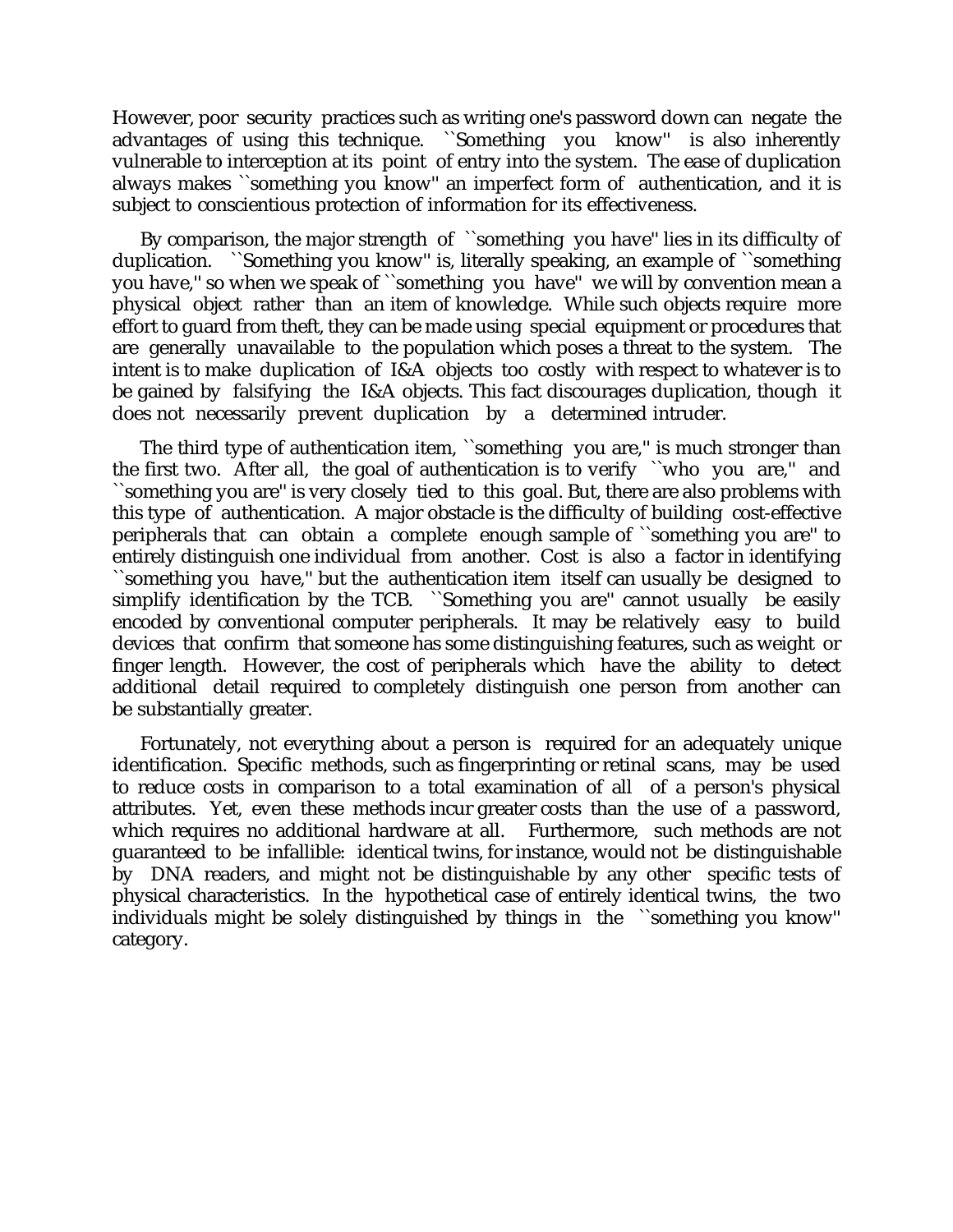It may sometimes be useful to distinguish between ``something you are'' and ``something you can do.'' Examples include an individual's speech, writing, or keystroke dynamics, which might uniquely authenticate a particular individual's identity. Obviously the strength of this approach is directly related to how well such a mechanism can distinguish ``unique'' and ``authentic'' behavior. For instance, the mechanism might not be able to distinguish between two very rapid typists, or perhaps a speech-recognition mechanism could be ``spoofed'' by a high fidelity recording of someone's voice.

Other refinements of particular authentication methods may strengthen the mechanism while increasing costs in terms of additional performance or management overhead. For example, the requirement for one-time passwords places some additional constraints on the user and the mechanism, but is very effective in dealing with the problem of reuse or ``playback'' of authentication information. Nonetheless, simple mechanisms (e.g., a ``standard'' password mechanism) can be both effective and efficient in specific applications and environments.

Thus, not only are there cost and feasibility tradeoffs between the various authentication methods, but several methods may be required to give adequate certainty of authentication, which at the most theoretical level is always subject to some amount of error. A common concern for all I&A mechanisms is the degree of assurance which must be assumed regarding the facts that the mechanism is actually communicating with a bona fide user and that such communication has been neither intercepted nor tampered with. Additional measures such as physically securing communication lines and complementing an I&A mechanism with trusted path features can substantially increase the assurance of authentication.

The need for user I&A is essential for integrity when the permitted operations or accesses vary among different individuals. Without identification, it is not possible to know which user a given subject represents, and thus it is not possible to determine access rights. Without authentication, it is not possible to verify that a user's stated identification accurately reflects the user's identity. I&A policies and mechanisms play a fundamental part in supporting most other protection policies. As a result, the protection and integrity of the I&A mechanism(s) and related data is essential.

## **4.1.2 Policy of Originating Device Identification**

One possible extension to I&A is the need for originating device identification. Particularly in the battlefield, where it must be expected that a certain number of devices will be captured, it is essential that it be possible to uniquely identify each device in order to distinguish captured (and thus untrusted) devices from those which are still trusted. Terminal units may be assigned to specific groups in the field,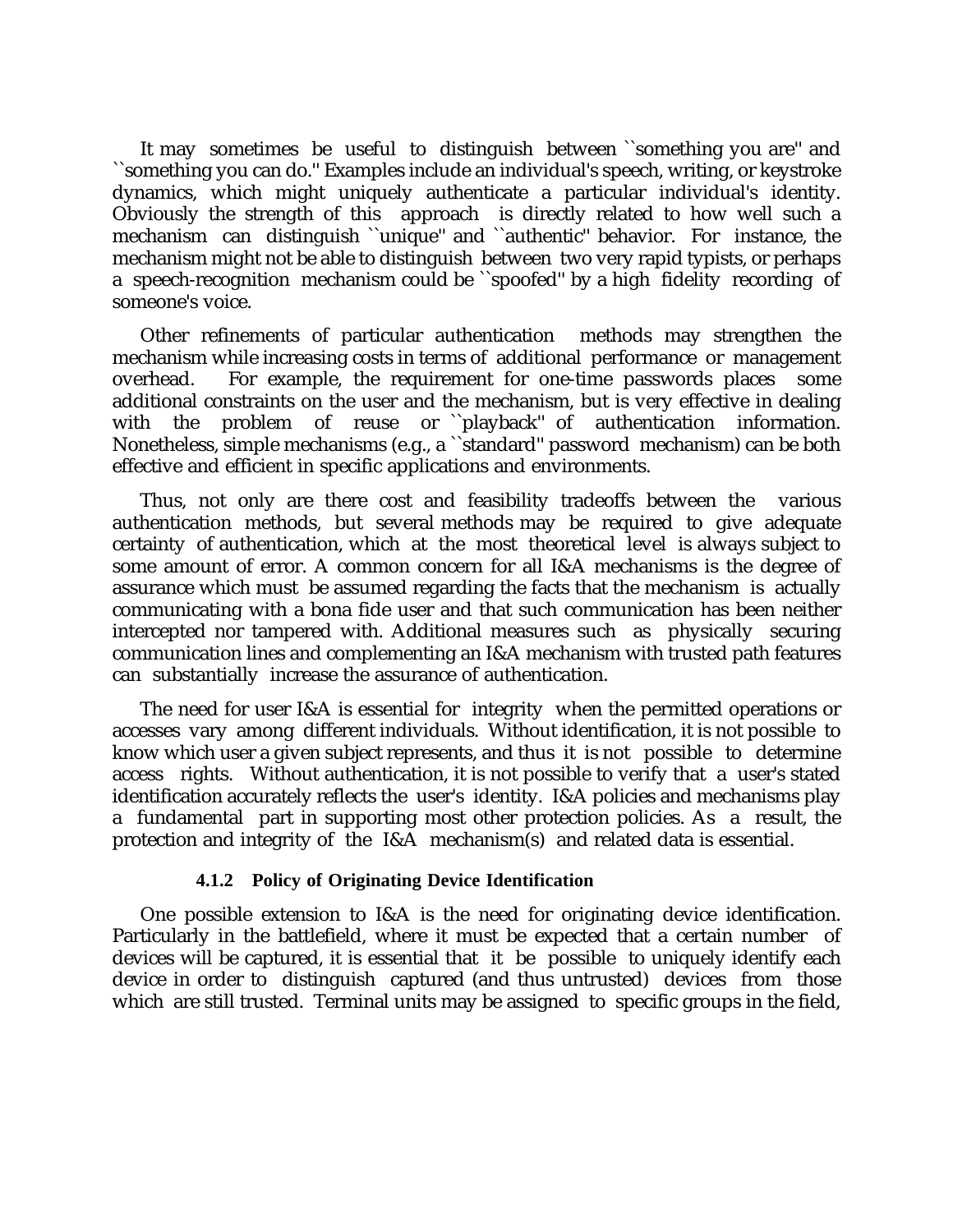and since the risk of capture of these devices must be considered, unique hardwired identification of each device is desirable. This identification mechanism can be protected against tampering and substitution, for example, by a mechanism that destroys the terminal unit or one of the unit's critical subcomponents (such as encryption keys) if the unit is physically accessed.

The authentication issue is different for device vs human-user identification. A problem with human-user identification is that many of the identification mechanisms are based on something the user knows (an identifier string) which must be further authenticated. In the case of the device with a hardwired identifier, the identifier is part of ``what the device is,'' thus reducing the authentication burden: the concern then focuses on what user is accessing the known device.

#### **4.1.2.1 Mechanism of Device Identification**

In traditional systems, devices are uniquely identified primarily to allow them to be separately addressed. In the commercial environment, the need for unique identification has become an issue due to the desire to limit software use to specifically licensed machines. The use of ``serial number'' read-only memories (ROMs) or similar mechanisms is being increasingly used for this purpose.

Where security is concerned, device identification must be unforgeable to the extent possible to prevent a user from easily changing a device to masquerade as another. In a hostile environment, a conventional identifier ROM is not sufficient, since it may be easily replaced. Any identification mechanism that leaves signal and control lines exposed to tampering may allow the enemy to easily modify the identifier, depending on the architecture of the device interface. For example, if data lines beyond the device select logic are exposed, the identifier could be modified by simply grounding or cutting the data lines. If the system bus is exposed and the device addressing mechanism is known, identifier modification can be accomplished with greater difficulty by building a clip-on device that monitors address lines for the ROM address and then drives the bus data lines to the desired identifier values.

For this reason, it is recommended that the data path between the identifier ROM and the hardware that accesses it be protected from access. This path could be protected by locating the ROM on the same integrated circuit (IC) as the related processor circuits, and by isolating the processor from the external bus while the ROM is being read. Similar protections must be used between the time the identifier is read and when it is transmitted to the device or subject requesting the device identifier. At some point in this path, the protection mechanism must shift from physical protection to encryption and related mechanisms because the data will be exposed to modification during transmission to the remote site.

These identification mechanisms, however, do not preclude attack from a sophisticated adversary; they only make it more difficult for the enemy soldier on the battlefield to successfully infiltrate such a system. It is still possible to construct workalike hardware that allows the device identifier to be changed, and such hardware may be used by the enemy to falsify this identifier as part of an attack.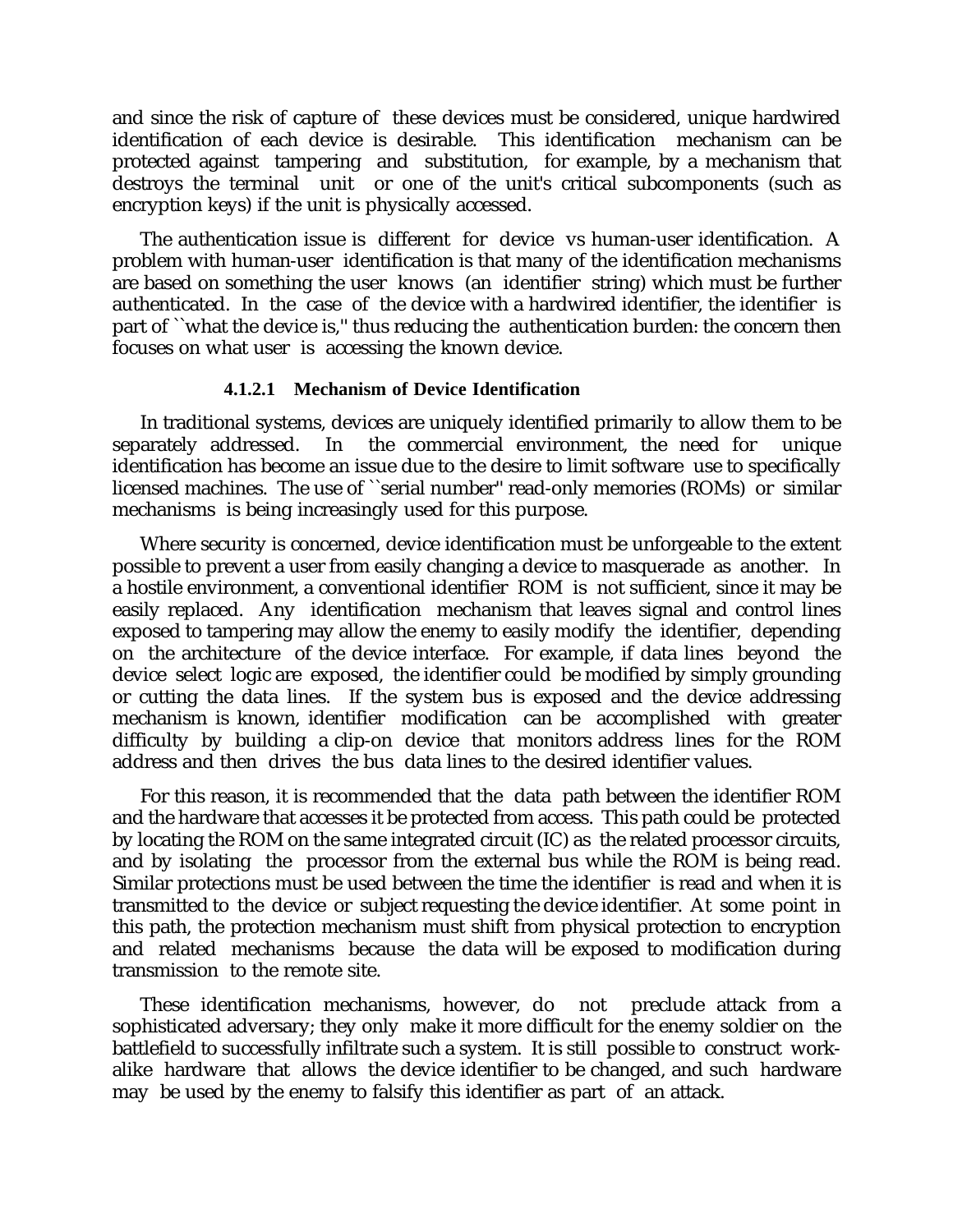Because of this vulnerability, device identification should be used to restrict or disable captured devices, rather than to grant privileges or to serve as user identification. Furthermore, it is undesirable to give specific access-control meanings to specific identifier values, other than to distinguish the devices from one another. Despite its limitations, proper design of device identification is essential to giving an increased level of control over devices distributed in the field.

## **4.1.3 Policy of Object Identification and Authentication**

For our purposes, objects are simply passive entities within a system-our use of particular terminology should not be construed to suggest a particular implementation of objects (e.g., object-oriented systems). The topic of object I&A may require a broadening of one's traditional focus on user I&A, and the realization that the principles underlying user I&A may be applied equally to objects. An object's identity can include its class (e.g., classification, type) and a unique name used to reference a particular instance of the class. Similarly, active entities, besides having unique names, can be grouped via clearance level or group membership, thereby forming classes which are meaningful in relation to policy enforcement. An object's class is specified via attributes associated with the object instances, although all attributes of an object need not apply specifically to policy enforcement. Policy can specify proper activity in terms of an (active or passive) entity's name, attributes, or some combination thereof.

In some cases, such principles have been applied in existing mechanisms which enforce policy in relation to objects, but are simply not recognized as I&A principles, perhaps due to an over specialization of the term. For instance, one purpose of user identification is to provide a means to capture the activity of users. However, user activity is usually defined in terms of actions on specific objects within the system. Thus, an object's identity must be established with certainty in order to accurately capture the activity of a user. Alternate naming facilities, such as aliases or symbolic links, must not hinder the system's ability to resolve and record the unique identity of the physical object. Here we see that the same principle (unique identification) must be applied equally to users and to objects, otherwise unauthorized actions might go undetected.

An object's identity provides a means for both the system and users to bind a logical entity with its physical (i.e., machine) representation. As such, an object's identity can also be expanded by attaching contextual attributes (e.g., owner, type, authenticity), allowing the system to achieve a greater degree of functionality in regard to its interactions with objects. In particular, object identity and its associated attributes enable the system to enforce various policies related to specific operations on instances of objects. Policy decisions are based either directly or indirectly (through associated attributes) on an object's identity. The correspondence of a logical entity to its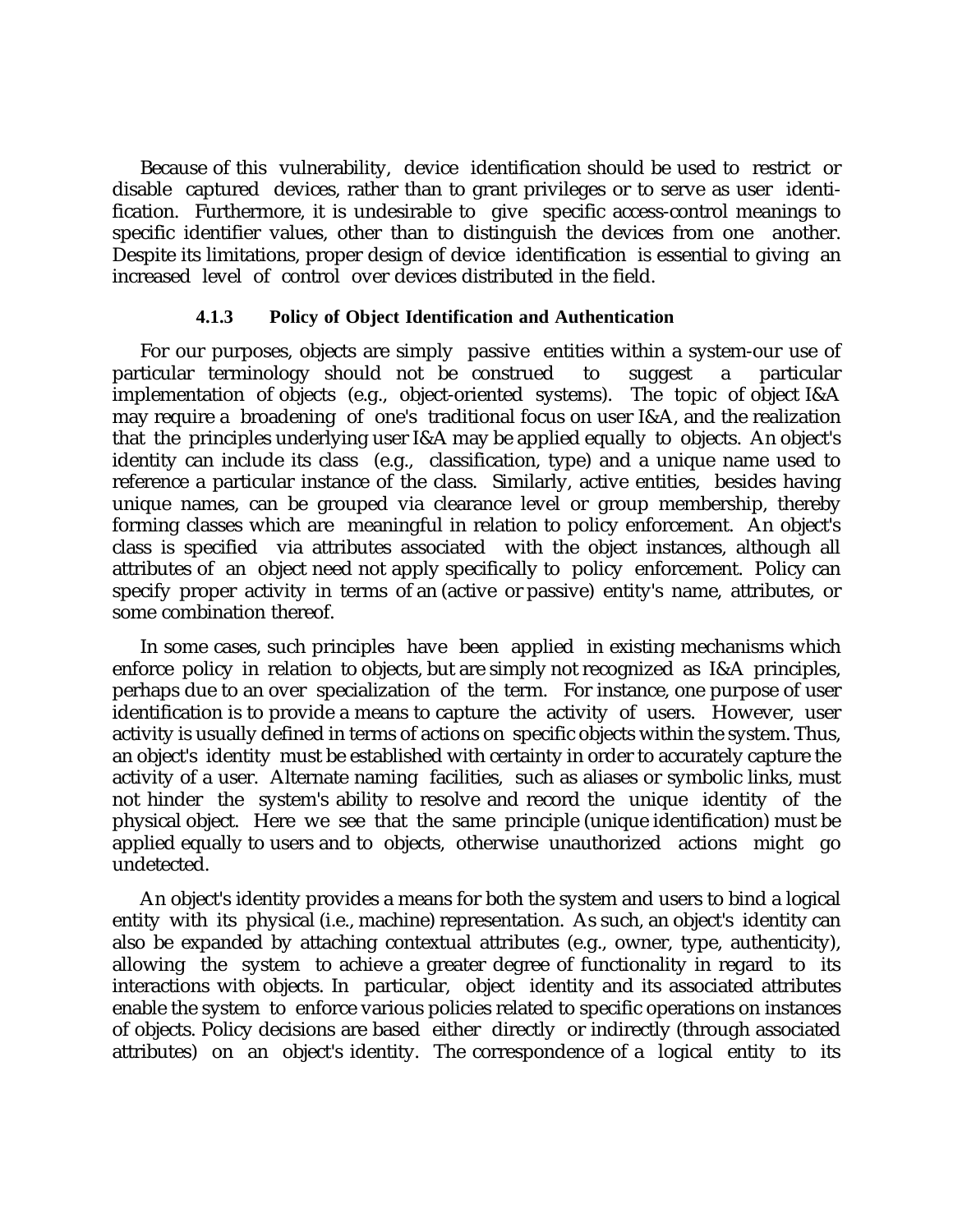physical representation can make policy enforcement difficult, or may create opportunities to otherwise circumvent policies. This correspondence can be expressed as the unification of a logical entity with its physical representation; in general, this unification must be maintained during all operations on an object, throughout its period of existence on the system.

Problems associated with the unification of information with data result from two causes: physical or logical dispersion of object identity. Physical dispersion exists because there may be multiple ways to physically access the logical entity specified by a unique system identifier. If physical resources can be directly accessed, then protection mechanisms based on object identification can be circumvented. If temporary objects can be accessed, such as a buffer holding the results of a database query or a scratch file on disk, the integrity of other (permanent) objects may be compromised. Also, objects within a system will exist in different forms (i.e., on disk, in cache, in memory) over their lifetime within the system. If all forms of an object are not sufficiently protected, the integrity of the object can eventually be compromised. For instance, a file may be protected by the operating system while in memory, but a channel device which contains maliciously written software may modify the file while transferring it to or from the disk.

While physical dispersion concerns an internal (to the system) binding of an object to an identity, logical dispersion is associated with the binding of an external ``information unit'' to a system object or set of objects. It is important that an object's identity and associated attributes reflect the external expectation of what that object represents. For instance, if duplicate, sensitive information is entered into two different text files on a system, then that information is necessarily represented internally by two different object identities. If the two files are marked with different integrity attributes, then policy decisions may be inconsistent with respect to identical units of information. One of the text files may be marked as Sales and the other as Development, or perhaps they are ``owned'' by different subjects. While, the system may perform flawlessly in enforcing an integrity policy based on these labels or ownership, different actions may be specified, allowed, or disallowed for each object due to the difference in their attribute specifications. Thus, drastically different versions may emerge over time.

The scope of this problem increases when one realizes that the information in one internal object can be copied to other objects. Even if the attributes associated with the (original) object are faithfully transferred to all objects which contain all or part of the original information, each of those ``new'' objects must have different internal identities. While the overall intent of some integrity policy may be to control access to a ``specific instance of information,'' the system may have dispersed internal identities which contain that information. Because a system's enforcement of policy is usually on a per object basis, it may be impossible for that system to enforce (integrity) policies which address the information ``identity,'' rather than internal object identities.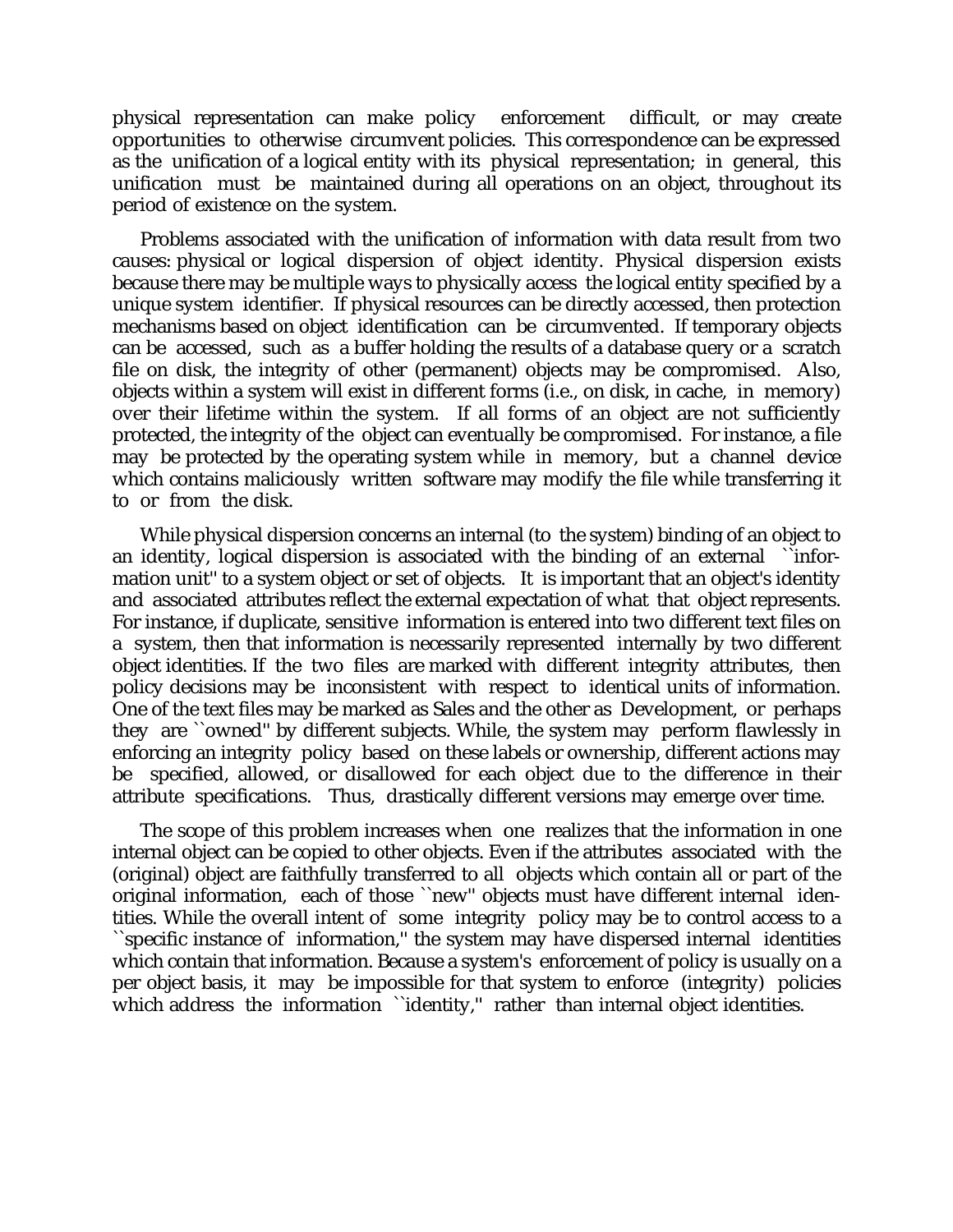An example exhibiting the dispersion problem is that of updating identical, distributed databases. The databases represent a single, logical ``instance of information,'' yet at any given moment the actual contents of the databases may be different. If the overall system depends on the cooperation and interaction of components, some of which have different values for the same logical entity, the results are unpredictable. The integrity of such a system's operations may be suspect.

The problems associated with dispersion are compounded when one considers that for integrity concerns, the attributes associated with an identity might not need to be identical for all versions of an object, but there may in fact need to be some variation of the original attributes for each copy. Thus, we suspect that a mechanism to address the dispersion problem will have some of the properties of a ``version control'' or configuration management system which binds related system objects to a single system identity.

Another concern associated with object I&A is that the true identity of an object may be known only by considering the totality of that object's representation on the system (e.g., its name and location). The presence of variable search paths for executable objects may result in the unintended invocation of improper programs. On some systems, executables can be referenced by a sequential search for the program through an arbitrary series of file system locations (i.e., directories). This series is arbitrary in the sense that the specific locations and the order in which they occur in the search path are not fixed properties of the system, but may be specified and varied on a subject to subject basis. If two programs have the same name but reside in different directories, the actual program executed through invoking that name would depend on which directory occurred earlier in a subject's search path.

The presence of different forms of referencing an object generally reflects the desire for flexibility in systems. However, such flexibility can result in some uncertainty about which objects are actually referenced by the invocation of identical commands in different environments. It would seem that the definite resolution of object identity must be guaranteed by the system in order to maintain a high assurance of integrity. This implies that some method of absolute referencing be provided by the system, and used exclusively in operations which are integrity-sensitive. Absolute referencing should extend to interactive commands, dynamic references of applications, and system-internal references. However, for universal absolute referencing to be practical, the referencing mechanism must be flexible. The explicit-path method described above may prove too cumbersome; however, flexible alternatives already exist (e.g., capabilities), although these alternatives may have drawbacks of their own.

Object ``authentication'' may often simply mean that its source of origination is genuine the user who created the object has been authenticated. It may be suggested then that object authentication is then equivalent in some sense to user I&A. However, there are some additional constraints which are assumed in such a proposition. In general, nothing associated with an object throughout its lifetime on the system is static.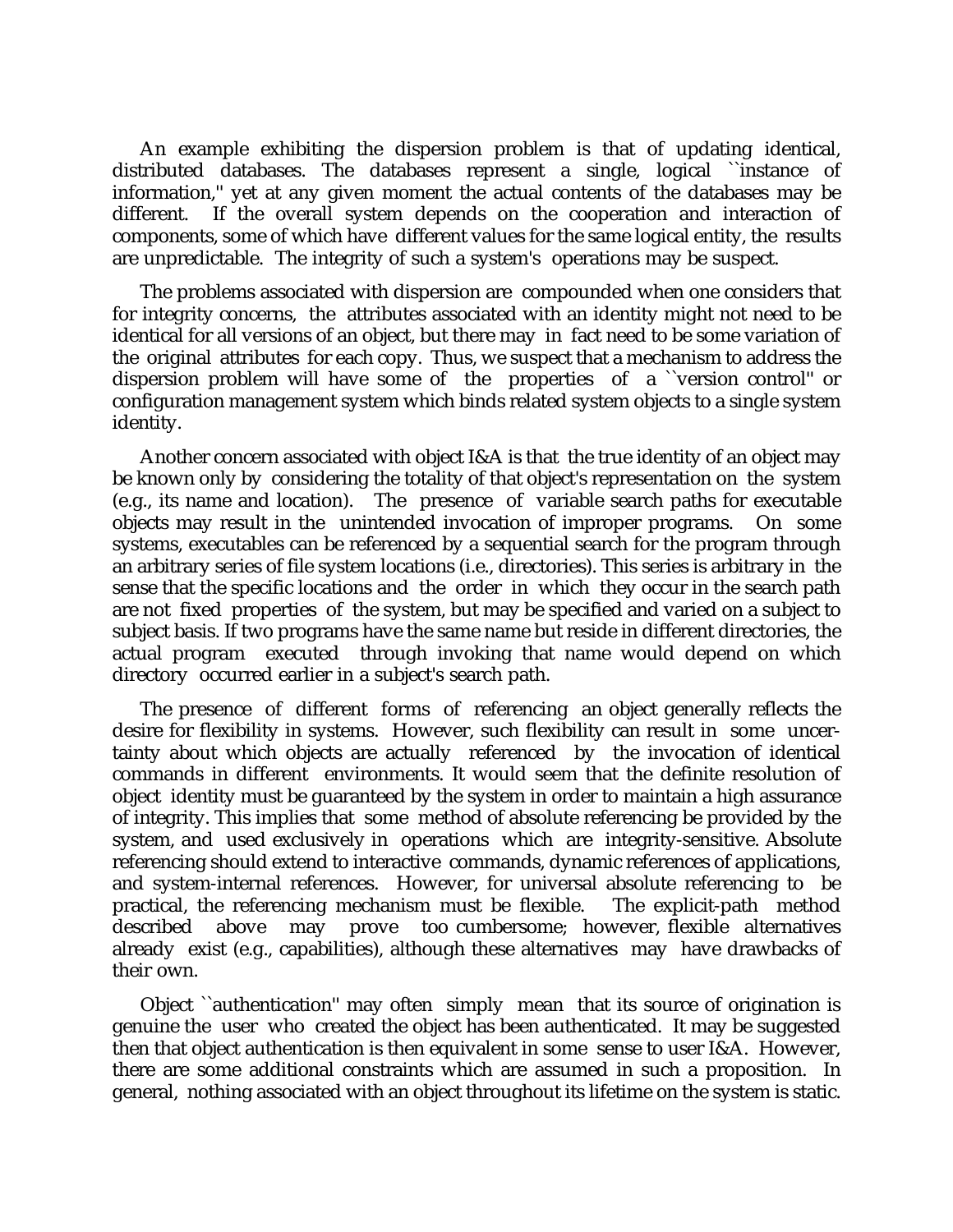Its identity can be changed by renaming or making a copy. Attributes associated with an object can be modified and then possibly changed back to the original. For many if not most objects, the contents of that object will change over time. The authenticity of an object created and maintained by a particular user cannot be ascertained if other users are able to modify the object's name, attributes, or contents. Also, an object may be copied and illegitimately presented as original. As such, the authenticity of an object is highly dependent upon a system's capabilities and the proper administration of controls over that object.

In general, object authentication can be addressed to varying degrees, depending on the capabilities and features offered by a particular system. Some systems, such as network and other communications systems, may provide strong authentication of objects through their protocol structures. The primary motivation is to be able to recognize ``valid'' frames and packets, discarding those with errors or possibly rerouting others to their proper address. However, the protocol structure provides a convenient location to insert more rigorous object authentication mechanisms, in general [ISO 1990]. Other systems such as stand-alone, personal computers, may offer no intrinsic object authentication mechanisms. Objects on such systems may be ``authenticated by recognition,'' but no formal protection features are offered.

Some systems may provide general authentication mechanisms such as digital signatures, notarization, or encryption, which are discussed below. While general authentication mechanisms provide the capability to protect specific objects on demand, general authentication of all objects within a system using these methods may entail a prohibitive administrative overhead. The topic of practical object authentication is one requiring more research to arrive at general solutions.

## **4.1.3.1 Mechanism of Configuration Management**

Configuration management (CM) can be thought of as a mechanism which incorporates aspects involving both identification and authentication of objects within a system. In its most widely accepted usage, CM deals with controlling the construction of complex objects, extending to both identifying the components of an object and how those components are combined. Configuration management may incorporate features of access control for greater measures of protection, but can provide unique protection services independently of access control. Protection provided by CM mechanisms can extend to an arbitrary level over each object considered a component of a more complex object.

Configuration management mechanisms are currently in wide use in the software development industry today, aiding in the control of production software. A more general adaptation of CM techniques in the control of related objects seems plausible. It should be noted that an application (i.e., a program or set of programs) will often provide a significant amount of control over objects within its particular domain. Therefore, a more generalized CM mechanism focused on object integrity would need to extend CM controls over inter-application objects and possibly related, systemlevel objects.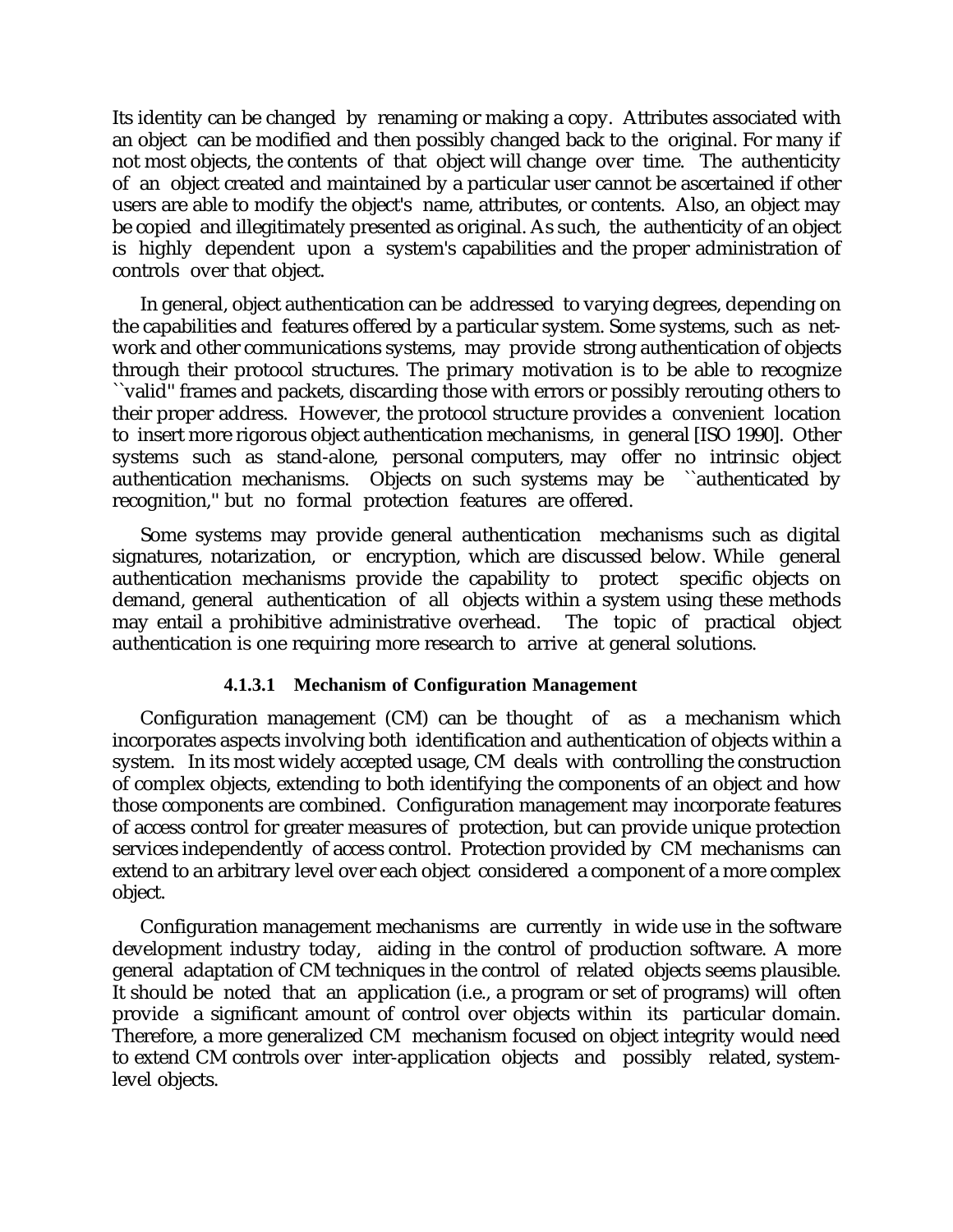#### **4.1.3.2 Mechanism of Version Control**

A mechanism which is usually integrated into CM systems is that of version control. Version control allows distinct versions of an object to be identified and associated with independent attributes in a well-defined manner. For instance, three different versions of a software package could be marked as ``invalid,'' ``distribution,'' and ``next release,'' respectively. Each version can be handled differently with respect to a particular policy. Version control can include such features as the destruction of ``invalid'' objects or distribution of sanitized versions.

## **4.1.3.3 Mechanism of Notarization**

In the context of distributed systems, it has been suggested that the originator of an object should be responsible for assuring its confidentiality, while the recipient of an object should be responsible for assuring its integrity [Jueneman 1989]. From a detection oriented viewpoint, these are valid points. However, when emphasizing the prevention of policy violations, we find that the converse situation must also apply: the recipient of an object must also protect an object's confidentiality, while the originator must provide some protection of an object's integrity. In particular, the authenticity of an object must, in part, be the responsibility of the originator. The originator must be responsible for the proper creation, maintenance, and administration of the object up until the time of its transmission to the recipient. Similarly, the system on which the object resides must provide the proper mechanisms to support the originator's protection of the object.

Given that an object is beyond the ability of the recipient to protect before it is received, the recipient may be forced to assume that the originator intended for that particular object to be sent, and that the object had been appropriately protected while it resided on the originator's system. This assumption can be unfounded for several reasons: (1) it is possible that the originator's intentions are malicious, (2) the authentication mechanism may have been applied improperly, (3) the authentication mechanism itself may contain faults, and (4) it may have been possible to intercept and replay authentic traffic. In this respect, some authentication measures taken by the recipient often only verify that the originator of an object is genuine.

One technique which can strengthen recipient's assurance in the authenticity of an object is the generalized mechanism of notarization. With this mechanism, an intermediary entity intercedes between the originator and recipient during an object transfer, to establish and certify the authenticity of the object. The intermediary, or notary, ``seals'' the object that bears the signature and/or seal of the originator. In its normal usage, notarization primarily serves to verify the authenticity of originator of an object, rather than the object itself. A generalized extension of this technique seems particularly well suited for automated systems. In automated systems, the originator of an object transfer might simply supply a notary entity with the object, while the notary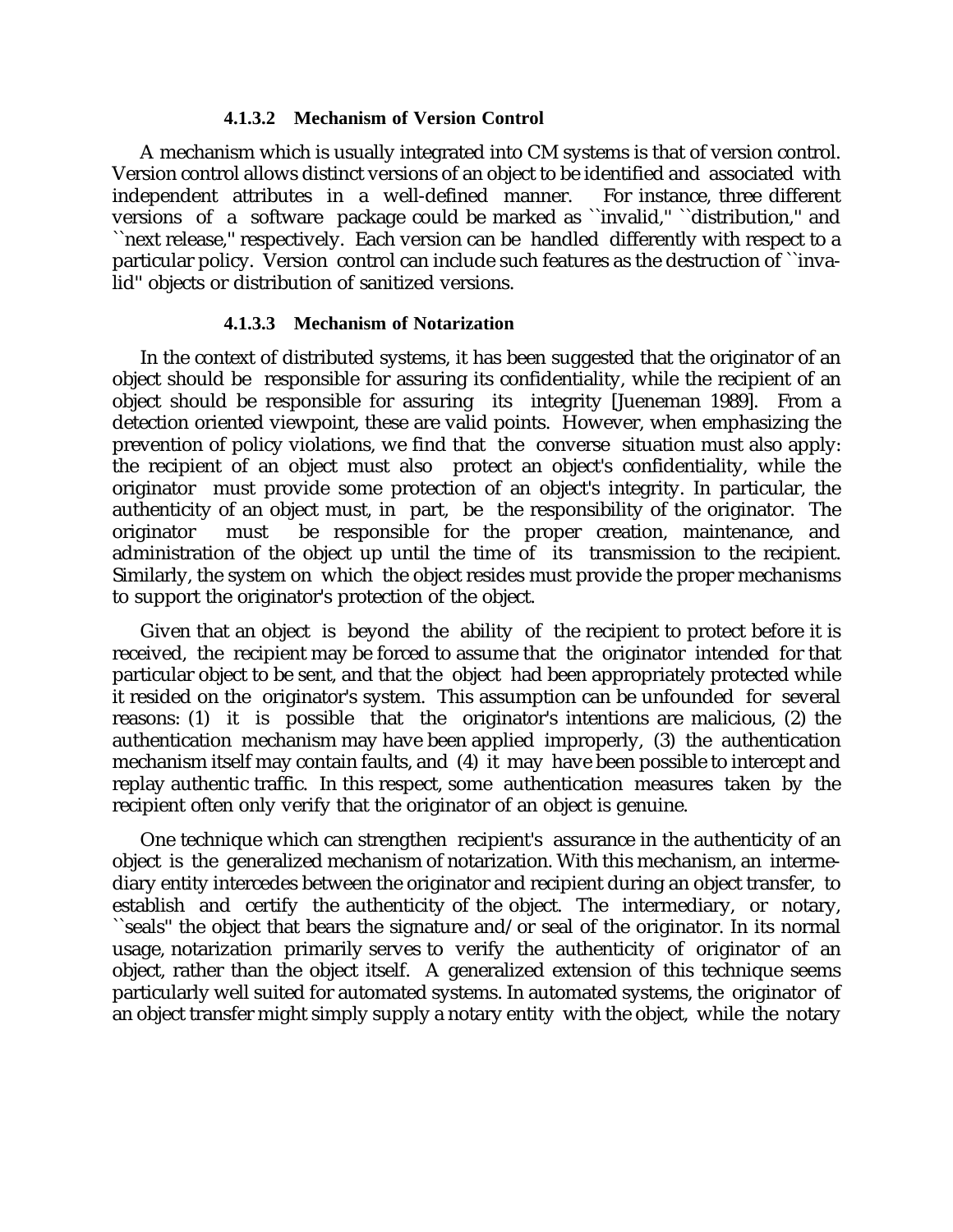entity would perform the actual application of the authentication mechanism. This technique has the property of separating the ability to both originate and authenticate an object, which would perhaps be desirable for certain systems or applications. Furthermore, a notary entity might supplement the authentication measures taken by the originator, thereby reducing the required degree of trust for both entities.

## **4.1.3.4 Mechanism of Time Stamps**

One measure which can be used either independently or as a strengthening feature of other mechanisms (e.g., notarization) is the mechanism of time stamps. Time stamps can be provided by a system automatically as an integral part of the system's objecttransfer mechanism(s). Time stamps can be used to enforce ``time of use'' dependencies, and can provide added assurance that an object received by an entity is still valid. For instance, in a real-time system, stale data from sensors could be detected and discarded by a recipient processor if the time differential was too great for tolerances. Similarly, there exists multiuser systems today which limit the valid ``time of use'' period for sensitive objects via the use of time stamps [Steiner 1988]. Automated features such as time stamps do not completely solve all aspects of the problems associated with object authentication, although they can provide extra protection. The main advantages of time stamps are that they can be made efficient, transparent, and uncircumventable.

## **4.1.3.5 Mechanism of Encryption**

In general, the mechanism of encryption effectively seals the information within an object inside an additional (logical) container. Used primarily to provide confidentiality, general encryption can be used to ensure the detection of integrity violations and to otherwise hinder integrity attacks. Encryption is not absolute protection, as the sealing process may only be as safe as the encryption key. Also, encryption of an object does not in and of itself prevent damage to its integrity. However, encryption does provide an additional level of protection which must be circumvented in order to violate protection policies, or to succeed at making violations without detection. A distinct advantage of encryption is its flexibility of use its ability to be used either as blanket protection or ``on demand,'' and its applicability to a wide array of object types. There is a great deal of existing literature on the various uses and methods of employing encryption which will not be summarized in this paper for the purpose of brevity. However, specific uses of encryption which are the most relevant to the issues of integrity are discussed below.

## **4.1.3.6 Mechanism of Digital Signatures**

The mechanism of digital signatures is intended to produce the same (desired) effect as a real signature: an unforgeable proof of authenticity. In [Rivest 1978] the authors describe a specific implementation of digital signatures in a public key cryptosystem. Every user (and TCB) has a unique, secret decryption procedure D that corresponds to a publicly available encryption procedure E. As an example scenario,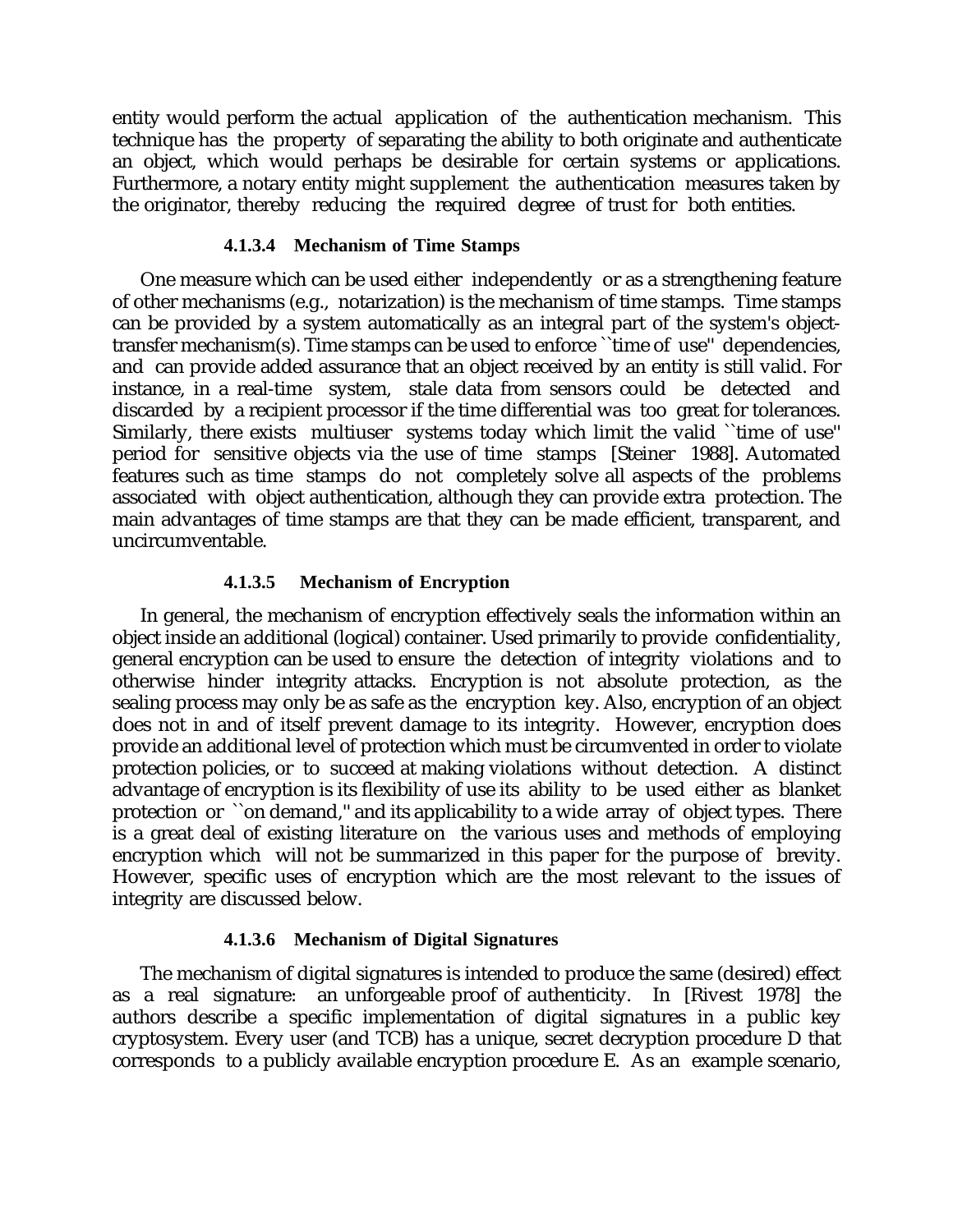suppose that A and B (also known as Alice and Bob) are two users of a public key cryptosystem. Their encryption and decryption procedures can be distinguished with subscripts: EA,DA,EB,DB. If Bob wants to send Alice a "signed" message M in a public key cryptosystem, he first computes his ``signature'' S for the message M using DB:

$$
S = DB(M)
$$

He then encrypts S using EA (for privacy), and sends the result EA(S) to Alice. He need not send M as well; it can be computed from S.

Alice first decrypts the ciphertext with DA to obtain S. She knows who the presumed sender of the signature is (in this case, Bob); this can be given if necessary in plain text attached to S. She then extracts the message with the encryption procedure of the sender, in this case EB (available on the public file):

$$
M = EB(S)
$$

She now possesses a message-signature pair (M, S) with properties similar to those of a signed paper document. Bob cannot later deny having sent Alice this message, since no one else could have created  $S = DB(M)$ .

# **4.2 POLICY OF AUTHORIZED ACTIONS**

Users assigned to particular tasks may have certain actions for which they are uniquely authorized. For example, only the approval authority may be authorized to give the order to launch an attack on the enemy. In computer systems, these authorized actions are often called privileges. Authorized actions can be either unconditional or conditional. Unconditional authorization immediately authorizes an action, although the action may not take place until some time in the future. Conditional authorization authorizes an action, but only if certain conditions hold.

When looking at the topic of authorized actions, we are considering ways in which access may be controlled, without implying any underlying strategy (such as strategies for deterrence). There may be situations in which the need for dynamic modification of authorized actions is required. Such modifications are usually performed by an authorized individual such as a security officer, or by a trusted software component. However, there may be cases in which such modifications must be allowed to be made by normally unauthorized individuals under controlled conditions. It is necessary that emergency situations be considered in the design of authorization systems, since survival of the users may require that overrides be possible.

An authorized actions policy specifies which actions a subject is allowed to perform, rather than controls on which data the subject is allowed to access. We examine several mechanisms that can be used to specify authorized actions under the policy of separation of duties. We begin, however, by addressing the policy of conditional authorization.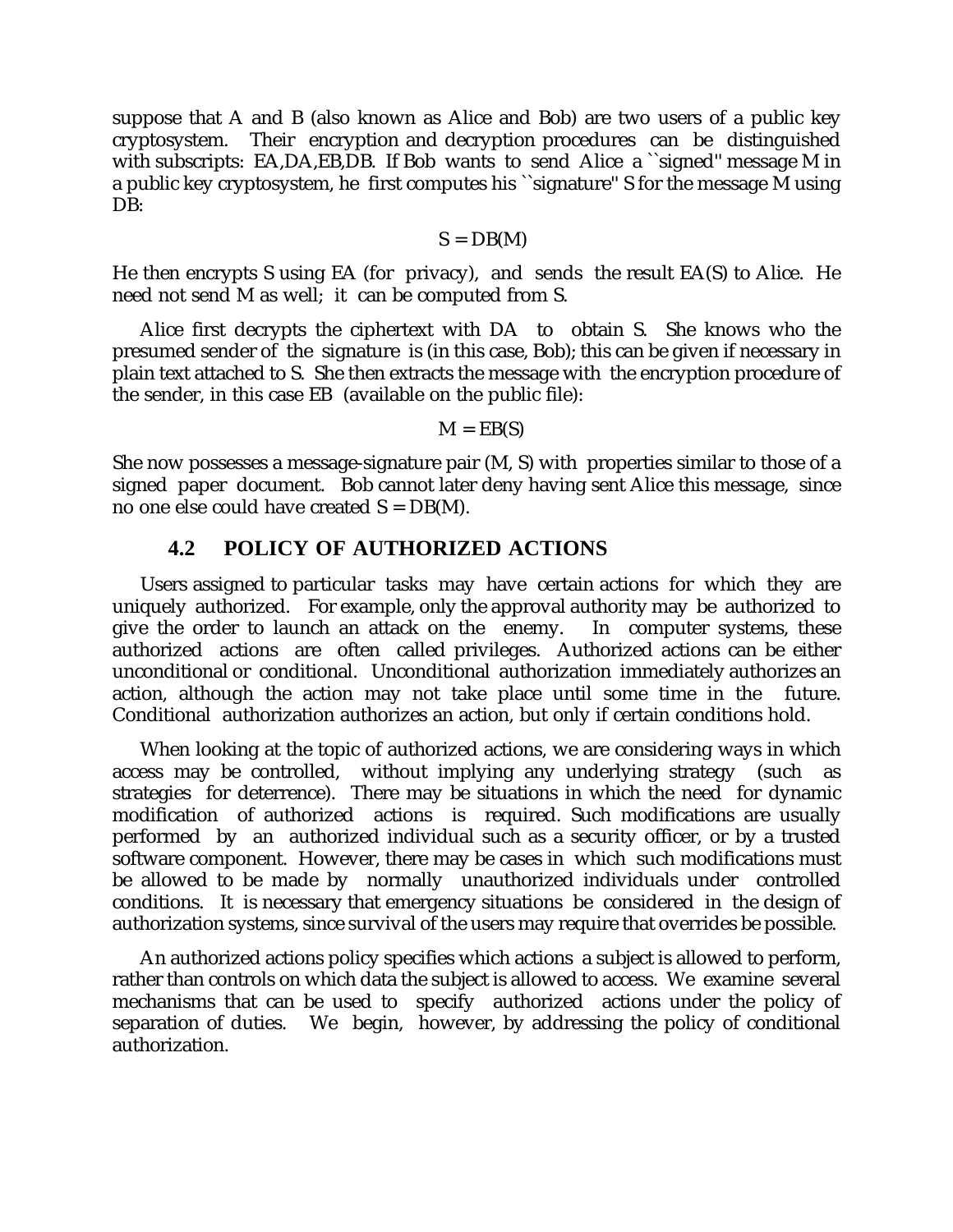#### **4.2.1 Policy of Conditional Authorization**

If we consider the fully prohibited (disabled) and fully permitted (enabled) conditions to be the two extremes of unconditional authorization, there are intermediate states between these two where conditional authorization can also be important. We will examine two conditional authorization mechanisms: conditional enabling and value checks. Conditional enabling authorizes an action only when certain conditioning events exist, and value checks are used to restrict actions based on authorized values.

#### **4.2.1.1 Mechanism of Conditional Enabling**

Conditional enabling disables the ability to perform a given action (such as to fire a weapon) when the action has not been authorized. Attempting to perform the action will produce no effect. However, if conditionally enabled, an authorization override or bypass mechanism is provided. If the user of the disabled device actuates some arming control, for example, the previously disabled function will now operate. It is expected (and enforced by disciplinary measures as appropriate) that the operator of the device will not bypass the required authorization except in situations that necessitate it. The mechanism serves primarily to prevent accidental actions from being initiated. The requirement that the operator take an explicit action to override the normal requirement for authorization serves to ensure that the action was intentional, and places greater reliance on the operator's contribution to the integrity of the system.

An example of this mechanism that is directly related to our topic is that of recently-designed ``fly-by-wire'' aircraft [Seecof 1989]. These aircraft have computer controlled restrictions on which actions the pilot may perform; the computer determines which actions might be damaging to the aircraft if carried out, such as excessively abrupt changes in direction or excessive engine speed. If the pilot attempts to operate a control outside the calculated safe range, the system prevents the control from being moved into that position. However, if the pilot pushes the control with unusual force, the system will allow him to move it beyond the restricted position. This override allows the pilot to exceed calculated safety limits in emergency situations, such as collision evasion. Considerable controversy has surrounded designs of commercial aircraft that have failed to incorporate such overrides, including suggestions by aircraft engineers at competing manufacturers that such aircraft will not perform adequately in emergency situations [Outposts 1989].

For this reason, it seems advisable that support for conditional overrides of this type be available in safety critical systems where the operators are considered sufficiently skilled, or where absence of the override may result in dangers that the operator could otherwise prevent. In designing such an override, individual analysis of the design is necessary to determine whether and to what extent the override should be provided. It is not possible to give rules that will cover all cases adequately without examination of individual cases. Simply omitting to provide support for such overrides, or prohibiting them in standards, appears inadvisable.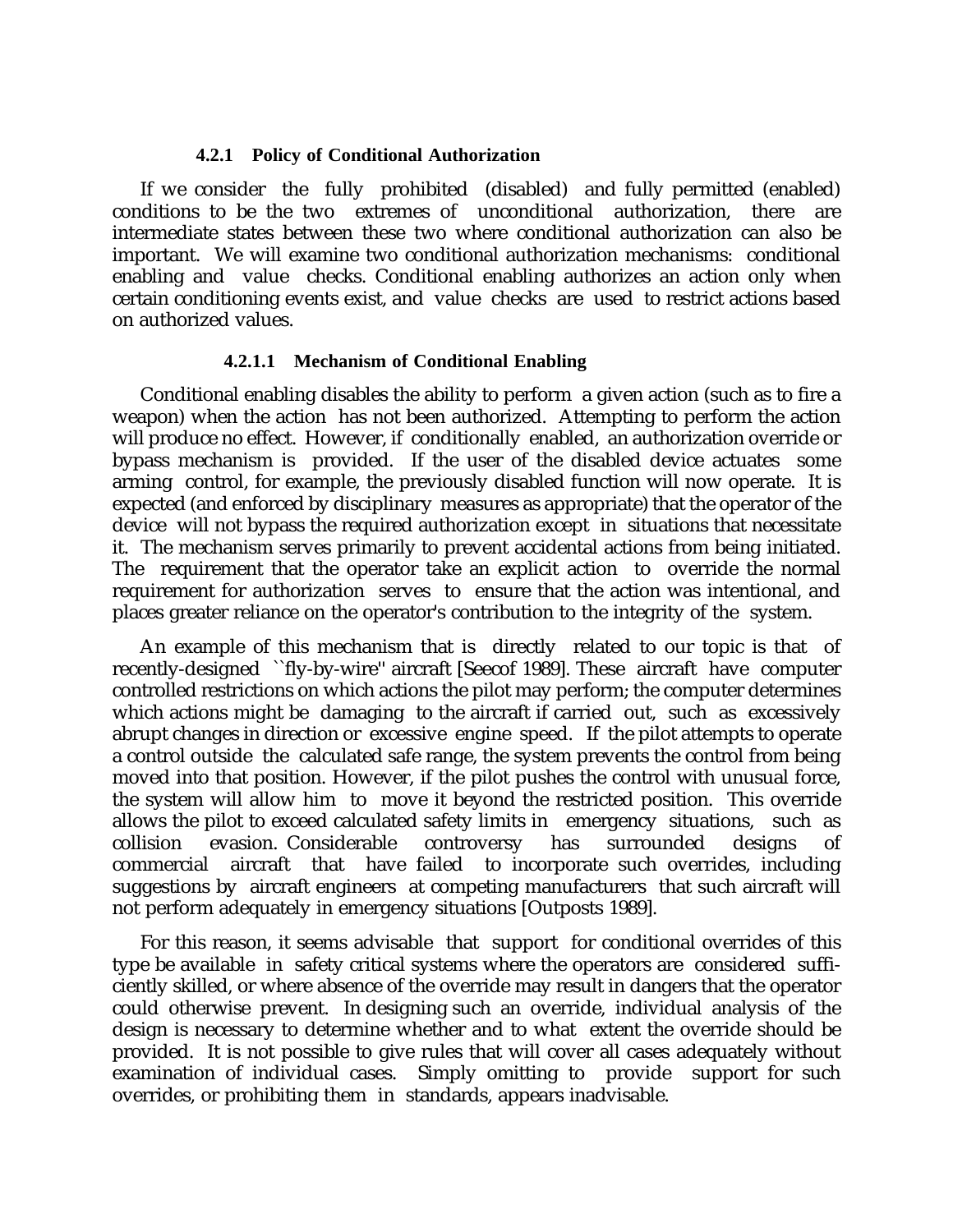#### **4.2.1.2 Mechanism of Value Checks**

Value checks are a weak form of type enforcement, and historically are the predecessor to abstract data types and strong typing discussed in Sections 4.3.1.1 and 4.3.1.2. There are several related types of checking techniques that we have grouped under the heading of value checks: discrete value checks, range checks, and data attribute checks.

With discrete value checks, data may be permitted to have only certain values out of a wider possible set, or may be restricted not to have particular values. For example, target coordinates may be restricted such that artillery could not be directed to fire upon friendly forces.

Range checks verify that data is within a certain range of values. For example, memory parameters passed from a memory management process to the kernel must be checked to be certain that they fall within certain bounds. Range checks supported by the machine architecture have generally been limited to those required for correct operation of the instruction set, such as checks for arithmetic overflows, and those required in support of the memory protection subsystem, such as checks to ensure that addresses are not out of range.

Data attribute checks, such as verifying that data is in a particular numeric format, have been present for several decades in the instruction sets of commercial machines. These elementary checks usually involve only verifying that the data is in a format suitable for correct processing by the machine's defined set of operations, e.g., that a packed decimal number consists only of the hexadecimal representation of the digits 0-9 followed by a valid sign digit (A-F) [Struble 1975]. More complex attribute checking is possible through programming language constructs. For example, values may be required to be numeric or alphabetic, numbers may be required to be even or multiples of some other value, and strings may be required to be of a certain length.

Checking mechanisms beyond these have been implemented either at the programming language level, or as a programming practice in applications development. Subscript range checking, for example, has been a debug feature provided by some compilers even when the language involved does not incorporate strong type enforcement, simply because it helped to detect a commonly occurring error. However, such checks were often considered debug-only features, and were usually removed for efficiency reasons in production software.

Newer languages retain these checking mechanisms, but extend them by providing for exception handlers: when an error is detected, a means is provided for the program to retain control and handle the error appropriately. Similar error-handling mechanisms existed in much earlier systems, but generally were a feature of the processor architecture which might on occasion be extended into the operating system interface where it was accessible to the user. They were not well integrated into most programming languages.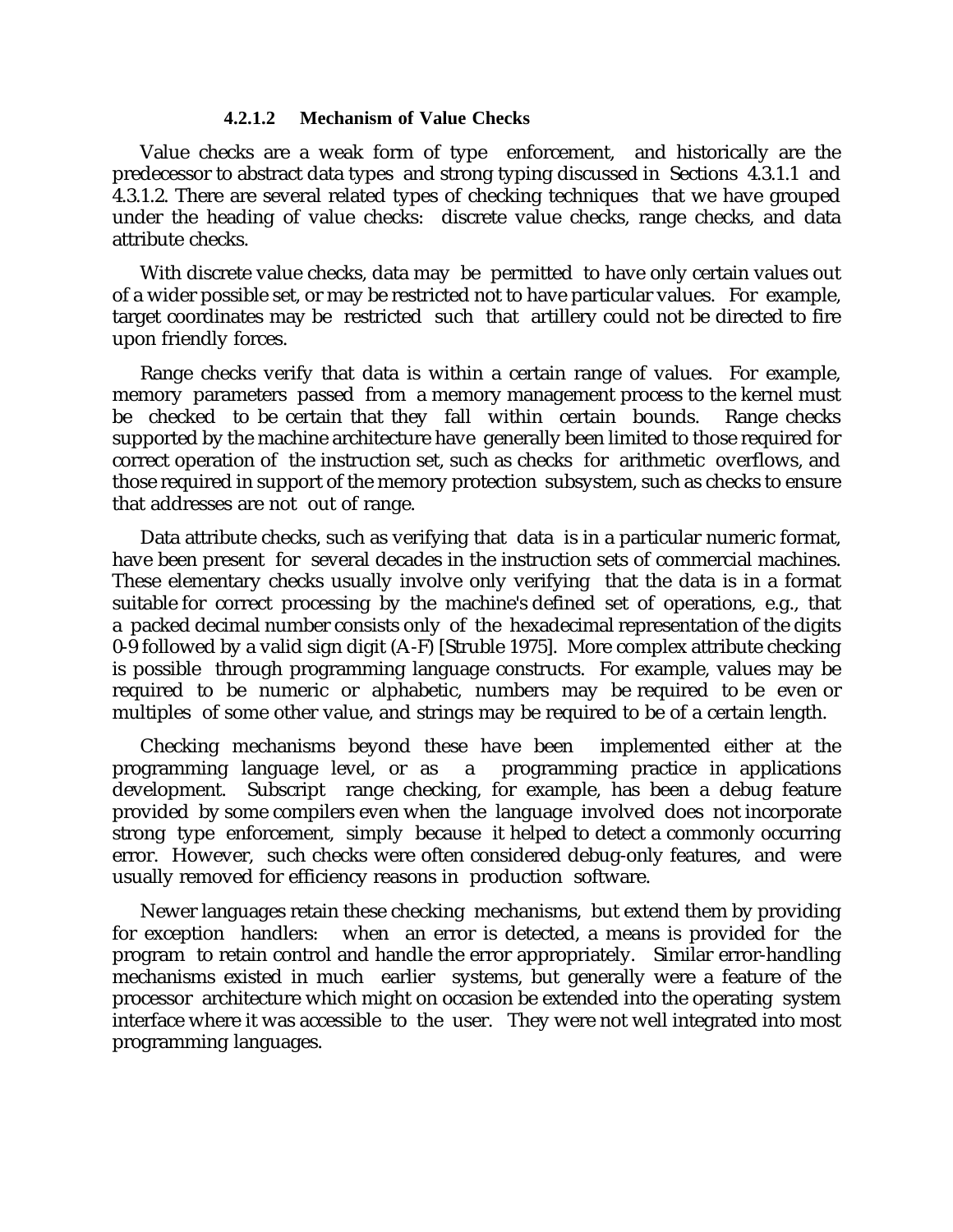#### **4.2.2 Policy of Separation of Duties**

Many integrity violations result when a subject fails to perform expected duties in the appropriate way. A violation can involve willful inappropriate actions (e.g., conspiracy, coercion, and duping), failure to perform duties, or performance of duties in inadequate ways. To promote prevention and detection of these types of violations, separation of duties may be employed. In this type of policy, different subjects are given distinct but interrelated tasks, such that failure of one subject to perform as required will be detectable by another. To avoid circumvention of this mechanism, any one subject is explicitly prohibited from performing another subject's duties.

This policy is based partly on the expectation that not all subjects involved in interrelated tasks will attempt integrity violations at the same time (i.e., collaborate), and that those who do not attempt integrity violations will detect the failure of their counterparts. People may be less likely to attempt integrity violations if they know that their actions will be visible to others who are performing related duties. Likewise, people may be more likely to notice and recognize situations that are anomalous and to report them. Depending on how duties are partitioned, separation of duties may altogether prevent a single individual from violating integrity. For example, some tasks may be partitioned among several subjects such that, while none of the subjects can observe their counterparts' actions, the task cannot be completed without a contribution from all the subjects.

It must be noted that the preventive effect may not always be provided by a simple separation of duties. For example, if one individual is allowed to issue checks but not update inventory records, and another is allowed to update inventory records but not issue checks, the first individual may still issue unauthorized checks. The fact that the checks are unauthorized will be detected by auditors who find that the payments did not result in items being added to the inventory, so the fear of being detected is the principal deterrent. The example could be enhanced to include the preventive effect if the duty of issuing checks was further divided to limit a first person to providing a proposed table of check addresses and amounts, and a second person to authorizing the AIS to print the checks and controlling the check stock.

It should also be noted that restricting access may prevent an individual from filling in for another individual in an emergency situation, such as a situation in which the individual originally assigned a given task is injured on the battlefield. Thus, separation of duties also increases the extent to which individuals become critical components in the overall functioning of a system. If other persons are prevented from substituting for the missing person, the system may be disabled more easily by the failure of an individual to perform their assigned duty.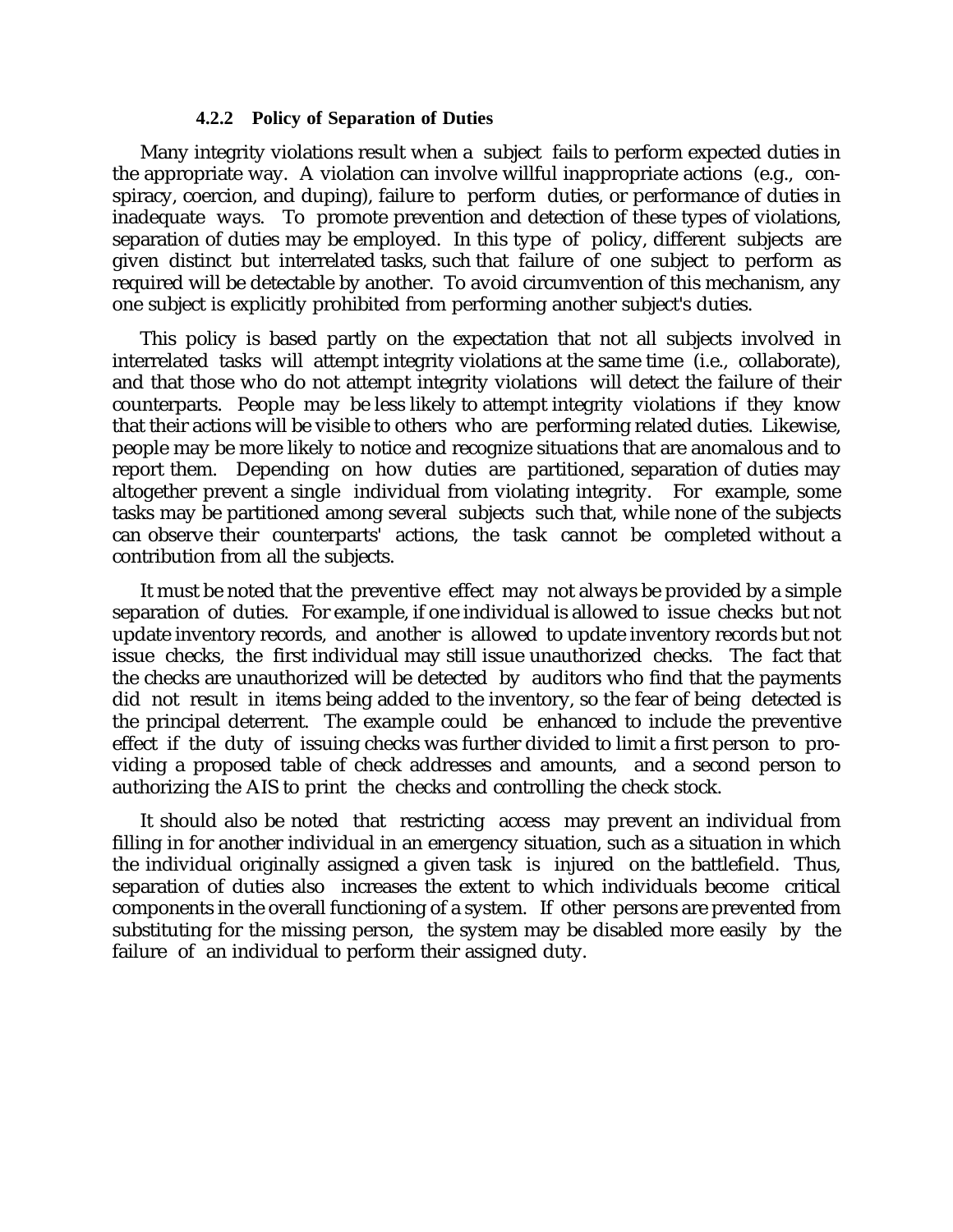One of the stronger points of separation of duties is that, in certain systems, it is possible to be reasonably certain that not all subjects will fail. For example, it may be expected that an intruder will not be able to find ways to violate the integrity of all subjects among which duties are separated, and thus that the remaining subjects will detect the attempted integrity violations of the other subjects. On the other hand, if this expectation is incorrect, and the intruder finds a way to cause ``collaboration'' between all the subjects involved, this policy will not detect or prevent the violation.

In the case of machine processes, the preventive effect can be achieved when it is possible to partition the functions of the different processes such that a single errant process cannot in itself cause a harmful result to occur. However, the psychological element involving the fear of detection is absent in machine processes. Since they merely perform their operations as programmed, without detailed evaluation of risks, machine processes will not be deterred a priori from committing integrity violations. In the same way, they will only detect violations for which they have been programmed to check, and are not likely to recognize many forms of suspicious behavior by their counterparts. A machine process which is involved in separation of duties with a human counterpart is particularly vulnerable, since the person may find it easy to ``outwit'' the machine's checks, especially if the person comes to understand the machine's checking algorithms.

The enforcement of separation of duties can be either static or dynamic. The simplest approach is static separation, where the system administrator in charge of maintaining access controls is responsible for understanding the way the rules achieve separation of duties and for making appropriate assignments. This approach is limited in functionality because it is often necessary or desirable to reassign people to duties dynamically. An alternative approach is for the system to keep track dynamically of the people who have executed the various actions in the task sequence, and to ensure, for any particular execution, that proper separation has occurred. However, there are several hard problems to solve in order to implement dynamic separation of duties, such as encoding valid sequences and separately tracking each execution of a particular sequence.

#### **4.2.2.1 Mechanism of Rotation of Duties**

In some tasks, it is likely that a person performing the task may discover, through random events, ways to compromise the integrity of the system. If such a person is corrupt or corruptible, the probability that the person can cause an integrity violation increases the longer he is assigned to the same duty. The probability that the violation will remain undetected is also increased in certain instances. To address these vulnerabilities, rotation of duties is used, in which a person is assigned to a given task for only a limited amount of time before being replaced by another person.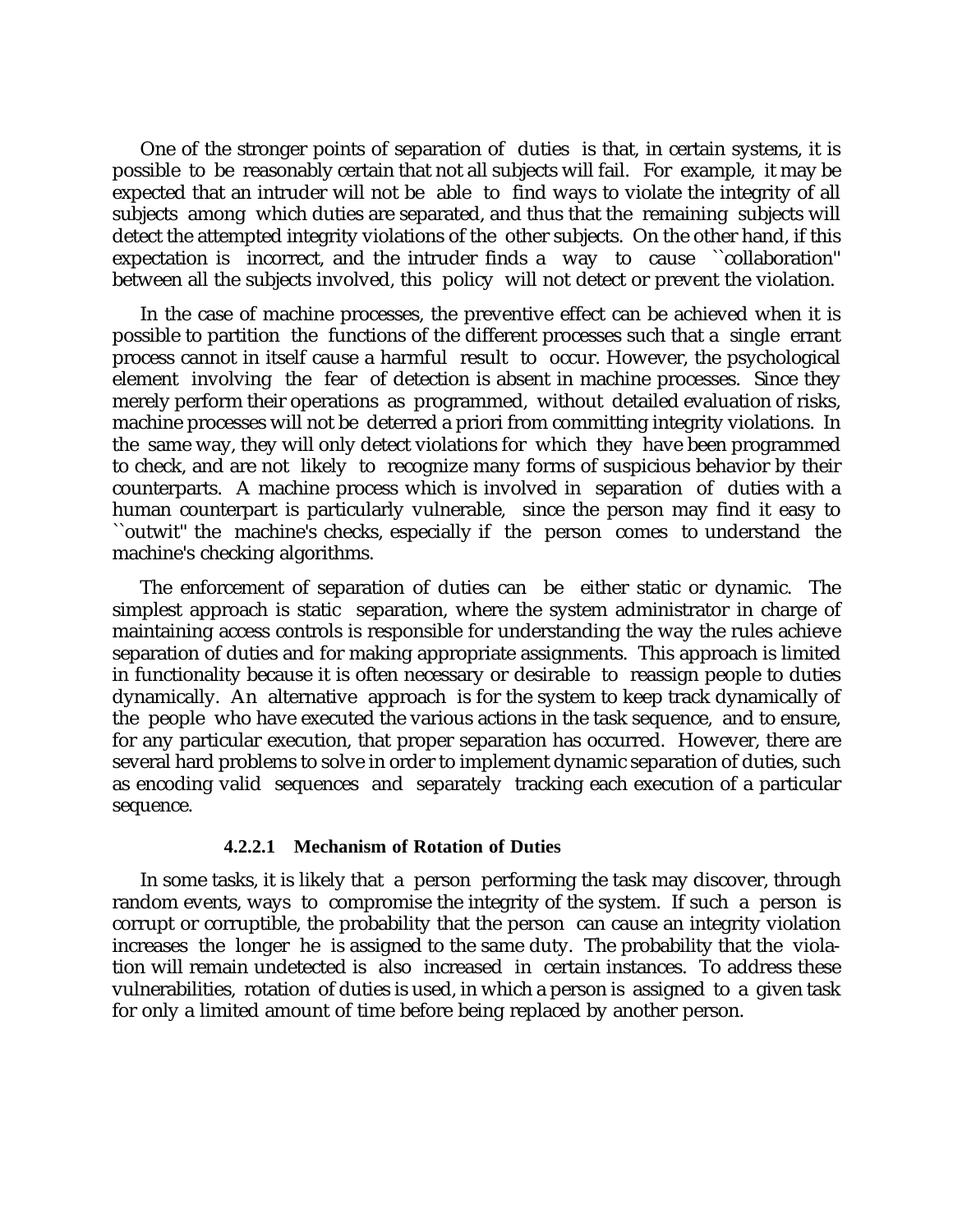For example, a person may discover exploitable ``loop-holes'' in a system and may decide to use them to violate the integrity of the system. If the person is rotated out of a given position before such loopholes are discovered, some threat to integrity may be reduced. Note, however, that communication between current and former occupants of the vulnerable role may defeat the protection provided by this mechanism. Rotation may also give the user a broader understanding of the operation of the system, giving more insight into how to circumvent integrity.

Additional features of rotation of duty involve limiting the damage one individual can do and increasing the likelihood of detection. If a given individual is seeking to bring about violations of integrity, rotation can accomplish two things. First, if there is only one task in which an individual has discovered a way to perform an access in violation of policy, rotation will reduce that individual's exposure to the vulnerable task. Second, rotation may enable identification of the individual involved in an integrity violation: if an audit shows that a problem exists only while a given individual is assigned to a particular task, this provides evidence that individual may be associated with the problem in some way. If the individual has discovered ways to violate integrity in multiple duties, an audit may indicate that the problem ``follows'' the individual as rotation occurs, again providing evidence that the individual in question may be involved in the violation.

Rotation of duty also addresses an integrity threat that does not involve willful malicious action: the tendency for errors to increase when a person performs a monotonous task repeatedly. In this case, rotation of duty reduces the amount of time the repeated, monotonous task must be performed by a given person. In general, electronic systems do not have an analogous property, although mechanical systems may (i.e., rotation to distribute mechanical wear among exchangeable parts).

This mechanism implies separation of duties, since in order for duties to be rotated among different users, the duties must first be partitioned among these users. Thus, it is necessary that a mechanism be provided to enforce separation of duties. For rotation of duties, this enforcement must be extended to allow orderly, policy driven rotation of assignments to specific duties. The rotation may occur at a specific point in time, or in response to requests by an administrator.

Rotation of duties can also be used to effectively rotate data. For example, if three accountants are maintaining the accounts of three different companies, the accountants could be rotated among the different companies periodically. The duty of accounting would not change (and thus no additional training would be necessary), but the data being maintained would be rotated among the accountants, reducing the probability that an authorized user would make improper modifications.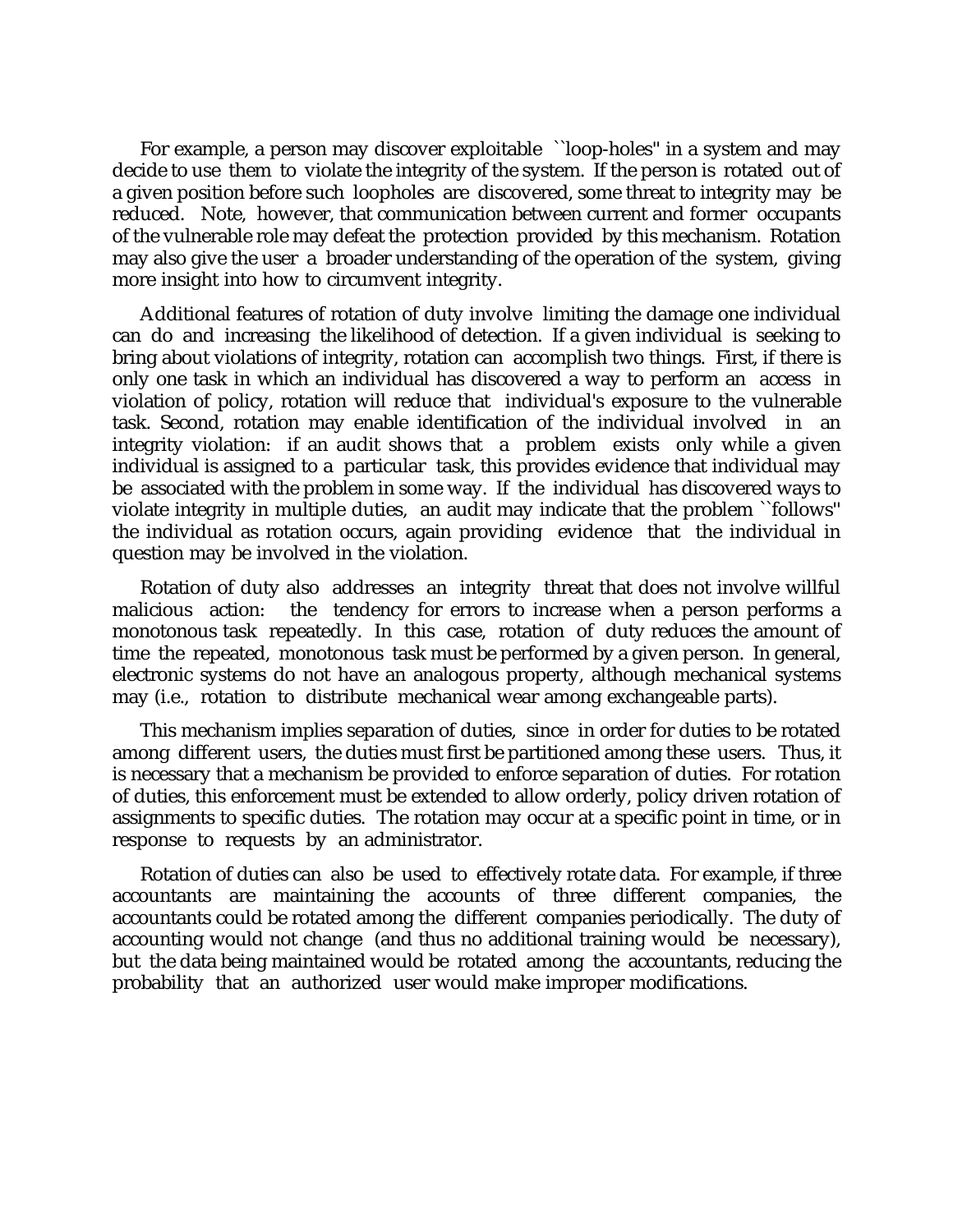#### **4.2.2.2 Mechanism of Supervisory Control**

In some cases, authorization may be delegated to subjects in controlled ways. Supervisory control exists when a subject in a supervisory role is required to authorize specific actions to be carried out by a subordinate subject as certain conditions arise. In general, the authorization would apply to exactly one occurrence of an action so that overall control of the activity remains with the supervising subject. Supervisory control may involve either requiring an individual to give final approval to an action being initiated by another individual, or requiring an individual to give final approval only to actions that meet certain constraints (such as those that have particularly severe consequences). Normal activity outside the scope of these constraints would not require the approval of the supervisor.

This mechanism provides for delegation of less integrity critical tasks to less trusted individuals, with only the integrity critical portions being dependent on the supervisor. One example is check cashing authority at grocery checkout stands. A checkout clerk can initiate the check cashing procedure, but must receive final approval from a supervisor for the actual transaction to take place.

Supervisory control is often a complexity-control mechanism. The delegation of action is often a tradeoff, since it might be desirable under ideal circumstances for all actions to be performed by the most trusted individual, but doing so would not be possible due to the number of individual actions that must be decided upon and undertaken. This fact highlights one vulnerability associated with supervisory control if the critical conditions which require a response occur with high frequency, the supervisor may spend an unacceptable portion of time issuing authorizations to subordinates to deal with the occurrences. Therefore, it may be inadvisable to rely on supervisory control if such a high frequency situation is likely to occur, unless this contingency has been planned for (e.g., through the granting of blanket authorizations).

#### **4.2.2.3 Mechanism of N-Person Control**

N-person control (where N is a number, typically 2) requires more than one subject to request or participate in the same action in order for the action to be successful. An example of this mechanism is a system for commanding missile launches in which two physically separated controls must be operated by two people simultaneously. The rationale is that n people are less likely to spuriously decide to initiate an action than would one person.

This is a unique mechanism, which is not provided in most existing computer systems. It is roughly analogous in its underlying purpose to the preventive aspect of separation of duties, in that it serves to require that multiple persons cooperate to bring about a controlled action. The difference is that in N-person control, separate individuals are performing the same duty (as opposed to different duties in separation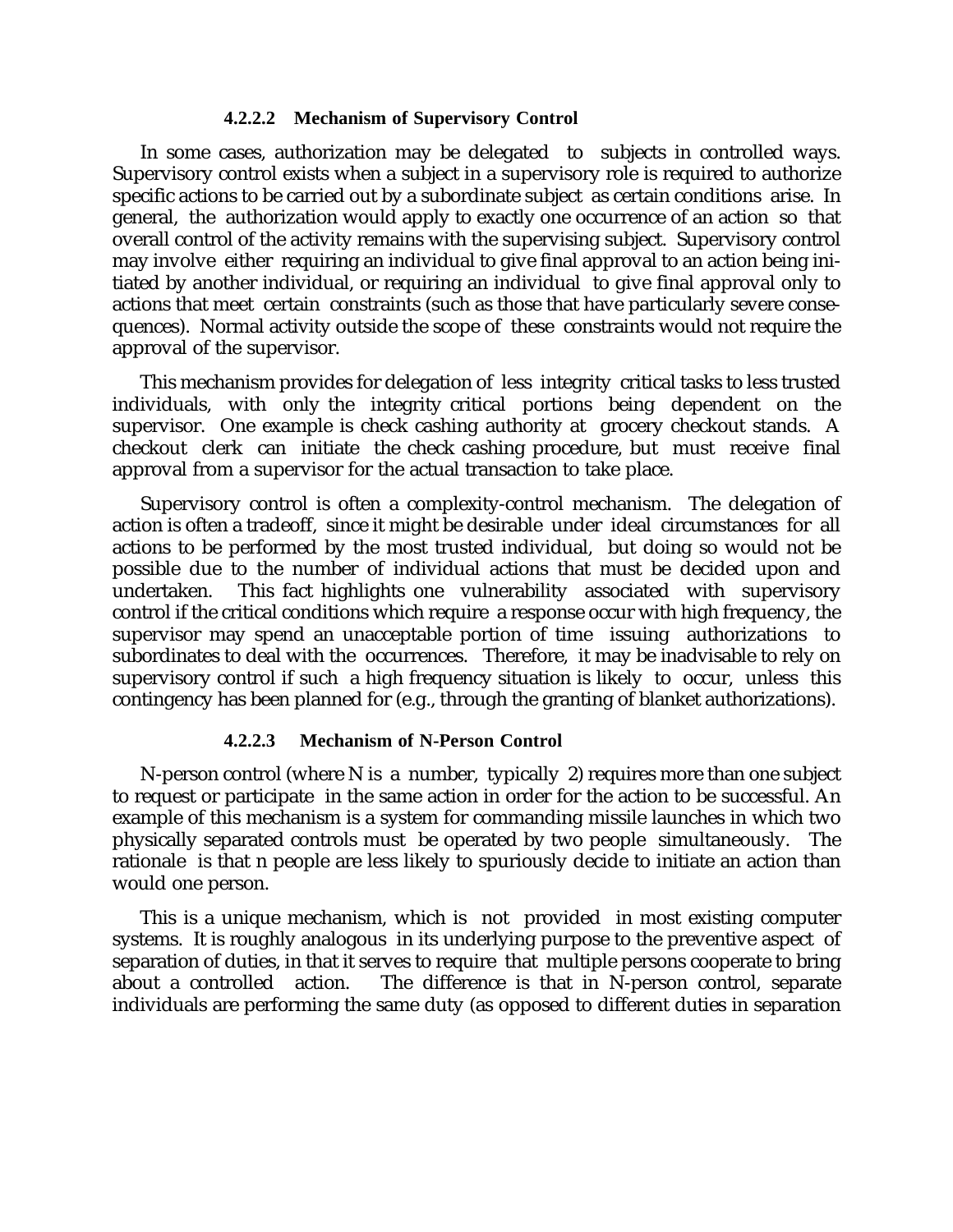of duties) to bring about a single action. N person control often also requires that these persons perform actions simultaneously; by comparison, separation of duties usually does not involve this requirement for simultaneity. As with may other mechanisms, Nperson control can be strengthened by incorporating other security features, such as time tokens, trusted path, and physical security.

## **4.2.2.4 Mechanism of Process Sequencing**

Certain duties may be required to be performed in a certain order; this process sequencing can serve at least two purposes. First, this mechanism can ensure that all steps necessary for a multi-step procedure are followed in the proper order. Second, if the sequence is known only by current authorized users, it may be more difficult for an adversary to successfully discover the sequence and violate the integrity of the system. Process sequencing especially discourages trial-and-error attacks, if the sequence is long and an improper sequence makes it necessary for the user to start over at the beginning. However, it can also make it more difficult for an authorized user to succeed at the required steps, if the procedure or environment is such that errors by users are likely.

## **4.3 POLICY OF SEPARATION OF RESOURCES**

In addition to separating duties among different persons or processes, access to resources can also be separated. In this policy, the resources to which subjects have access are partitioned so that a given subject has access only to a subset of the resources available. More precisely, a given subject and the tools (e.g., programs, system utilities, system applications) available to that subject are allowed access only to specific resources. An example is disk quota enforcement, in which the amount of disk space that each subject may use is limited to a fraction of the total space available in the system. This policy can overlap with the separation of duties policy discussed previously if the resources that are controlled limit the duties that each subject can perform. However, separation of resources can also have other effects, such as limiting the extent of damage to otherwise homogeneous resources that can be caused by a given errant subject.

Similar principles apply to separation of resources as apply to separation of duties. As with separation of duty, a means of partitioning is required, but the partitioning separates resources rather than duties and tools. To accomplish this end, the TCB should provide a means of enforcing an appropriate partitioning of resources such that they are accessible only to persons or processes in specific roles.

To a certain extent, such mechanisms are already provided in existing systems. Identity based access control allows such discretionary partitioning, e.g., owner has discretion to grant access. In some cases such partitioning is ``mandatory.'' For example, in many systems, only the owner of a file is allowed to perform certain operations on it, such as deleting it or changing its access attributes. Permission to change access permissions, identified in [Bishop 1979] as ``grant'' permissions (sometimes inexactly called ``control'' permissions), is ``mandatory'' on such a system because it is not possible for anyone to modify this permission to allow someone else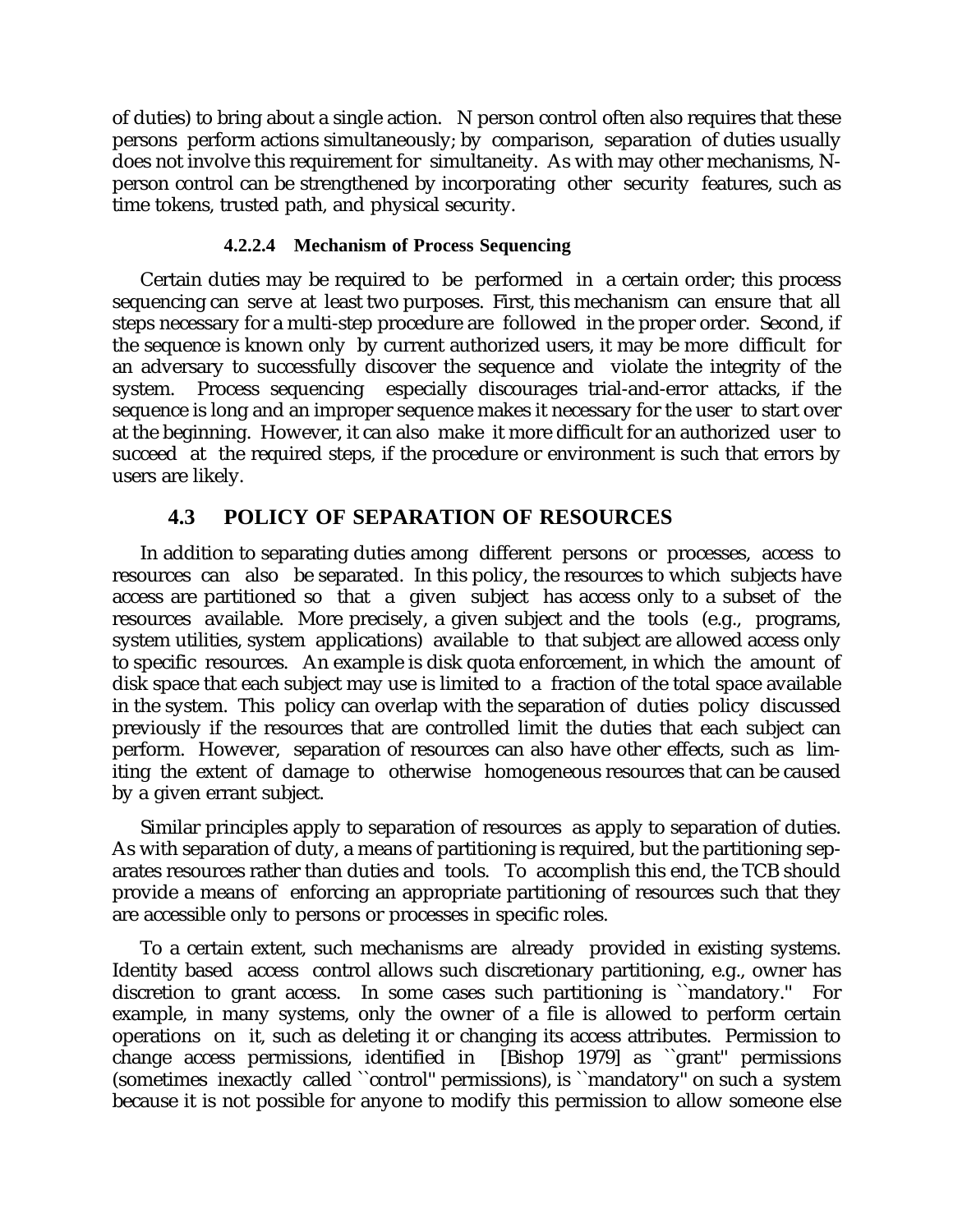other than the owner of the file to change the access permissions. Thus, the presence of this access control is mandated by the implementation of the system security policy, and cannot be overridden at the discretion of the users. The word ``mandatory'' in this sense has a different meaning than the word ``Mandatory'' in ``Mandatory Access Controls,'' since the latter usage refers to a specific type of access control whose mandatory nature is based on rules that must be followed. Adding further mandatory or rule based restrictions specified on a per user basis could strengthen most identity based, discretionary partitioned systems.

However, there is an additional aspect to separation of resources. If there is also a restriction in terms of which programs (or classes of programs) are allowed access to resources, it is possible to limit the damage that can result from self propagating programs such as computer viruses. By separating resources, the principle of least privilege can be applied to limit the damage a virus could cause if one did get into the system. Such viruses normally act as Trojan horses: while performing operations on some authorized resource, they also covertly perform operations on resources (executable program files) which they should not be permitted to modify. If a program whose purpose is to display mail files, for example, is prevented from accessing other program files because they are a type of resource not appropriate or necessary for the mail reader program to access, the mail reader program is prevented from covertly modifying the other program files while it is performing its normal, authorized function. This topic will be discussed further under encapsulation mechanisms. The remainder of this chapter discusses separation of resources mechanisms grouped under three policies: address space separation, encapsulation, and access control.

## **4.3.1 Policy of Address Separation**

Throughout the history of computer architectures a variety of file and memory protection schemes have been developed to prevent a process from incorrectly accessing a resource or overwriting memory that is not allocated to the process. Overwrite prevention is necessary since such memory often contains another process's code or data, or a portion of the operating system, control tables, or device registers for the system. We describe two address separation mechanisms that can be used to prevent unauthorized access or overwrites: separation of name spaces and descriptors.

## **4.3.1.1 Mechanism of Separation of Name Spaces**

Fundamental to the separation of name spaces is the principle that an object that cannot be named also cannot be addressed. This mechanism, separate from, although often confused with memory protection, is both an elementary way to think about protection and a basis for file protection. In this approach, users are provided distinct separate naming or ``catalog'' spaces, such that the same name  $(e.g., home directory)$ refers to separate, non-overlapping objects when used by each user. The result is that each user's processes are unable to name or access the other's named objects, the object's addresses are resolved to a different locational meaning. This was the primary file system protection scheme of M.I.T's Compatible Time Sharing System [Saltzer 1977]. This mechanism can be applied to protecting arbitrary named resources where each user or process has its own distinct name space in which it may use resource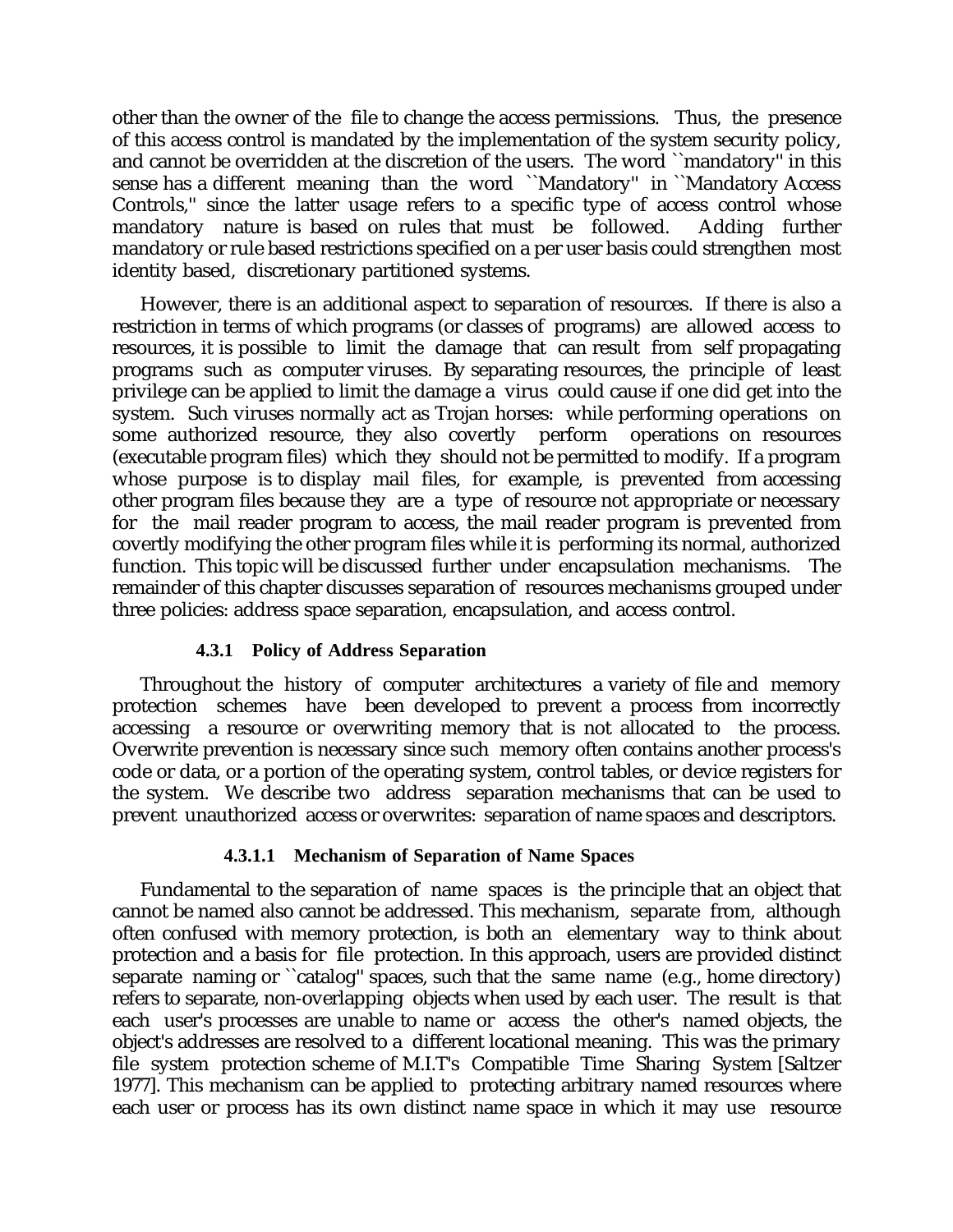names without having to consider name usage by other processes. The principle drawback of this mechanism is that it precludes sharing, at least via named objects. It does not provide for ``controlled sharing'' at all. So other mechanisms have been developed to address protection (e.g., access control lists) and sharing of information (e.g., working directories).

#### **4.3.1.2 Mechanism of Descriptors**

The approach to memory protection that is the basis of "segmented" memory systems is based on special hardware implementing a descriptor table. In the descriptor based approach, all memory references by a processor are mapped through this special piece of hardware. The descriptor table controls exactly which parts of memory are accessible.

The entries in the descriptor table are called descriptors and describe the location and size of memory segments. A descriptor contains two components: a ``base'' value and a ``bound'' value. The base is the lowest numbered memory address a program may use, and the bound is the number of memory locations beyond the base that may be used. A program controlling the processor has full access to everything in the base bound ranges located in the descriptor table.

The descriptor based approach to memory protection operates on the assumption that the address (name) of an object in memory is equivalent to the object itself, and thus that controlling the ability to use the address to reference the object provides control over the object. The advantages and disadvantages of descriptors are a direct result of this assumption. Because objects in primary memory are always referenced via an addressing mechanism, into which the descriptor based protection mechanism is interposed, it is straightforward to show that this protection mechanism serves as a reference monitor for objects that are in memory.

But not all objects reside in memory; they also reside on other devices, some of which (such as data on conventional 9-track tapes) are not referenced by addresses at the hardware level. Thus, it is necessary to impose control on access to the device, then implement additional protection mechanisms in software to control access to the data stored on the device. This approach complicates verification and is less consistent with the requirement that the reference monitor be ``small enough to be subject to analysis and tests.'' Furthermore, some memory locations, such as the CPU registers, are not protected in this way at all; the approach taken is to view these memory locations as being part of the subject, and thus the protection mechanism seeks to prevent data from being moved into these memory locations.

Granularity of segments is another problem in such systems. Since segment sizes vary, locating available space in memory is not trivial. As a result, fixed sized segments (commonly called pages) are used in most modern computer architectures. Fixed sized segments, pages, also eliminate the need for the ``bound'' component of the descriptor since all pages have the same bound.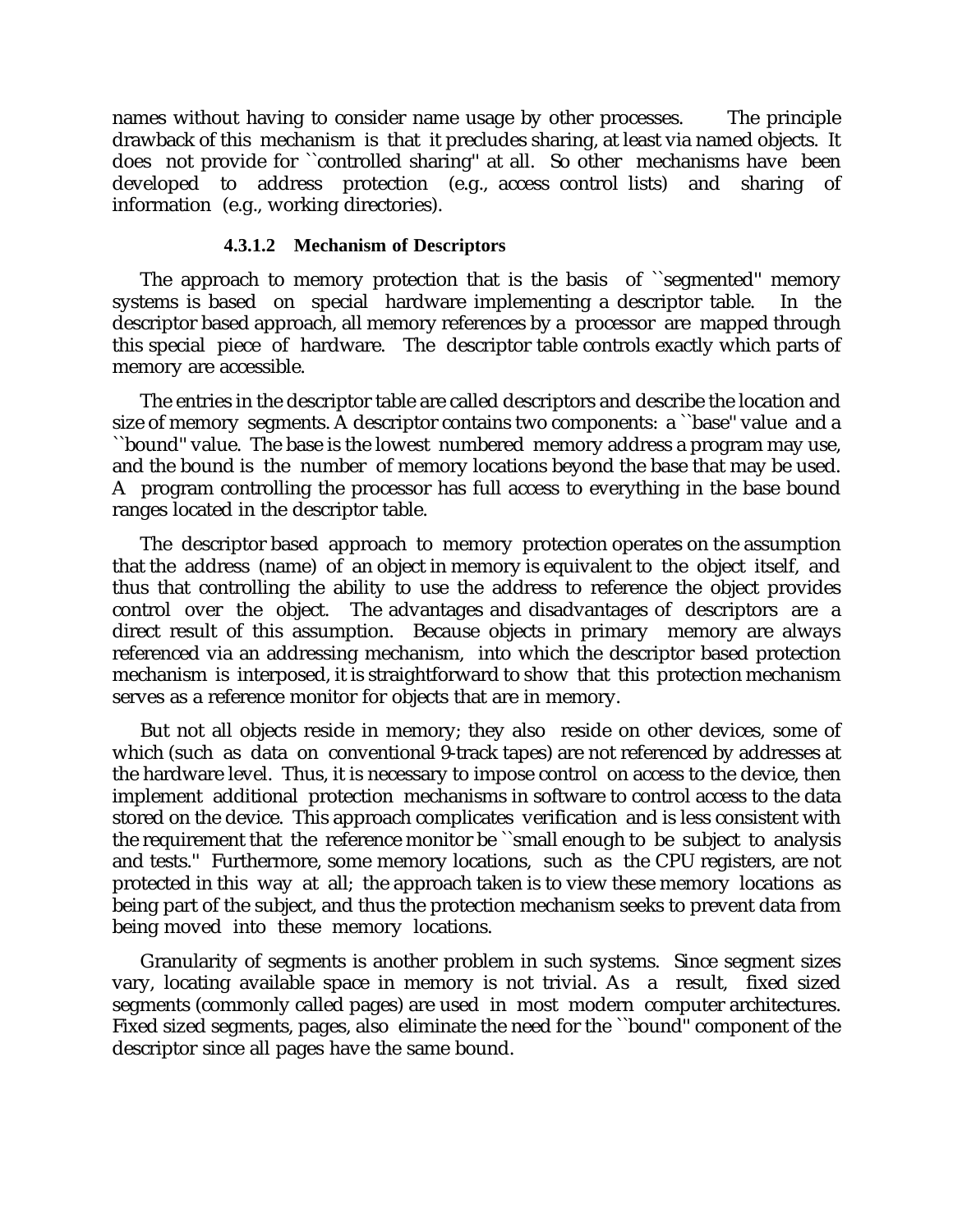One other disadvantage of descriptors is that the attributes of objects protected by descriptor based mechanisms are not attached to the objects in a consistent and direct way. Objects of similar attributes are grouped together where they can be protected under the same descriptor; if values are copied out of them into registers or into other objects, the attributes of the original object do not automatically follow the information. This is one of the principal reasons for the information flow restrictions that result from the traditional mandatory access control disclosure rules: the rules are intended to keep data with similar attributes together. However, there are no theoretical impediments that preclude direct attachment. Rather, this is an implementation issue and reflects the industry's past success and failure.

There are also advantages to the descriptor based approach. It is usually very efficient to implement in hardware, and access rights can be associated with each segment via the descriptors. The block sizes which descriptors reference (the granularity) are chosen specifically for this reason. These block sizes enable the otherwise time consuming arithmetic for computing permissions to be performed by partitioning the binary addresses into groups of digits, and routing these groups of digits through the hardware which processes the addresses to determine access permissions. Thus, the mechanism tends to be time and hardware efficient.

There is also the advantage of experience. Because this approach has been extensively used for several decades, it is well understood and well developed. It has strongly influenced the current view of computer security, as well as the basic machine architecture most people associate with a computer. Thus, existing concepts fit well into this approach.

## **4.3.2 Policy of Encapsulation**

Encapsulation mechanisms provide important design paradigms for producing systems with improved integrity properties. These mechanisms provide support for the type of system architecture requirements of the TCSEC (for B3 level features and assurance) which state, ``the TCB shall incorporate significant use of layering, abstraction, and data hiding'' [DOD 1985, p 38].

Underlying these design paradigms is the goal that software and hardware components should be structured so that the interface between components is clean and well defined, and that exposed means of input, output, and control, besides those defined in the interface, do not exist. This approach serves to limit complexity of the module interfaces, as well as complexity of the software as a whole, since it restricts the means by which the modules of the system can interact. It also serves to impose an architectural discipline on those implementing the system, when provided as a mechanism rather than simply as a design paradigm, because it prevents the implementers from circumventing the defined interfaces in the course of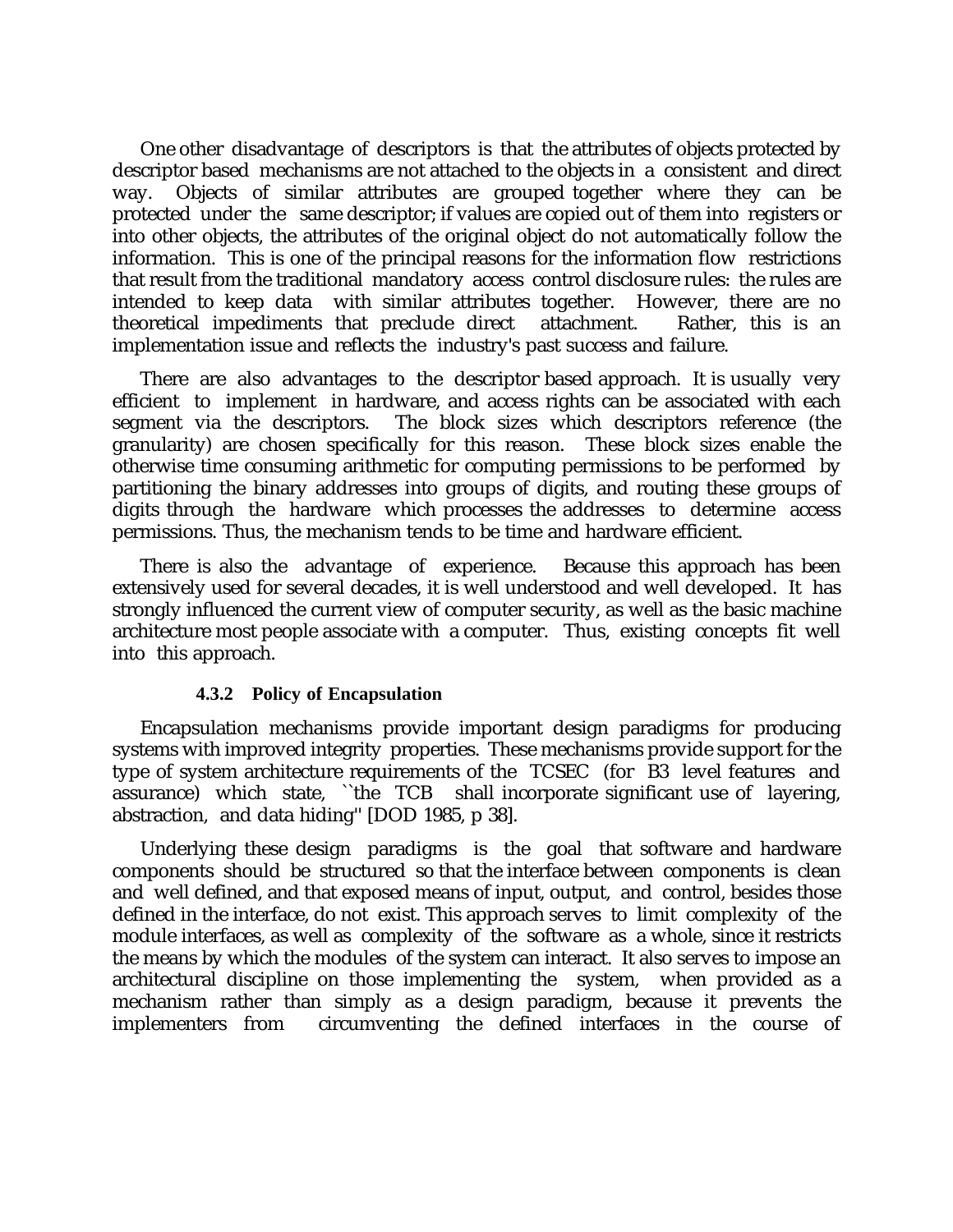implementation. Four encapsulation mechanisms are discussed below: abstract data types, strong typing, domains, and actors. Given that certain resources within the system are encapsulated, we describe three well-defined interface mechanisms that can be used to manipulate those encapsulated resources: message passing, data movement primitives, and gates.

#### **4.3.2.1 Mechanism of Abstract Data Types**

Abstract data types precisely define the semantics of data and control the operations that may be performed on them. This mechanism defines a type to be a particular set of data values and a particular set of operations to perform on those data. Thus, just as there is usually a set of ``integers'' in a programming language, it is possible to define a ``degree'' type which consists of the degrees of a circle, and operations performed on values of this type. More complex types are also possible, and may be used to represent physical objects (robot arms, mechanical equipment, etc.) for programming purposes. Abstract data typing is a fundamental mechanism of modern high order languages.

Abstract data types have substantially improved the ability to support integrity. Their use addresses two of the three goals of integrity cited earlier. They allow the programmer to define data to be of types more directly derived from the things the data actually represents; thus, there is less of a ``semantic gap'' between what the programmer is trying to represent and what form the data actually takes. This supports the goal of ``maintaining internal and external consistency of data.'' With respect to the other two goals, the mechanism, as it is normally used, does not prevent unauthorized users from modifying the data; however, it can aid in preventing authorized users from modifying the data in inappropriate ways, as long as they correctly use the defined operations for that type.

The existence of support for abstract data types does not in itself completely ensure that subjects cannot modify data in inappropriate ways since many implementations allow programmers to override the data typing mechanisms. The adherence to the defined data types in such implementations is the responsibility of the programmer.

## **4.3.2.2 Mechanism of Strong Typing**

The mechanism of strong typing is simply the strong enforcement of abstract data types. The permitted values and operations of an abstract data type are strongly enforced by the compiler or hardware, and cannot be circumvented. Programmers are prevented from taking convenient and possibly efficient shortcuts in their convenient and possibly efficient shortcuts in their manipulations of the data, but integrity is enhanced by constraining programmers to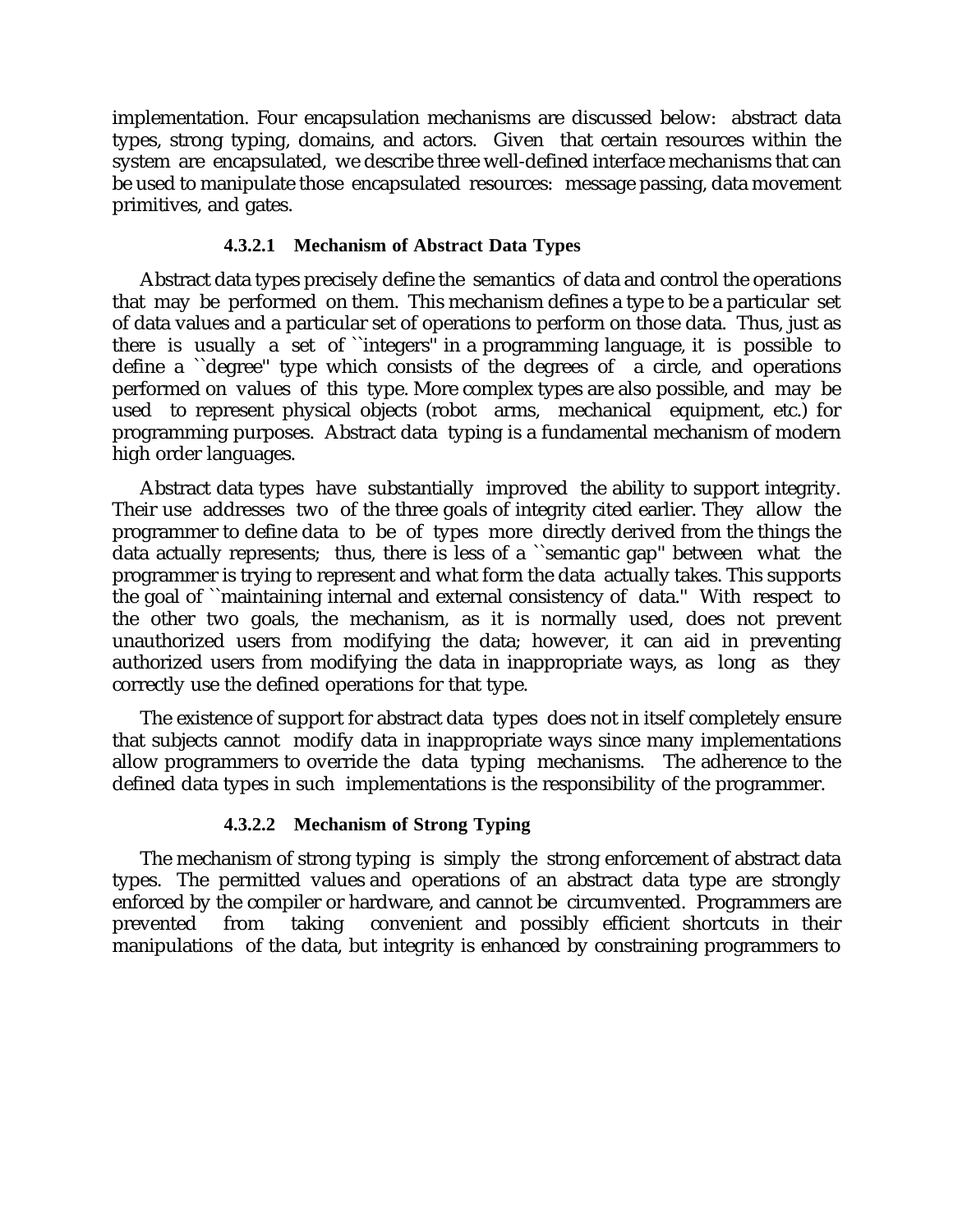manipulate data in well-defined ways. Users are prevented from accidentally misusing the data type, especially when they may not understand the details of a particular data type. Even though an object's representation might be compatible with operations not associated with that data type, such operations will not be permitted.

For example, consider a data type whose value represents the angular position of a gun turret. Suppose that the angular position is represented using the computer's hardware representation for a floating point number. Even though this floating point number is allowed by the hardware to take on a very wide range of values, the use of strong typing could prevent the normal floating point operations from being performed on the number. Instead, a new set of operations would be provided for modifying the number, which constrains the resulting values to meet acceptable conditions.

Thus, the ``+'' operation might be defined to prevent a programmer from incrementing the turret position such that its angle was greater than 360 degrees. This ``+'' operation might also prevent a programmer from adding more than a certain increment to the position in a single operation (to meet physical restrictions of the machinery that rotated the turret). This ``+" operation might also be defined to have the side effect of repositioning the turret to the new value whenever the number was changed, so that the number always accurately reflected the position of the turret. Strong typing would prevent the use the machine's general floating point ``+'' operation instead of the operation defined for the turret-position data type. Thus, it would not be possible to either (1) set the turret position to invalid values, or (2) set the number so it did not accurately reflect the turret position. This form of strong typing is currently available in the Ada programming language and in other high order languages.

Strong typing is not limited to programming languages. For example, the mechanism may be used to prevent a pilot of a particular type of aircraft from commanding it to perform an operation for which it was not designed and that would be damaging to the aircraft's structure. The values to which aircraft controls may be set can be considered analogous to the set of values that data of a particular type may take on. The specific set of allowed operations the pilot may perform on the controls may be considered to be analogous to the allowed set of operations on a conventional data type. Ultimately, the control values and operations may actually be represented via conventional programming language data types in, for example, a ``fly by wire'' system; in such a case, maintaining a consistent mapping between the programming language type restrictions and the user interface (aircraft controls) in a way acceptable to the pilot may prove a significant design challenge.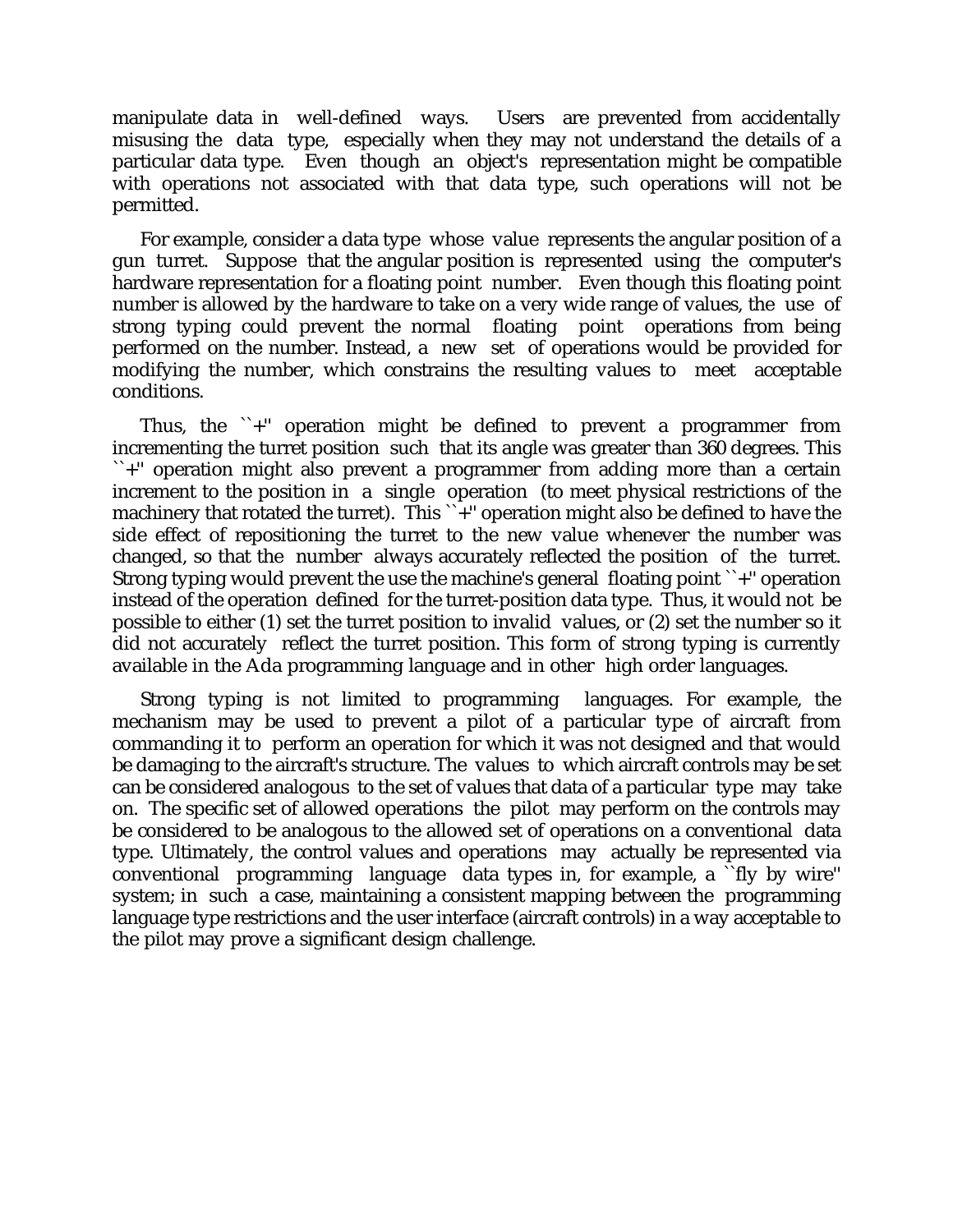#### **4.3.2.3 Mechanism of Domains**

A domain is a mechanism that uses the principle of separation to protect resources. A domain achieves protection by encapsulating its resources in what is effectively a distinct address space. As described in [Boebert 1990] there are at least two ways to implement domains: as common subsets of subjects, and as equivalence classes of subjects.

Domains are typically implemented as common subsets of subjects. The Multics ring mechanism is a prototypical example of domains implemented in this way. The common subsets are the rings. The address space of each subject is subdivided into a series of rings. The rings have a hierarchical relationship, with the innermost ring being the one with highest privilege. Program code executing in a given ring can access data objects in rings of lower privilege, and they can make procedure calls to rings of higher privilege. Due to the hierarchical relationship among domains in this type of implementation, domains of higher privilege are protected from domains of lower privilege. Protection between mutually suspicious domains cannot be supported.

The LOCK architecture [Boebert 1990] overcomes this problem by implementing domains as equivalence classes of subjects. Each instance of a domain is encapsulated in a single subject, and has its own separate address map to achieve isolation. Shared objects, which are mapped into the address space of two or more subjects, provide the means of data flow between domains. Control flow requires a special mechanism because each subject has its own execution point which stays within the address space of that subject. The mechanism used in LOCK is intersubject signalling.

## **4.3.2.4 Mechanism of Actors**

Programs can be designed to function as actors, in which the user of the program issues a request to access an object in a particular way, and the program then acts on the request itself. In such a case, the program interprets the request and then performs the appropriate action, rather than having the action performed upon the object by an outside entity. An example would be an integer object, which would be given the request ``add 12 to yourself.''

Actors are partly software structuring mechanisms; they help to organize software into distinct, autonomous parts. But they also reduce the risk of ``tampering'' with the object by direct modification, since the only way to cause the object to be modified is by requesting the program (actor) to do so itself. The program can be designed to check requests before acting upon them, and to reject improper requests. Actors are distinct from mechanisms in which the user process ``executes'' a segment of code directly in order to manipulate an object (i.e., a subroutine written to manipulate data of a particular type). The underlying implementation distinctions between the two, however, can be subtle.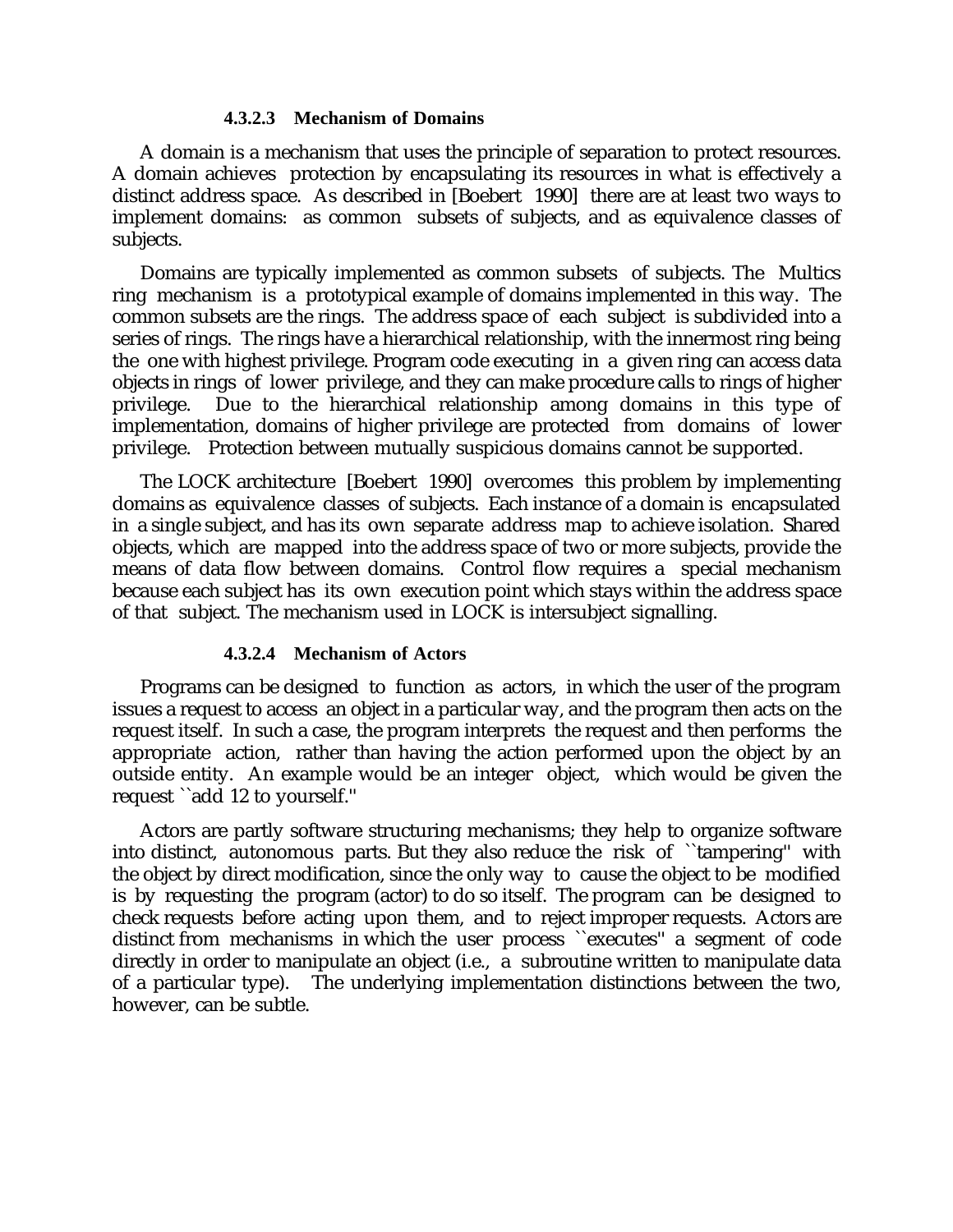The actor concept explicitly requires that individual modules are responsible for performing operations on their data themselves, in response to requests from modules that use them. This is, in part, simply a way of looking at the software. Thus, the same operation ``a+b'' can be thought of as meaning either ``fetch values a and b and perform the `+' operation on them, giving a new value,'' or ``request a to add b to itself and return the new value to the requester.'' The conceptual difference is that the ``fetch and perform'' concept implies that the user directly accesses the values, whereas the latter (actor) concept implies that the values are autonomous entities that respond to user requests.

The actor concept suggests that the values are less passive and thus more able to be self-protecting-a view that can promote a better software architecture from the security standpoint. It is, however, necessary to continue to keep efficiency and the architecture of the underlying hardware in mind when using actors. The higher level of abstraction should not hide the importance of efficient architectural design from the implementer, particularly in embedded systems that often have real-time requirements.

## **4.3.2.5 Mechanism of Message Passing**

Message-passing mechanisms, when used as the primary interface between modules, restricts improper access because requests and data are communicated to the software components through a well-defined mechanism that is distinct from the mechanisms used to modify data directly (e.g., direct writes to memory, input/output operations, branches into module code entry points). Trusted Mach [Branstad 1989] is an example of the use of such a mechanism. Message passing mechanisms, of course, use some of these direct-access mechanisms internally. But the message passing paradigm controls the accesses into components implementing the message passing mechanism, rather than distributing the use of the direct-access mechanisms throughout the system.

As a result, implementation of a reference monitor, as well as verification of the mechanisms used to affect intermodule communication, are simplified by this localization of function. The operations that are directly available to the users (the individual software modules wishing to communicate with one another) do not provide a way to directly modify or execute portions of other modules; they only provide the ability to enqueue well-defined requests to pass data to the other modules. These requests can then be checked for correctness, and the modifications can be carried out at a time when the receiving module is ready to handle the data (i.e., when the receiving module executes a receive message operation).

## **4.3.2.6 Mechanism of the Data Movement Primitives**

Most computer architectures equate a data object with the place in which it is stored. A computer architecture which uses the data movement primitives ``get'' and ``put'' distinguishes a data object from its storage location [Roskos 1984]; it is possible for a process to move (get) an object out of its storage location (which may be shared among many processes) into a private location, perform operations on the object, and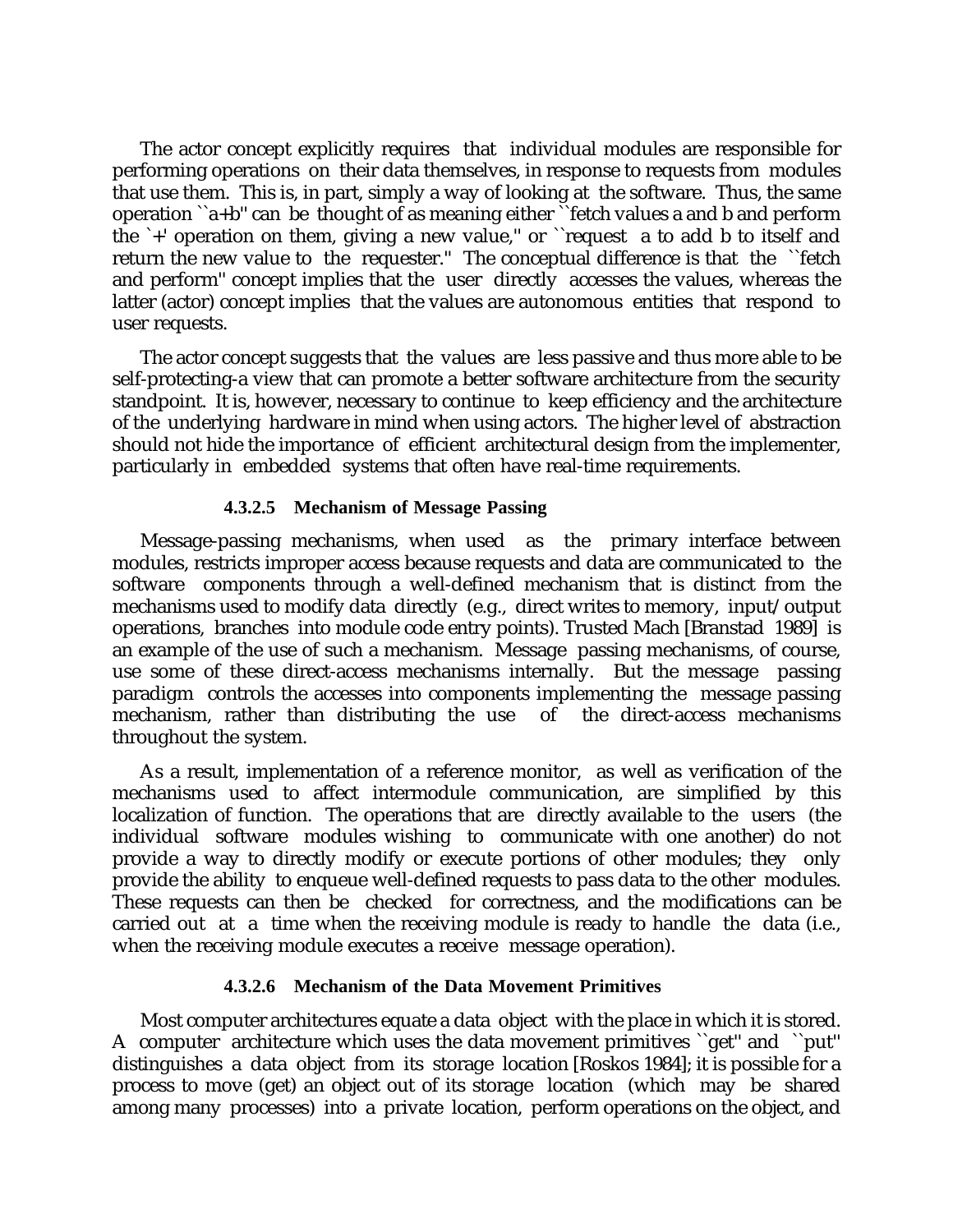then move (put) it back into the shared location. During the time the object is in the private location, it cannot be accessed by other processes, and references to the shared location generate an exception condition. This architecture addresses integrity problems in which multiple processes share data and try to update it at the same time, causing the data object to be corrupted.

## **4.3.2.7 Mechanism of Gates**

When an object (or simply a subroutine) is able to be executed directly by a process, it is possible to limit the actions that the process can perform through the use of gates. A gate is a controlled entry point into a segment of code. It is not possible to enter the code except through the gate, and restrictions can be enforced regarding which processes are allowed to enter the gate (e.g., only code with certain privileges, or acting on behalf of a given user, may be allowed to do so).

Gates can also be used to cause a transition in privilege. For example, a process which enters a routine via a gate may gain extra access permissions or allowed operations, since use of the gate ensures that a specific segment of code will be executed while these permissions are granted. The code can be verified to ensure that it does not allow unauthorized use of the privileges. Upon exit from the routine, the extra privileges are revoked by the system.

## **4.3.3 Policy of Access Control**

The policy of access control restricts which data a subject is allowed to access. An evolving framework for addressing restrictions on access control is given in [Abrams 1990]. Restrictions can be either identity-based or rule-based. Identity-based controls are typically associated with discretionary security policies, and rule-based controls are typically associated with mandatory security policies. In identity-based mechanisms, the identity of a subject or object must match the identity specified in the particular access control mechanism. We discuss three mechanisms that can be used to enforce identity-based access restrictions: capabilities, access control lists, and access control triples. In rule-based mechanisms, one or more attributes of a subject must obey specified rules in relation to corresponding attributes of an object that the subject desires to access. We discuss labels as a mechanism to enforce rule-based access restrictions.

## **4.3.3.1 Mechanism of Capabilities**

Capabilities provide a general and flexible approach to access control. A capability is a specially protected object (or value representing it) that contains the name of the object to which it refers along with a specific set of attributes or permissions that specify what types of access the possessor of the capability is granted. It can be thought of as an unforgeable ticket, which, when presented, can be taken as incontestable proof that the presenter is authorized to have the specified access to the object named in the ticket. Thus, when a subject wants to access an object, the subject simply presents the appropriate capability and a descriptor is immediately created (giving the subject access to the object) with no additional permission checks being performed.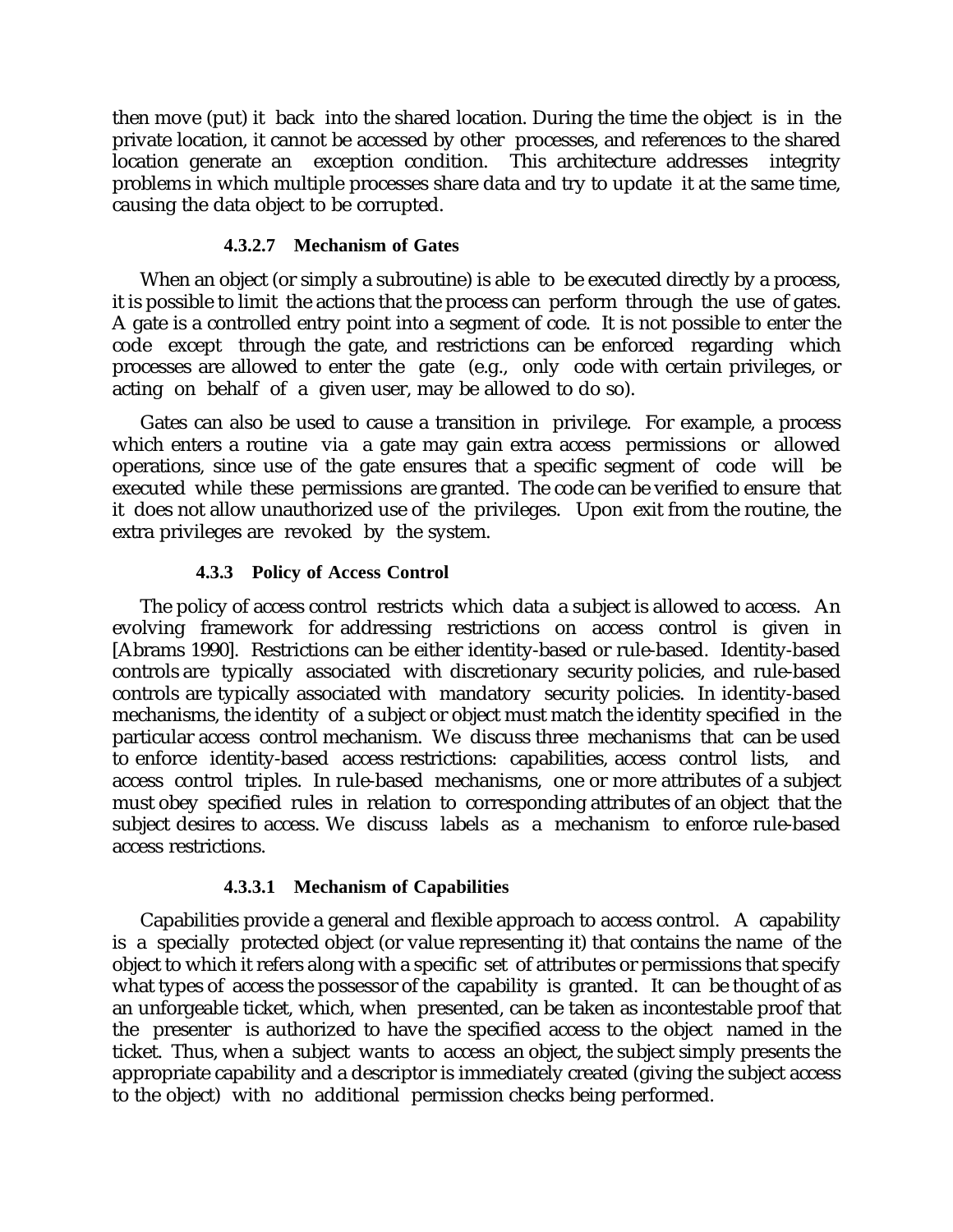The system can invalidate a capability (so that possession of it no longer grants access), can control whether or not it is possible to give away the capability to another process, or can limit the number of times a capability may be used to access an object. Capabilities provide a very powerful and flexible means of controlling access to resources, and distributing that access to others. This topic is discussed further and many implementations are identified by Gligor et al. [1987].

#### **4.3.3.2 Mechanism of Access Control Lists**

Where capabilities employ a ticket-oriented strategy to access control, access control lists (ACLs) employ a list-oriented strategy. An access control list contains the names of subjects that are authorized to access the object to which it refers, as well as specific permissions that are granted to each authorized subject. Thus, when a subject wants to access an object, the system searches for an entry for the subject in the appropriate ACL. If an entry exists, and if the necessary permissions are part of that entry, then a descriptor is created. The list-oriented strategy requires one more permission check than the ticket-oriented approach when a subject requests access to an object.

ACLs can be thought of as a somewhat more flexible form of strong typing, although conceptually they are not as powerful for programming purposes. Their generality allows one to set access permissions arbitrarily, with the result that someone who does not fully understand an application might grant a user access to programs and data which were incompatible. This could result in a program operating upon data it was not designed to handle, and thus performing incorrectly. This situation is largely an educational concern for users, but is of importance in the design of programmable systems.

In a system in which names are considered equivalent to objects, such that controlling the use of names controls access to the objects they reference, a potential problem exists if multiple names are allowed to reference the same object. These names essentially provide alternate ``paths'' to the same object, and if ACLs are associated with the names rather than with the object itself, a user's access may be restricted if a reference is made via one name, but not restricted if the reference is made via another name. The result is that a given user's access permissions for an object can be inconsistent when viewed in terms of these multiple names. Multiple names can be a problem in database systems where multiple ``views'' are provided with access controls associated with the views. It is also a problem in conventional operating systems when access permissions are associated with directories and multiple ``links'' (directory references) exist to the same file. This problem exists regardless of whether the access permissions for files are stored in the directories, or whether access controls on the directories themselves are used to control access to the objects referenced within the directories.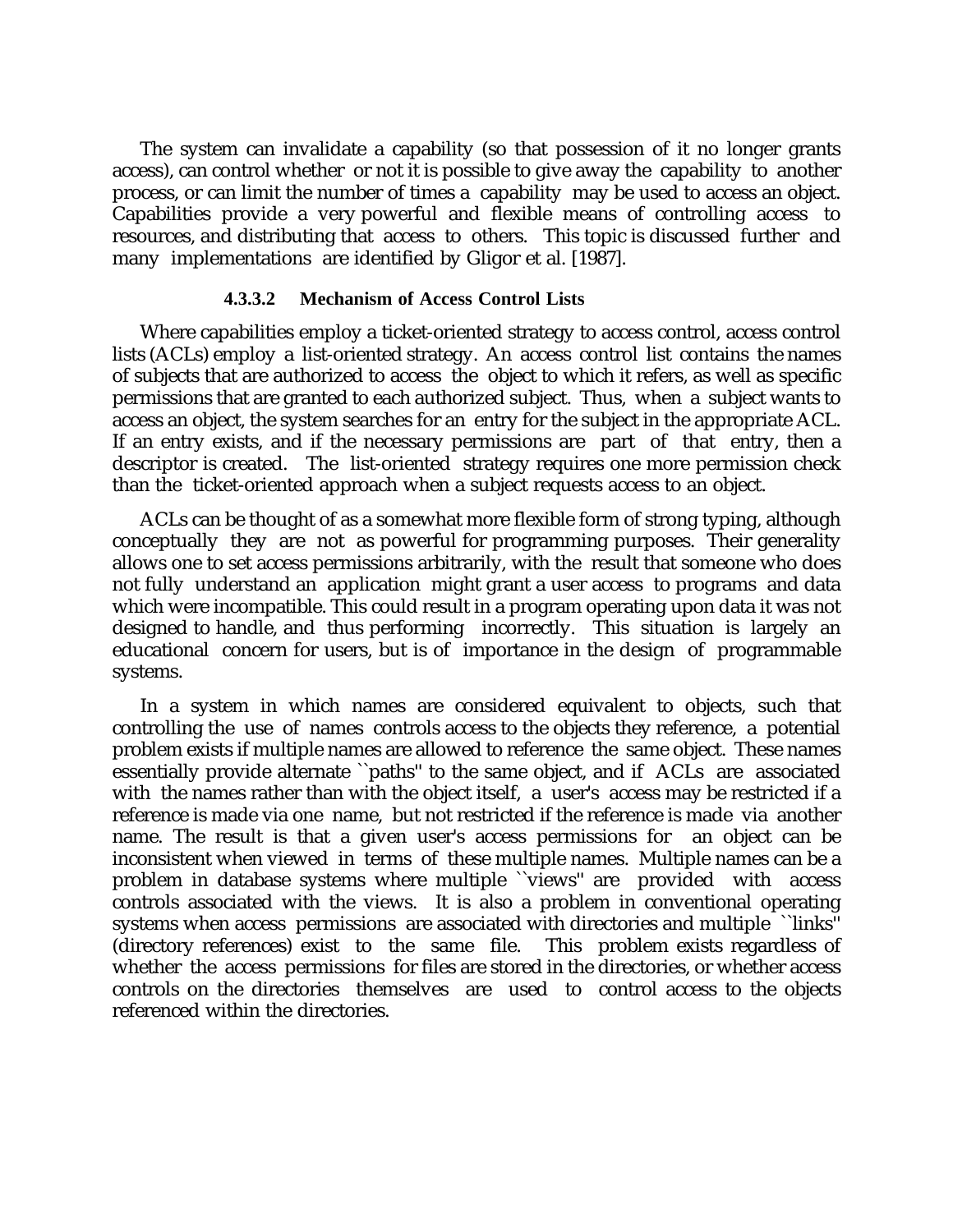#### **4.3.3.3 Mechanism of Access Control Triples**

An access control triple is a list-oriented mechanism that was conceptually introduced by Clark and Wilson [1987] to address access control requirements more commonly associated with ``commercial" computer systems rather than ``military" systems. It provides a finer granularity of access control than normally associated with capabilities and ACLs by specifying required linkage for a user, program, and object along with specific permissions that are granted to the user while invoking the particular program on the given object. The triples of the Clark-Wilson model essentially define allowed type operations, and the Integrity Verification Procedures (IVPs) of the Clark-Wilson model define a set of permitted values for data of a given type.

A principal distinction, then, is the association of a given set of triples with a given object, rather than with a given type. This distinction is necessary because the Clark-Wilson triples control which users may perform operations on a given object, and thus provide one of the components of integrity enforcement which is missing from conventional strong typing. To do this form of integrity enforcement, access permissions must be specified on a per object basis, not simply by type. ACLs also specify these access permissions, but they do not include a detailed specification of what operations may be performed: they simply indicate whether or not each predefined set of operations is permitted.

Access control triples are not a strict generalization of strong typing because the per object specification property of Clark-Wilson does not allow triples to implement conventional strong typing. A single triple describes an existing object, not a set of objects that will be created in the future. A similar argument can be made with regard to ACLs. That is, ACLs permit a wide variety of operations to be performed without explicitly specifying them as long as they do not violate the access restrictions imposed by the ACLs.

## **4.3.3.4 Mechanism of Labels**

It is also possible to associate one or more labels with each user, process, and resource to implement rule-based access control. Processes inherit user labels, and a process is granted access to a resource only if their two labels meet some criterion of comparison. For example, a TCSEC mandatory access control label has both a hierarchical and a non-hierarchical component. Each subject is assigned a clearance and one or more categories or compartments, and each object is typically assigned a classification and one category. A subject is granted access to an object based on a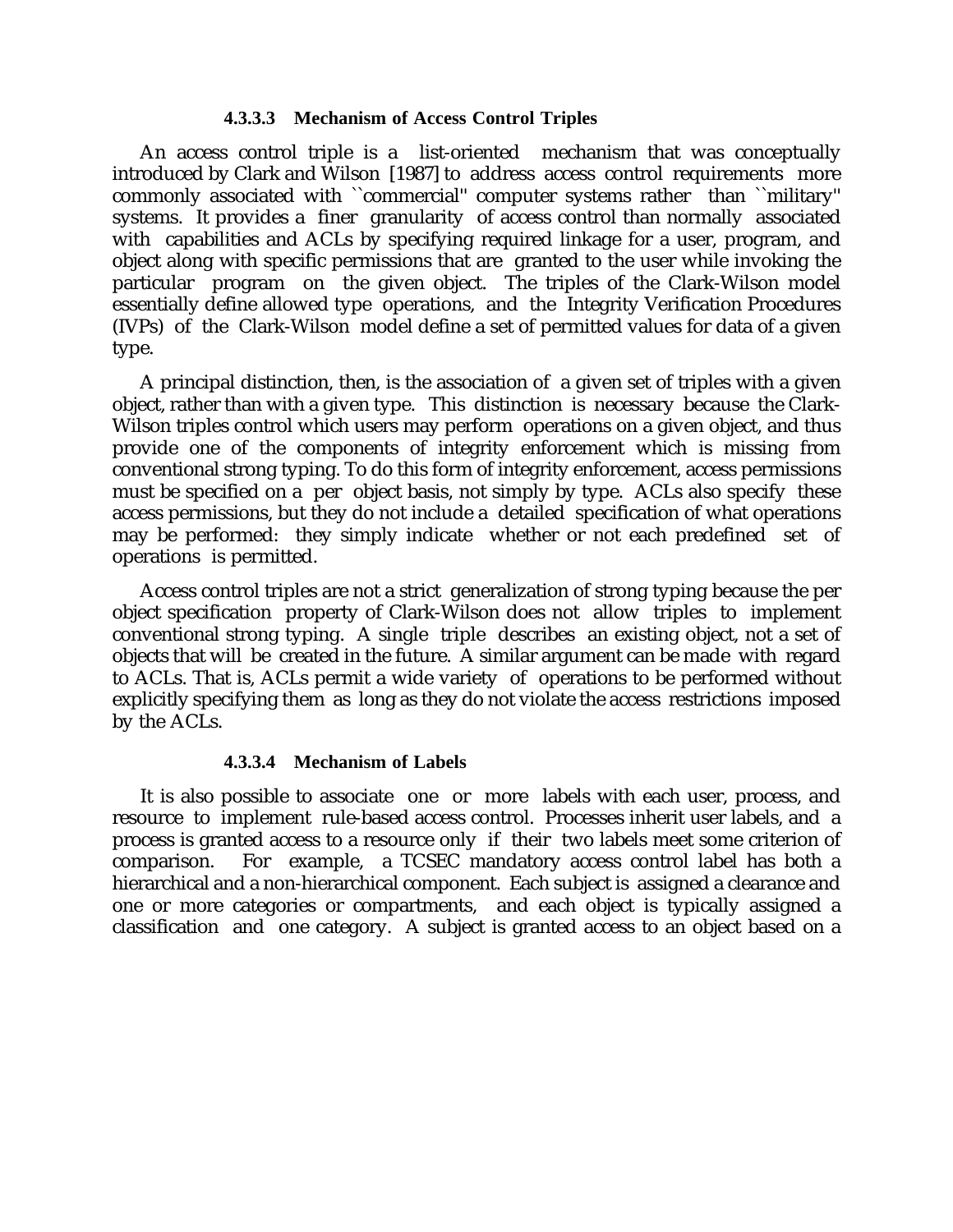comparison of these values. In this case, the comparison is via an ordering relation rather than an equivalence relation, but the underlying principle is the same. This mechanism also addresses the concepts of rings and privilege states, in which a process is granted access to successively greater numbers of resources as its label increases in value according to some ordering relation.

The underlying concept of labels has analogies to capabilities in the sense that the subject has ``possession'' of a particular value which gives the subject access to certain objects. As with capabilities, the subject cannot change the value stored in the label; unlike capabilities, the subject can only have one access label value per rule set at a given time. For example, a user may be cleared to the Secret level, but if he has logged on at the Unclassified level, the rule set will not allow him to access data at the Secret level.

A label is a relatively simple mechanism that can serve as the basis for a number of more complex mechanisms. The principal limitation is that a subject can only have one access label value per rule set at a given time. This fact limits the flexibility of the mechanism. Increasing the number of labels per subject or object limits their benefit, since complexity of label assignment rapidly increases unless a structured mechanism such as capabilities, access control lists, or access control triples is used instead.

# **4.4 POLICY OF FAULT TOLERANCE**

Systems that support mission-critical applications must not only preserve integrity to the extent possible, but also must detect and attempt to correct integrity failures that result from unavoidable situations, such as physical failures of equipment or media. Systems which do this support a policy of fault tolerance.

The policy of fault tolerance potentially involves two parts. The first part is the detection of errors. Detection is necessary for a system to determine when a failure has occurred. Detecting errors that are corrected by the system is as essential as detecting failures that cannot be corrected, since such failures may indicate a potential degradation of system performance, or may indicate that the system is approaching a threshold at which errors are no longer correctable. We will discuss fault tolerant error detection mechanisms under the policy of summary integrity checks. The second part of the policy of fault tolerance is the attempted correction of errors. We will discuss fault tolerant error correction mechanisms under the policy of error correction.

## **4.4.1 Policy of Summary Integrity Checks**

All mechanisms supporting the policy of summary integrity checks provide a ``second copy'' of a group of data against which the first copy may be compared in order to detect changes. Nearly all of these mechanisms operate by producing a smaller piece of data which is computed from the collection of data whose integrity is to be verified. This approach has an inherent weakness because reducing the size of the summary data will result in loss of information, except to the extent that the original data has redundancies which can be removed by data compression techniques. The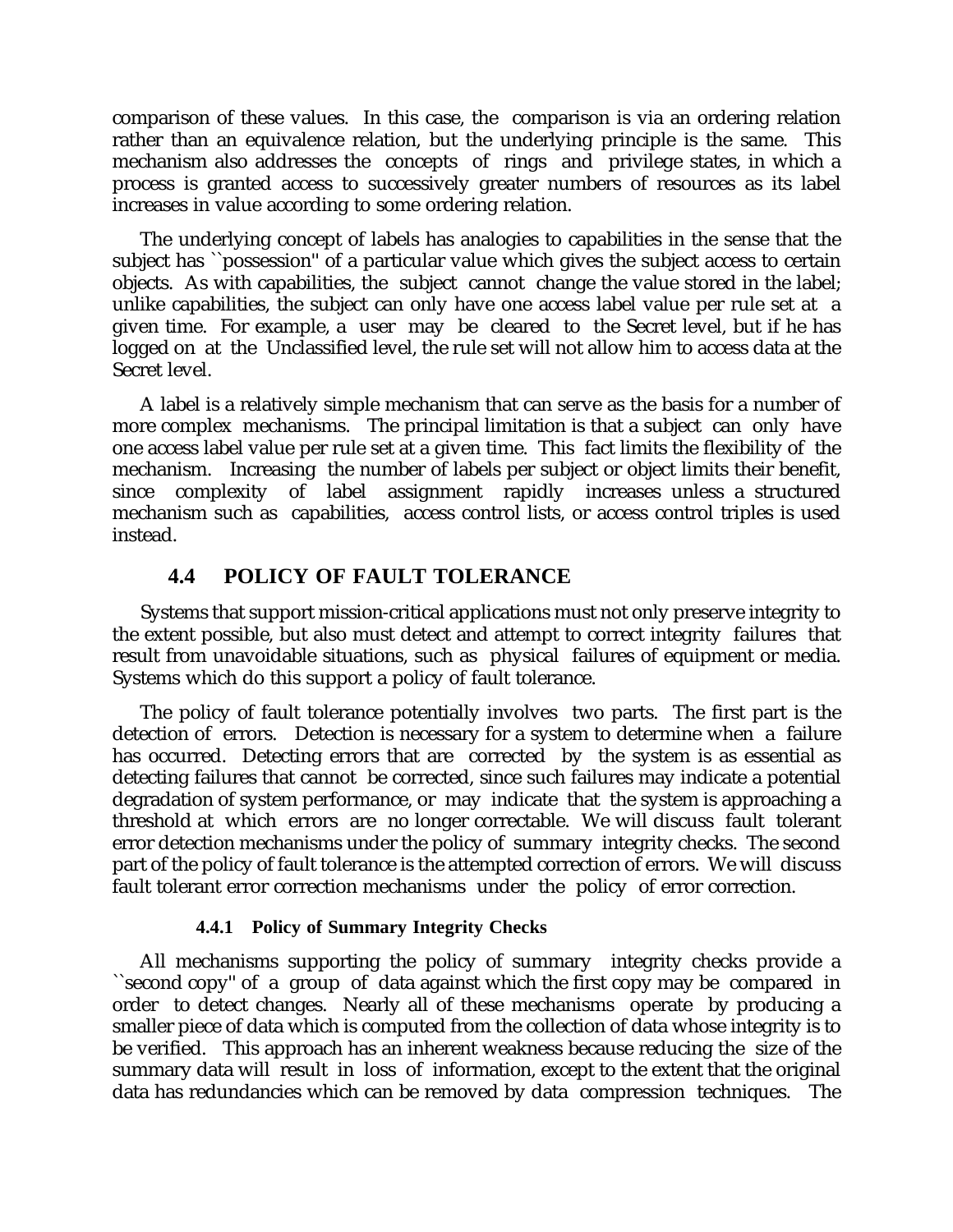result is there will be more than one value of the original data for which the summary data is identical, and by judiciously changing the original data, the computed summary data may still indicate that the data is unchanged. This ``judicious changing'' type of attack is used by some virus programs to circumvent checksum programs intended to detect the viruses. We describe five summary integrity check mechanisms below: transmittal lists, checksums, cryptographic checksums, chained checksums, and the check digit.

## **4.4.1.1 Mechanism of Transmittal Lists**

When batches of data are stored or transmitted together, a transmittal list may be attached to the data. This list identifies what data are included in the batch, and may be used to verify that no data are missing. Transmittal lists are used to provide confirmation that all the components of a multipart data object are present, but do not generally provide for detection of modification of the components still present, unless combined with other techniques. The same is true with data counts, a generalization of a transmittal list in which simple counts of data are used to ensure that no data are missing. Data counts are weaker than transmittal lists in the sense that they do not provide information on missing components.

## **4.4.1.2 Mechanism of Checksums**

When a block of data is transferred from one point to another, a checksum is often added to the block of data to help detect errors. A checksum is a numeric value that is computed based on the entire contents of the data. When the original data is created, a checksum is calculated and appended to it. The checksum is then regenerated when the data is received at its destination or, in some applications, when the data is read from memory. The regenerated checksum and the original checksum are then compared to determine if an error has occurred. Checksums do not, however, protect the data from destruction; they only provide a means for detecting when the data has been tampered with.

A checksum is one of the stronger mechanisms for integrity checking. It can be very difficult for an adversary to change the data without causing the checksum computed from the changed data to be different from the checksum computed from the original data. There are two properties of checksums that must be considered. First, checksums need to be accompanied by other mechanisms (e.g., time stamps) to prevent replay. Second, it must be realized that if the check- sum has fewer bits (contains less information) than the data itself, there will always be more than one value of the data that will result in the same checksum value. Given this fact, the function used to compute the checksum should be such that changing a single, small portion of the data will result in a high probability that the checksum will change. Also, the set of all possible values of the data should produce all possible values of the checksum, with the probability of generating a given checksum being evenly distributed for all possible values of the data.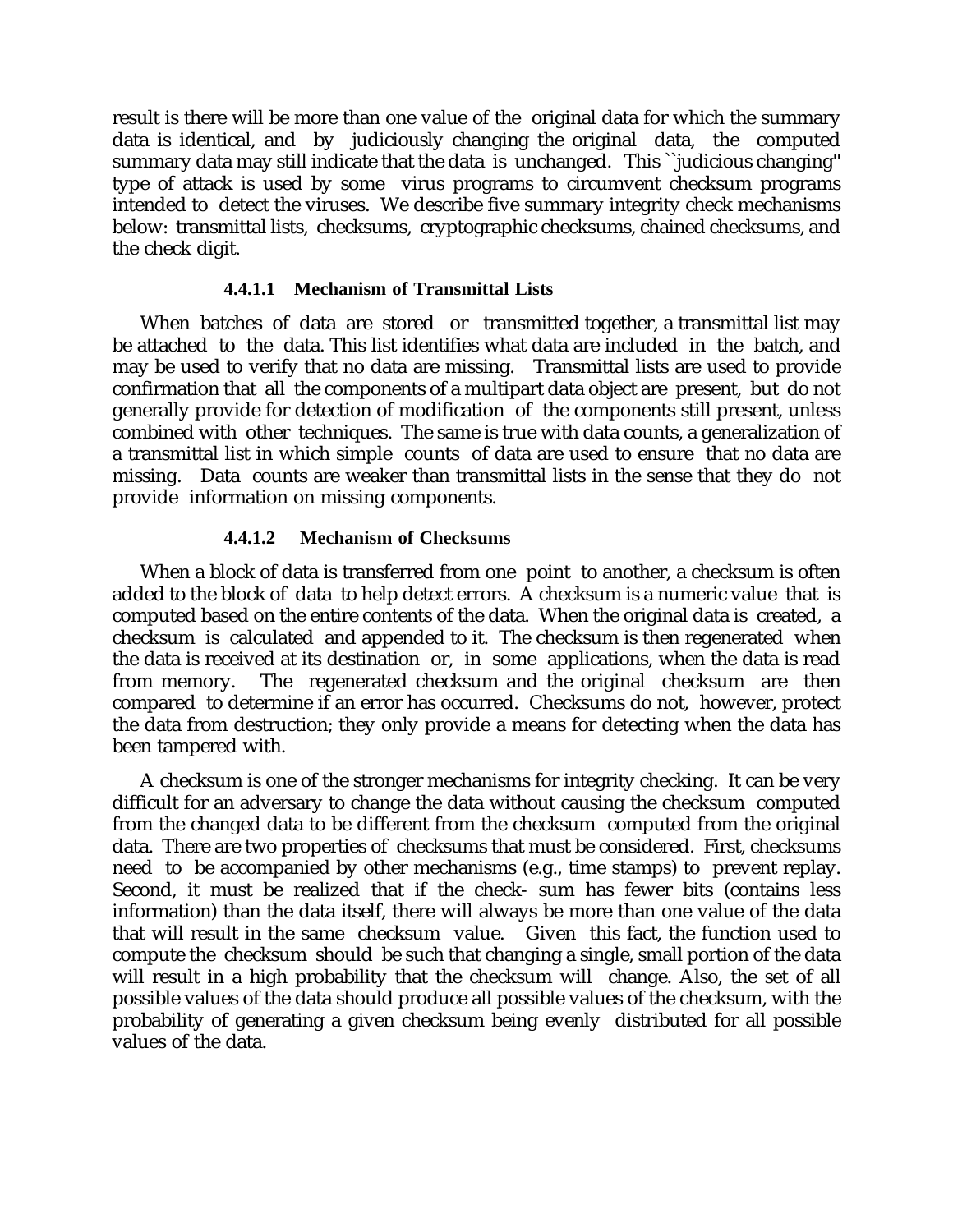#### **4.4.1.3 Mechanism of Cryptographic Checksums**

 When data is transmitted over an open communications medium, where both the data and the checksum are exposed to modification, the original data may be vulnerable to undetected modification. An adversary may be able to modify the data, recalculate the checksum, and store them in place of the original pair. To counteract this threat, cryptographic techniques are used. Once a checksum is computed, it is encrypted with a protected encryption "key." If the checksum is encrypted, an adversary must gain access to the encryption algorithm and key to change the checksum to indicate that the data is still unmodified. With protected keys, the encryption algorithm may be assumed to be known or discoverable by the adversary without harm as long as the specific key remains unknown. Keeping both the algorithm and the keys protected increases the work factor of the adversary in attacking the system, but may also increase the cost of the system.

## **4.4.1.4 Mechanism of Chained Checksums**

Checksums (either conventional or cryptographic), when applied to sequenced data, may be made a function of the previously seen data. In accounting, these chained check- sums are termed run-to-run totals. For example, a checksum may be computed across multiple data, each of which has a checksum itself. This method is used to give assurance via a single number that all preceding data is unaltered. However, as the amount of data included in the chain or sequence increases, the probability of undetected errors increases because there are more data values that will give the same checksum as the number of bits of data increases in comparison to the number of bits of the checksum. Thus, chained checksums have the advantage that they can detect deletion of portions of the data, but have the disadvantage that the size of the data being checked can become large in proportion to the size of the checksum.

## **4.4.1.5 Mechanism of the Check Digit**

A check digit is simply a special case of a checksum, where the checksum is a single digit. It is normally used only to check for gross unintentional errors, such as mistyping of a numeric identifier code. A check digit does not provide much protection against malicious attacks or against noisy transmission lines because the probability is relatively high that even a randomly chosen digit will occasionally be correct. A ``parity bit'' is an example of a binary check digit.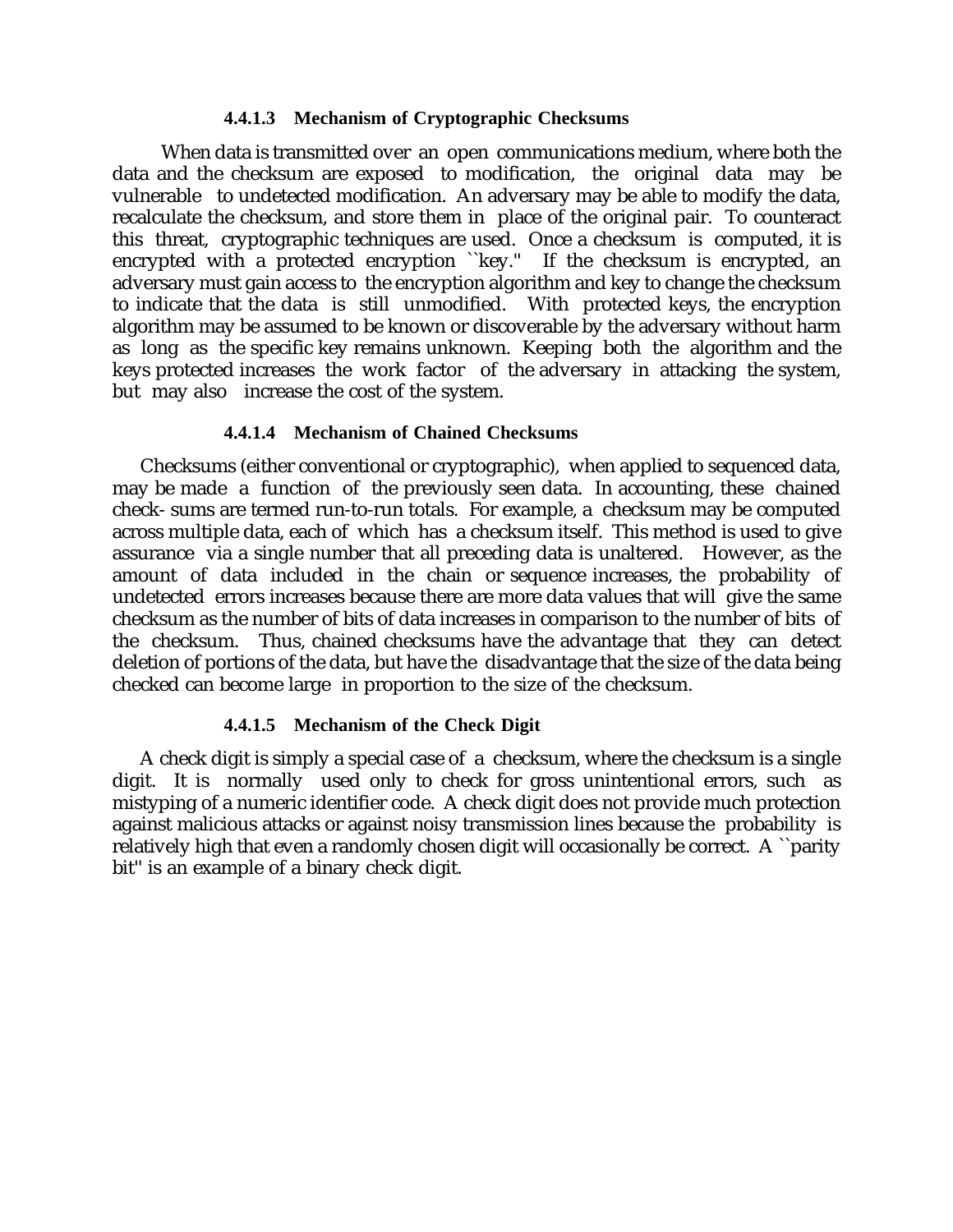#### **4.4.2 Policy of Error Correction**

In addition to simply detecting incorrect data, it is possible to use methods to correct errors in the data. The simplest approach to error detection would be to provide a certain number of redundant copies of the data, possibly by different channels, and then compare these at the time when it is desired to determine whether the data integrity has been violated. This concept can be extended to error correction if it is possible to tell which of the redundant copies of the data has not been altered. Various error correction methods give varying probabilities of retrieving the original, unaltered data. We describe two of these redundant copy methods below: duplication protocols and handshaking protocols.

The process of providing redundant data can be improved upon in terms of efficiency if assumptions are made about the types of errors likely to occur. In particular, if it is expected that only a small portion of any one block of data is likely to be altered, it is possible to reduce the amount of redundant data that has to be sent in proportion to the number of bits of data expected to be changed. Error correcting codes can be used to achieve error correction with less than a completely redundant copy of the original data.

## **4.4.2.1 Mechanism of Duplication Protocols**

In environments in which there is only one-way data communication, such as data distributed by one-way radio broadcast, duplication protocols are used. These generally involve duplicating the data being sent. One approach involves duplication in time, re-sending the same data value several times, along with check information. For example, a standard data protocol used in commercial shipping communications involves representing each distinct data value as a binary number, the sum of whose digits is a constant number, and sending small groups of consecutive values several times. If it is found that one of the data values consists of digits that do not add up to the constant, the value is assumed incorrect, and one of the redundant copies of the data is tried. By timing the resending of redundant information according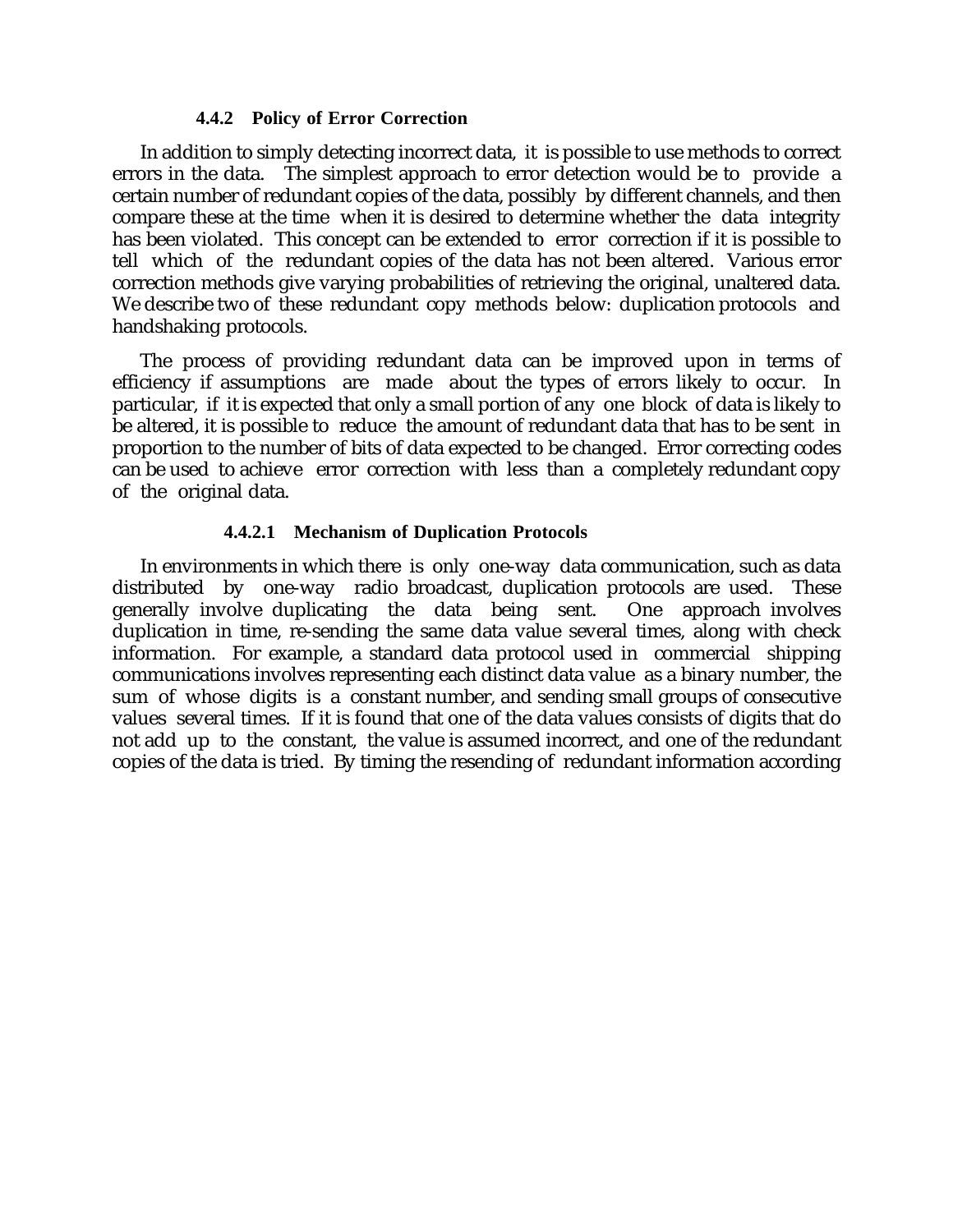to known error-generating properties of the medium, it is possible to minimize the probability that all copies of the data value will be in error. The sending of small groups of values several times rather than immediately repeating each value before proceeding to the next serves to increase the likelihood that an error-generating phenomenon will have abated before the data are resent.

Another approach to duplication of one-way data is by sending it by multiple media. In the case of radio transmissions, the data may be sent on several frequencies at the same time, since phenomena that interfere with communication on one frequency often do not affect a different frequency at the same time. In the case of communications by networks, the data can be sent simultaneously by several paths. These approaches are essentially a form of redundant processing.

The simple redundancy exemplified by duplication protocols has a principal benefit of simplicity; the algorithms needed to regenerate the data are simpler than those of more compact error correction codes, and the density of error allowed may be greater. Use of a diversity of media likewise allows for a greater density of errors; one or more of the redundant channels may fail completely as long as one other channel continues to function without error. But considerably more hardware resources may be required for such an approach to duplicate all the components that may fail.

## **4.4.2.2 Mechanism of Handshaking Protocols**

Handshaking protocols are one of the most frequently seen approaches to error correction where two-way communication exists, as in computer networks. In handshaking protocols, a block of data is sent, along with a check value for use with a summary integrity check mechanism; the check value is used to check the transmitted block for error on the receiving end. A reply is then returned to the sender indicating whether or not the received data checked as valid. If an error is detected, the receiver repeatedly requests the data until it is received without error. An example of a handshaking protocol is the X.25 protocol used in hardwired and radio-based communications networks.

This protocol is complicated by the fact that either messages or replies may be entirely lost, and thus such a protocol must handle non-responses as well as negative responses. This is the reason that messages indicating successful transmission are returned, not just unsuccessful transmission. Furthermore, efficient use of the communications medium may require that long delays not be incurred waiting for a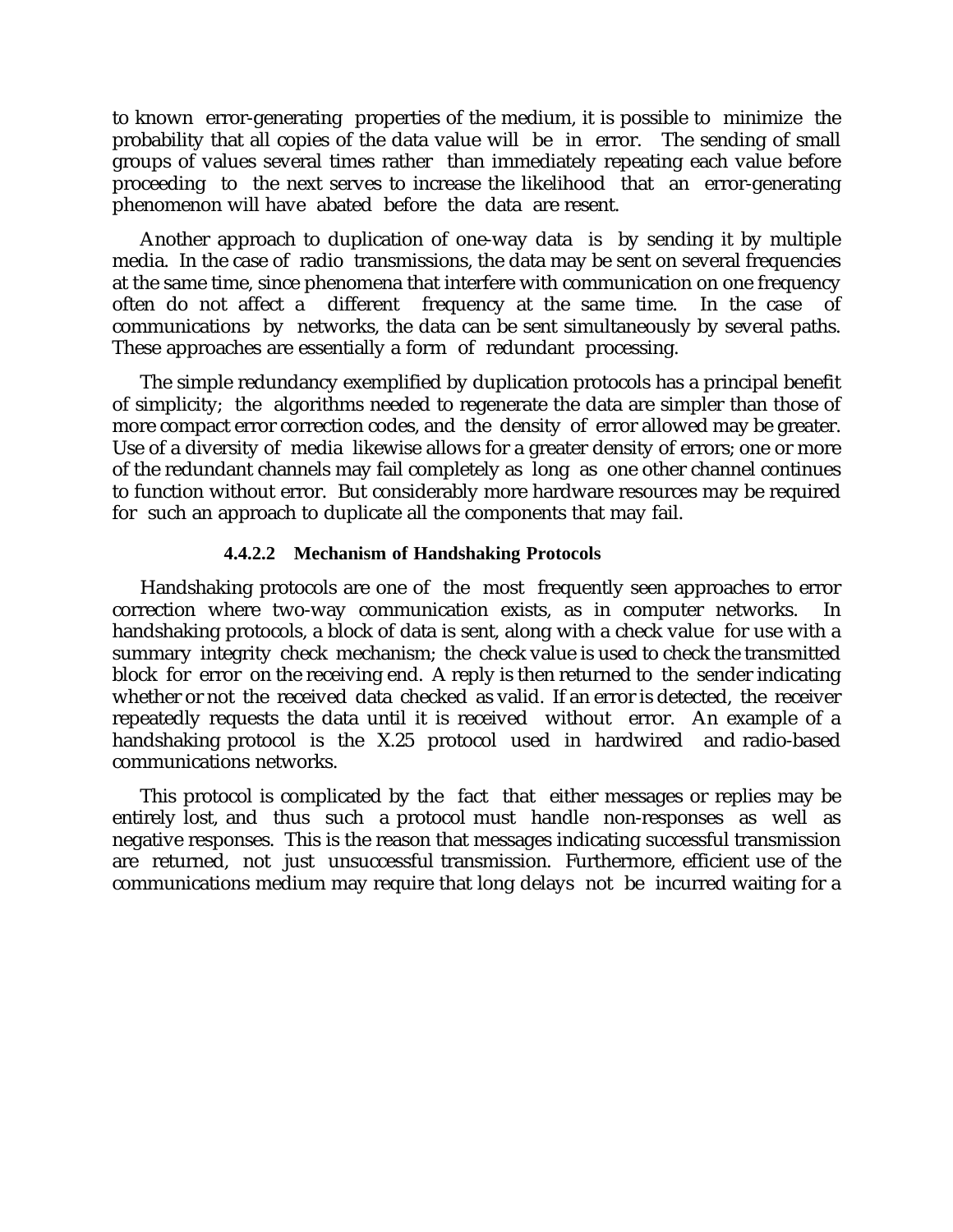reply to come back from the receiver; in such a case, later blocks of data may be sent while awaiting a reply to the first block. If a reply eventually comes back indicating that a given block was not received, it can be resent out of sequence. This in turn requires use of the chained checksum mechanism discussed earlier, to ensure that all blocks are received and are put in the proper order.

To avoid building up an excessive backlog of unacknowledged messages, there is usually a ``window'' of unacknowledged messages that are allowed to be outstanding; if more messages would be sent than are allowed by this limit, sending stops until the backlog is filled. Some protocols which allow sending messages in two directions at the same time obtain further efficiency by combining acknowledgement messages for data messages going in one direction with data messages going in the opposite direction, and vice versa. The design of these protocols can become quite complex, but the area is well researched and can result in very efficient protocols. On the other hand, an isolated error in a message may require the entire message to be resent, and thus the size of the message unit in proportion to the frequency of errors is an important consideration in designing these protocols. This mechanism is commonly used in supporting the real-time requirements of most computer systems, although it is omitted from certain high-performance computer systems.

#### **4.4.2.3 Mechanism of Error Correcting Codes**

 Duplication and handshaking protocols assume that failure occurs at an intermediate point beyond the sender of the data. If the sender's copy of the data is damaged, these protocols will not be able to recover the data. Thus, an error correcting code must be used on the original copy. For example, Hamming codes employ the concept of overlapping parity to achieve error correction of original data.

The Hamming single error correcting code is formed by partitioning the original data bits into parity groups and specifying a parity bit for each group. The ability to locate which bit is erroneous is obtained by overlapping the groups of bits. A given data bit will appear in more than one group in such a way that if the bit is erroneous, the parity bits that are in error will identify the erroneous bit. For example, suppose that there are four data bits  $(d3,d2,d1,d0)$  and, as a result, three parity check bits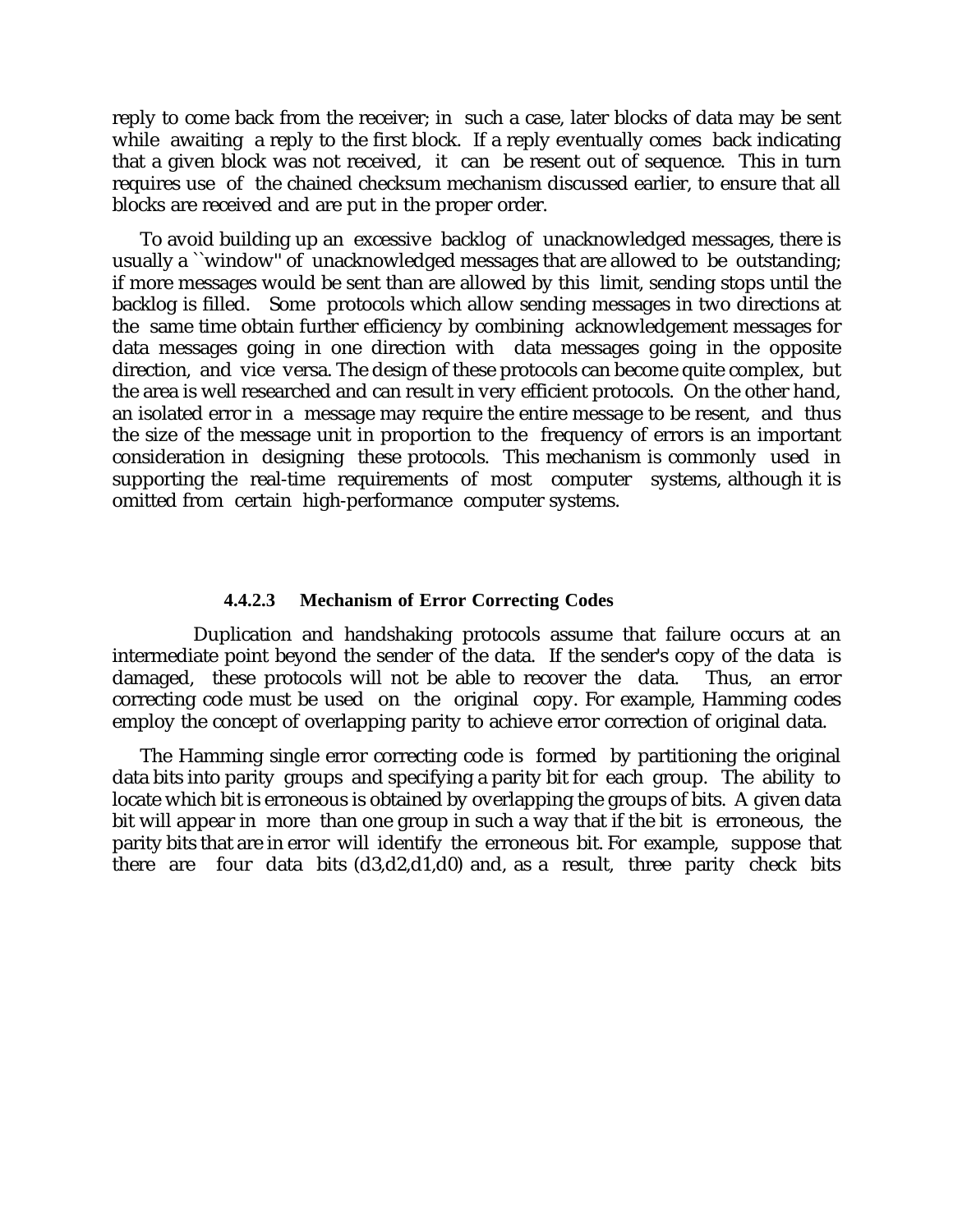$(c_1, c_2, c_3)$ . The bits are partitioned into groups as  $(d3, d1, d0, c1)$ ,  $(d3, d2, d0, c2)$ , and  $(d3, d2, d1, c3)$ . Each check bit is specified to set the parity, either even or odd, of its respective group. Now, if bit d0, for example, is erroneous, both c1 and c2 are incorrect. However, c3 is correct because the value of d0 has no impact on the value of c3. Therefore, the error in bit d0 can be corrected.

Typically, an error correcting code is used to allow some limited portion of the original message to be regenerated, given the correct value of the remaining portion. As the amount of lost information that the code is supposed to be capable of regenerating increases, the size of this code increases, so a tradeoff is made based on the expected rate of error in the data. If the error rate is low, a smaller code may be used, since the probability of a large number of errors in a single block decreases.

# **5 INTEGRITY MODELS AND MODEL IMPLE-MENTATIONS**

A computer security model is a high-level specification or an abstract machine description of what a system does [Goguen 1982]; it provides a framework for linking a security policy (security requirements for a given system) to the mechanisms that are used to implement the policy. While models describe what types of mechanisms are necessary to satisfy an integrity policy, model implementations describe how specific mechanisms can be used together in a system to achieve integrity protection required by a particular security policy. Several models and model implementations are examined in this chapter.

# **5.1 INTEGRITY MODELS**

In this section, we describe and analyze five models that suggest different approaches to achieving computer integrity: Biba, Goguen and Meseguer, Sutherland, Clark and Wilson, and Brewer and Nash. (footnote #1) Three of these models (Goguen and Meseguer's, Sutherland's, and Brewer and Nash's) were not originally intended as integrity models, but we show how they can be viewed as applying to the needs of integrity. Although all five of these approaches establish sound restrictions for limiting the manipulation of data, we have not been able to empirically determine whether any of the models are complete or sufficient with respect to integrity.

[1] The Clark and Wilson model is not stated in formal mathematical terms like the others, but formal axioms are not necessary to compare the advantages and disadvantages of each model.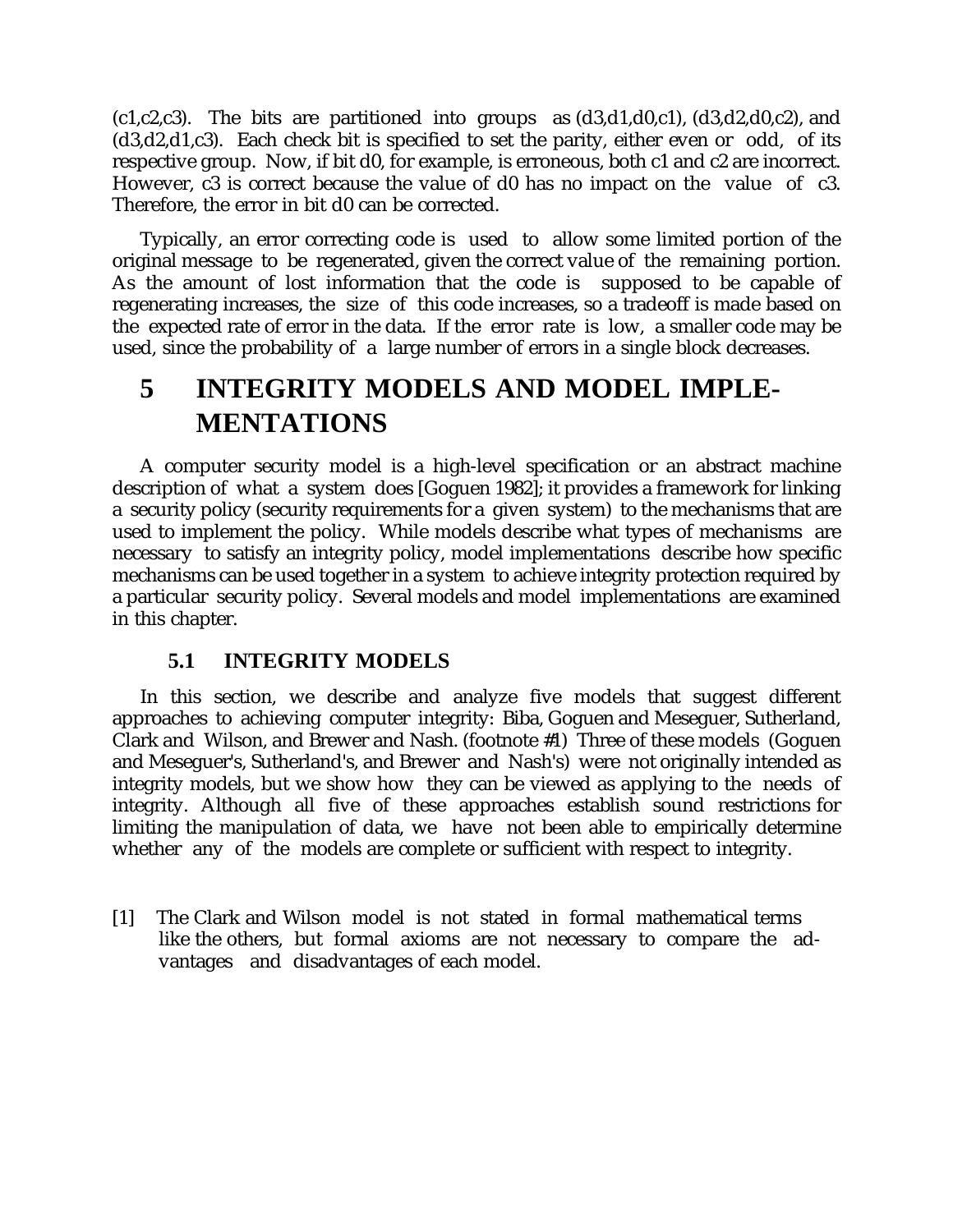## **5.1.1 Biba Model**

#### **5.1.1.1 Discussion of Biba**

The model defined in [Biba 1977] was the first of its kind to address the issue of integrity in computer systems. This approach is based on a hierarchical lattice of integrity levels. The following basic elements are used to mathematically define the Biba model:

> S: the set of subjects s; the active, information processing elements of a computing system;

> O: the set of objects o; the passive information repository elements of a computing system (the intersection of S and O is the null set);

I: the set of integrity levels;

il:  $S \times O \neq S$ : a function defining the integrity level of each subject and object; defines a lattice under the relation leq;

leq: a relation (subset of I x I) defining a partial ordering "less than or equal'' on the set of integrity levels I;

min:  $POWERSET(I) \nightharpoonup = 1$ , a function returning the greatest lower bound (meet) of the subset of I specified;

o: a relation (subset of S x O) defining the capability of a subject, s element\_of S, to observe an object, o element\_of O: s o o;

m: a relation (subset of S x O) defining the capability of a subject, s element of S, to modify an object, o element of O: s m o; i:a relation (subset of S x S) defining the capability of a subject, s1 element\_of S, to invoke another subject, s2 element\_of S: s1 i s2.

Integrity is evaluated at the subsystem level. A subsystem is some subset of a system's subjects and objects isolated on the basis of function or privilege; a computer system is defined to be composed of any number of subsystems, including only one. Integrity threats are classified by Biba as being either internal or external to a subsystem. An internal threat arises if a component of the subsystem is malicious or incorrect. An external threat is posed by one subsystem attempting to change (improperly) the behavior of another by supplying false data or improperly invoking functions. Biba feels internal threats are sufficiently handled by program testing and verification techniques; the Biba model then only addresses external threats.

The Biba model elements support five different integrity policies, which are described below: the Low-Water Mark Policy, the Low-Water Mark Policy for Objects, the Low-Water Mark Integrity Audit Policy, the Ring Policy, and the Strict Integrity Policy. There is a sixth policy, called the Discretionary Integrity Policy, based on ACLs and the Ring Policy that actually describes a specific proposal for modelling integrity protection in the Multics operating system. Since ACLs are discussed earlier and the Ring Policy is discussed here, the Discretionary Integrity Policy is not addressed separately.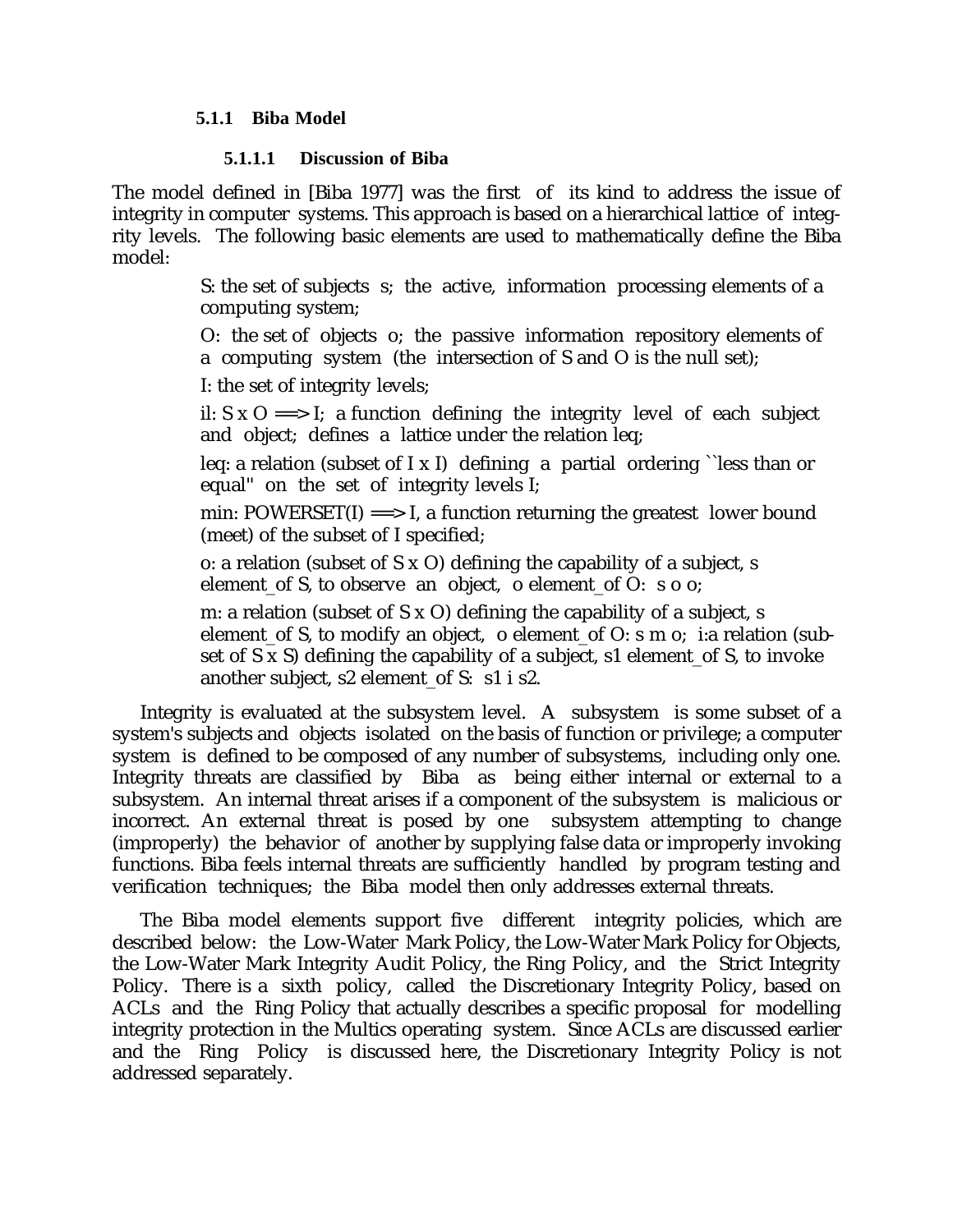#### **5.1.1.1.1 Low-Water Mark Policy**

In this policy, the integrity level of a subject is not static, but is a function of its previous behavior. The policy provides for a dynamic, monotonic, and non-increasing value of il(s) for each subject. The value of il(s), at any time, reflects the low-water mark of the previous behavior of the subject. The low-water mark is the least integrity level of an object accessed for observation by the subject, and is formalized by the following axioms:

> for\_all s element\_of S, o element\_of O s m o ==> il(o) leq il(s)

for all s1,s2 element of S s1 i s2 = = > il(s2) leq il(s1)

For each observe access by a subject s to an object o:

 $il'(s) = min \{il(s), il(o)\}\$ 

where il'(s) is the integrity level of s immediately following the access.

## **5.1.1.1.2 Low-Water Mark Policy for Objects**

In addition to changing the integrity level of subjects, the Low-Water Mark Policy for Objects postulates that the integrity level of modified objects also changes. This alternate policy can be characterized by the following rules.

For each observe access by a subject s to an object o:

 $il'(s) = min \{il(s), il(o)\}\$ 

For each modify access by a subject s to an object o:

 $il' (o) = min \{ il(s), il(o) \}$ 

## **5.1.1.1.3 Low-Water Mark Integrity Audit Policy**

This audit policy is an unenforced variant of the Low-Water Mark Policy for Objects. It provides a measure of possible corruption of data with ``lower'' integrity level information. A ``current corruption level'' (cl) for subjects and objects is defined in the following manner.

For each observe access by a subject s to an object o:

 $cl'(s) = min \{cl(s), cl(o)\}\$ 

For each modify access by a subject s to an object o:

 $cl'(o) = min \{cl(s), cl(o)\}\$ 

The value of cl for an object represents the least integrity level of information which could have been used to modify the object.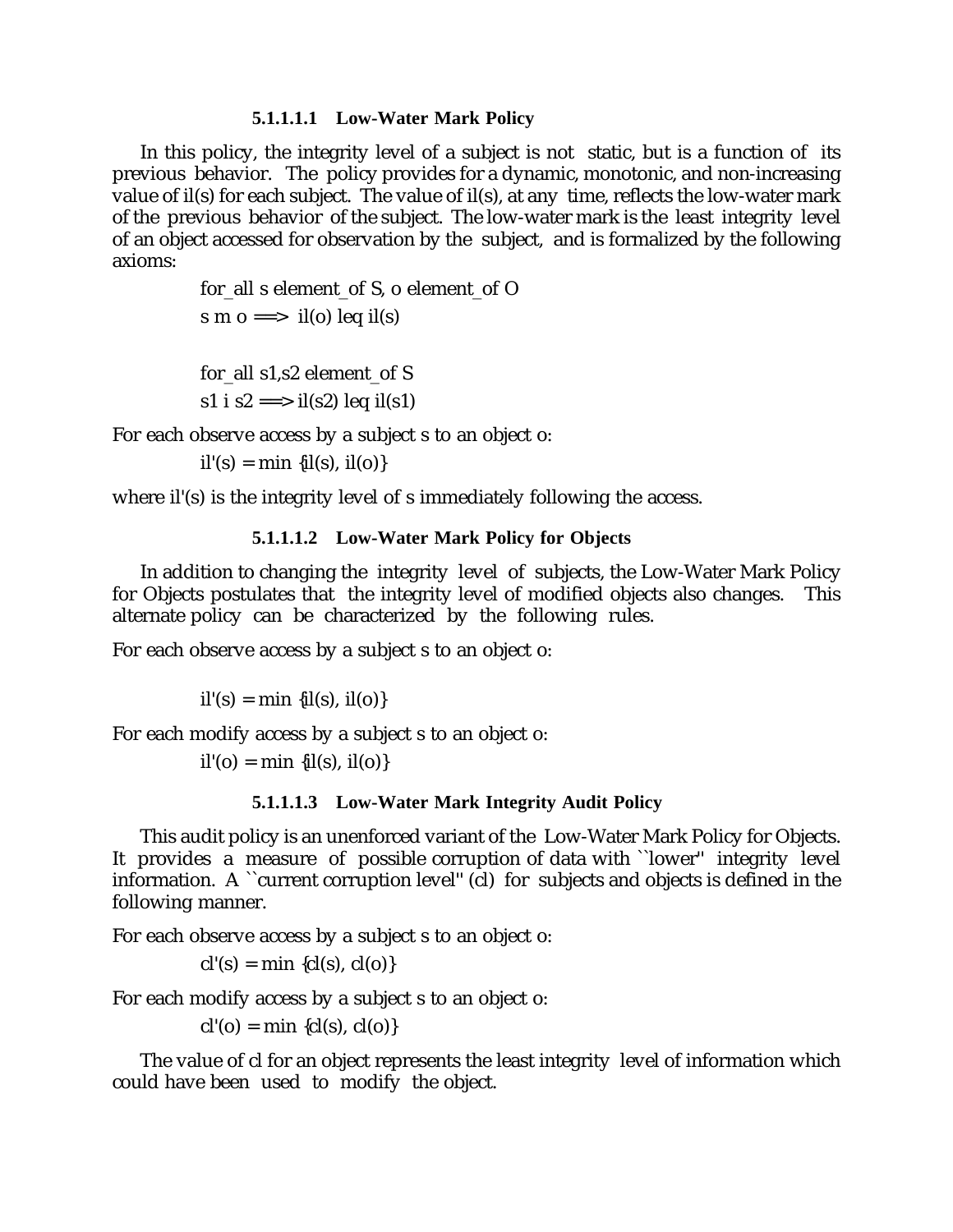#### **5.1.1.1.4 Ring Policy**

The Ring Policy provides kernel enforcement of a protection policy addressing direct modification. The integrity levels of both subjects and objects are fixed during their lifetimes and only modifications of objects of less than or equal integrity level are allowed. Flexibility of the system is substantially increased by allowing observations of objects at any integrity level. The policy is defined by two axioms:

> for\_all s element\_of S, o element\_of O s m o ==> il(o) leq il(s) for all s1,s2 element of S s1 i s2 ==> il(s2) leq il(s1)

#### **5.1.1.1.5 Strict Integrity Policy**

The Strict Integrity Policy is the mathematical dual of the confidentiality policy presented in the TCSEC [DOD 1985]. It consists of three parts: a Simple Integrity Condition, an Integrity \*-property, and an Invocation Property. The Simple Integrity Condition states that a subject cannot observe objects of lesser integrity. Written in Biba's mathematical notation

> for all s element of S, o element of O s o  $o \implies$  il(s) leq il(o)

This rule constrains the use of objects (data or procedures) to those whose nonmalicious character (by virtue of their integrity level) the subject can attest (those objects having an integrity level greater than or equal to that of the subject). Biba considers execute access to be equivalent to observe access, so objects must have an integrity level greater than or equal to that of the requesting subject in order to be executed.

The Integrity \*-property states that a subject cannot modify objects of higher integrity. Written in Biba's notation

```
for_all s element_of S, o element_of O
s m o ==> il(o) leq il(s)
```
This rule ensures that objects may not be directly modified by subjects possessing insufficient privilege. The rule, however, assumes that the modifications made by an authorized subject are all at the explicit direction of a non-malicious program. The unrestricted use of subsystems written by arbitrary users (to whose non-malicious character the user cannot attest) does not satisfy this assumption; the Simple Integrity Condition guarantees this assumption is satisfied.

The Invocation Property states that a subject may not send messages to subjects of higher integrity. Mathematically, the integrity level of the receiving subject must be less than or equal to the integrity level of the sending subject: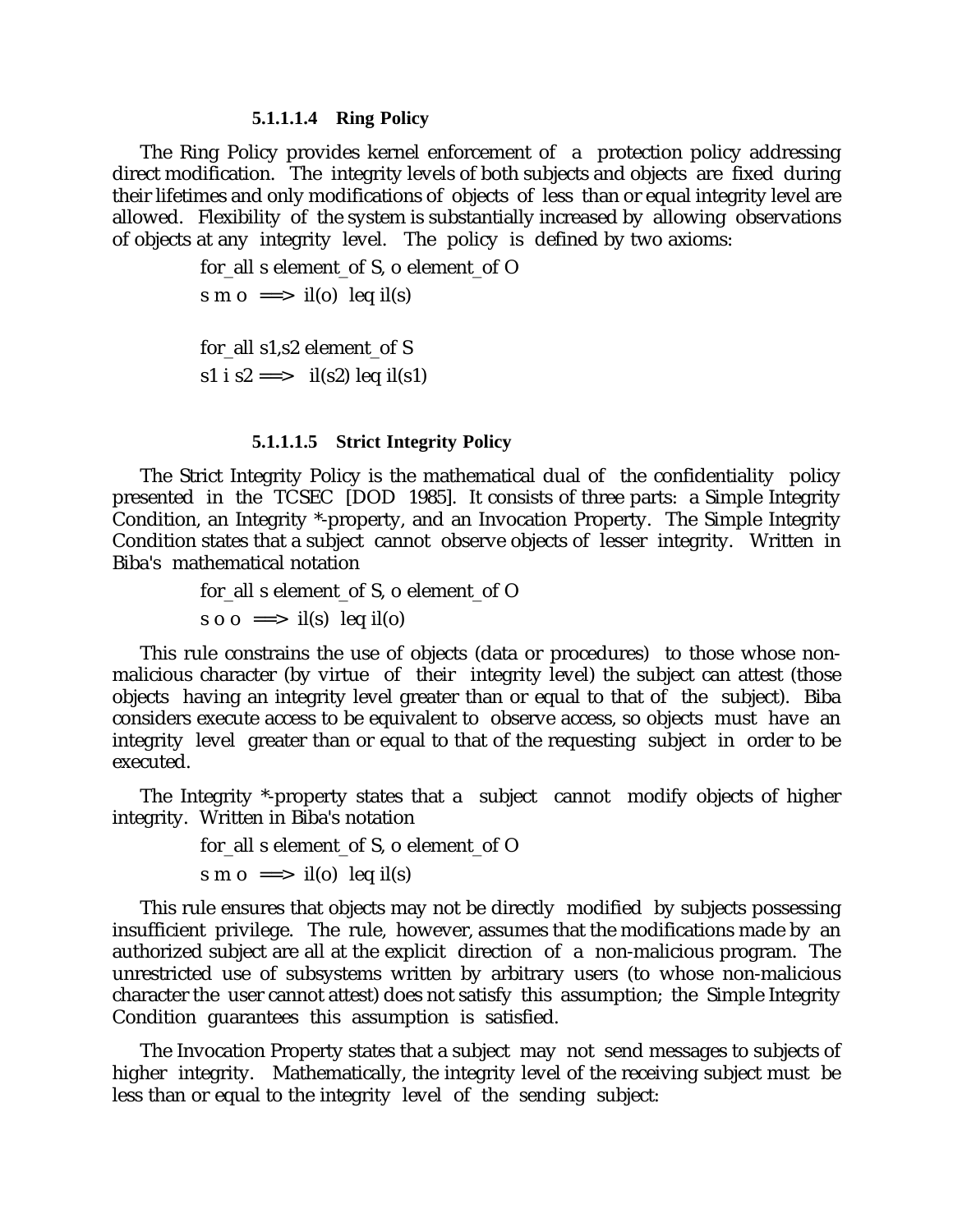for\_all s1,s2 element\_of S s1 i s2 =  $\frac{1}{s^2}$  il(s2) leq il(s1)

Invocation is a logical request for service from one subject to another. Since the control state of the invoked subject is a function of the fact that the subject was invoked, invocation is a special case of modification. Therefore, this rule follows directly from the Integrity \*-property.

#### **5.1.1.2 Analysis of Biba**

Biba defines integrity as a relative measure; it is not absolute. According to this definition, a subsystem possesses the property of integrity if it can be trusted to adhere to a well-defined code of behavior. No a priori statement as to the properties of this behavior are relevant to determining whether or not the subsystem possesses integrity; all that is required is that the subsystem adhere to the code of behavior. For this model, the goal of computer system integrity is thus the guarantee that a subsystem will perform as it was intended to perform by its creator.

This is a rather broad interpretation of integrity. The goal of every computer system should be to perform as it was intended to perform; the real issue is whether the creator designed the system in a manner that can achieve integrity. The Biba model provides a hierarchical lattice for identifying authorized users and providing separation at the user type level. These attributes allow the Biba model to address the first goal of integrity identified at the beginning of the paper: preventing unauthorized users from making modifications.

Of the integrity policies discussed by Biba, the Strict Integrity Policy is by far the most widely addressed, so much so that this policy is often assumed when the Biba model is discussed. The Strict Integrity Policy is the dual of one of the most common and most thoroughly studied computer security policies/models, Bell and LaPadula.

A drawback to Biba's Strict Integrity Policy is how to assign appropriate integrity labels. The Bell and LaPadula model fits the government classification system (e.g., hierarchical levels like Top Secret and Secret, and non-hierarchical categories like NATO). There are established criteria for determining which disclosure levels and categories should be given to both personnel (subjects) and documents (objects). There are currently no corresponding criteria for determining integrity levels and categories. In fact, the use of hierarchical integrity levels, which suggests that some determination will be made about the ``quality'' of data and the ``quality'' of users, seems inapplicable to most practical problems.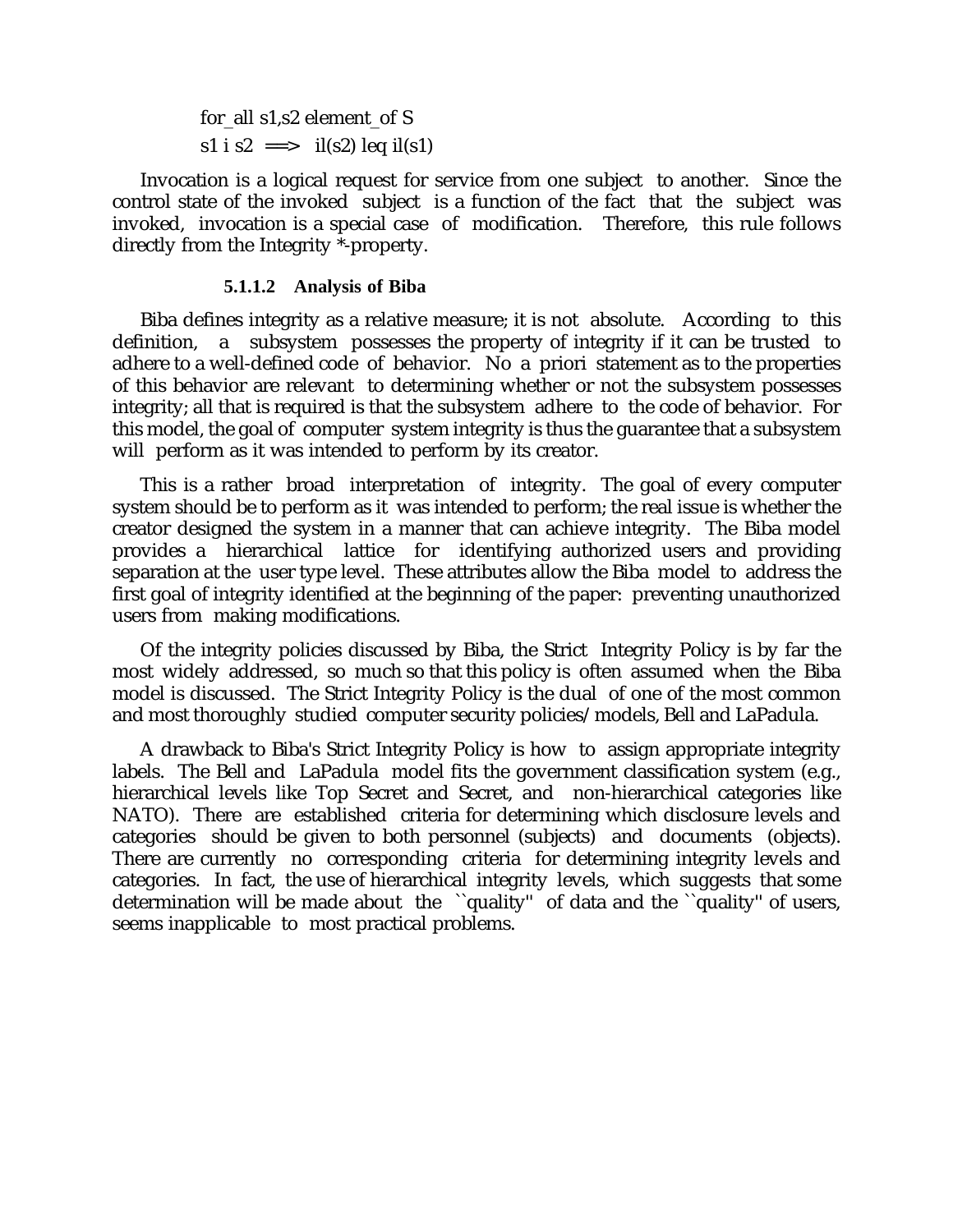## **5.1.2 GOGUEN AND MESEGUER MODEL**

#### **5.1.2.1 Discussion of Goguen and Meseguer**

Goguen and Meseguer [1982] introduce an approach to secure systems that is based on automaton theory and domain separation. Their approach is divided into four stages: first, determining the security needs of a given community; second, expressing those needs as a formal security policy; third, modelling the system which that community is (or will be) using; and last, verifying that this model satisfies the policy. Their paper focuses on stages two (policy) and three (model); this discussion focuses on the model.

Goguen and Meseguer distinguish sharply between a security policy and a security model. A security policy is defined as the security requirements for a given system (based on the needs of the community). In general, security policies are very simple, and should be easy to state in an appropriate formalism. Goguen [1982, p 11] provides a very simple requirement language for stating security policies, based on the concept of noninterference, where

> one group of users, using a certain set of commands, is noninterfering with another group of users if what the first group does with those commands has no effect on what the second group of users can see.

A security model is defined as an abstraction of the system itself; it provides a basis for determining whether or not a system is secure, and if not, for detecting its flaws. A high-level specification or an abstract machine description of what the system does are examples of a security model. The authors develop a set theoretic model which is a sort of generalized automaton, called a "capability system." They achieve noninterference by separating users into different domains; a domain is defined as the set of objects that a user has the ability to access [NCSC 1988]. The Goguen and Meseguer model has an ordinary state machine component, along with a capability machine component which keeps track of what actions are permitted to what users.

#### **5.1.2.1.1 Ordinary State Machine Component**

The model is introduced by starting with the classic case in which what users are permitted to do does not change over time. It is assumed that all the information about what users are permitted to do is encoded in a single abstract ``capability table.'' The system will also have information which is not concerned with what is permitted; this information will include users' programs, data, messages, etc. In the Goguen and Meseguer model, a complete characterization of all such information is called a state of the system, and S is defined as the set of all such states. The system will provide commands that change these states; their effect can be described by a function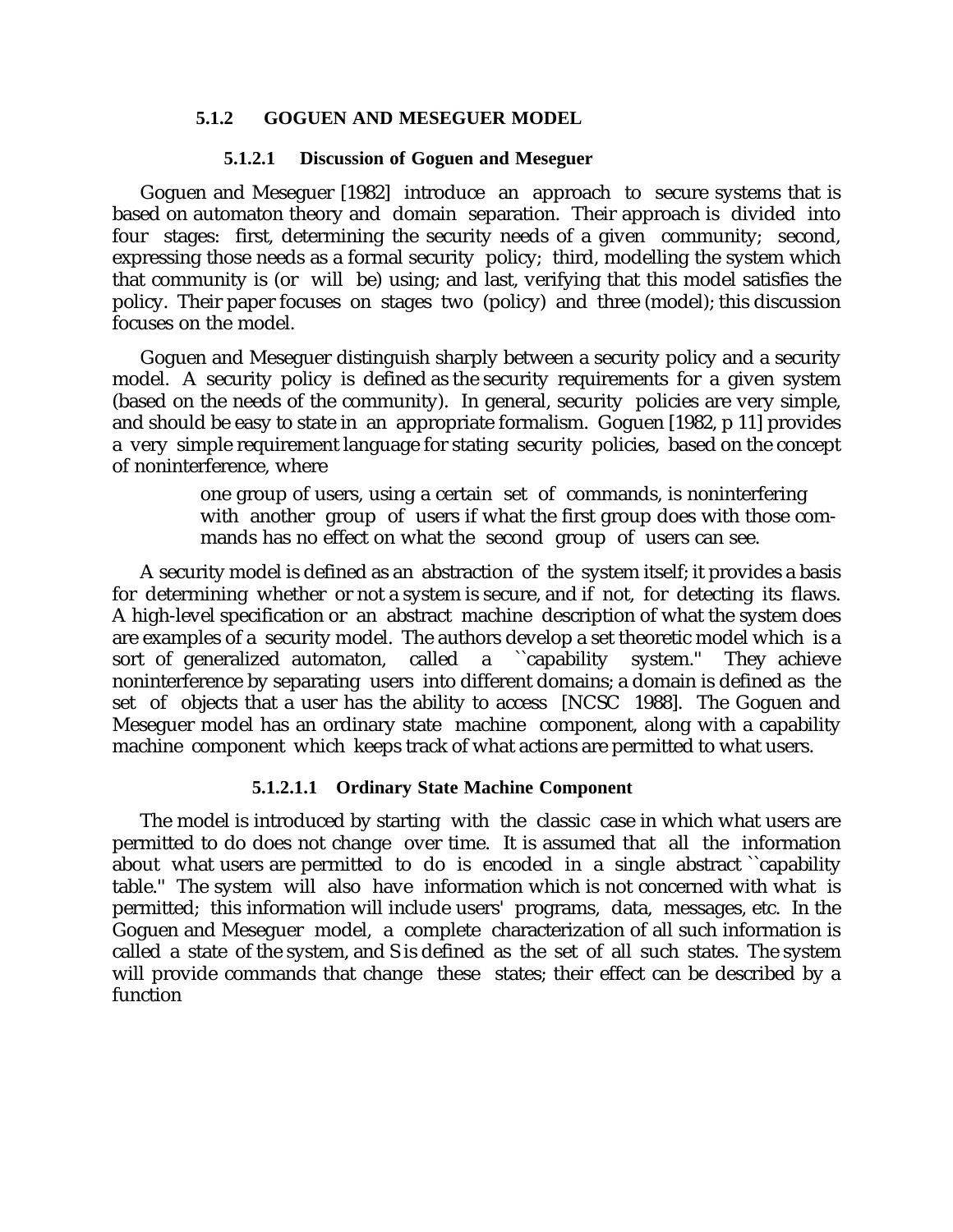do:  $S \times U \times C \rightarrow S$ 

where C is the set of state changing commands and U is the set of users. It might be that if user u is not permitted to perform a command c, then  $do(s, u, c) = s$ ; such security restrictions can be implemented by consulting the capability table, and are simply assumed to be built into the function do.

It is also assumed that for a given state and user, we know what output (if any) is sent to that user. This aspect of the system can be described by a function

out:  $S \times U \rightarrow Out$ 

where Out is the set of all possible outputs (e.g., screen display states, listings, etc.). It is assumed that all information given to users by the system is encoded in this function. Putting this all together and adding an initial state, the result is an ordinary state machine M consisting of the following:

a. A set U whose elements are called ``users.''

b. A set S whose elements are called ``states.''

- c. A set C whose elements are called ``state commands.''
- d. A set Out whose elements are called ``outputs.''

together with

a. A function out:  $S \times U \rightarrow$  Out which "tells what a given user sees when the machine is in a given state," called the output function.

b. A function do:  $S \times U \times C \rightarrow S$  which "tells how states are updated by commands,'' called the state transition function.

c. A constant s0, the initial machine state, an element of S.

The connection with the standard form of the definition of state machine is to take U x C to be the set of inputs.

#### **5.1.2.1.2 Capability Machine Component**

In order to handle the dynamic case, in which what users are permitted to do can change with time, it is assumed that in addition to the state machine features there are also ``capability commands'' that can change the capability table. The effects of such commands can be described by the function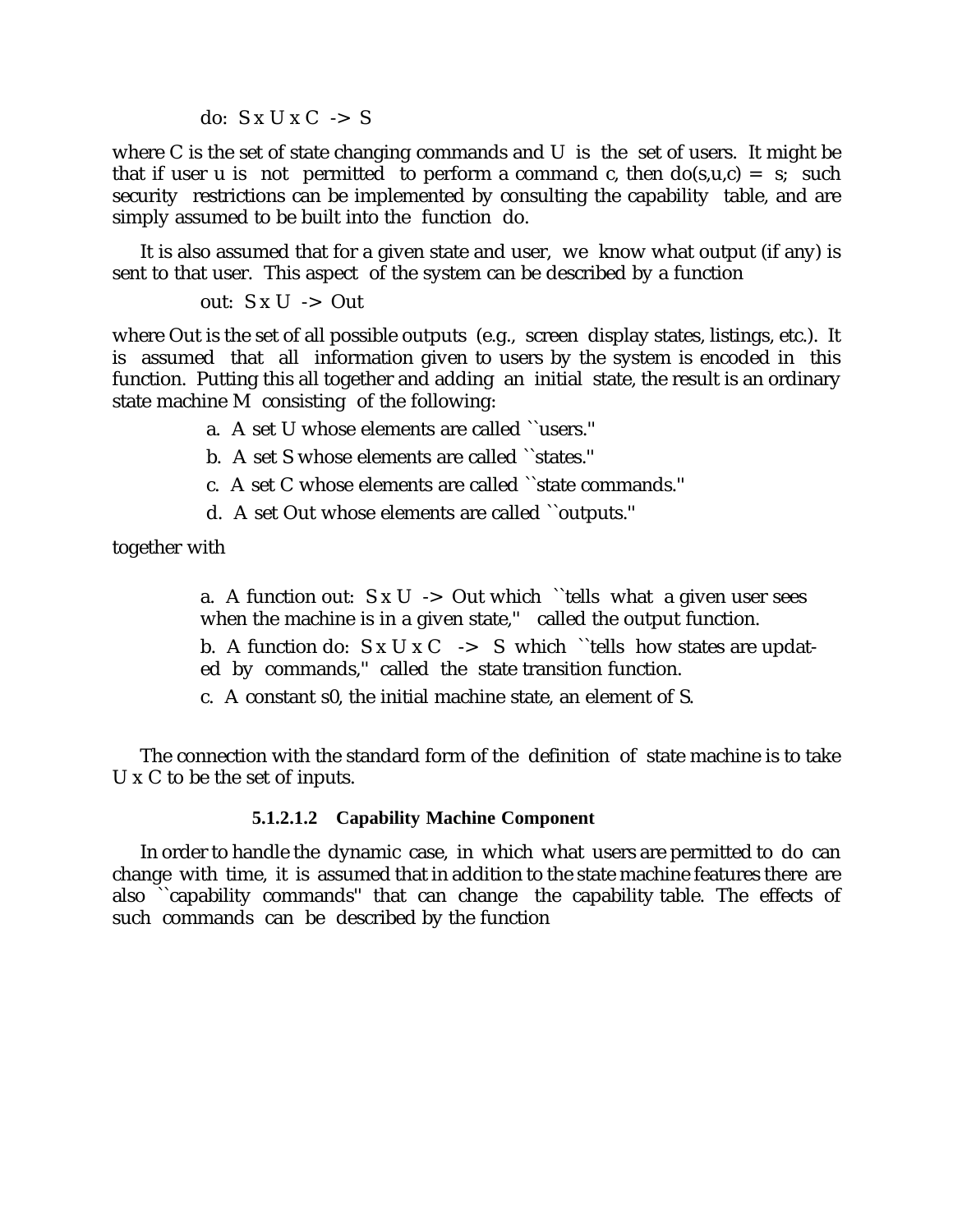# cdo: Capt x U x CC  $\rightarrow$  Capt

where Capt is the set of all possible capability tables, U is the set of all users, and CC is the set of capability commands. If a user u is not allowed to perform the capability command c on the table t, the  $\text{cdo}(t, u, c)$  may be just t again; as before, this security restriction is determined by consulting the capability table. The capability machine component is itself a state machine, with state set Capt and input set U x CC; it models the way in which the capability table is updated, and includes such possibilities as passing and creating capabilities.

# **5.1.2.1.3 Capability System**

The entire capability system is a cascade connection of the capability machine component with the ordinary state machine component. In Figure 2, illustrating the cascade connection, the function Check returns the information from the capability table needed to determine whether or not a given command is authorized for a given user.

(Figure 2. Not available for electronic version.)

# Figure 2. Cascade Connection of Capability System

In order to distinguish capability commands from state commands, the definition of a capability system denotes the set of all state commands by SC. So that the state transitions and the outputs can be checked for security against the capability table, a capability table component is added to the state transition function and to the output function. Adding all this to the definition of an ordinary state machine, and also adding an initial capability table, the result is a capability system M consisting of the following:

a) A set U whose elements are called ``users.''

b) A set S whose elements are called ``states.''

- c) A set SC whose elements are called ``state commands.''
- d) A set Out whose elements are called ``outputs.''
- e) A set Capt whose elements are called ``capability tables.''
- f) A set CC whose elements are called ``capability commands.''

together with

a A function out:  $S \times Capt \times U \rightarrow Out$  which "tells what a given user sees when the machine, including its capability component, is in a given state,'' called the output function.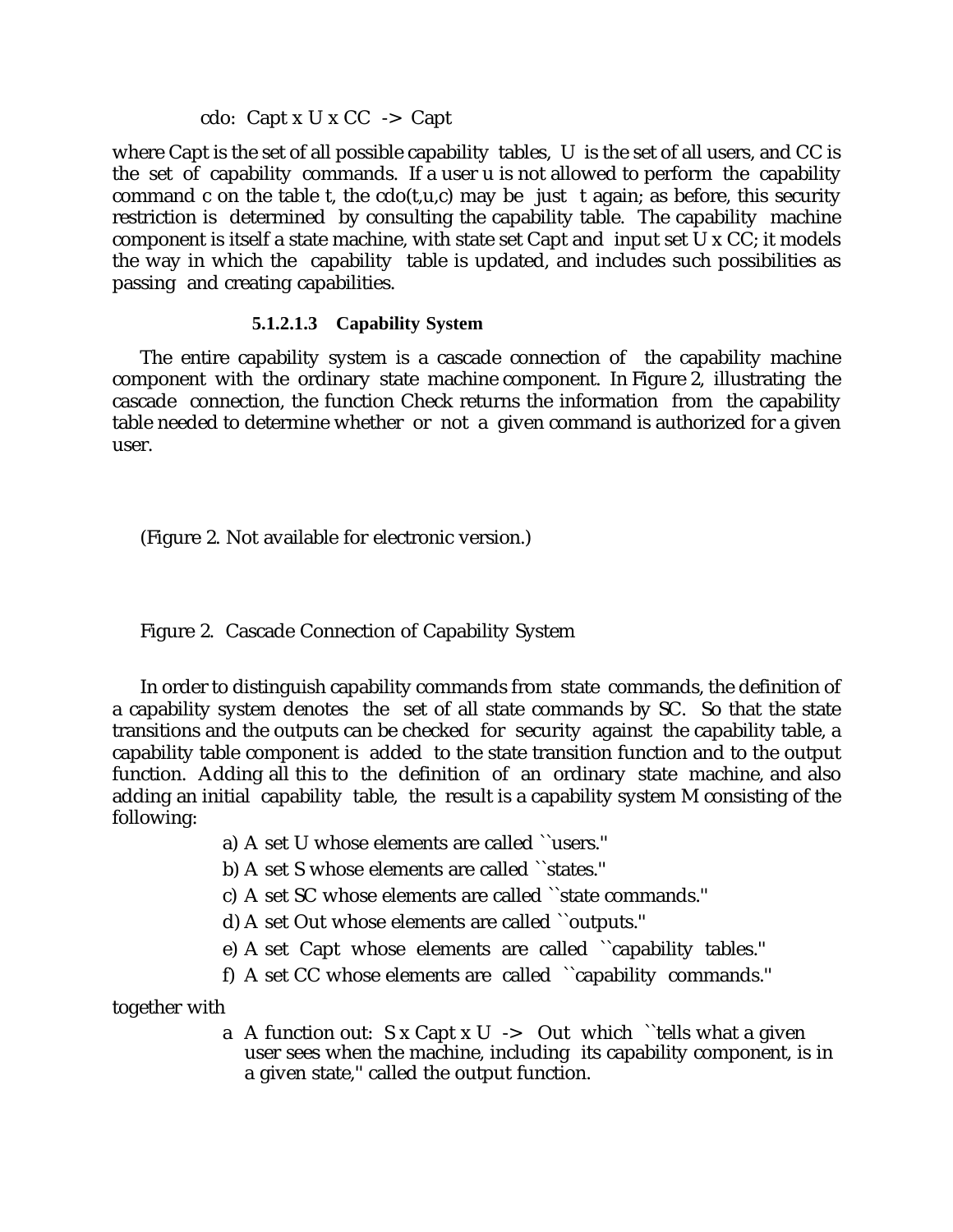- b) A function do: S x Capt x U x SC  $\rightarrow$  S which ``tells how states are updated by commands,'' called the state transition function.
- c) A function cdo: Capt x U x CC  $\rightarrow$  Capt which "tells how capability tables are updated,'' called the capability transition function.
- d) Constants t0 and s0, the ``initial capability table'' and the ``initial machine state," respectively elements of Capt and of S.

#### **5.1.2.2 Analysis of Goguen and Meseguer**

Goguen and Meseguer's model is based on automata theory with all of the state transitions predefined. The predefined transitions address the first goal of integrity (preventing unauthorized users from making modifications). A significant advantage of having the model based on a standard notion like the automaton is that extensive literature and well-developed intuition become immediately applicable to the problem domain. The fact that the states and corresponding transitions are predefined is both a blessing and a curse. It is a great advantage to know exactly what the system will do at any particular instant. However, it will be very difficult to define all of the states and all of the transitions from one state to another. It will also be difficult to design the system in a flexible manner so that new states can be easily added to the existing design.

Capabilities (as opposed to descriptors) provide the flexibility necessary to implement domain separation. But traditional capabilities cannot control the propagation, review, and revocation of access privileges [Gligor 1987]. It is unclear whether traditional capabilities can be modified to realistically overcome these weaknesses.

#### **5.1.3 SUTHERLAND MODEL**

#### **5.1.3.1 Discussion of Sutherland**

Sutherland [1986] presents a model of information that addresses the problem of inference (e.g., covert channels). Sutherland uses a state machine as the basis of his model, but he generalizes the model, apparently to avoid limiting it to the semantic details of one particular type of state machine. Thus, his state machine consists of the following:

- a) A set of states
- b) A set of possible initial states
- c) A state transformation function mapping states to states

For each possible initial state, there is an execution sequence defined for each sequence of possible state transformations starting from that initial state. Sutherland generalizes the state machine's set of execution sequences as a set W of all such execution sequences, which he terms ``possible worlds.'' A given execution sequence or ``possible world'' is denoted w, where wW. The ``possible world'' of Sutherland's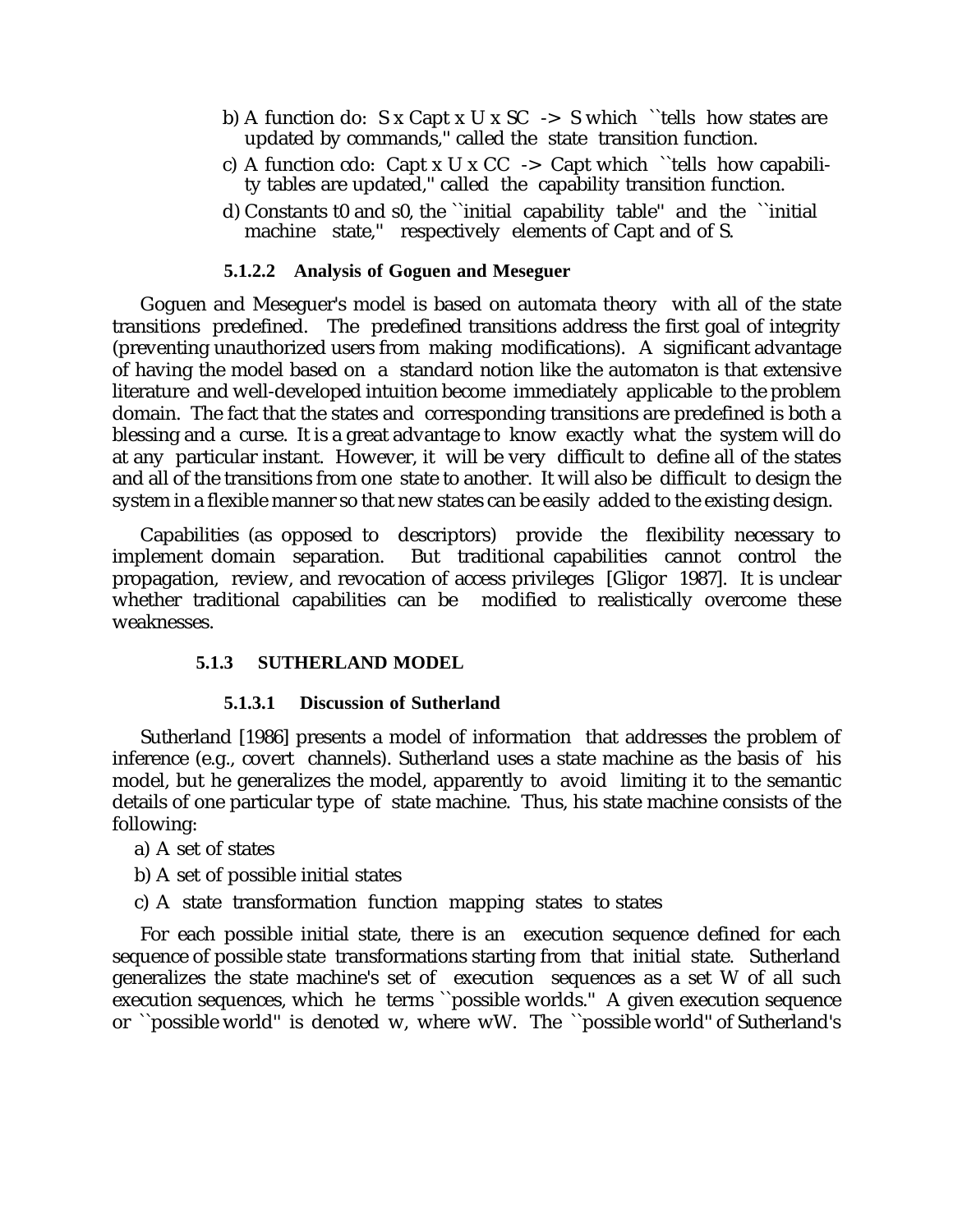model is actually even more abstract than we have represented here. As illustrated in a<br>
State machine instantiation'' appearing later in [Sutherland 1986], under one appearing later in [Sutherland 1986], under one interpretation of the model, an element w of the set W may consist not only of states, but of ``signals'' (analogous to the ``requests'' and ``decisions'' of the Bell-LaPadula model) interspersed between the states.

Sutherland formally represents the information obtainable from a subsequence of w by defining a set of information functions, fi. Each fi represents the information that can be obtained from one view of w. For example, assume a user has full access to the subsequence of w needed to compute  $f(x)$ . If this user knows of an interdependence (covert channel) between f1 and another information function, f2, to which the user may have been prohibited access, the user can infer at least some information about  $f2(w)$  from the user's knowledge of  $f1(w)$ . Sutherland presents this inference formally as follows.

- 1. The user knows  $f1(w)=x$ .
- 2. The user deduces w element of S where  $S=\{y \mid f1(y)=x\}$ .
- 3. The user deduces  $f2(w)$  element of T where T= $f2(S)$ .
- 4. If there is an interdependence between f1 and f2 such that there exists z element of  $f2(W)[z]$  not element of T]

the user deduces

 $f2(w) = / = z$ .

Steps 1-3 above are straightforward generalizations from what the user knows of f1; the f2 in step 3 could be an arbitrary function, and calling it f2 in step 3 only anticipates step 4.

It is in step 4 that the user makes the significant inference. The inference results specifically from the user's knowledge that when the result of a particular subsequence of states is seen, it is impossible for the system to have produced the result z. In such a case, the user is able to conclude that the system has not produced a particular result to which the user may have been denied direct access. The extent to which this inference is useful depends on how much information is represented by knowing that result z was not produced. If the user knows that only two results are possible, knowing ``not z'' would be of considerable value. Since the Sutherland model is so general, it does include this and similar inferences.

A concrete example of such an inference would be the observation ``when program 1 produces result x, due to a flaw in the system, program 2 will be unable to compute result z.'' Or, ``while the weapons control system is under test, the target tracking system will not recognize a new target.'' Sutherland defines the case in which information flows from f1 to f2 as the case in which a user seeing  $f(x)$  is able to infer that  $f2(w) = -z$ .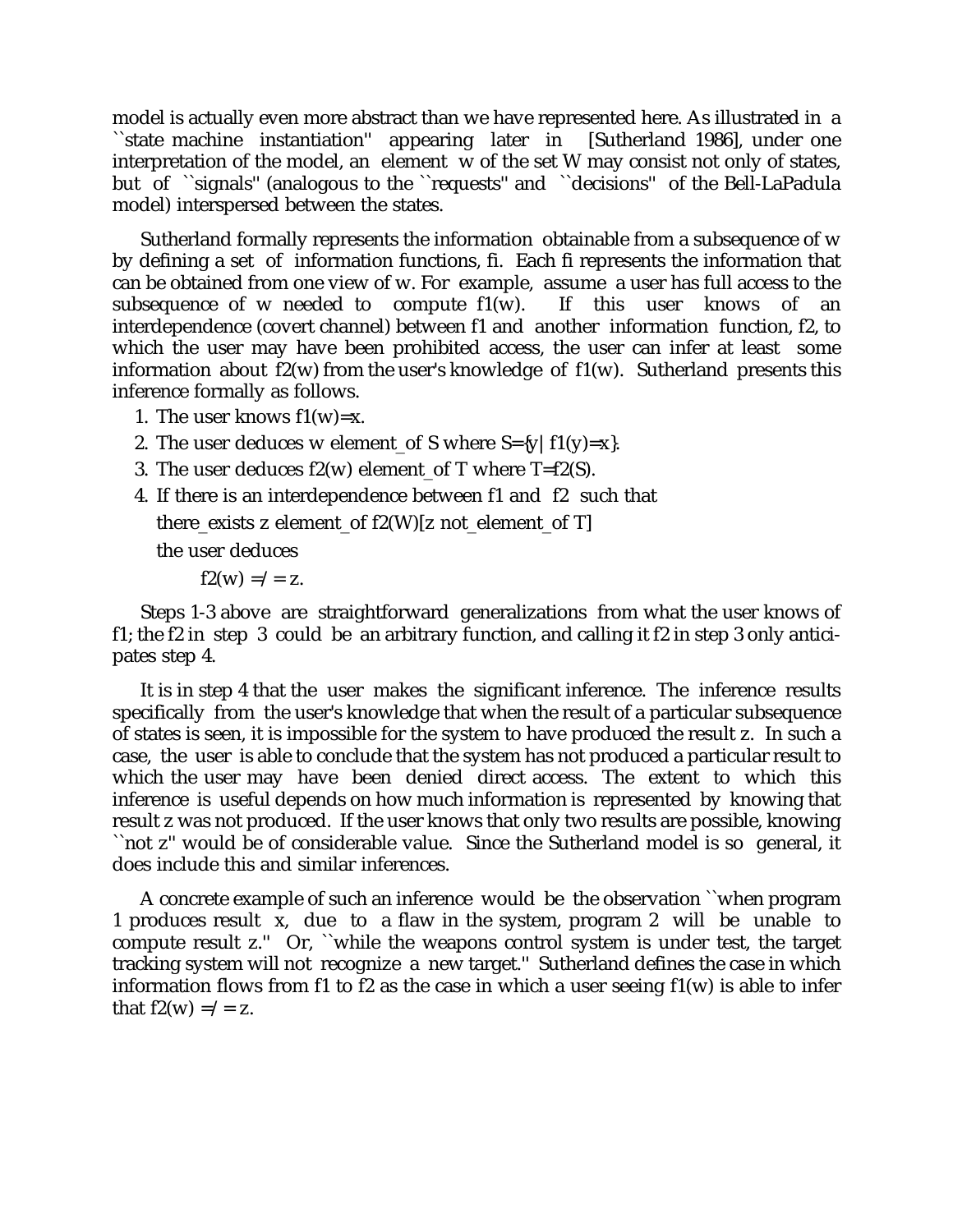Sutherland goes on to prove a theorem identifying cases in which inference is possible (specifically, cases in which f1 and f2 are dependent), and from this theorem derives an important corollary: that information flows are always symmetric. This corollary has importance to integrity since it shows that the user who can control the computation of f1 can influence the result of f2. This situation can be thought of as a reverse covert channel.

#### **5.1.3.2 Analysis of Sutherland**

Sutherland's corollary that information flows are always symmetric suggests that the model may have applicability to integrity. Sutherland speaks in terms of an observer noting that the value of one information function f1 influences another information function f2's set of possible values at a given point in time. If a user can influence the subsequence w which is the argument to f1, and if information flows from f1 to f2, the user can at least partially influence the value resulting from f2. In terms of our previous example, a user who is able to initiate a test of the weapons control system will be able to cause the target tracking system to malfunction, even though testing may have been thought to be a harmless operation. Thus, the Sutherland model addresses the first goal of integrity: preventing unauthorized users from making modifications.

The type of integrity violation represented in the Sutherland model is analogous to a traditional covert channel. Whereas a covert channel communicates data from within a protection domain that should be inaccessible to an outsider, a violation of the type represented by the Sutherland model allows an outsider to influence the outcome of processing occurring within an otherwise inaccessible protection domain.

The Sutherland model differs from some other integrity models in that it does not emphasize a specific abstract protection mechanism. In the last section of the model's exposition [Sutherland 1986, p 177], Sutherland does define a legal\_to\_get predicate which represents abstract access control, and the formal definition of security is given as

# *information*  $flows(f2,f1)==>legal$  to  $get(f1,f2)$ .

Since f1 can be an abstraction for a subject (i.e., the information ``known'' by the subject or in the subject's memory), this predicate can represent access restrictions placed on a particular subject, as well as information flow restrictions between individual data repositories, such as files or "objects". But the Sutherland model is primarily involved with representing the goal of protection rather than with a means of enforcing it.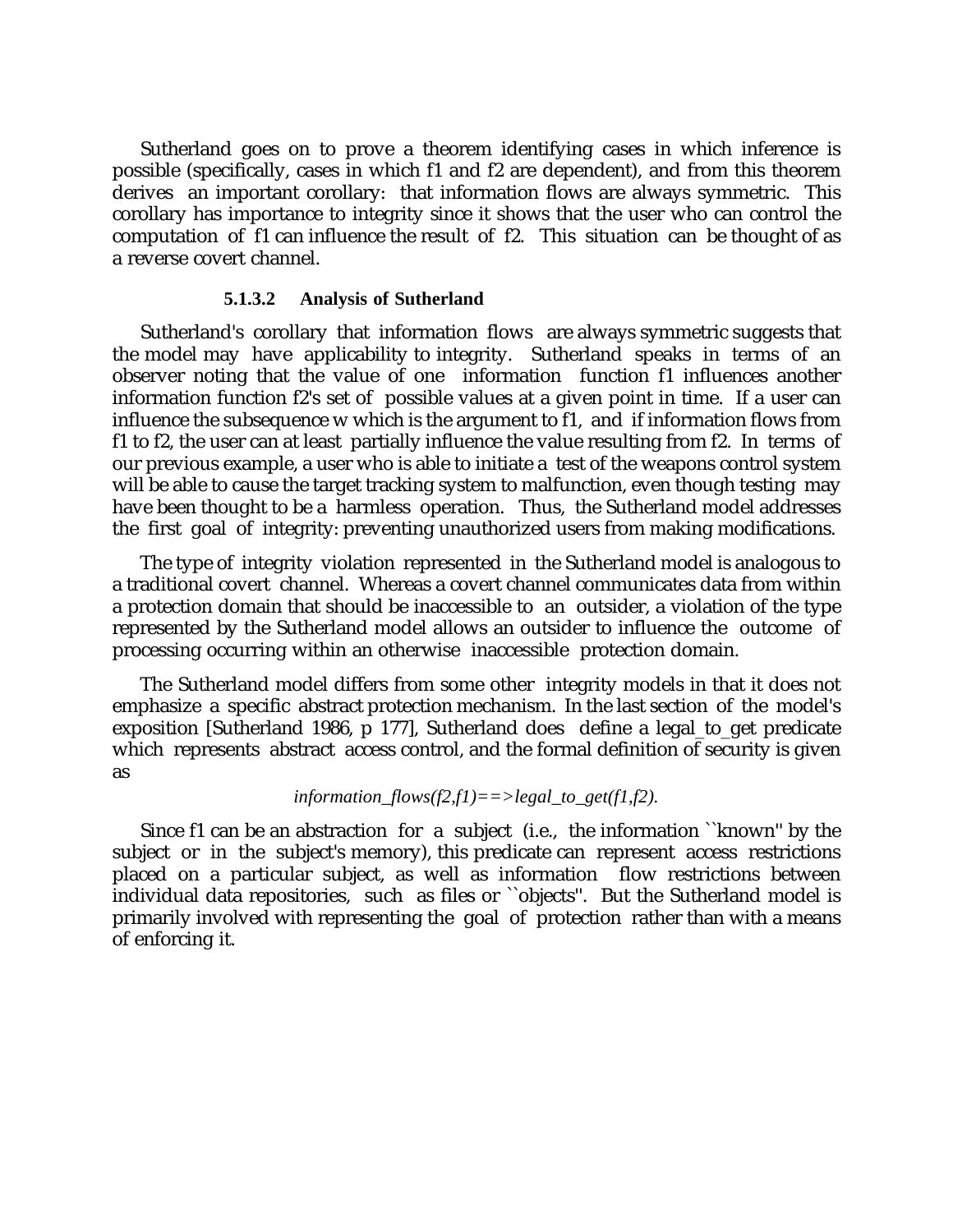#### **5.1.4 CLARK AND WILSON MODEL**

#### **5.1.4.1 Discussion of Clark and Wilson**

Clark and Wilson [Clark 1987, 1989] make a distinction between military security and commercial integrity, and present a model for achieving data integrity. They defend two conclusions. First, security policies related to integrity, rather than disclosure, are of highest priority in the commercial data processing environment. Second, separate mechanisms are required for enforcement of these policies, disjoint from those in the TCSEC [DOD 1985]. This model has sparked the information systems and computer security communities to press forward with integrity-related research.

There are two keys to the Clark and Wilson integrity policy: the well-formed transaction and separation of duty. A well-formed transaction is structured so that a user cannot manipulate data arbitrarily, but only in constrained ways that preserve or ensure the internal consistency of the data. Separation of duty attempts to ensure the external consistency of data objects: the correspondence between a data object and the real world object it represents. This correspondence is ensured indirectly by This correspondence is ensured indirectly by separating all operations into several subparts and requiring that each subpart be executed by a different person.

The Clark and Wilson model is defined in terms of four elements: constrained data items (CDIs), unconstrained data items (UDIs), integrity verification procedures (IVPs), and transformation procedures (TPs). CDIs are data items within the system to which the integrity model must be applied. UDIs are data items not covered by the integrity policy that may be manipulated arbitrarily, subject only to discretionary controls. New information is fed into the system as a UDI, and may subsequently be transformed into a CDI. IVPs and TPs are two classes of procedures that implement the particular integrity policy. The purpose of an IVP is to confirm that all of the CDIs in the system conform to the integrity specification at the time the IVP is executed. An IVP checks internal data consistency, and also may verify the consistency between CDIs and external reality. TPs correspond to the concept of well-formed transactions discussed above. The purpose of TPs is to change the set of CDIs from one valid state to another.

There are nine certification (C) and enforcement (E) rules that govern the interaction of these model elements. Certification is done by the security officer, system owner, and system custodian with respect to an integrity policy; enforcement is done by the system. The rules are stated as follows:

> C1: All IVPs must properly ensure that all CDIs are in a valid state at the time the IVP is run.

C2: All TPs must be certified to be valid. That is, they must take a CDI to a valid final state, given that it is in a valid state to begin with. For each TP, and each set of CDIs that it may manipulate, the security officer must specify a relation, which defines that execution. A relation is thus of the form: (TPi,(CDIa,CDIb, CDIc, ...)), where the list of CDIs defines a particular set of arguments for which the TP has been certified.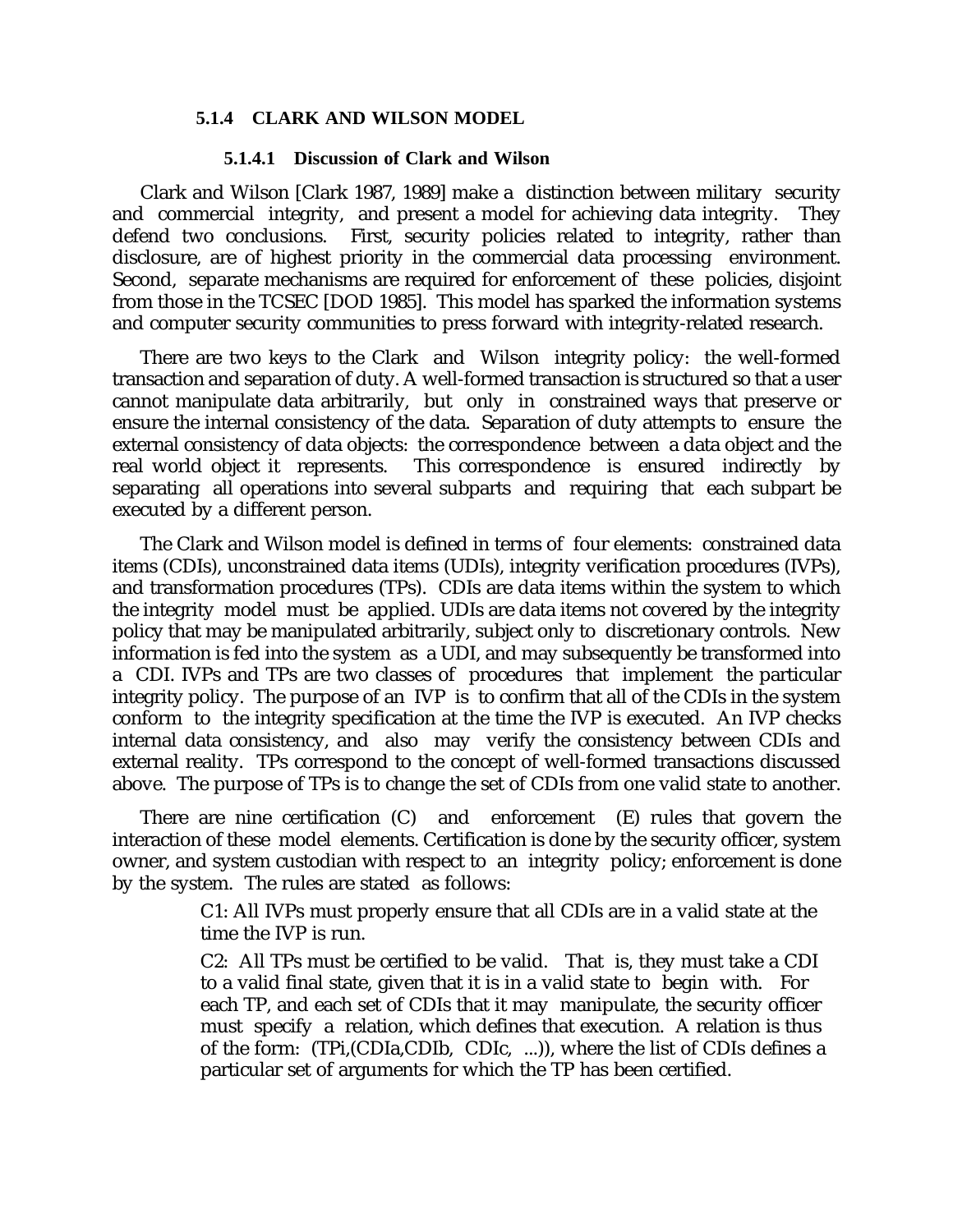E1: The system must maintain the list of relations specified in rule C2, and must ensure that the only manipulation of any CDI is by a TP, where the TP is operating on the CDI as specified in some relation.

E2: The system must maintain a list of relations of the form: (UserID, TPi, (CDIa, CDIb, CDIc, ...)), which relates a user, a TP, and the data objects that TP may reference on behalf of that user. It must ensure that only executions described in one of the relations are performed.

C3: The list of relations in E2 must be certified to meet the separation of duty requirement.

E3: The system must authenticate the identity of each user attempting to execute a TP.

C4: All TPs must be certified to write to an append-only CDI (the log) all information necessary to permit the nature of the operation to be reconstructed.

C5: Any TP that takes a UDI as an input value must be certified to perform only valid transformations, or else no transformations, for any possible value of the UDI. The transformation should take the input from a UDI to a CDI, or the UDI is rejected.

E4: Only the agent permitted to certify entities may change the list of such entities associated with other entities: specifically, the entities associated with a TP. An agent that can certify an entity may not have any execute rights with respect to that entity.

Together, these nine rules define a system that enforces a consistent integrity policy.

The ultimate goal of the Clark and Wilson model is to stimulate the development of better security systems and tools in the commercial sector. The authors suggest that the first step toward this goal would be to develop a new set of criteria that would more clearly address integrity enforcement. Clark [1987] offers a first cut at such a set of criteria, and further refines the initial effort [Clark 1989].

# **5.1.4.2 Analysis of Clark and Wilson**

The second goal of computer integrity was defined as maintaining the internal and external consistency of data. The Clark and Wilson model addresses this goal through the use of IVPs and TPs. The purpose of an IVP is to confirm that all of the CDIs in the system conform to the integrity specification at the time the IVP is executed. An example of an IVP is the accounting principle of an independent audit, in which the books are balanced and reconciled to the external environment. An IVP verifies not only internal consistency but also external consistency by periodically cross-checking internal data with the external reality that it represents.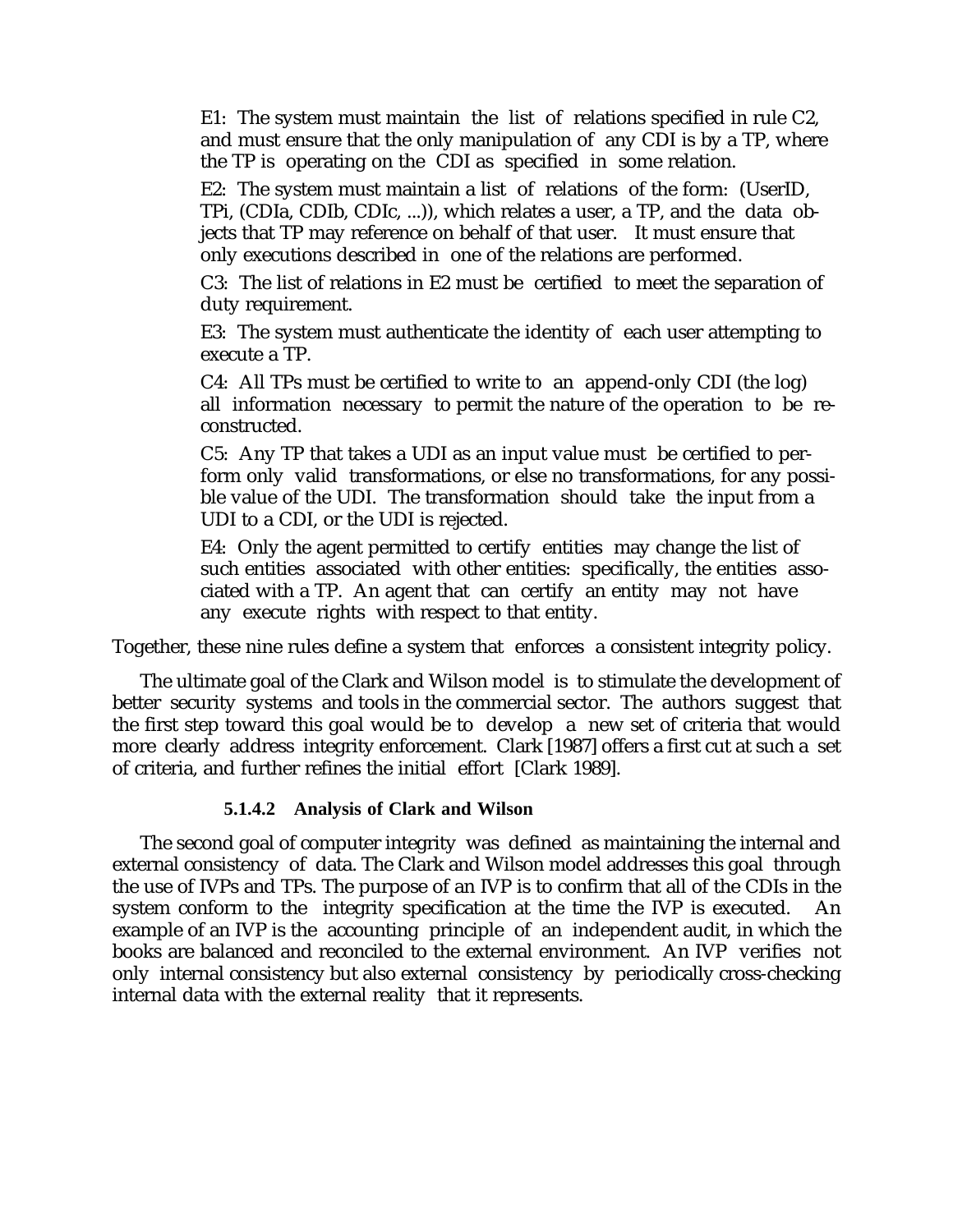TPs maintain internal consistency by taking the system from one valid state to another valid state. TPs are structured so that a user cannot manipulate data arbitrarily, but only in constrained ways that preserve or ensure the internal consistency of the data. In the accounting example, a TP would correspond to a double entry transaction. Double entry bookkeeping ensures internal data consistency by requiring that any modification of the books be composed of two parts, which account for or balance each other. For example, if a check is to be written (which implies an entry in the cash account), there must be a matching entry on the accounts payable account.

Separation of duty is another major part of the Clark and Wilson model that addresses the third goal of computer integrity: preventing authorized users from making improper modifications. This goal is achieved indirectly by separating all operations into several subparts and requiring that each subpart be executed by a different person. For example, the process of purchasing and paying for some item might involve subparts: authorizing the purchase order, recording the arrival of the item, recording the arrival of the invoice, and authorizing payment. The last step should not be executed unless the previous three are properly done. If each step is performed by a different person, improper modifications should be detected and reported unless some of these people conspire. If one person can execute all of these steps, then a simple form of fraud is possible in which an order is placed and payment made to a fictitious company without any actual delivery of items. In this case, the books appear to balance; the error is in the correspondence between real and recorded inventory.

The separation of duty method is effective except in the case of collusion among employees. While this vulnerability might seem risky, the method has proved very effective in practical control of fraud. Separation of duty can be made very powerful by thoughtful application of the technique, such as random selection of the sets of people to perform some operation, so that any proposed collusion is only safe by chance.

One of the nine rules defining this policy, rule E2, points out the major difference between the Clark and Wilson model and the Bell and LaPadula model. Whereas the lattice model of Bell and LaPadula defines access restrictions for subjects to objects, the Clark and Wilson model (like the Lipner implementation) partitions objects into programs and data, and rule E2 requires subject/program/data access triples. Access triples are used to address the first integrity goal and also to implement the separation of duties concept.

An access triple (or triple) is a relation of the form: (UserID, TPi, (CDIa, CDIb, CDIc, ...)). The system maintains a list of triples to control which persons can execute which programs on specified CDIs. Chen [1989] suggests that it is possible to combine a ``user-to-program'' binding (which is already required in [DOD 1985]) with a ``program-to-data'' binding to enforce the triple. According to Chen [1989], several systems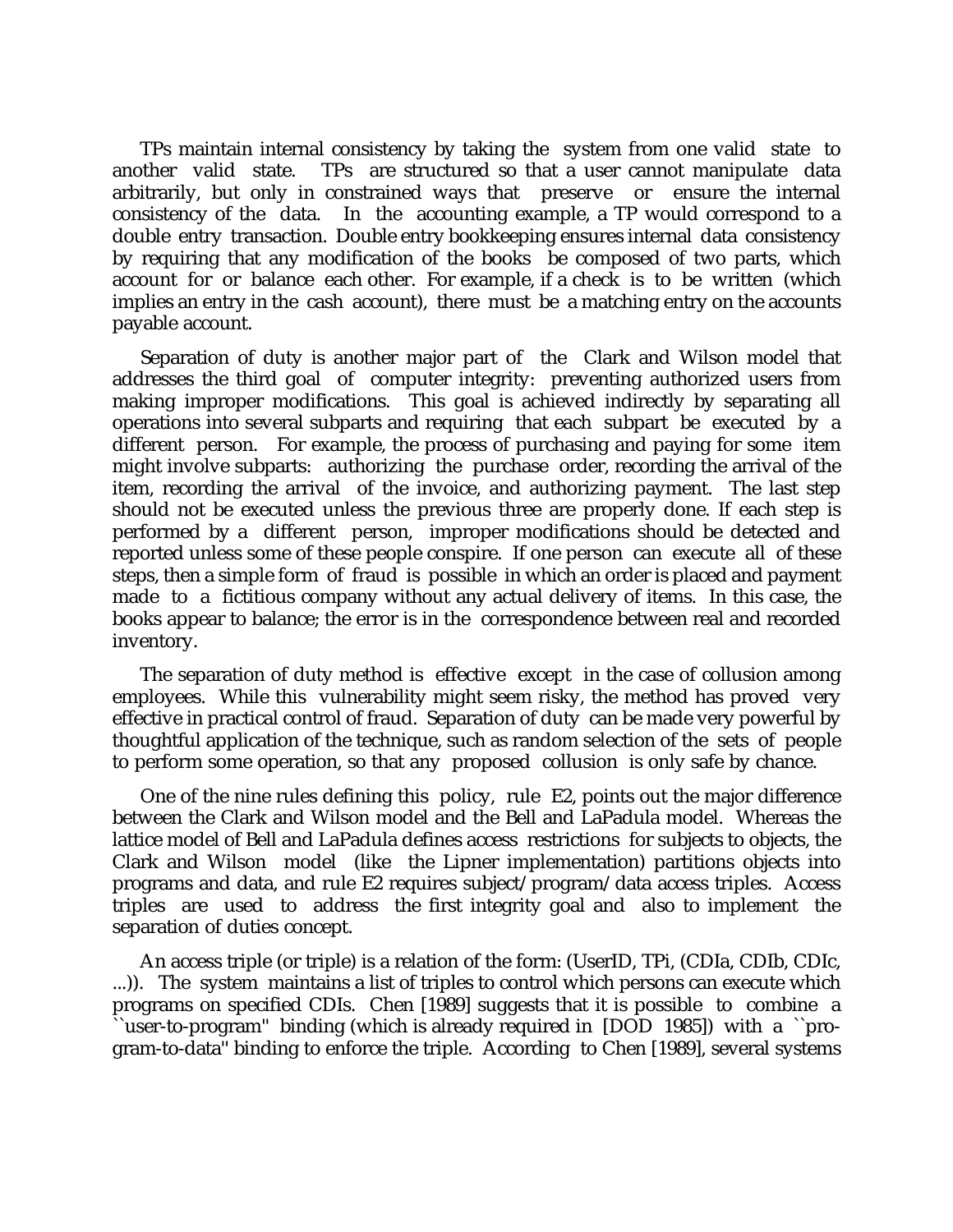are capable of accommodating these bindings. In addition to the type manager/ pipeline approach taken by Boebert [1985] and the category approaches suggested by Shockley [1988] and Lee [1988], the Resource Access Control Facility (RACF) and the Access Control Facility 2 (ACF2) also appear capable of supporting user/program and program/data bindings.

Initial examination of Chen's implementation of access triples indicates that it would fail. Consider a system with two users (S1, S2), two transformation procedures (TP1, TP2), and three constrained data items (CDI1, CDI2, CDI3). The system security officer decides that the following triples should be enforced: (S1,TP1,CDI1), (S1,TP2,CDI2), (S2,TP1,CDI2), (S2,TP2,CDI3). The following bindings would be required in order to implement these triples using the approach suggested in [Chen 1989]: (S1,TP1), (S1,TP2), (S2,TP1), (S2,TP2), (TP1,CDI1), (TP1,CDI2), (TP2,CDI2), (TP2,CDI3). The (S1,TP1) binding required to satisfy the first triple combined with the (TP1,CDI2) binding required to satisfy the third triple results in user S1 having access to data item CDI2 through program TP1; this extra triple, (S1,TP1,CDI2), is a violation of system integrity.

There is evidence to suggest that implementing triples directly on an actual system may be prohibitively expensive in terms of performance [Karger 1988], or that requiring triples may reduce design and implementation flexibility at the operating system level [Chen 1989]. At the same time, triples do provide a means for limiting the risk of authorized users making improper modifications. In fact, the Clark and Wilson model effectively addresses all three goals of computer system integrity; the question is whether this model can be implemented realistically.

# **5.1.5 BREWER AND NASH MODEL**

#### **5.1.5.1 Discussion of Brewer and Nash**

The Brewer and Nash model [Brewer 1989] presents a basic mathematical theory which is used to implement dynamically changing access permissions. The model is described in terms of a particular commercial security policy, known as the Chinese Wall. The model is developed by first defining what is meant by a Chinese Wall, and then by devising a set of rules such that no person (subject) can ever access data (objects) on the wrong side of that wall. The Chinese Wall security policy can be most easily visualized as the code of practice that must be followed by a market analyst who is providing corporate business services. Such an analyst cannot advise corporations where he has ``insider knowledge'' about a competitor, but the analyst is free to advise corporations which are not in competition with each other, and also to draw on general market information.

The following basic elements are used to mathematically define the Brewer and Nash model:

> S: the set of subjects s; the users, or any program that might act on their behalf;

O: the set of objects o; files in which items of information are stored;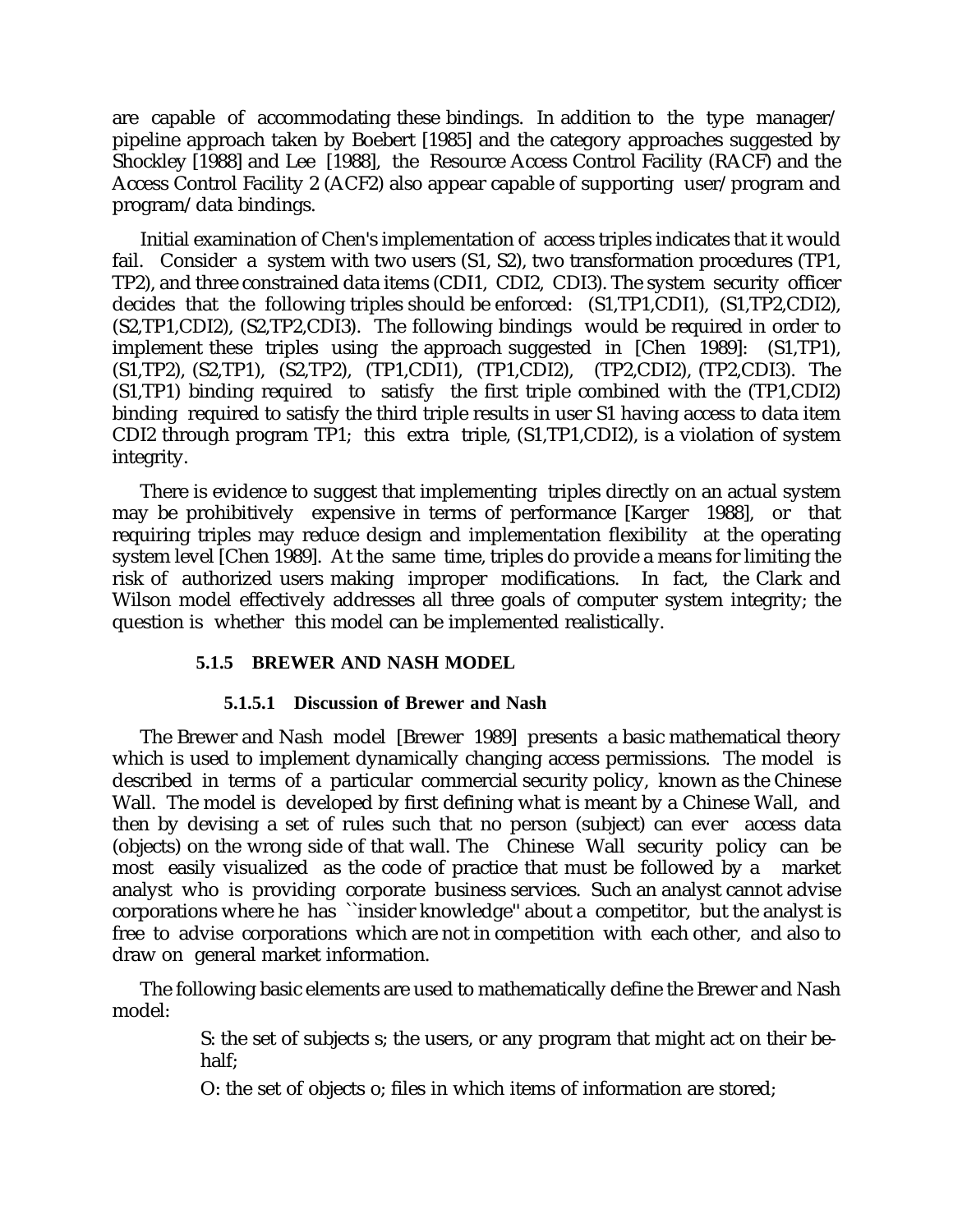X(o), Y(o):functions which determine respectively the x and y components of the security label for a given object o;

 $xj$ ,  $yj$ :  $X(oj)$  and  $Y(oj)$  respectively;

N: a boolean matrix with elements  $N(v,c)$  corresponding to the members of SxO; the elements  $N(v,c)$  take the value true if subject sv has, or has had, access to object oc or the value false if sv has not had access to object oc;

In the Brewer and Nash model, all corporate information is stored in a hierarchically arranged filing system where there are three levels of significance:

- a At the lowest level, individual items of information, each concerning a single corporation, are called objects.
- b) At the intermediate level, all objects which concern the same corporation are grouped together into a company dataset.
- c) At the highest level, all company datasets whose corporations are in competition are grouped together into a conflict of interest class.

Associated with each object oj is the name of the company dataset yj to which it belongs and the name of the conflict of interest class xj to which that company dataset belongs.

The basis of the Chinese Wall policy is that people are only allowed access to information which is not held to conflict with any other information that they have accessed previously. In this approach, a subject is initially given complete freedom to access any object he cares to choose. For example, if there were three conflict of interest classes with the following member datasets (a, b, c) (d, e, f) and (g, h, i), a subject would initially be allowed access to all datasets a through i. If the subject then accessed an object in dataset e, the subject subsequently would be denied access to datasets d and f, while still having access to datasets a through c and g through i. If the subject next accessed an object in dataset a, the subject would be denied access to datasets b and c as well as d and f, leaving datasets a, e, g, h, and i accessible.

Two rules, the simple security rule and the \*-property, are devised so that no subject can access objects on the wrong side of the Wall. The simple security rule formally defines that read access to any object or by any subject su is granted if and only if for all  $N(u,c) = true$  (i.e., su has had access to oc):

 $((yc = yr)$  or  $(xc \ll xr))$ 

In other words, read access is only granted if or is in the same company dataset y as an object already accessed by that subject (i.e., within the Wall) or if or belongs to an entirely different conflict of interest class x. Once a subject has read an object, the only other objects readable by that subject lie within the same company dataset or within a different conflict of interest class. At most, a subject can have read access to one company dataset in each conflict of interest class.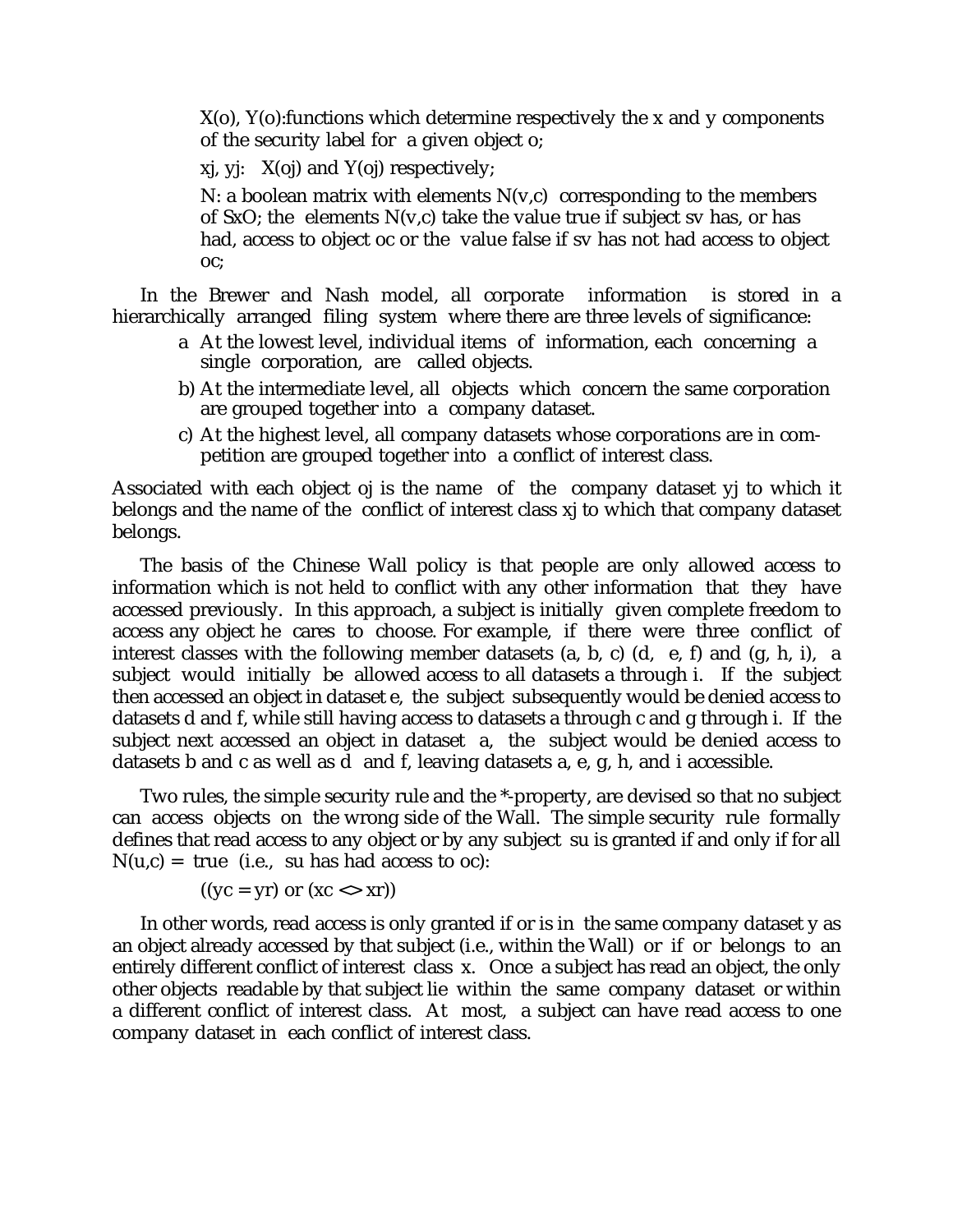The \*-property is based on the concept of sanitized information defined by the authors. Sanitization takes the form of disguising a corporation's information, in particular, to prevent the discovery of that corporation's identity. If sanitization can be accomplished to prevent backward inference of origin, the sanitized information can be generally compared with similarly sanitized information relating to other corporations. Formally, for any object os,  $ys = yo$  implies that os contains sanitized information, and ys <> yo implies that os contains unsanitized information.

Thus, the \*-property formally defines that write access to any object ob by any subject su is permitted if and only if  $N'(u,b) = true$  and there does not exist any object oa  $(N'(u,a) = true)$  which can be read by su for which:

$$
ya \leq yb
$$
 and  $ya \leq yo$ 

In other words, write access is only permitted if access is permitted by the simple security rule, and if no object can be read which is in a different company dataset to the one for which write access is requested and contains unsanitized information. Thus, the flow of unsanitized information is confined to its own company dataset; sanitized information may however flow freely throughout the system.

#### **5.1.5.2 Analysis of Brewer and Nash**

This Brewer and Nash model was introduced in the context of commercial confidentiality requirements. We believe that a reinterpretation of this policy to address integrity issues would be both productive and straightforward. This model could be used in cases in which being able to access and make changes to two objects would allow a subject to manipulate the information in these two objects to fraudulent ends.

For example, suppose a consultant works for two competing companies, Ace and Acme, which both store information on their designs in a centralized DoD database. If the consultant has knowledge of both company's products, the consultant could subtly modify the design for Ace's product such that it had poor electromagnetic compatibility with Acme's product. Even though it worked at other times, Ace's product would fail in unexplained ways when used in the integrated weapons system in which Acme's product also was used. Ace's product would function correctly during testing, but would be perceived to be faulty in comparison to Acme's product when actually put into use.

There would be no evidence that this failure had been the result of an integrity violation in the design database; it would likely be perceived that Ace simply had done an inadequate job in the design of their product, or just that their product tended to fail a lot in the field. This type of conflict of interest problem was the origin of the Chinese Wall policy, although the original application was in the financial community. The Chinese Wall policy would prevent the consultant from accessing both companies' information. Thus, it addresses the third goal of integrity - preventing authorized users from making improper modifications.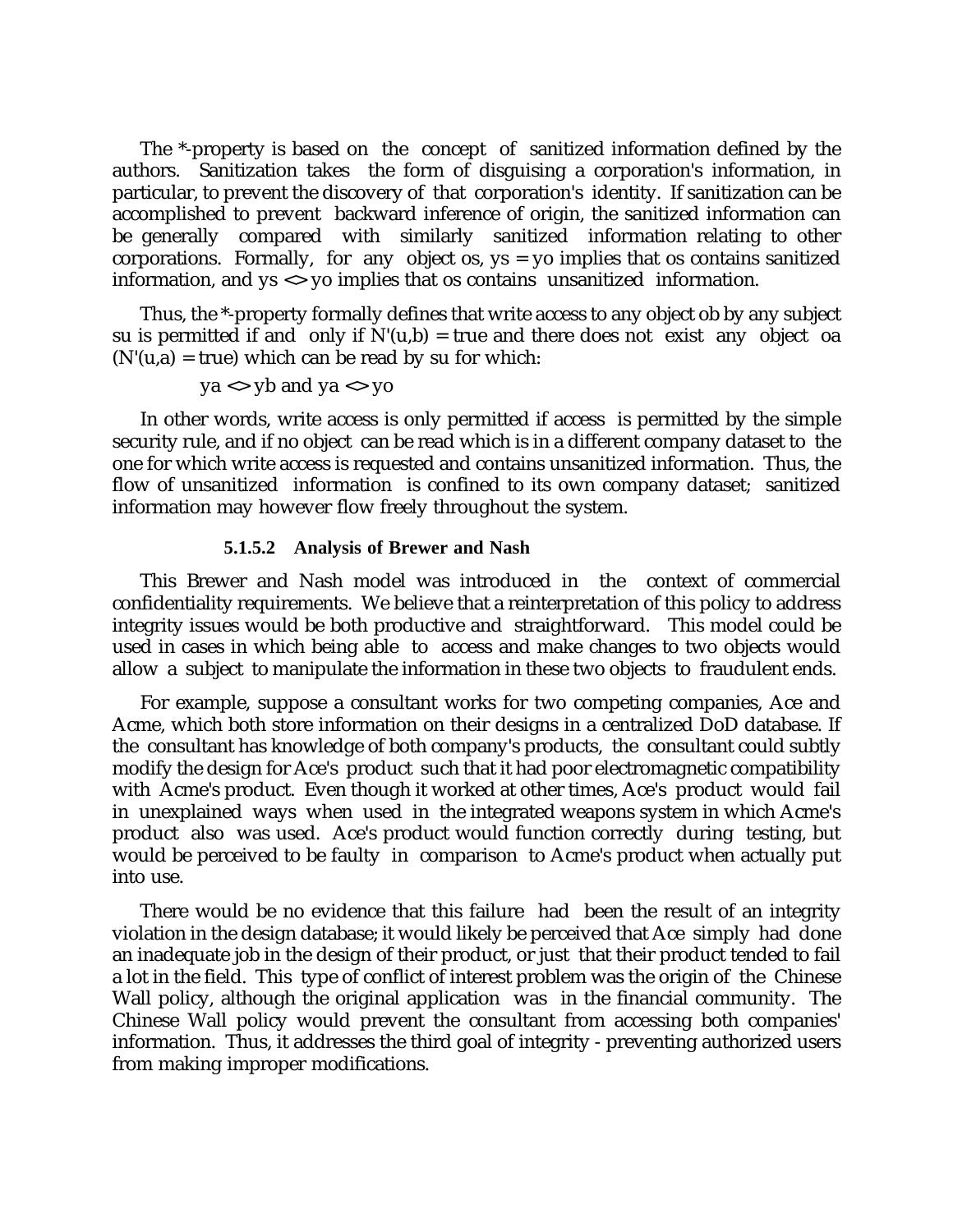The Chinese Wall policy was presented by Brewer et al. [1989] at the 1989 IEEE Symposium on Security and Privacy as an example of a policy which it was felt could not be addressed by the TCSEC requirements. As such, it is productive to identify whether proposed TCSEC revisions add the functionality needed to implement this policy. As was pointed out by John McLean in discussion following Brewer's presentation, the policy can in fact be implemented using categories if the user's allowed category set is permitted to change dynamically, and if this ability is used to vary the category set as a result of user accesses in accordance with the Chinese Wall policy.

Thus, it appears that categories or a comparable access partitioning mechanism are sufficient to implement the Chinese Wall, if a mechanism is also provided to change the user's allowed category set in response to user accesses. This feature is not necessarily provided by existing TCSEC implementations, since the TCSEC neither requires nor precludes support for dynamically changing category sets. Security policies which prohibit changes in mandatory access permissions for active processes as a result of a Tranquillity Principle that requires subjects to be inactive in order for their security labels to change, will not be able to support the Chinese Wall.

## **5.1.6 SUMMARY OF MODELS**

Five models have been developed which suggest fundamentally different ways of achieving computer integrity. Biba [1977] was the first model to address integrity in a computer system, and it has the most established base of research because it is based on the Bell and LaPadula model for confidentiality. This model emphasizes the use of hierarchical levels. There are still no criteria for determining integrity levels and categories, so the Biba model does not seem to be the best approach for integrity. Goguen [1982] notes the advantages of domain separation and automaton-based state transformations. Capabilities would seem to be the most effective mechanism for implementing this model; the question is whether capability systems can be modified to control propagation, review, and revocation of access privileges. Sutherland [1986] addresses the effect of covert channels on integrity. The Sutherland model is primarily involved with representing the goal of protection rather than with a means of enforcing it. Clark and Wilson [1987] introduce the concept of access control triples that can be used to effectively implement separation of duties. This model was designed to meet commercial data integrity needs, but it can also be used in meeting integrity needs of secure military systems. Brewer [1989] presents a mathematical theory that implements dynamically changing access permissions.

Each of the models described in this chapter addresses one or more of the integrity goals defined at the beginning of the paper. All of the approaches address the first and most basic goal of computer system integrity. The second goal is addressed by the Clark and Wilson model, and the third goal is addressed by the Clark and Wilson and the Brewer and Nash models.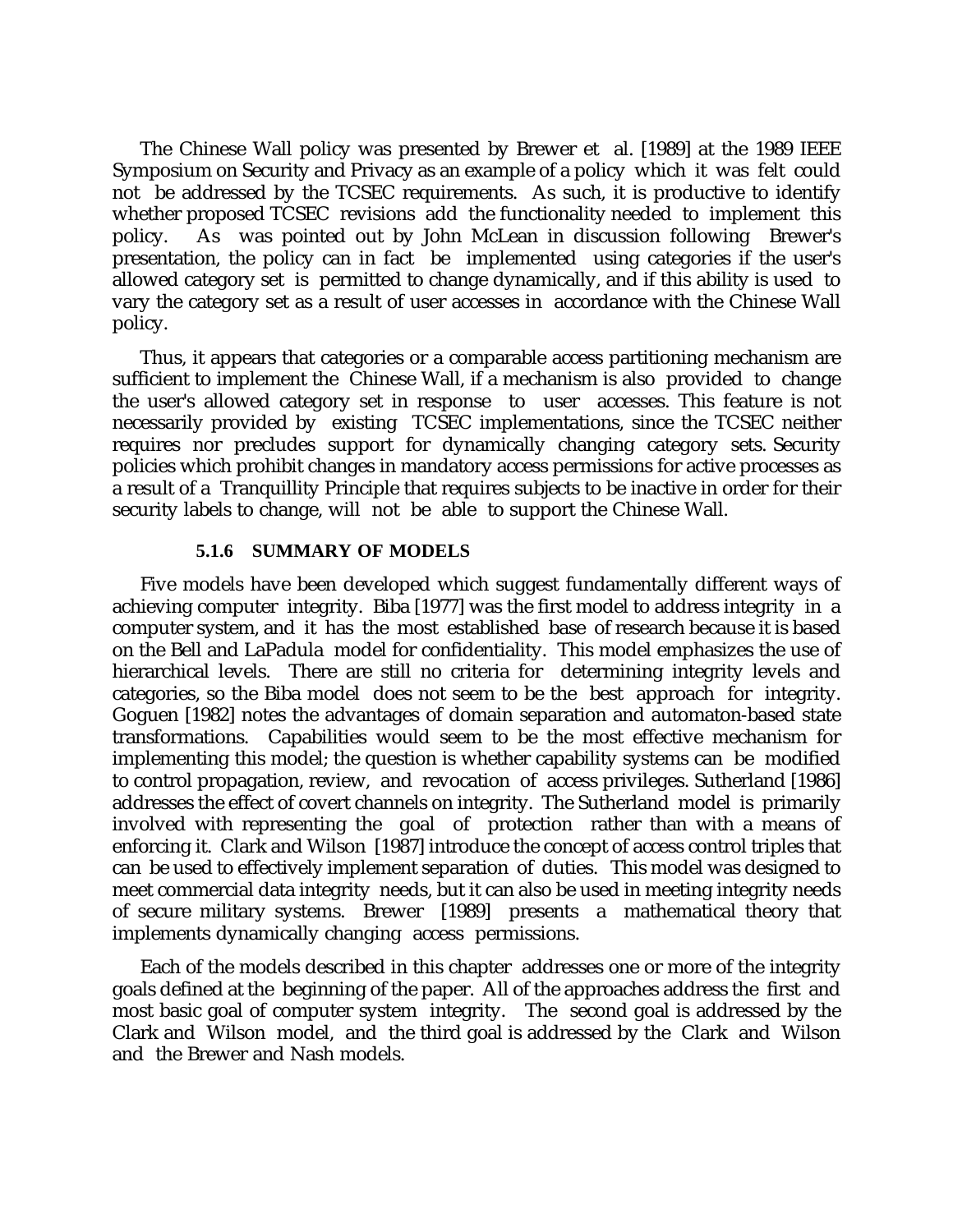# **5.2 5.2 INTEGRITY MODEL IMPLEMENTATIONS**

In this paper, implementations suggest realistic approaches to the theoretical basics identified in different models. While models describe what types of mechanisms are necessary to satisfy an integrity policy, implementations describe how specific mechanisms can be used together in a system to achieve integrity protection required by a particular security policy. Six methods have been identified as proposed implementations of one or more of the fundamental models described in the previous appendix: Lipner, Boebert and Kain, Lee and Shockley, Karger, Jueneman, and Gong. Lee and Shockley are two independently developed studies that are counted as one as they take essentially the same approach. The Boebert and Kain implementation is the only one we have been made aware of that is being actively pursued as a worked example.

# **5.2.1 LIPNER IMPLEMENTATION**

## **5.2.1.1 Discussion of Lipner**

Lipner [1982] examines two ways of implementing integrity in commercial data processing systems. The first method uses the Bell and LaPadula security lattice model by itself. The second method combines the Bell and LaPadula model with Biba's integrity lattice model.

Lipner's approach requires looking at security requirements in a different way from the prevalent view taken in the national security community. In particular, non-hierarchical categories are considered more useful than hierarchical levels. While a company will typically have organizational divisions (that correspond to categories), there will almost never be a notion of individuals having a clearance (that corresponds to a security level). Almost all employees work at the same level; they just do different things within that level. The key is to appropriately define a set of access classes, user types, and file types.

In Lipner's use of the Bell and LaPadula model, each subject and each object is assigned an access class. An access class is composed of one hierarchical classification level (e.g., Top Secret, Secret, Confidential, Unclassified) and one or more nonhierarchical, descriptive categories (e.g., NATO, Intelligence). In forming a lattice implementation to meet integrity requirements, the initial step is to define a set of access classes appropriate to achieve the desired restrictions.

In Lipner's first method, two levels distinguish between system managers and all other users, and four categories describe the types of work that are performed. Several user types and file types are assigned different levels and categories to implement integrity. Since almost all subjects and objects are assigned the ``System-Low" level, categories are the most important part of the access class. By appropriately defining and assigning the categories, programmers, users, and system programmers are each limited to their own sphere of activity.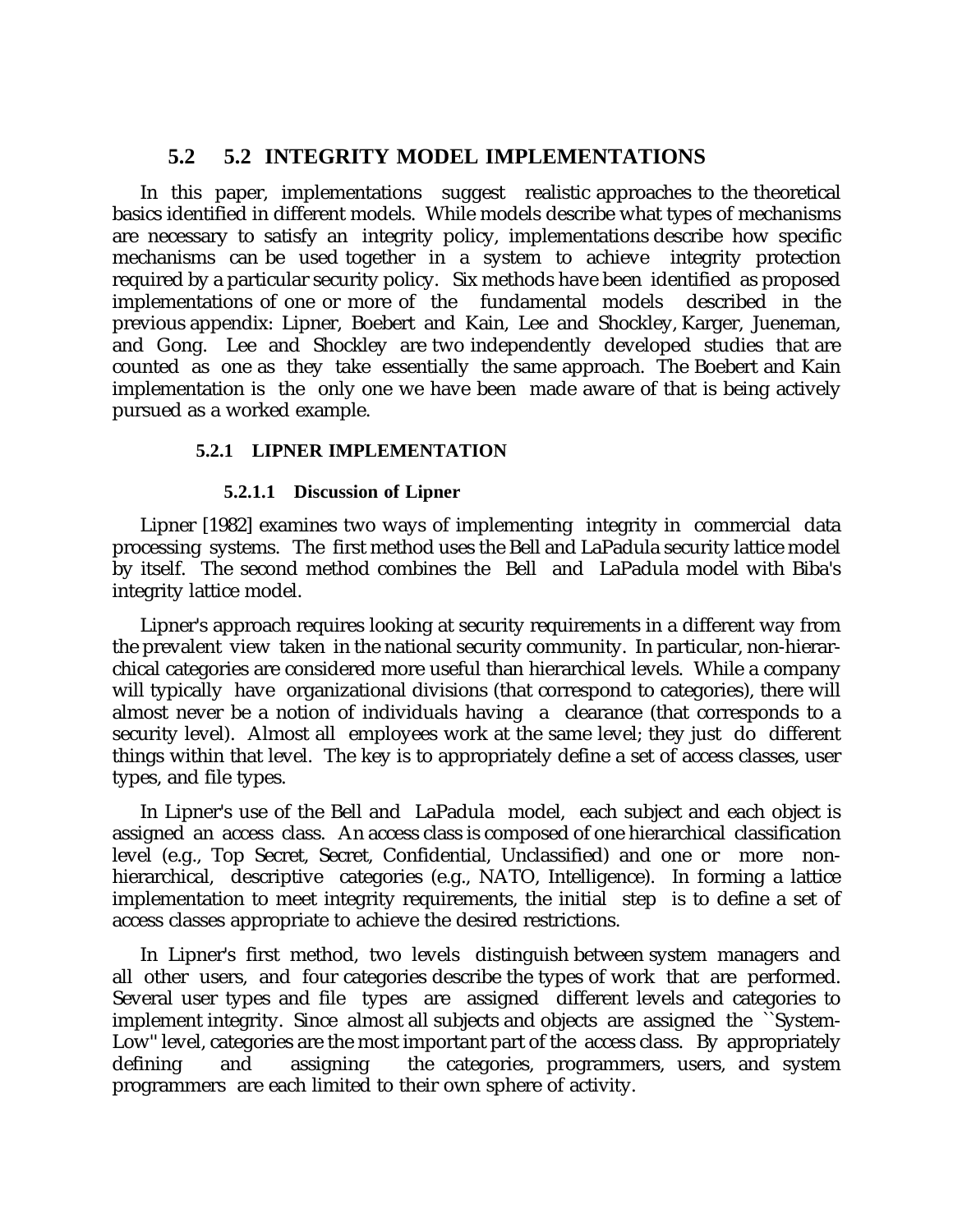In the second method, Biba's integrity model is added to the basic (security) lattice implementation. The second method, like the first, assigns levels and categories to subjects and to objects. Its objective, however, is to prevent the contamination of highintegrity information by the infusion of lower-integrity data and by processing with lower-integrity programs. Integrity levels are provided to prevent the modification of system programs; integrity categories are used to separate different environments (e.g., development and production). This approach is used to simplify and render more intuitive a lattice policy application. It also limits the possibility of introducing a ``Trojan horse.''

#### **5.2.1.2 Analysis of Lipner**

Lipner's implementation of the Bell and LaPadula and Biba models is the first work to suggest that non-hierarchical categories are more important for integrity than hierarchical levels. Categories are used to address the first goal of integrity. Lipner took a survey of AIS auditors and AIS security officers to find that, in general, commercial users do not write their own programs and commercial program developers do not use the programs they write. Thus, users should not be ``above'' programmers, and programmers should not be ``above'' users; both types of users are at the same ``level,'' but should be completely separated from one another. Therefore, the appropriate use of categories is more important than the use of levels.

Lipner also appears to be the first person to separate objects into data and programs. This distinction is important because it is the first step toward addressing the third integrity goal (Clark and Wilson [1987] expand on this concept). Programs can be either passive (when they are being developed or edited) or active (when they are being invoked on behalf of a particular user), while data items are always passive. Programs are the means by which a user can manipulate data; thus, it is necessary to control which programs a user can execute and which data objects a program can manipulate.

Lipner's emphasis on categories and his separation of programs and data are positive steps forward. However, this approach has several drawbacks:

- a Controls are at the level of user types and file types as opposed to being at the granularity of individual users and files; this is also a disadvantage of the Bell and LaPadula and Biba models. This drawback means that the granularity of control is inadequate to enforce access control triples.
- b) Lipner recognizes that data should be manipulated only by certified (production) programs, but his controls do not provide a way to control what data a particular program can manipulate; there is no program-to-data binding explicitly called for.
- c) Lipner's first method results in an ``all-powerful'' system manager who could conceivably manipulate the system at will. An all-powerful member of a computer system is always a risk because the least-privilege principle is not enforced in such a situation.
- d) Lipner's second method is complex and will be difficult to administer.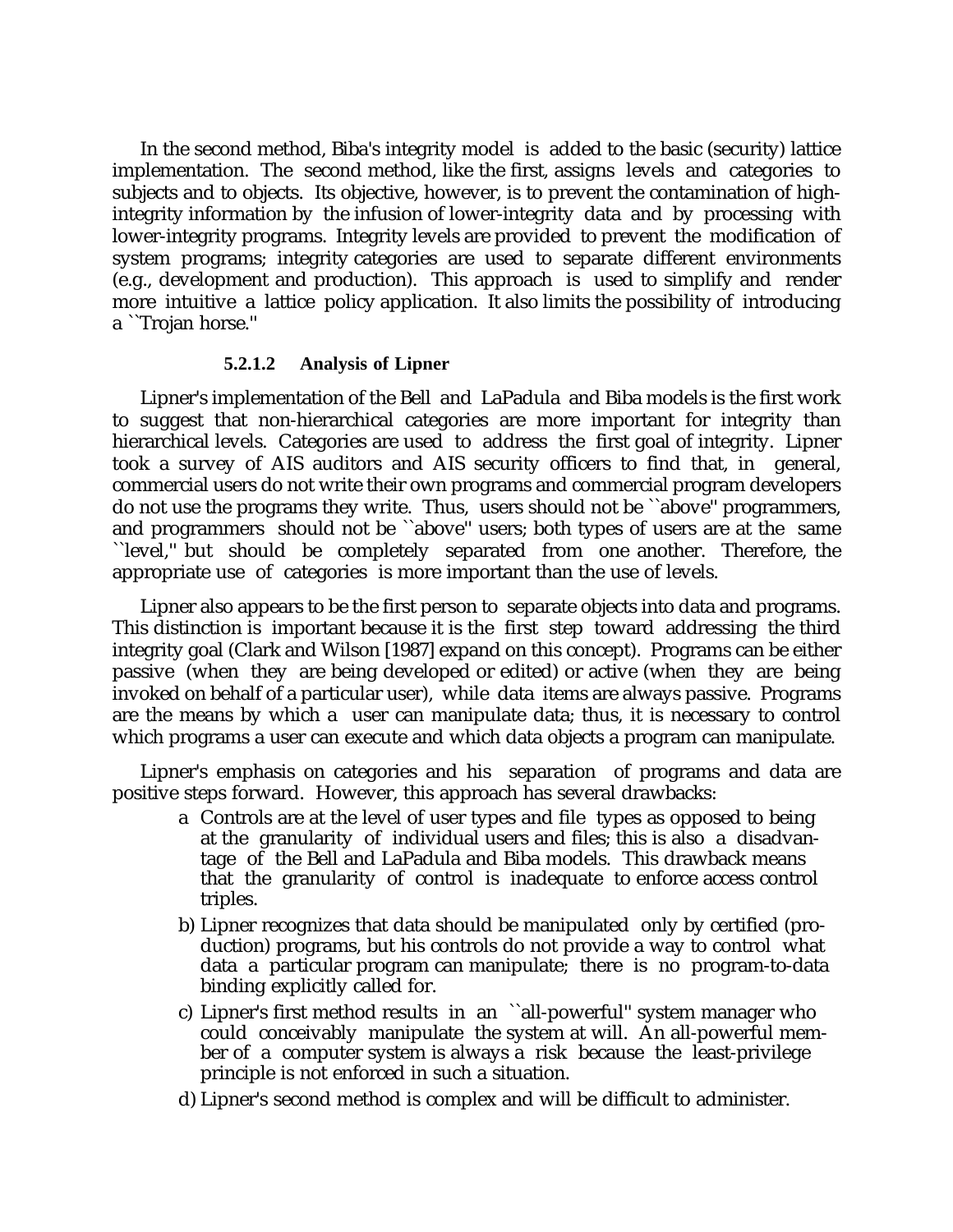The last item requires some explanation. Assume we have a system with two confidentiality levels (HiConf, LoConf) and two integrity levels (HiInteg, LoInteg); assume that proper category assignments exist for the sake of simplifying this explanation. The following combinations are possible:

- a User1: HiConf, HiInteg
- b) User2: HiConf, LoInteg
- c) User3: LoConf, HiInteg
- d) User4: LoConf, LoInteg

The Bell and LaPadula and Biba models use the operating system-oriented concepts of read and write. These can also be generalized to communications-oriented concepts of receive and send respectively. Bell and LaPadula requires that there be ``no read up'' and ``no write down'' in confidentiality level; Biba requires that there be ``no write up'' and ``no read down" in integrity level. Thus, User1 may read (LoConf, HiInteg) and (HiConf, HiInteg) objects and write (HiConf, LoInteg) and (HiConf, HiInteg) objects. User2 may read any object and write only (HiConf, LoInteg) objects. User3 may read-only (LoConf, HiInteg) objects and may write any object. User4 may read (LoConf, LoInteg) and (LoConf, HiInteg) objects and write (LoConf, LoInteg) and (HiConf, LoInteg) objects.

Notice that User1 would be allowed to read any object if there were no integrity levels, but that the HiInteg level prevents him from reading half of the object types. Similarly, User 4 would be allowed to read any object if there were no confidentiality levels, but the LoConf level prevents him from reading half of the object types. The point is that confidentiality and integrity levels have an effect on one another; understanding this interaction and appropriately assigning levels to both users and objects is complex and will be difficult to administer.

# **5.2.2 BOEBERT AND KAIN IMPLEMENTATION**

#### **5.2.2.1 Discussion of Boebert and Kain**

Boebert and Kain [Boebert 1985, Boebert 1988] introduce an implementation of the Goguen and Meseguer model using the concept of assured pipelines in the LOCK (LOgical Coprocessor Kernel) machine-formerly known as the Secure Ada Target (SAT). Assured pipelines provide a mechanism for ensuring that data of particular types can only be handled by specific trusted software. An assured pipeline is a subsystem that satisfies three properties: 1) it cannot be bypassed, 2) its actions cannot be undone, and 3) its actions must be correct.

The LOCK reference monitor system, SIDEARM, checks every individual access attempt for consistency with the security policy being enforced. The reference monitor is implemented in hardware, and resides between the processor, which generates memory access requests, and the memory system, which satisfies these requests. The LOCK reference monitor is actually a combination of a memory management unit (MMU), which has conventional rights checking facilities (read, write,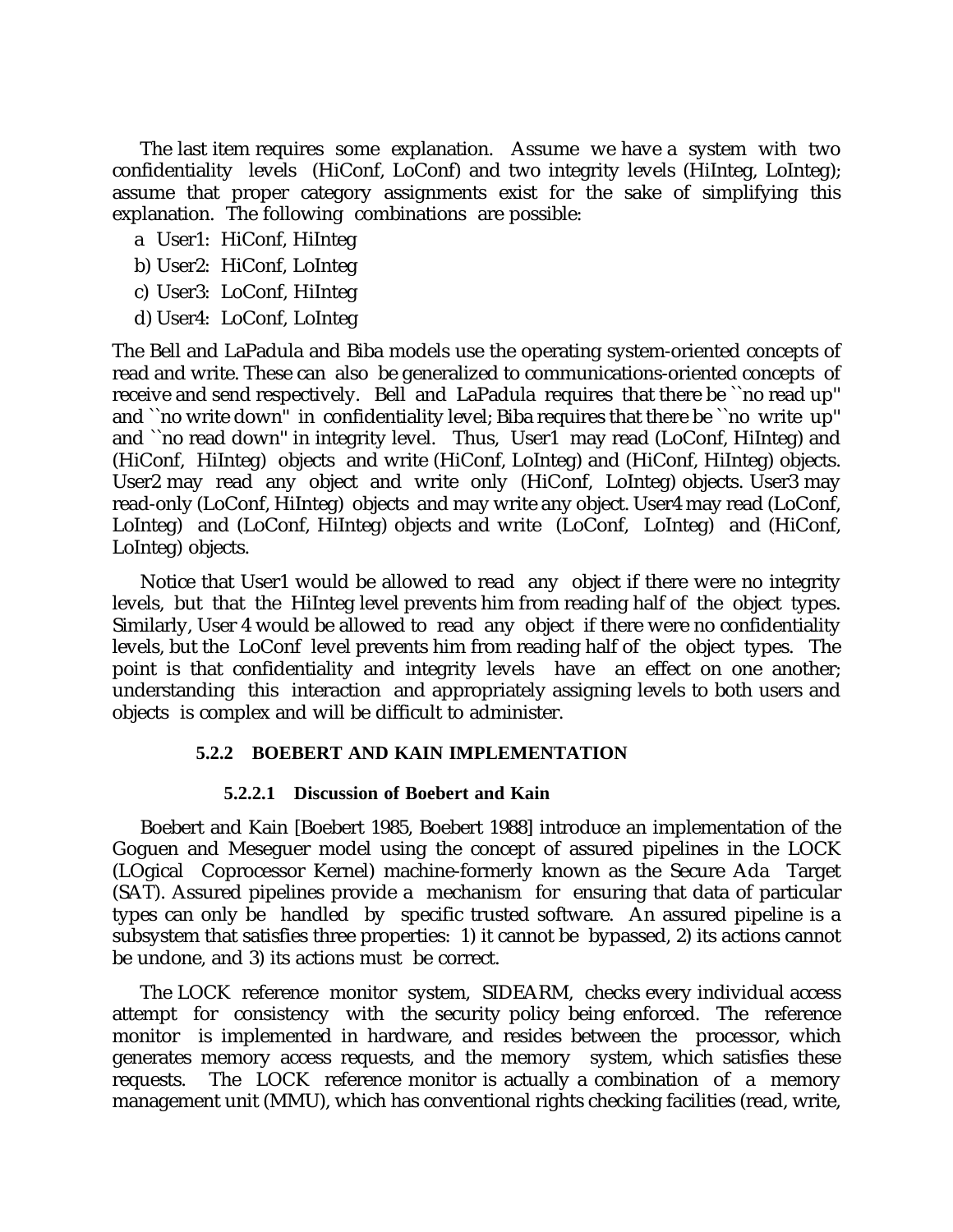etc.), and a tagged object processor (TOP), a new module responsible for the system's protection state. In particular, the TOP sets up the tables that define the access rights checked by the MMU. The link between the two of them is the MMU tables and the highly privileged code that sets the tables based on outputs from the SIDEARM [Boebert 1990].

Security attributes are associated with both subjects and objects, and the TOP must make appropriate comparisons between these security attributes to establish proper access rights in the MMU. Three security attributes are associated with subjects and three attributes are associated with objects. First, both subjects and objects have security (confidentiality) levels. Each subject performs its function for some "user," whose identity is the second subject security attribute. The corresponding object's second security attribute is its access control list (ACL), which lists those users who are allowed access to the object's contents, along with the maximum access rights that each designated user is permitted. The third subject security attribute is the ``domain'' of its execution, which is an encoding of the subsystem of which the program is currently a part. The corresponding object's third security attribute is the ``type'' of the object, which is an encoding of the format of the information contained within the object.

The process of determining the access rights to be accorded a particular subject for access to a particular object uses all three security attributes. To enforce the mandatory access policy, the TOP first compares security levels of the subject and of the object, and computes an initial set of access rights according to the algorithm defined in Section 4.1.1.4 of the TCSEC.

To enforce the discretionary access policy, the TOP then checks the ACL for the object; the ACL entry that matches the user portion of the subject's context is compared against the initial set of access rights from the mandatory policy computation. Any access right in the initial set which does not appear in the ACL is deleted from the initial set. The result of this second determination check is an intermediate set of access rights.

The third LOCK access rights determination check compares the subject's domain against the object's type. Each domain is itself an object, and one of its attributes is a list of the object types accessible from the domain and the maximum access rights permitted from the domain to each type. Conceptually, the aggregation of these domain definition lists constitutes a table, which is called the Domain Definition Table (DDT). To make the domain-type check, the TOP consults the DDT row for the executing domain, finds the column for the object's type, and compares the resultant entry against the intermediate set of access rights. Any right in the intermediate set which does not appear in the DDT entry is dropped, and the result is the final set of access rights, which is transmitted to the MMU.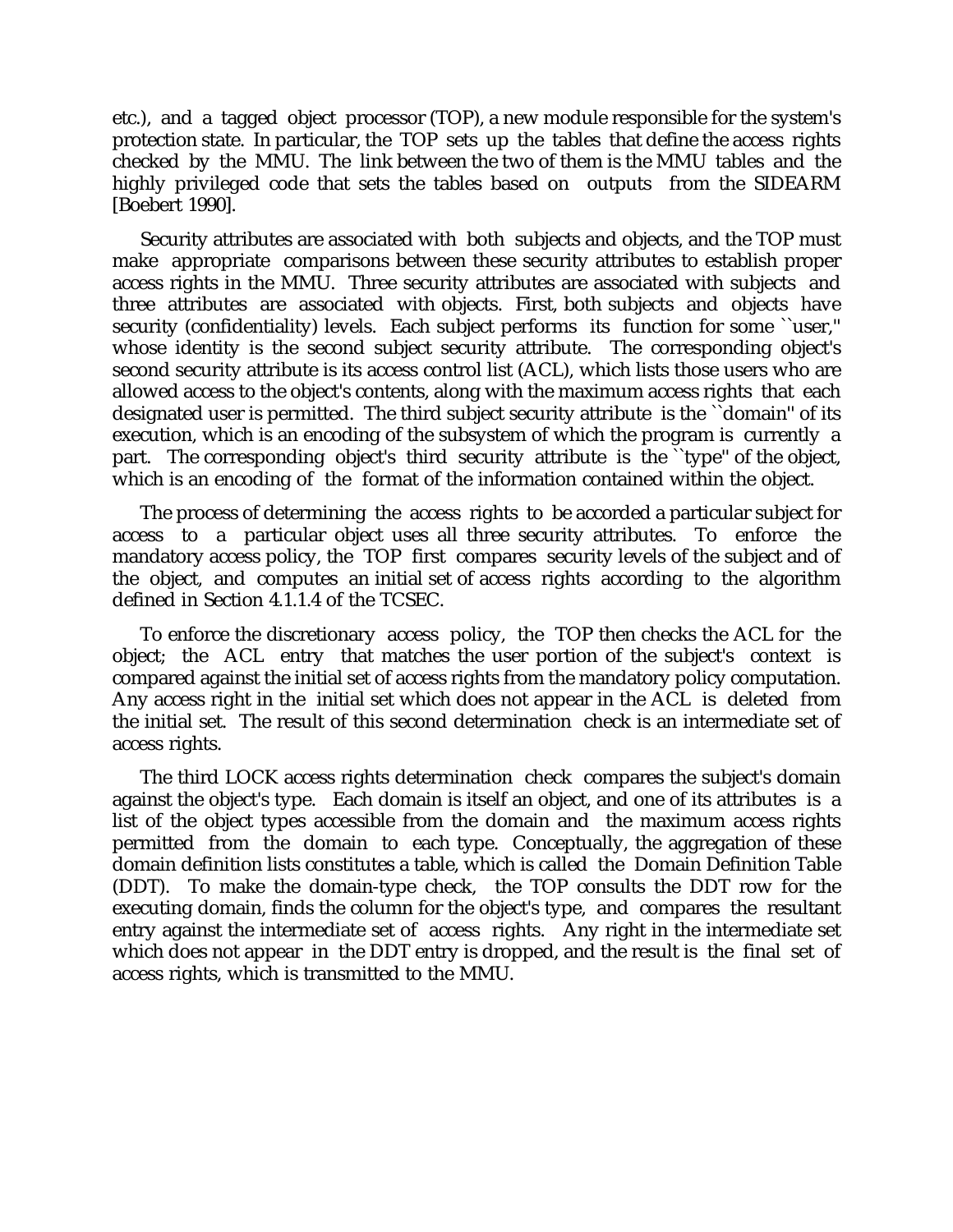Domain changing may occur as a side effect of a procedure call. If the called procedure is not executable within the caller's domain, either the call is illegal or a domain change is necessary to complete the call. Information concerning domain changes is stored in a Domain Transition Table (DTT), which is stored as a set of lists associated with the calling domain. The LOCK system creates new subjects to handle domain changes, as required. When a call requires a domain change, LOCK suspends the calling subject and activates the called subject. The called subject has a different execution context, name space, and access rights, all of which will prevail for the duration of the procedure's execution.

## **5.2.2.2 Analysis of Boebert and Kain**

Boebert and Kain's implementation is an object-oriented approach that addresses the first goal of integrity by focusing more on isolating the action than isolating the user. In other words, domains restrict actions to being performed in only one place in only one way; if you don't have access to that domain, you can't perform that action. This approach should help in preventing users from gaining unauthorized access through non-obvious paths.

This implementation is based on the Goguen and Meseguer model. The possible states are defined by the DDTs, and the state transitions are defined by the DTTs. Thus, integrity is achieved by carefully controlling these tables; this appears to be an achievable goal, although storage and management of the large number of tables may be complex. The Boebert and Kain approach is the only model ``implementation'' that is actually being implemented on a real system (LOCK). Their reported experience to date has shown that least privilege can be achieved without affecting system speed. The LOCK team is currently developing tools to aid in DDT construction and assurance [Boebert 1990].

Boebert and Kain's implementation provides a great deal of flexibility. In order to perform a certain action (e.g., modify an account balance), the user must have access to the appropriate domain. The domain may then further restrict what specific programs and data files the user can access (e.g., record a deposit for any account other than the user's, and only delete from the user's account). However, this flexibility may make the system more difficult to manage; some of the features may have to be restricted to ensure that unintentional errors are not made which jeopardize integrity (e.g., the user may be added to another account group that allows him to record deposits to his own account).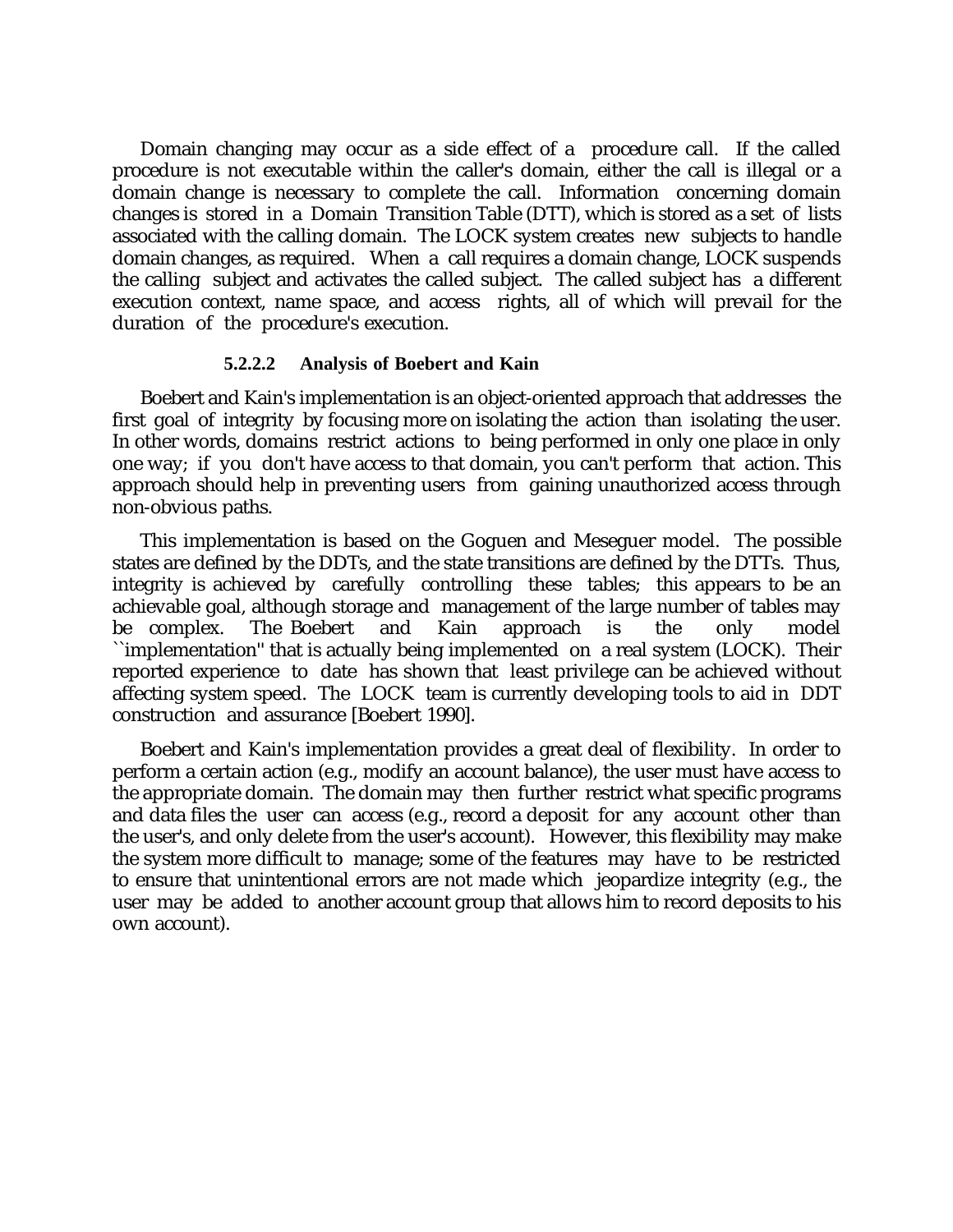#### **5.2.3 LEE AND SHOCKLEY IMPLEMENTATIONS**

#### **5.2.3.1 Discussion of Lee and Shockley**

Independently, Lee [1988] and Shockley [1988] developed implementations of the Clark and Wilson model using Biba integrity categories and (partially) trusted subjects. Both implementations are based on a set of sensitivity labels. This set is built from two essentially independent components: every label represents a sensitivity with respect to disclosure, and an independent component representing a sensitivity with respect to modification. The labels corresponding to disclosure restrictions are not discussed; here, only the integrity labels are discussed in detail.

Using Lee's notation, a trusted subject, S, has two integrity labels, view-minimum and alter-maximum, denoted v-min(S) and a-max(S). Every object has one integrity label, label(O). An integrity label is simply a set of integrity categories; the notion of a hierarchical integrity level is not useful in this context. An integrity category can be interpreted as the name of a particular type of protected data. A subject, S, may write into an object, O, only if label(O) is a subset of a-max(S); S may read O only if either vmin(S) or a-max(S) is a subset of label(O). Any subject S with v-min(S) = a-max(S) is an untrusted subject.

Data is manipulated by ``certified transactions'' (TP in Clark and Wilson), which are partially trusted subjects. A partially trusted subject is allowed to transform data from a limited set of input types to a limited set of output types: it can read data that is marked with at least one of the categories specified in the subject's view-minimum label and still be allowed to write into data containers with any or all of the types in its altermaximum label.

#### **5.2.3.2 Analysis of Lee and Shockley**

In addition to the two integrity labels, v-min(S) and a-max(S), every subject, S, also has two disclosure labels, v-max(S) and a-min(S). Each object has a disclosure label and an integrity label, which are made up of one or more disclosure and integrity categories respectively. Two requirements must be met for a subject to write to an object. First, the object's disclosure label must dominate a-min(S)-no write down with respect to disclosure. Second, a-max(S) must dominate the object's integrity label-no write up in integrity. The subject similarly may not read up in disclosure-v-max(S) must dominate the object's disclosure label-or read down in integrity-the object's integrity label must dominate v-min(S). These views address the first integrity goal.

The views provide subject-to-program, subject-to-object, and program-toobject bindings, which is sufficient to control which program a subject can invoke to manipulate a particular object. However, views in general bind only classes-or typesof subjects, programs, and objects, whereas the primary access control mechanism of the Clark and Wilson model (triples) binds individual users, programs, and objects.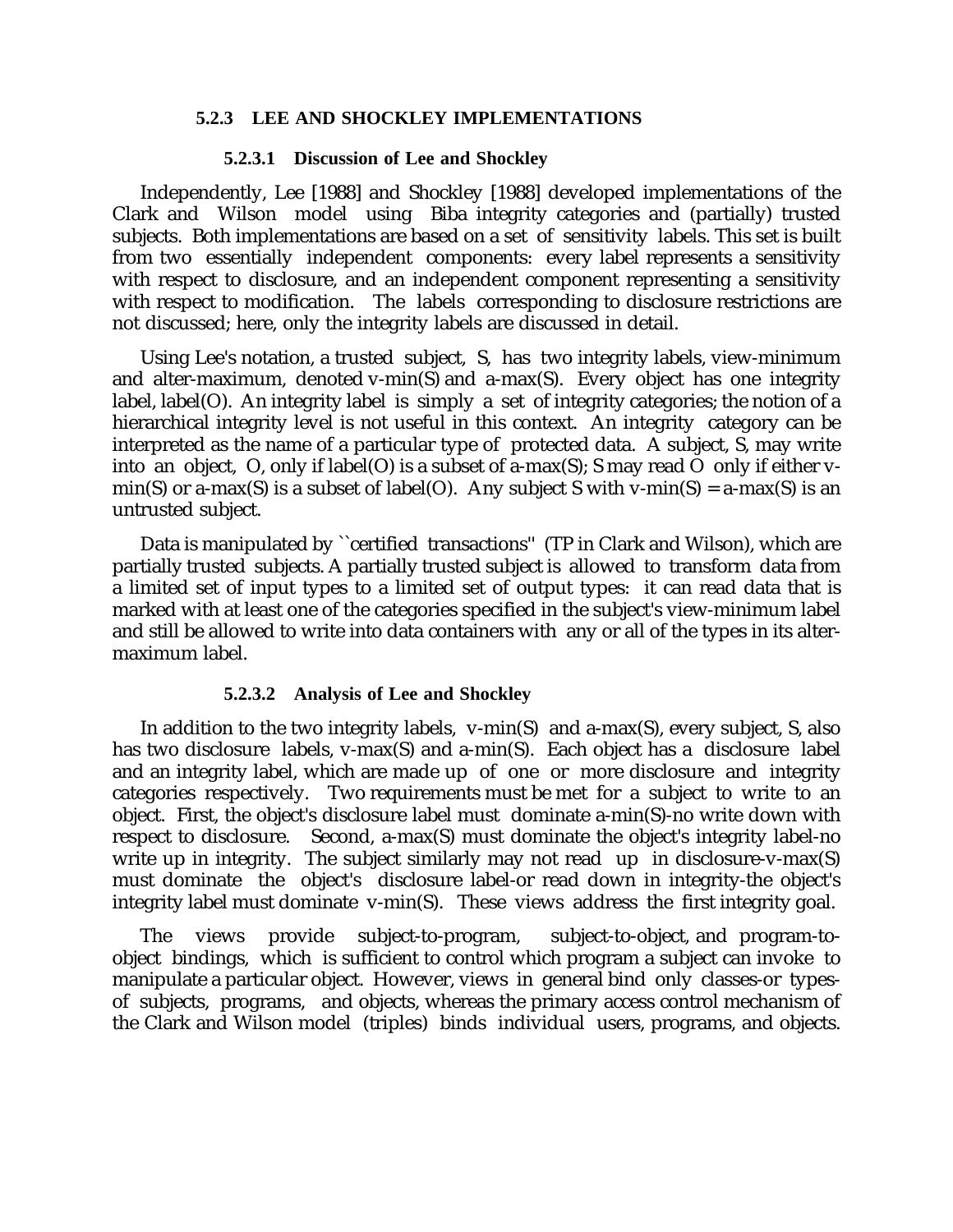(footnote #2) Thus, while Lee and Shockley demonstrate a transformation of the Clark and Wilson model to a lattice-based implementation, the actual operation of the such an implementation would likely prove to be cumbersome. Shockley also states that additions need to be designed and coded for building and checking tables of user/ program/data triples.

[1] It should be noted that the Shockley implementation does provide features for control based on individual, identified programs.

The major difficulty with the Lee and Shockley implementations seems to be management of large numbers of categories identified by Karger [1988]. Shockley notes that the Gemini Secure Operating System (GEMSOS) TCB has 90 bits available to represent access restrictions. The interpretation of these bits is confined to a single internal module that is easily modified. Although GEMSOS can encode a large number of categories (data types), managing these categories (storing all of the different combinations and performing the dominance checks) was not discussed and would seem to be a potential bottleneck.

The Lee and Shockley implementations do make three important contributions. First, categories can be interpreted as data types; thus, strong typing is important for implementing integrity. Second, a transaction-oriented approach seems best; thus, database technology should be very relevant. Finally, non-hierarchical categories alone are sufficient to implement the desired non-discretionary component of a Clark/ Wilson policy; thus, Biba's hierarchical levels are unnecessary. In this case, an important question to ask is, will Bell and LaPadula's hierarchical lattice fit with this non-hierarchical category approach? It is our conclusion that it will-the hierarchical disclosure part should be able to be added to the non-hierarchical categories as an additional restriction on access. In other words, assuming all of the sensitivity label requirements were satisfied, a hierarchical disclosure level would just be one more restriction on accessing an object.

# **5.2.4 KARGER IMPLEMENTATION**

#### **5.2.4.1 Discussion of Karger**

Karger [1988] proposes an implementation of the Clark and Wilson model which combines SCAP, his secure capability architecture [Karger 1984], with the lattice security model. In this scheme, a capability-based protection kernel supports ACLs (representing the security lattice) at the outer level. In a typical capability system, the processor automatically loads capabilities into a cache for quick reference. Karger's proposal is to cause a fault or trap to the most privileged software domain (i.e., the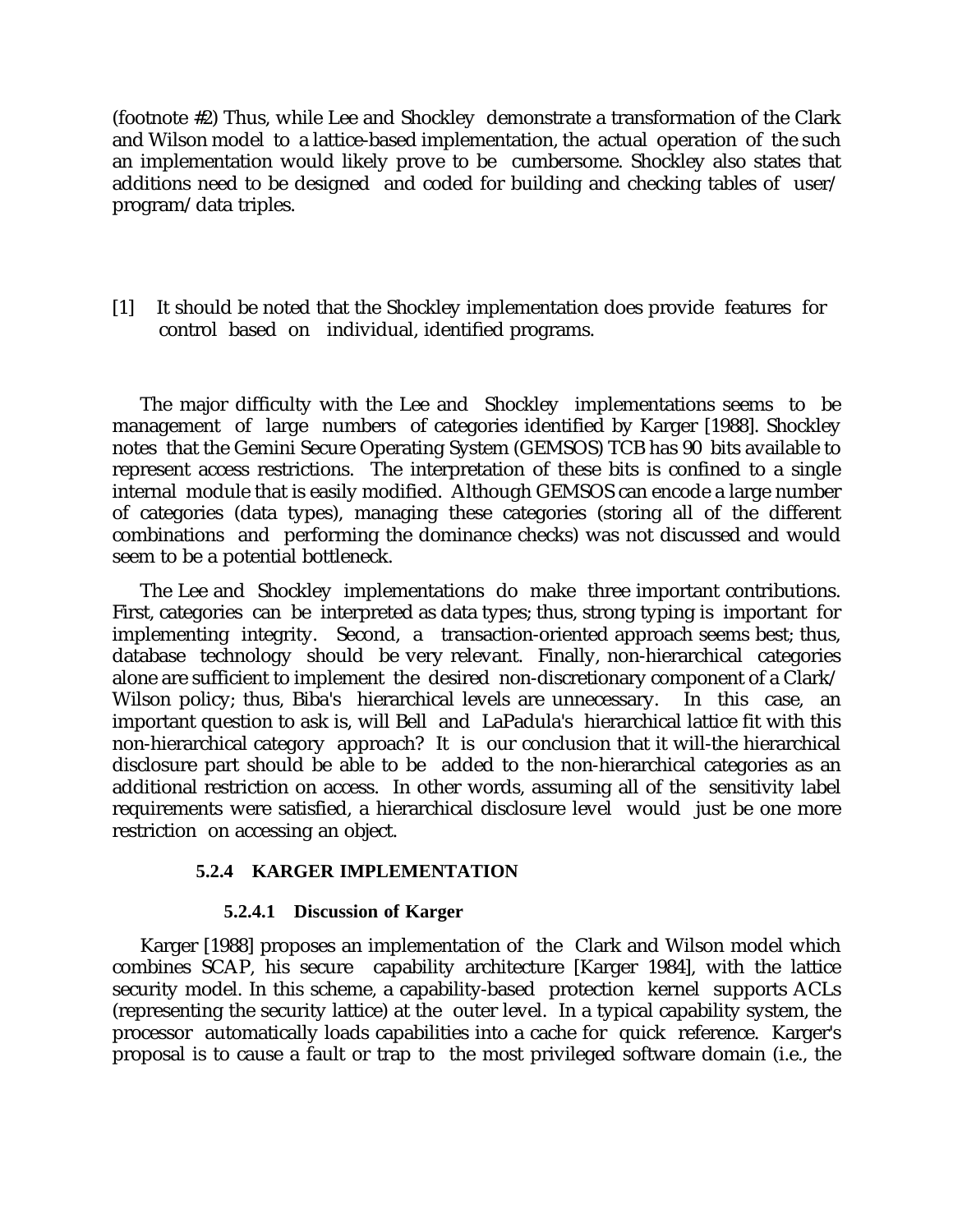security kernel) so that this privileged domain can evaluate whether the lattice model permits the capability to be used. Once a capability has been evaluated, it is placed in the cache so that it does not have to be reevaluated. If a lattice entry is changed, revocation can be achieved by flushing all of the capabilities for that object from the cache (causing new requests for the object to be freshly evaluated).

Karger suggests building CDIs out of abstract data types, with TPs as the operations of the type manager. Sealed (encrypted) SCAP capabilities can be used to implement abstract type management. As described above, SCAP can also intercept attempts to exercise capabilities by the TPs and require that special access control list checks be made to enforce separation of duty. Such an access control list for a TP would contain the Clark and Wilson triples.

 As part of this implementation, audit trails form a much more active part of security enforcement than in previous systems. Karger introduces ``token capabilities'' to make the use of audit information easier. While taking the form of capabilities to prevent unauthorized tampering, token capabilities are in fact separate copies of individual audit records. They include both the name of the transaction and the name of the user who executed the transaction. The user's name must be recorded so that one can ensure that TP1 and TP2 are executed by different people. The name of the TP is recorded to prevent the token capability from being used more than once. Once used, the token capability is marked to prevent further use.

Token capabilities are used in conjunction with access control lists to ensure that permission to execute certain transactions or to modify certain CDIs can only be granted if certain previous transactions have been executed by specific individuals. Attempts to exercise regular capabilities cause an object's audit records (token capabilities) to be examined and compared with the appropriate ACL entry. If the request is determined to be legal, the regular capability is accepted and the desired action can be performed. Token capabilities simply provide a mechanism for making the proper audit records available for integrity policy decisions on a timely basis.

Entries in a separation of duty ACL are more complex than the simple ACLs supported in previous systems. Each entry consists of a boolean expression in which the first term is the name of the user who proposes to execute the action, and the other terms are token capabilities for required predecessor transactions. The boolean expression identifies the name and order of the preceding transactions that must be executed. As a final note, the author states that mechanism complexity and system performance will be problems regardless of the protection strategy that is adopted.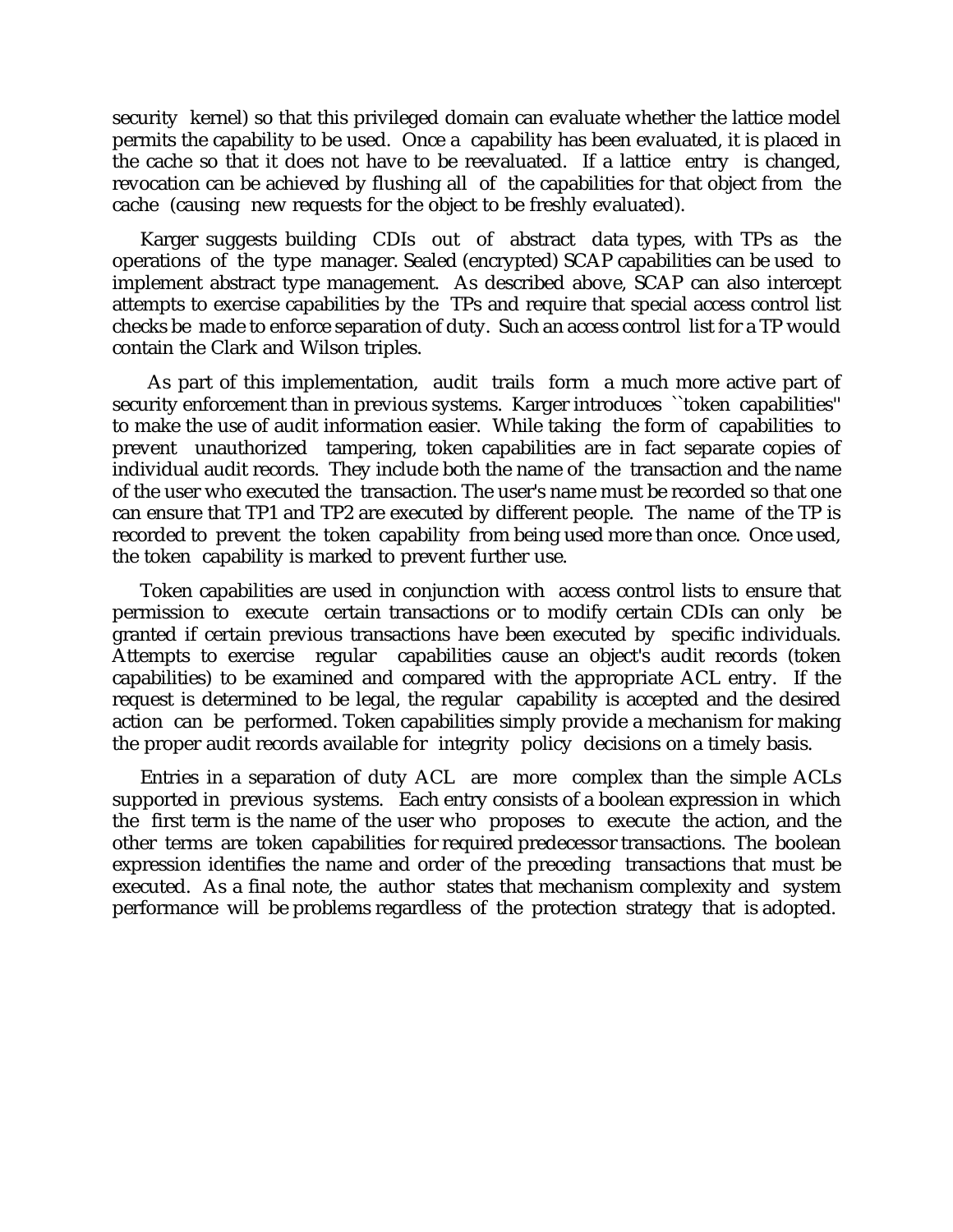## **5.2.4.2 Analysis of Karger**

By combining capabilities and access control lists, Karger greatly increases the implementation flexibility for achieving integrity. Karger requires that the ACLs contain the Clark and Wilson triples. This requirement by itself provides enough functionality for a system designer to implement static separation of duties (addressing both the first and third goals of integrity). Karger does not say how he would implement the triples or whether current systems would be sufficient; this is an important issue that must be addressed in future work.

The other part of Karger's implementation is the use of capabilities in support of the ACLs. Capabilities are used to provide domain separation so that actions are limited to particular domains, and also for quicker access. When a new capability is presented for invoking a certain program on a particular object, a trap to the security kernel is made to check the appropriate ACL entry. If the request is legal, the capability is stored in a cache to make subsequent accesses much faster.

Karger's complex ACLs not only contain triples, but they also specify the order in which transactions must be executed. These enhanced ACLs are used along with audit-based token capabilities to enforce dynamic separation of duties. Token capabilities can also be used to enforce well-formed transactions. The history of actions contained in these capabilities can be used to implement two-phase commit protocols. The two-phase commit protocol requires log records of all actions to ensure that any transaction either completely succeeds or does not occur at all. These log records are exactly the same records needed for making security policy decisions.

Notice that this implementation allows three levels of protection. First, triples implemented in the ACLs allow for basic integrity (static separation of duties). Second, capabilities can be used to support these ACLs to provide faster access and domain separation. Finally, enhanced ACLs and token capabilities support both dynamic separation of duties and well-formed transactions.

The additional flexibility provided by this implementation also creates some problems. Enhanced ACLs are much more complex than the ACLs implemented on current systems; thus, they may be more difficult to develop and to maintain. Token capabilities will add overhead that may become overly burdensome on system performance. Also, adding new applications may have a significant effect on existing separation of duty ACLs. Most importantly, future research needs to develop an efficient way of implementing access control triples.

# **5.2.5 JUENEMAN IMPLEMENTATION**

# **5.2.5.1 Discussion of Jueneman**

Jueneman [1989] proposes a defensive detection scheme that is based on mandatory and discretionary integrity controls, encryption, checksums, and digital signatures. This approach is intended for use on dynamic networks of interconnected Trusted Computing Bases (TCBs) that communicate over arbitrary non-secure media. Mandatory Integrity Controls prevent illegal modifications within the TCB, and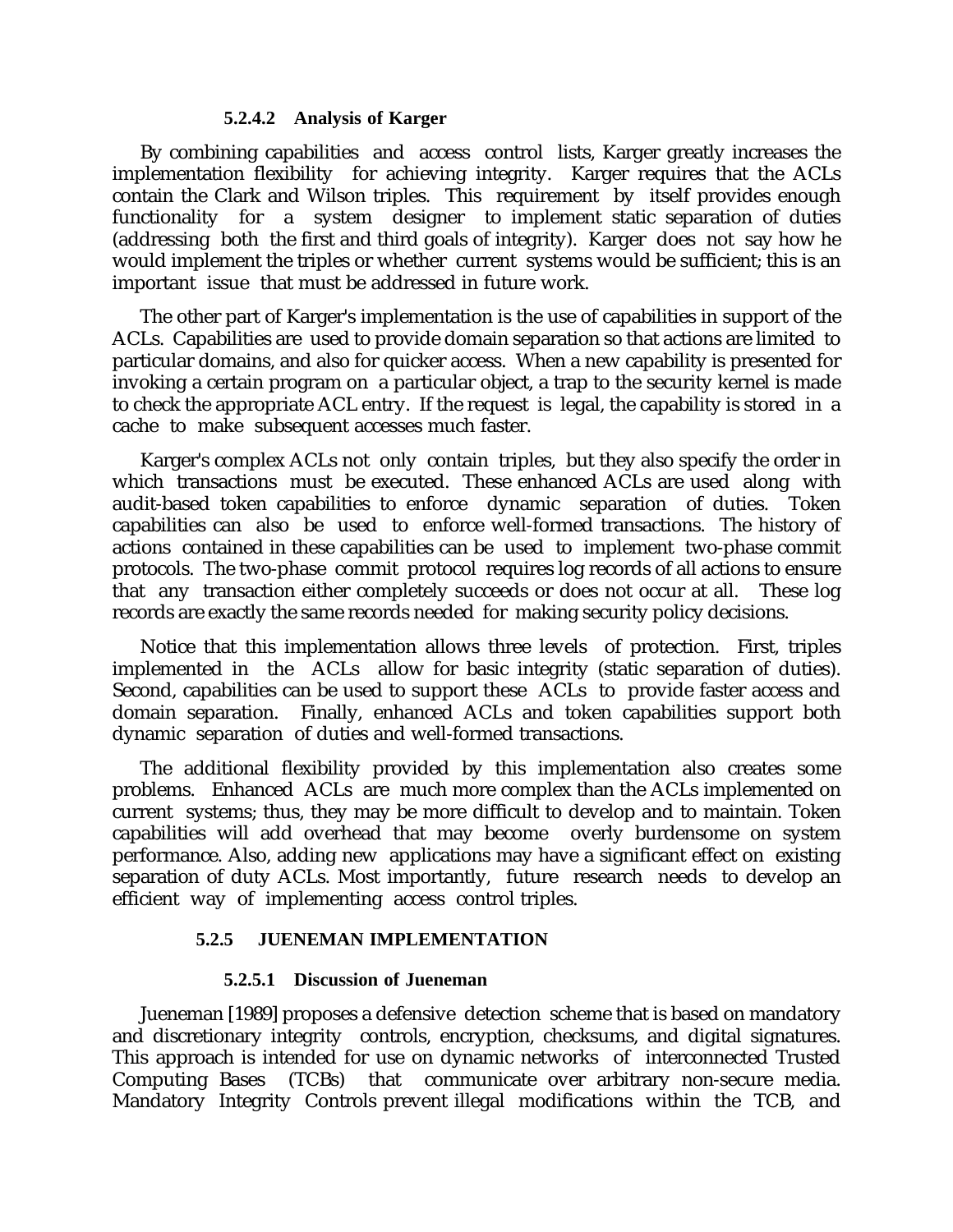detect modifications outside the TCB. Discretionary Integrity Controls are useful in supplementing the mandatory controls to prevent the modification, destruction, or renaming of an object by a user who has the necessary mandatory permissions, but is not authorized by the owner of the object. Encryption is used by the originator of an object to protect the secrecy or privacy of information. Checksums provide object to protect the secrecy or privacy of information. Checksums provide immutability and signatures provide attribution to allow the recipient of an object to The originator of an object should be responsible for assuring its confidentiality. The recipient should be responsible for determining its integrity.

It is assumed that the TCBs provide the equivalent of at least a B2 level of trust in accordance with the TCSEC. The B2 level provides mandatory and discretionary access controls and labels, process isolation achieved through the provision of distinct memory spaces under the control of the TCB, and the use of memory segmentation and read/write protection. In addition, in order to support the concept of separation of duty, the ability to exclude individuals or groups of individuals from accessing specified objects is assumed-a B3/A1 feature. Embedded cryptographic functionality is also assumed.

This implementation enforces mandatory and discretionary integrity controls across a computer network through the use of integrity labels. Two concepts are basic to an integrity label: integrity domain and integrity marking. Jueneman defines an integrity domain as the set of allowable inputs to a program (process) together with syntactic and semantic rules used to validate or reject those inputs and optionally produce one or more outputs. This use of the term ``domain'' is different from the definition used in both the TCSEC and the Boebert and Kain implementation, i.e., the set of objects that a subject has the ability to access.

An integrity marking has both hierarchical and non-hierarchical components. A hierarchical integrity level is an estimated probability that the process which created an object did so in accordance with the rules of a particular integrity domain or domains. Combining two or more integrity domains, the probabilities are assumed to be independent and are multiplied together to get an overall level (probability). A nonhierarchical integrity category qualifies the hierarchical integrity level; it is shorthand representation of identifying the rules of the integrity domain that applied to that subject or object.

Integrity labels are incorporated as header and trailer labels within encrypted subject information or encrypted objects themselves. Subjects, data files, and programs each have different integrity labels. The particular elements included in these label types are discussed below.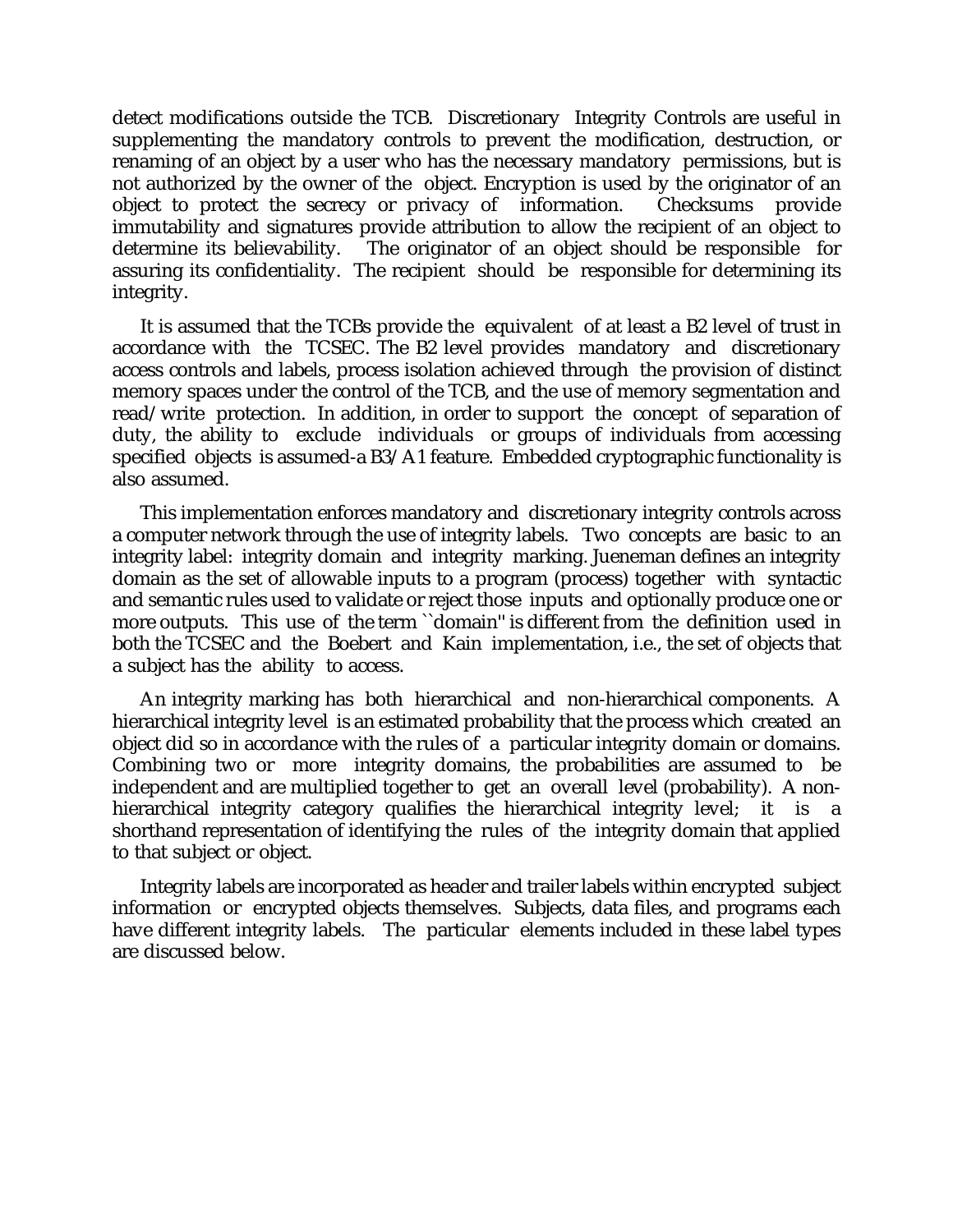#### **5.2.5.1.1 Subject Integrity Label**

A subject's integrity label contains a readclass, a writeclass, and a digital signature. A readclass is the range from the minimum integrity-read-limit to the maximum security-read-limit; a writeclass is the range from the minimum security-write-limit to the maximum integrity-write-limit. The read and write limits are made up of integrity markings.

A digital signature is a means by which a particular user or TCB digitally ``signs'' for the validity of objects it modifies. It provides non-repudiation protection of both the authorship of an object and the object's contents. Once a user has modified an object, he can digitally sign the object to unambiguously indicate his willing and conscious approval of the results. A receiver may require the originator's digital signature before an object will be processed.

#### **5.2.5.1.2 Data File Integrity Label**

The integrity label for a data file contains an integrity marking, a cryptographic checksum of the entire contents of the file, the name and cryptonym (digital signature) of the originator, and a bottom-up system of digitally signed certificates. A checksum is a separable code that is added to a block of data to help detect errors [Johnson 1989].

When original data is created, an extra piece of information, called the checksum, is appended to the block of data. The checksum is then regenerated when the data is received at its destination; the regenerated checksum and the original checksum are compared to determine if an error has occurred in the data, the checksum generation, the checksum regeneration, or the checksum comparison. Once a checksum has been computed, the original data and the check-sum are encrypted to produce a cryptographic checksum.

The digitally signed certificates are actually individual audit records. Each audit record has a ``pedigree'' part and a (optional) ``provenance'' part. The pedigree records which users ran what processes against what data inputs in order to produce given output(s); it is digitally signed by a TCB to show the TCB's approval. The provenance contains ancillary information (documentation, specifications, test cases and results, etc.); it is digitally signed by a user to show the user's intent.

#### **5.2.5.1.3 Program Integrity Label**

A program's integrity label contains all of the elements listed for a data file, and also includes the program's integrity domain.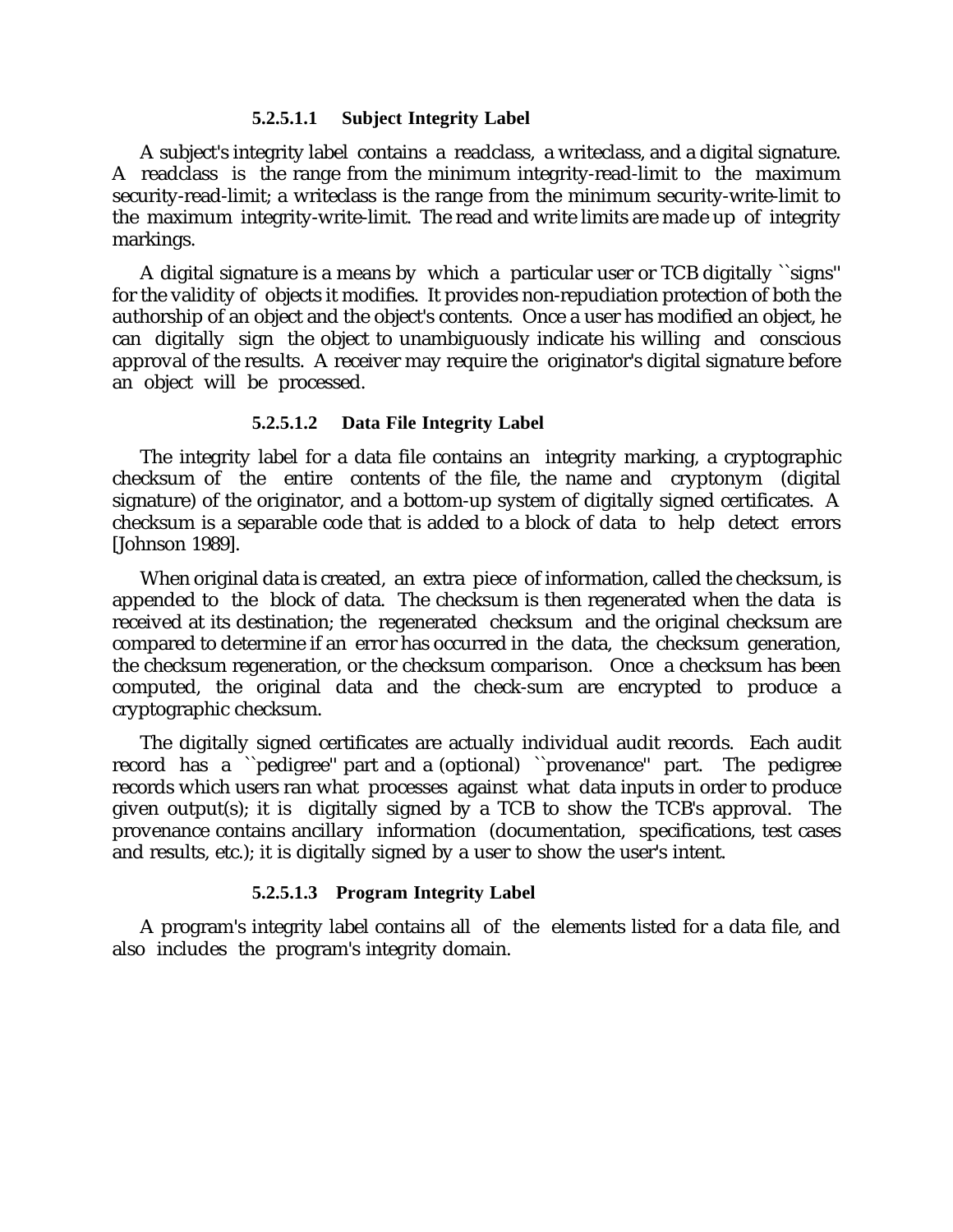# **5.2.5.2 Analysis of Jueneman**

Jueneman makes a very good point when he says that ``it is almost impossible to discover or stop all [illegal actions] by [malicious] programs'' (e.g., virus, Trojan horse, unintentional errors in any systems or applications program). Therefore, his approach is to use a defensive containment mechanism that can at least detect any change to a subject or object, and that cannot itself be subverted, in order to prevent such programs from affecting the rest of the system. This approach itself seems to be a very appropriate type of design philosophy for integrity: detection instead of prevention.

Jueneman chooses to implement this design philosophy with some mechanisms that appear impractical, and some mechanisms that appear quite effective. His use of hierarchical probabilities and qualifying, non-hierarchical rules (categories) for achieving TCB integrity is complex and would be difficult to implement. It would be difficult to assign a consistent numerical value as to whether certain rules were followed (other than 0 or 1), and developing appropriate rules would be slow and application specific at best. Thus, it would seem more reasonable to use another implementation for TCB integrity.

 However, Jueneman's use of encryption, checksums, and digital signatures seems to be an excellent proposal for addressing the first integrity goal at the distributed system level. Significant work has already been done in these three areas. Encryption, checksums, and digital signatures are well understood, and they add necessary integrity protection for distributed systems. To re-emphasize Jueneman's approach: the originator of an object is responsible for assuring its confidentiality, and the recipient is responsible for determining its integrity.

# **5.2.6 GONG IMPLEMENTATION**

# **5.2.6.1 Discussion of Gong**

Gong [1989] presents the design of an Identity-based CAPability protection system (ICAP), which is aimed at a distributed system in a network environment. ICAP merges the ACL approach and the capability approach; ACLs support a capability protection mechanism (just the opposite of Karger's SCAP), and nicely solve the problem of revocation. Gong's design provides support for administrative activities such as traceability. This approach also works for a centralized system. Compared with existing capability system designs, ICAP requires much less storage and has the potential of lower cost and better real-time performance.

A classic capability is represented as

 *(Object,Rights,Random)*

in which the first item is the name of the object and the second is the set of access rights. The third is a random number to prevent forgery and is usually the result of a oneway function f,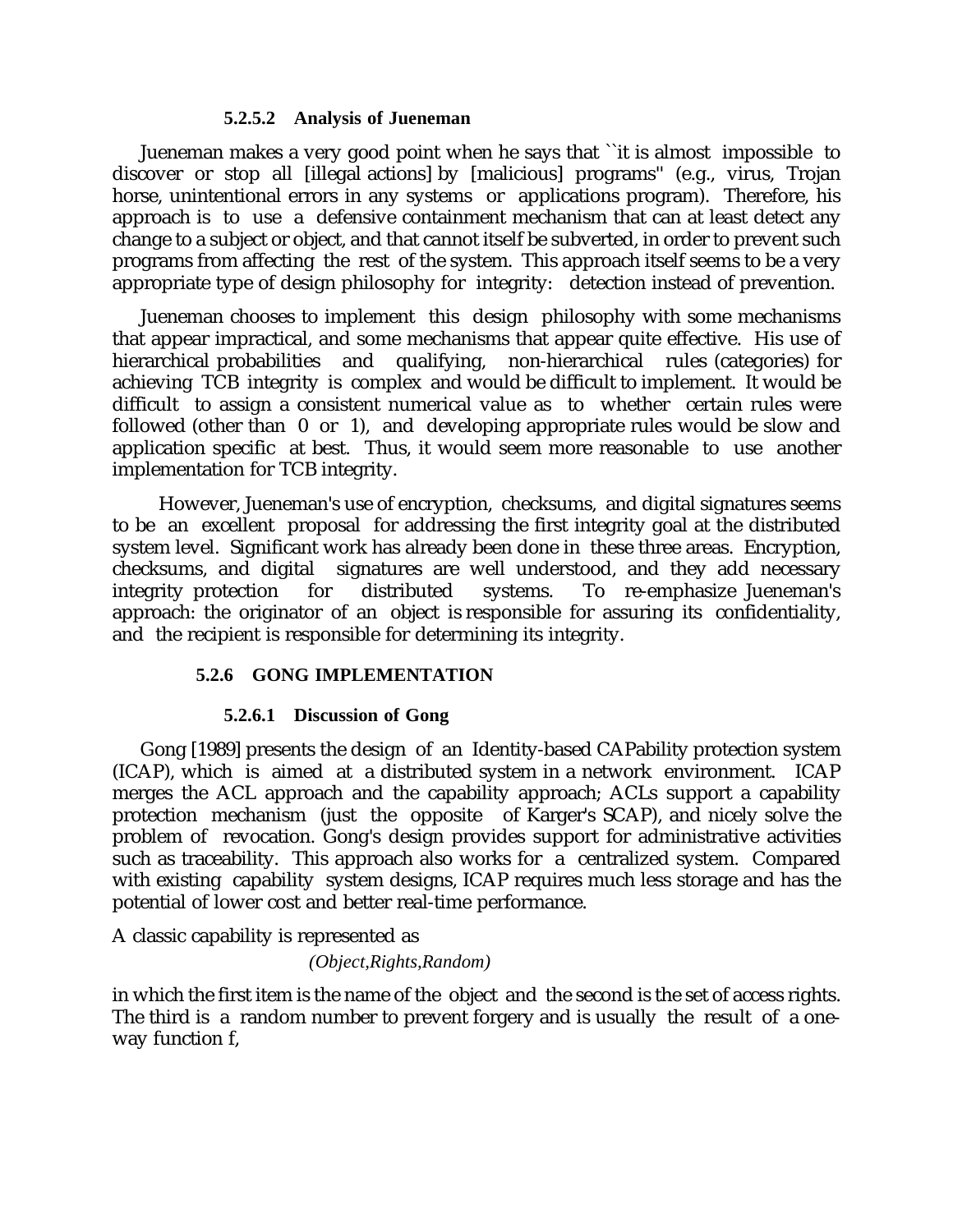## *Random = f(Object,Rights)*

Here, f can be a publicly known algorithm. It should not be based on other secret keys because key distribution introduces other difficulties. Its requirements are that it is computationally infeasible to inverse f and, given a pair of input and matching output, it is infeasible to find a second input which gets the same output. When an access request arrives at the object server together with a capability, the one-way function f is run to check the result against the random number to detect tampering. If the capability is valid, the access is granted to the subject.

In a classic system, a capability is created for each different set of access rights required for each object, and the capabilities that are kept by the server and other subjects for the same set of rights are the same. For example, if subject S1 possesses a read-only right and S2 possesses a read and write right for an object, the server has to have two different capabilities, C1 and C2. S1 holds C1 and S2 holds C2.

In ICAP, only one capability for each object is stored at the server, and different subjects' capabilities for the same object are distinct. This improvement in storage is achieved by changing the semantics of those items in traditional capabilities to incorporate identities, e.g., the owner-id, into the capabilities. When the server creates a new object on behalf of a subject S1, an ``internal'' capability is created as

 *(Object,Random0)*

and stored in the server's internal table. As usual, this table is protected against tampering and leakage. S1 is sent an ``external'' capability

 *(Object,Rights,Random1)*

which looks exactly the same as a classic capability but  *Random1 = f(S1,Object,Rights,Random0)*

When S1 presents the capability later, the server runs the one-way function f to check its validity. Note the number Random0 should possess a kind of freshness to counter a playback attack. For example, it could have a timestamp.

The server holds only one internal capability for each object, regardless of how many different subjects have access to a particular object. Thus, there is a reduction in the amount of storage required at the server. Subjects continue to hold distinct external capabilities for each object they are allowed to access.

When S1 wants to pass its external capability  *(Object,Rights,Random1)*

to a process owned by S2, it must explicitly present the request to the server. If the request complies with the security policy, the server retrieves the secret Random0 from its internal table, creates

 *(Object,Rights,Random2)*

where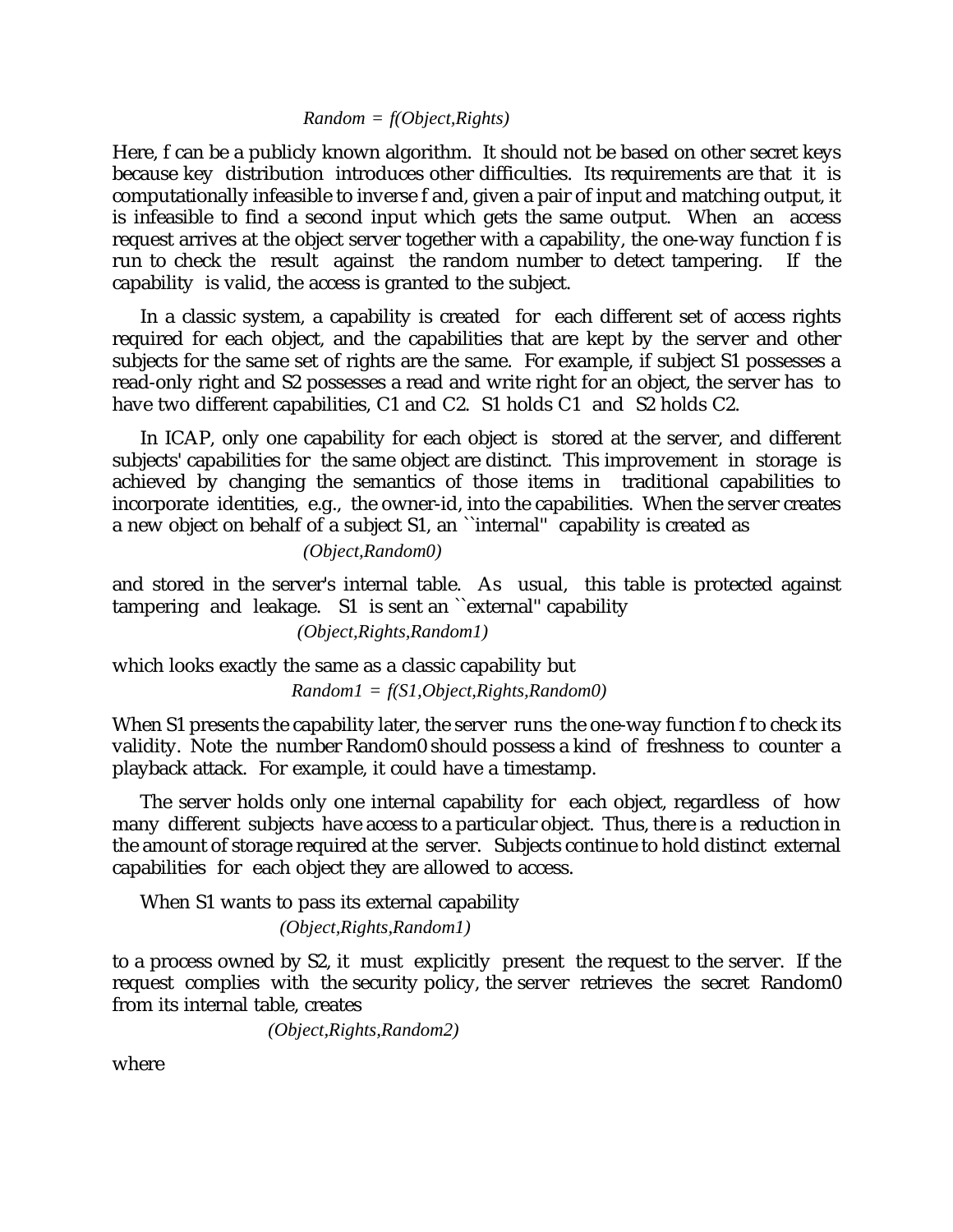#### *Random2 = f(S2,Object,Rights,Random0) and passes it to S2.*

Because the internal random number is kept secret, external capabilities are protected against forgery. Moreover, since proper authentication is done, subjects cannot masquerade as others. Subject S2 cannot use S1's capability even if S2 possesses a copy of S1's capability because the identities are different, hence the results of applying f will be different; S2 must be given its own capability to access a particular object. Any valid propagation has to be completed by the server rather than by the subjects. In other words, the server can monitor, mediate, and record any capability propagation.

When a capability is to be propagated, the kernel or an "access control server", which may or may not be the object server, checks to see whether to allow the propagation, according to the security policy. The intuitive motive of this scheme is the The intuitive motive of this scheme is the observation that the number of capability propagations is usually much less than the number of their uses, so it seems more economic to check the security policy at propagation time than at access time. The object server does not check against the security policy when a capability is later used for access. Instead, exception lists and propagation trees are used to revoke access.

Exception lists are associated with each internal capability to achieve rapid revocation. When S1 wants to revoke a capability it gave S2 earlier, it presents the request to the server. The server then updates the corresponding exception list. When an access is required, both the exception list and the capability's validity are checked. These checks can be done in parallel.

Capability propagation trees are stored at the access control server, and they can be resolved in background mode to achieve complete revocation. For a capability passed from S1 to S2 and then to S3, the propagation tree entry would look like

 *(Object,Rights,S1,S2,S3,Random3)*

where

#### *Random3 = f(S1,S2,S3,Object,Rights,Random0)*

When something goes wrong, it is straightforward to know from the access control lists who has what access to an object. In addition, it is easy to know from the propagation trees how the access rights were propagated.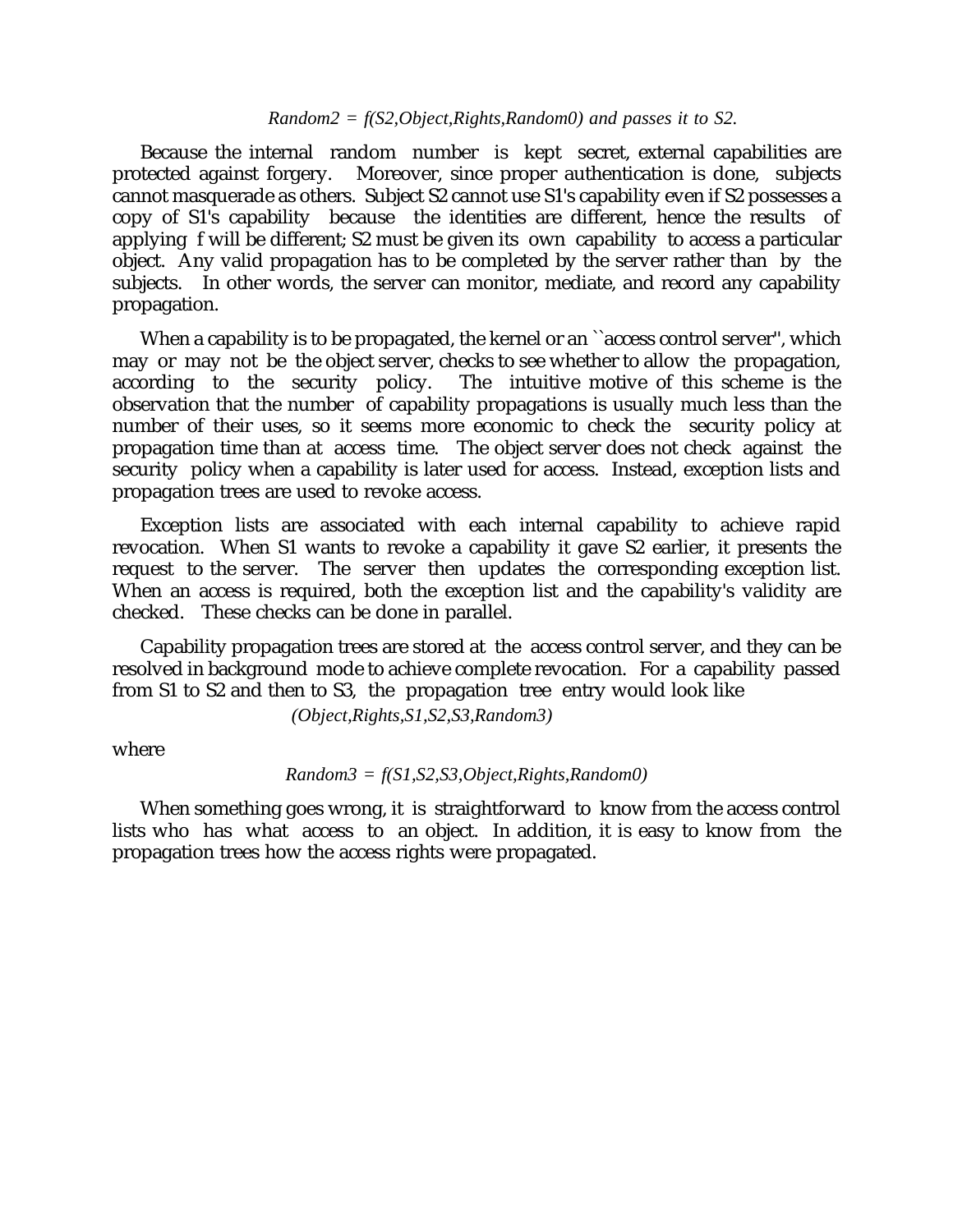#### **5.2.6.2 Analysis of Gong**

Gong's implementation is an effective, conceptually straight-forward implementation of access control lists supporting a capability-based protection system. His approach takes advantage of the domain separation and performance characteristics of capabilities, while maintaining control over propagation and revocation of access rights. Just as importantly, the structure of the implementation is simple and allows the incorporation of any disclosure and/or integrity policy. This implementation can be used to address the first and third goals of integrity.

The implementation is made up of users, objects, object server(s), and a centralized access control server. The access control server maintains ACLs that describe the desired protection policy, and it also monitors any new requests for capabilities. An object server maintains one internal capability for each object, and communicates with the access control server on behalf of the users. These two types of servers each contain additional data structures that Gong uses to solve the two main problems encountered in the past with capability-based protection systems: propagation and revocation. Propagation trees are stored on the access control server to keep track of which users have access to an object and how they obtained that access. Each object server stores an exception list that records when a user wants to revoke access to another user.

This implementation provides flexibility in several areas. The most significant accomplishment is that the type of protection policy is immaterial to Gong's implementation; it could be a Bell and LaPadula disclosure lattice, a Biba integrity lattice, Clark and Wilson triples, or Lee/Shockley non-hierarchical categories. Whatever the policy, it is incorporated as part of the access control server.

There are other aspects to Gong's implementation that allow for flexibility of use. First, domain IDs can be incorporated into user IDs, if necessary. Second, discretionary control can be added on top of the existing non-discretionary control structure. Third, sealed (encrypted) capabilities can be used to implement protected subsystems. Finally, the given capability structure can be expanded.

Gong's implementation has two additional advantages besides flexibility. First, the protection policy is checked at propagation time, which is more economic than checking the policy on each access. Second, although exception lists are very useful for achieving rapid revocation, complete revocation can be performed in the background by the access control server. This structure also allows revocation to be withdrawn. Since revocation is initially marked in the exception list, a false alarm or error can be resolved without invoking the expensive full revocation mechanism.

A disadvantage in the Gong implementation is that it can only implement static separation of duties because the ACLs are not checked at access time. This limitation may be a major drawback in the long run if dynamic separation of duties becomes an accepted and required part of system specifications.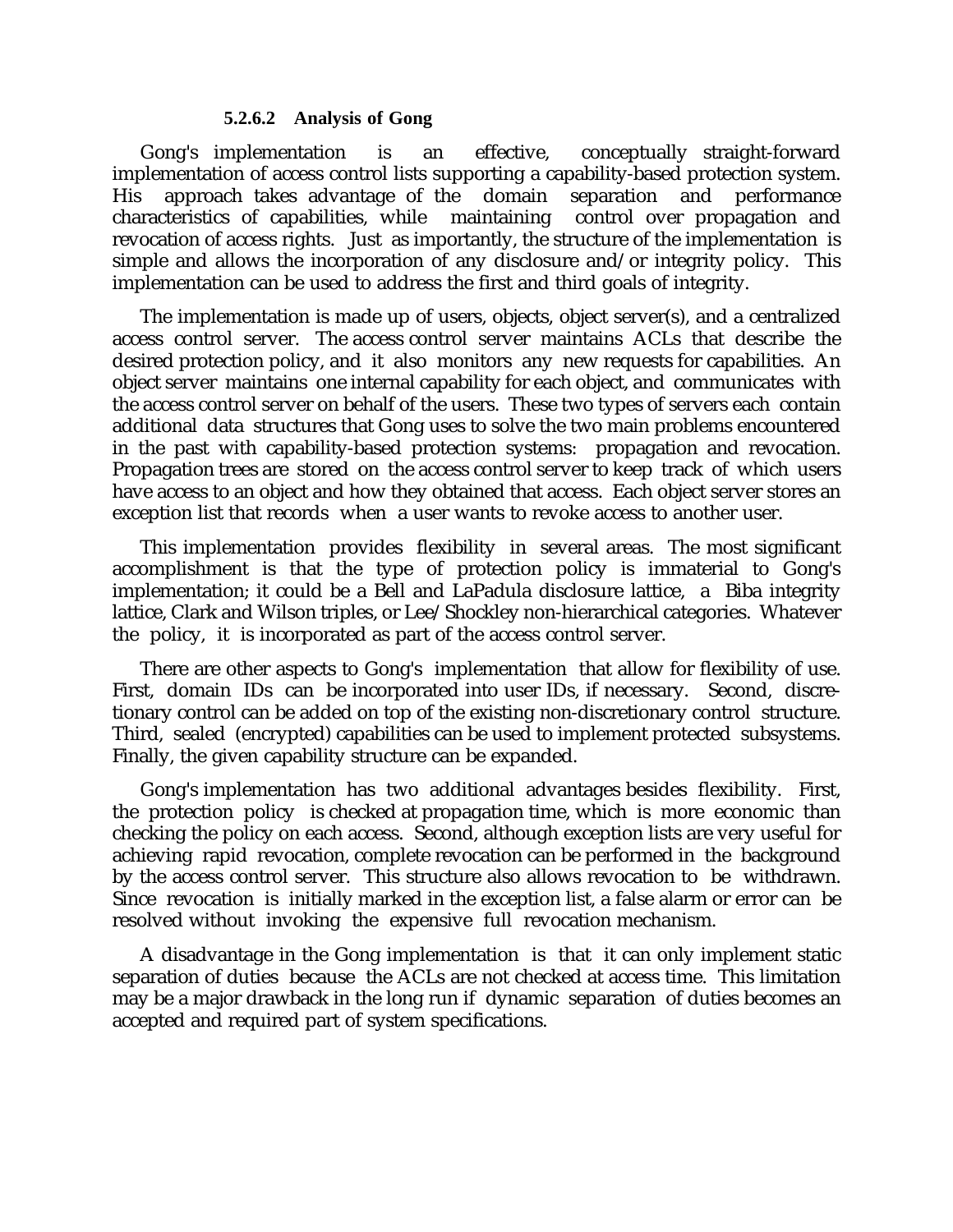## **5.2.7 SUMMARY OF MODEL IMPLEMENTATIONS**

Based on one or more of the models we have discussed, seven implementations have been identified and analyzed. Lipner [1982] is the first work to emphasize the importance of non-hierarchical categories for achieving integrity. This implementation also introduces the important distinction between program objects and data objects. Boebert [Boebert 1985, Boebert 1988] presents a flexible, object-oriented approach that focuses more on isolating the action than isolating the user. Lee [1988] and Shockley [1988] introduce minimum and maximum views for controlling access to objects. This approach may be difficult to manage, but it does point out the usefulness of strong typing and transaction-based operations. Karger [1988] and Gong [1989] both combine the advantages of capabilities (speed and domain separation) and ACLs (review and revocation). Karger's approach uses capabilities in support of ACLs; Gong uses ACLs in support of capabilities. Karger provides more flexibility, but Gong's approach seems to be more realistic for use in an actual system. Jueneman [1989] has a highly complex approach for TCB integrity, but his use of encryption, checksums, and digital signatures seems to be an excellent proposal for promoting and preserving certain aspects of integrity in distributed systems.

Each of the implementations described in this section address one or more of the integrity goals defined at the beginning of the paper. All of the approaches address the first, and most basic, goal of computer system integrity. The second goal is not addressed directly by any of the implementations. The third goal is addressed by several implementations [Lee 1988, Shockley 1988, Karger 1988, Gong 1989] that recommend using concepts described in the Clark and Wilson model.

# **5.3 GENERAL ANALYSIS OF MODELS AND MODEL IMPLE-MENTATIONS**

Models and model implementations that protect information in computer systems are all based on some policy variation of the principle of separation. A common theme is to restrict access to information by separating more ``sensitive'' information from less important data, and concentrating the protection effort on the sensitive information. We have described several models and implementations which have different philosophies on the concept of separation. Now we look at the pros and cons of five separation philosophies: hierarchical levels, non-hierarchical categories, access control triples, protected subsystems, digital signatures, and encryption. We also discuss the combination of capabilities and ACLs, and conclude with a general analysis.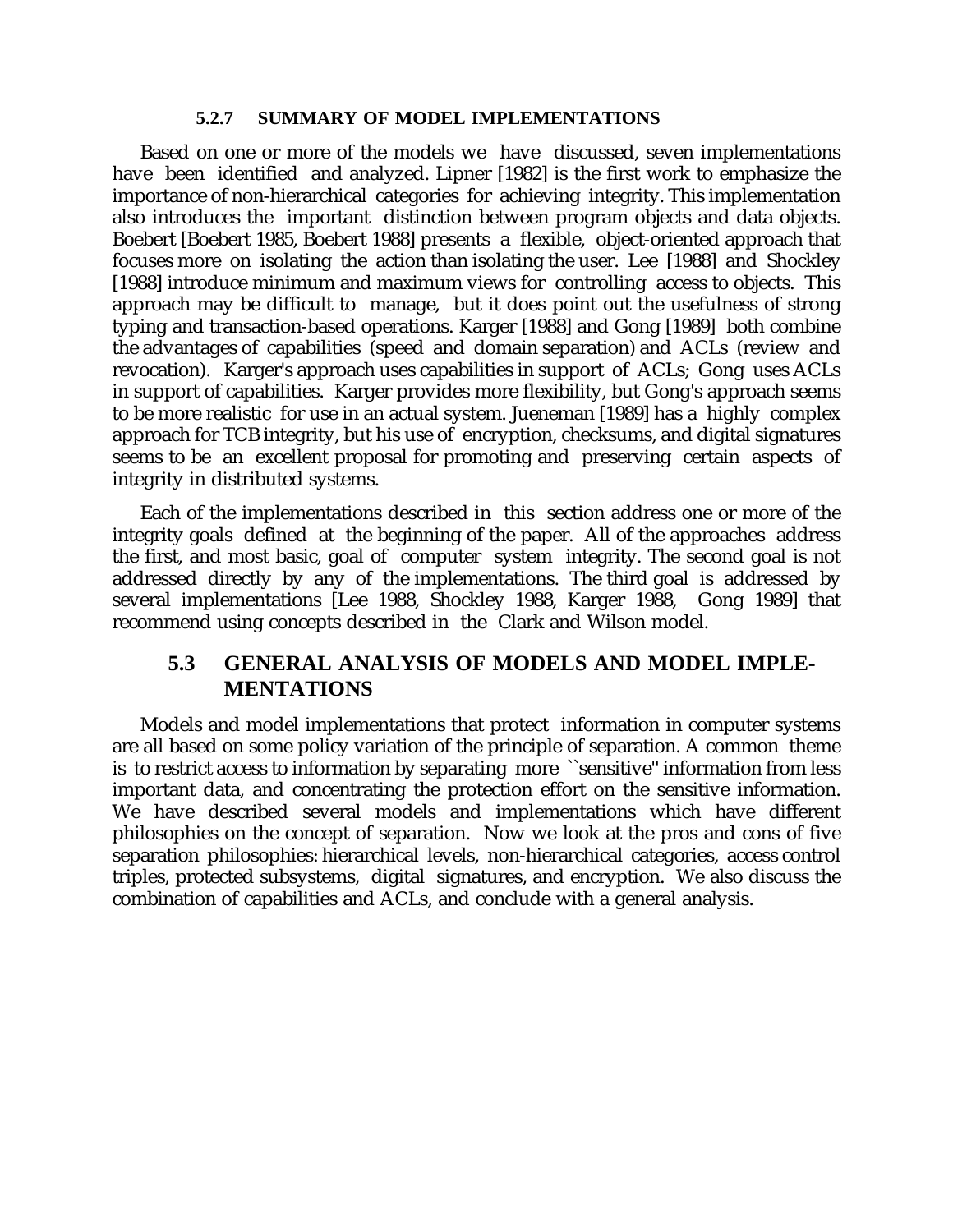## **5.3.1 Hierarchical Levels**

One of the earliest computer protection models was developed in 1975 by Bell and LaPadula, with the emphasis being to prevent unauthorized disclosure of data or information. Their approach to modelling separation was through a lattice, designed to neatly coincide with the existing governmental classification structure (e.g, Top Secret, Secret, Confidential, Unclassified). The Bell and LaPadula model was the inspiration for Biba's integrity model. Both models emphasize levels in establishing rules for information protection.

The current governmental classification system is oriented toward preventing improper disclosure of information; Bell and LaPadula developed their model with this classification system in mind. If a similar classification system were developed for preventing improper modification, the Biba model would be a good choice for representing these needs. Until then, hierarchical levels will not be very useful for computer system integrity.

# **5.3.2 Non-hierarchical categories**

The term ``category'' is used to describe non-hierarchical separation. In 1982, Lipner expressed the need to have a different outlook on computer security. He recommended that primary emphasis be placed on categories, and only minor emphasis be placed on levels. Outside of the government, few organizations operate according to the concept of levels. Most companies have employees at the same ``level'', but with different responsibilities. Even if levels are implemented, categories must provide appropriate separation between users within each level. The concept of ``roles'' may be more accurate or applicable.

# **5.3.3 Access Control Triples**

Lipner was the first person to identify the need for distinguishing between program objects and data objects. Clark and Wilson built on this distinction to establish the concept of access control triples. Clark and Wilson view triples as being necessary for implementing integrity because triples allow the explicit identification of which data a user is allowed to manipulate with a particular program. Triples also provide the ability to implement separation of duty, another necessary attribute of a computer system that has integrity.

Triples provide a useful paradigm for implementing integrity. While the Clark and Wilson model does not have all the details worked out, we believe that it is a useful guide for future research in addressing computer system integrity.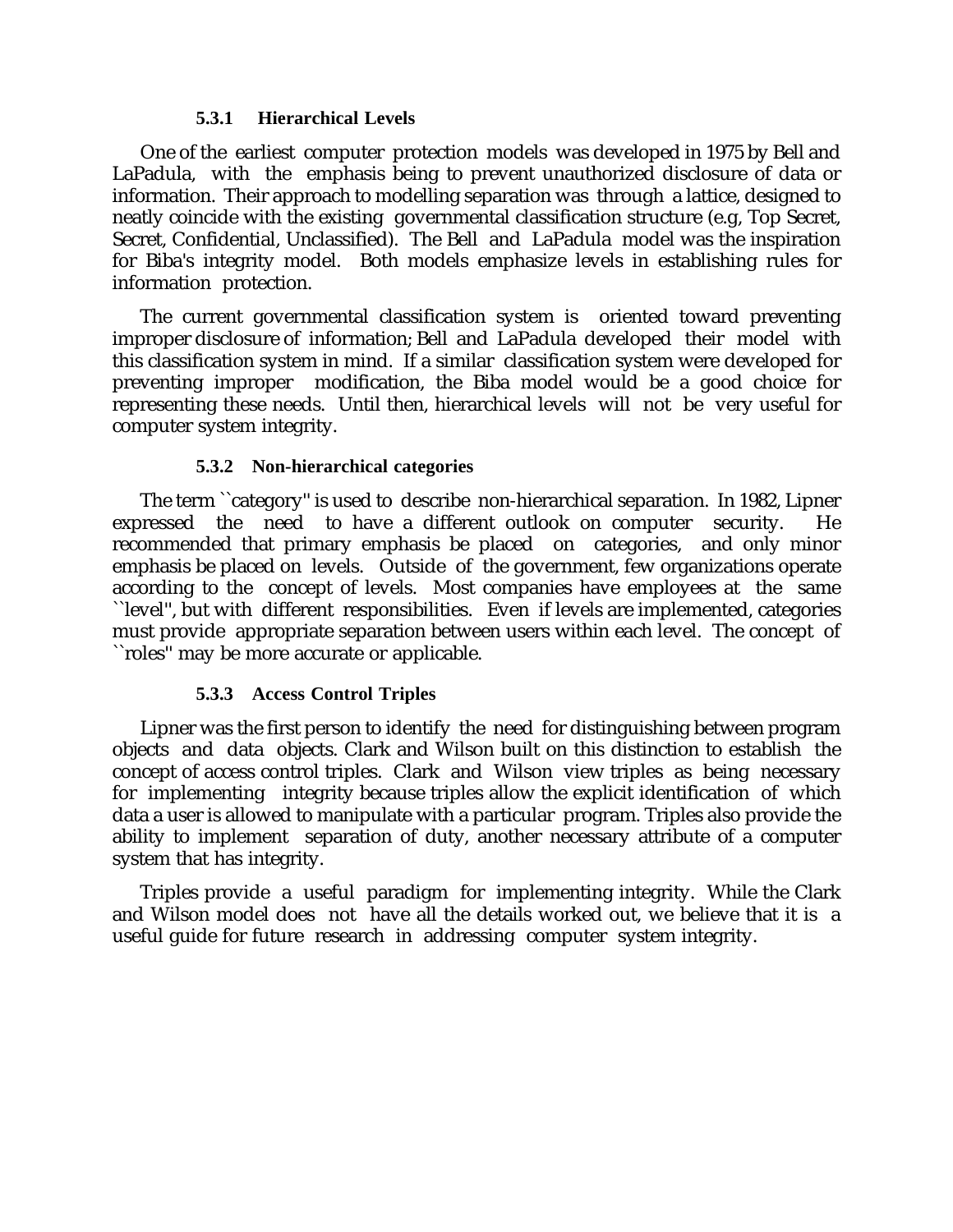## **5.3.4 Protected Subsystems**

Goguen and Meseguer introduced an automaton-based model that focuses on the transition from one valid state to the next as defined by the particular security policy being enforced. The emphasis of this model is to separate users' working spaces to provide non-interference and to prevent unauthorized access. Boebert and Kain's implementation is based on this concept of protected subsystems.

Protected subsystems implement a finer degree of separation within categories. They exclude certain access rights that a user has outside the subsystem. A user can only access certain objects from within the protected subsystem, and then only in constrained ways defined by the subsystem.

Strong typing is a promising area for implementing protected subsystems. Strong typing provides separation by limiting the number of entry points for executing certain programs. In other words, a user must have access to the appropriate type in order to execute the programs within that domain. However, strong typing does not limit the execution of specific programs once a user has entered the domain; that is the responsibility of access controls (i.e., triples).

# **5.3.5 Digital Signatures/Encryption**

The last philosophy of separation is based on digital signatures and encryption. Jueneman is the biggest supporter of this approach; he strongly argues that digital signatures and encryption are the only way to provide protection across a distributed network. Jueneman may be correct in this matter, although the use of digital signatures and encryption appears to be a necessary rather than a sufficient mechanism for protection in distributed environments.

# **5.3.6 Combination of Capabilities and ACLs**

Both Karger and Gong combine the advantages of capabilities (protection domains and performance) and ACLs (control over propagation and revocation of access rights) to provide protection. Karger's model allows for dynamic separation of duties, but Gong's model is simple, implementable, and more efficient for static separation of duties.

# **5.3.7 Summary of General Analysis**

Having analyzed each of the individual models, some overall conclusions can be identified. First, as Lipner suggested, categories seem to be much more important than levels for implementing integrity. Also, it is important to distinguish between program and data objects because programs are the means by which a user modifies data objects. Second, the Clark and Wilson model appears to be a useful starting point for addressing the issues of integrity. In particular, access triples are recommended (if not required) to explicitly identify which programs a user may invoke to modify particular data objects; triples cannot be implemented with existing systems. Third, encryption and digital signatures look to be an effective way of maintaining integrity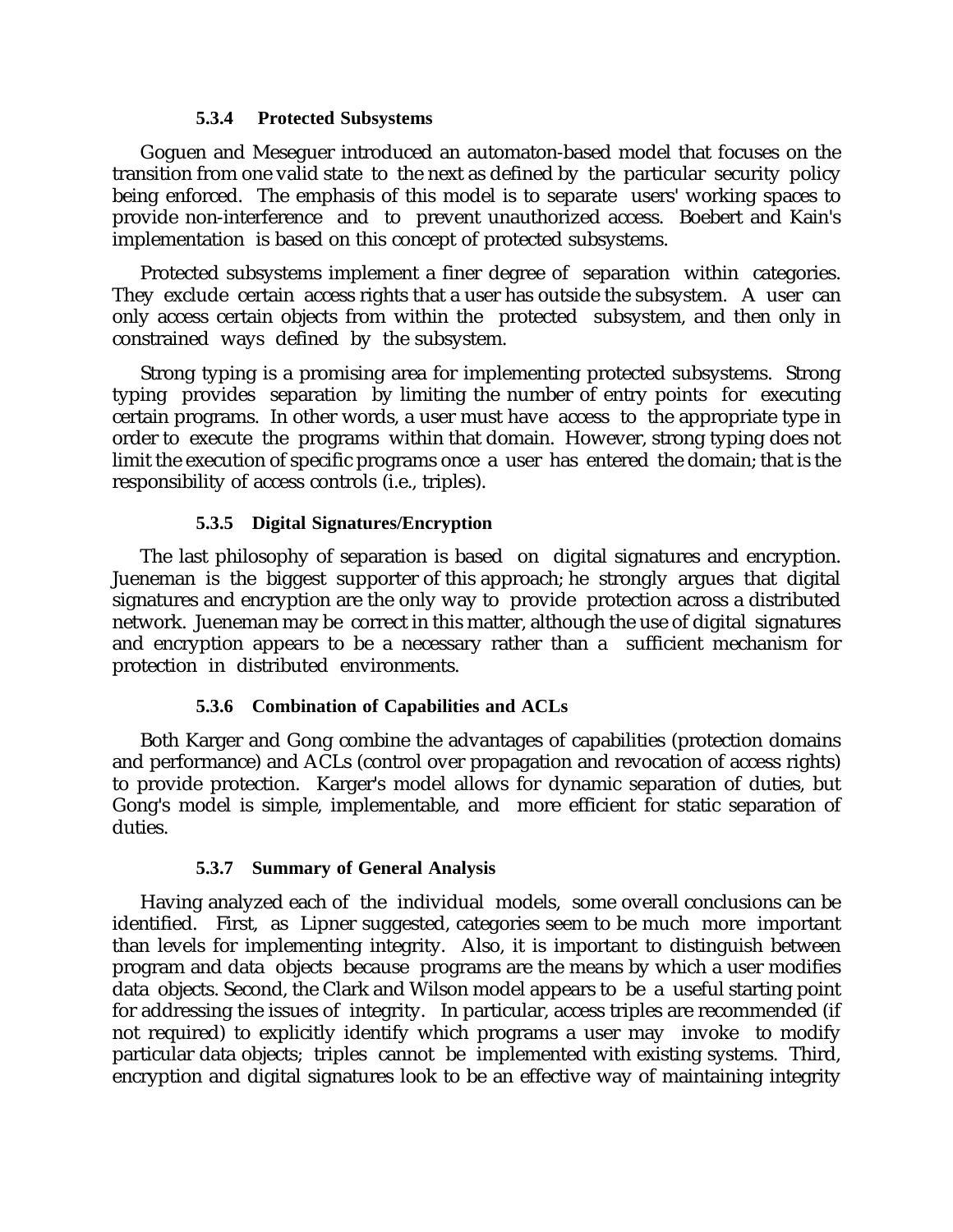over a distributed network. Fourth, the combination of capabilities and access control lists provides maximum separation, efficiency, and access review. Finally, many of the models talk about validation and verification of the programs that carry out the actual manipulations (TPs in Clark and Wilson). Continued research needs to focus on methods for assuring that programs do what they are intended to do and nothing more.

# **6 CONCLUSIONS**

This paper has discussed the need for integrity to be promoted and preserved with respect to data and systems. It has recognized that this need exists for military, public, private, and commercial organizations who depend on the integrity of their systems and their data in automated information processing, process control, and embedded computing applications. Further, it has shown that this need has been recognized since the early days of computer systems development, and that many of the protection mechanisms now routinely incorporated into today's computers were the result of addressing concerns of integrity. This latter point is important in that often the argument is made that we have had no worked examples of integrity and that we need to conduct a significant amount of research before any criteria are written. This paper tries to add some balance to that argument. The paper illustrates that there is a significant body of knowledge available about integrity and integrity mechanisms, and that such knowledge can be presented in a way to aid in initial formulations of criteria. The paper also recognizes that there are many aspects of integrity that require further investigation. It is the idea of concurrently pursuing both criteria and criteria-enabling research that we believe is key to making the rapid advances necessary in meeting the recognized needs for integrity.

# **6.1 SUMMARY OF PAPER**

The paper discussed the difficulty of trying to provide a single definition for the term integrity as it applies to data and systems. We conclude that a single definition is probably not possible and, indeed, not needed. An operational definition that encompasses various views of the issue seems more appropriate. We offer such an alternative so that progress beyond definitional aspects can be made. Our framework, or operational definition, provides a means to address both data and systems integrity and to gain an understanding of important principles that underlie integrity. It provides a context for examining integrity preserving mechanisms and for understanding the integrity elements that need to be included in system security policies.

The paper has provided a set of principles that are important to integrity. We do not claim that the set is complete or applies to all systems or applications. We do believe that it is useful as basis for developing integrity policies and mechanisms. We encourage others to debate and to strengthen this set of principles.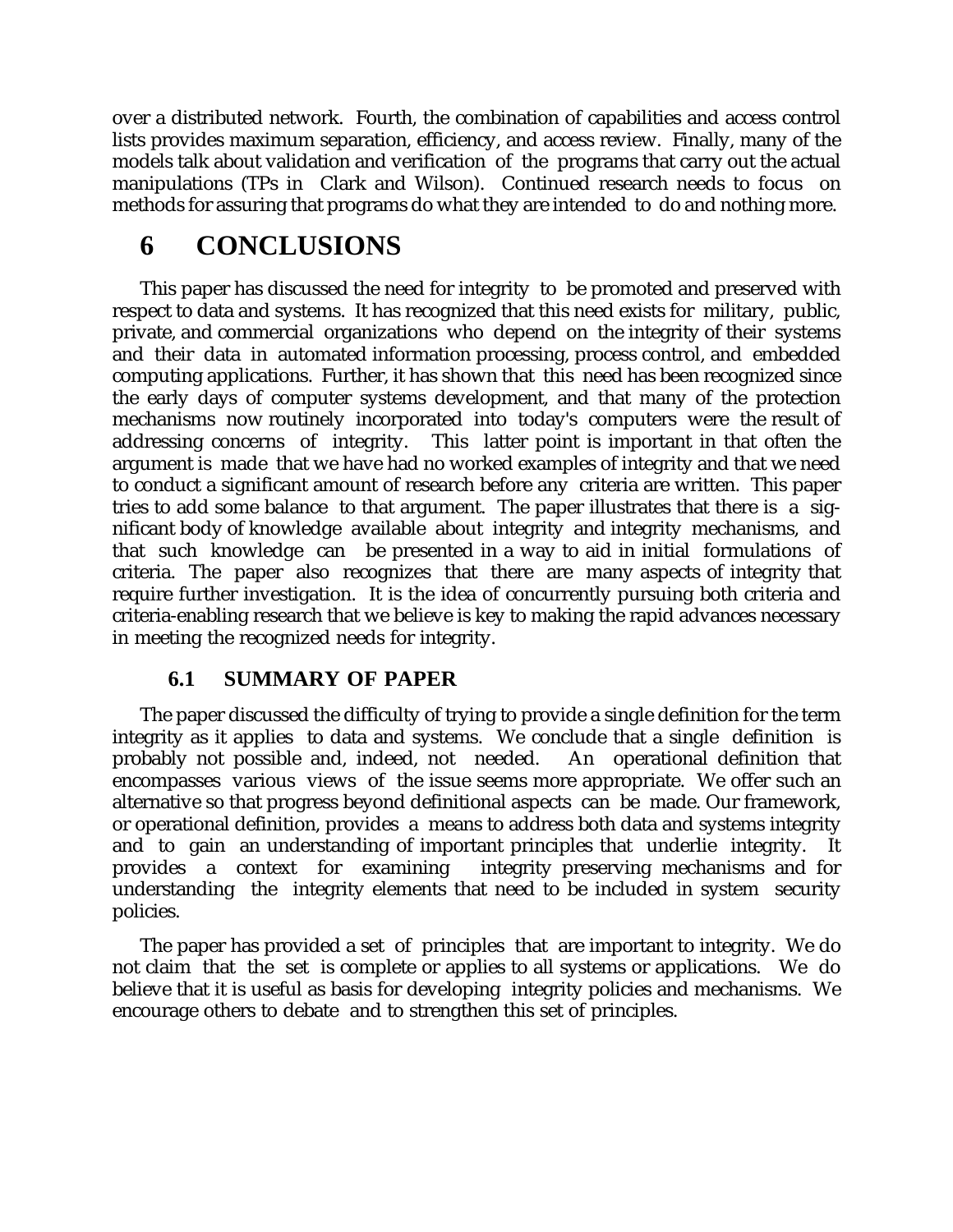We have shown that the promotion and preservation of data and systems integrity can involve a wide diversity of mechanisms. The mechanisms have been categorized to show that they serve a relatively small set of distinct purposes. Separation stands out as the most pervasive feature. We use the term ``policy'' to describe the administrative courses of actions which characterize a group of mechanisms in promoting or preserving integrity. We acknowledge that not all of these mechanisms are automated, but we believe that by including them we have given greater insight into what types of controls need to be provided and the types of threats which must be countered by automated integrity mechanisms. A significant number of these mechanisms serve to support human-enforced integrity; thus, without humans involve in the process, these mechanisms will not necessarily provide additional benefits. The costs and benefits of research required to automate some of these mechanisms should be evaluated. All of these mechanisms need to be examined in light of other protection goals, i.e., confidentiality, to ensure that any conflicting goals are identified and resolved prior to the inclusion of these mechanisms into systems that need to satisfy multiple protection goals.

The paper has provided an overview of several models and model implementations (paper studies) of integrity. These models are still rather primitive with respect to the range of coverage suggested by examining both data and systems integrity. No model, on its own, supports all of the integrity policies that we have identified. Of these models, the Clark and Wilson model now seems to be receiving the most research attention. It is not a formal mathematical model, and its lack of preciseness in its details still leaves many elements ambiguous. Although these ambiguities need to be resolved and many aspects empirically proven, the Clark and Wilson model provides a fresh and useful point of departure for examining issues of integrity. The Biba model addresses a more fundamental concept, that of contamination. While this model may seem initially appealing, it seems contrary to what is actually occurring in data processing where most of the mechanisms we apply are meant to increase the integrity of the data. Further, it does not seem to be practical or easily implementable, i.e., the determination of labels for specific data and the subsequent labelling operations of data items may be extremely difficult and of a much higher cost than the value returned. The Goguen and Meseguer model is related to integrity by the concept of non-interference, which can be used to model behaviors of active entities and to show that actions are separate and non-interfering.

# **6.2 SIGNIFICANCE OF PAPER**

By going beyond attempting to define integrity, the document provides material that we believe will be useful to system designers, criteria developers, and to individuals trying to gain a better understanding of the issues of data and systems integrity. The study provides a framework and foundational material to continue the efforts toward developing criteria for building products which preserve and promote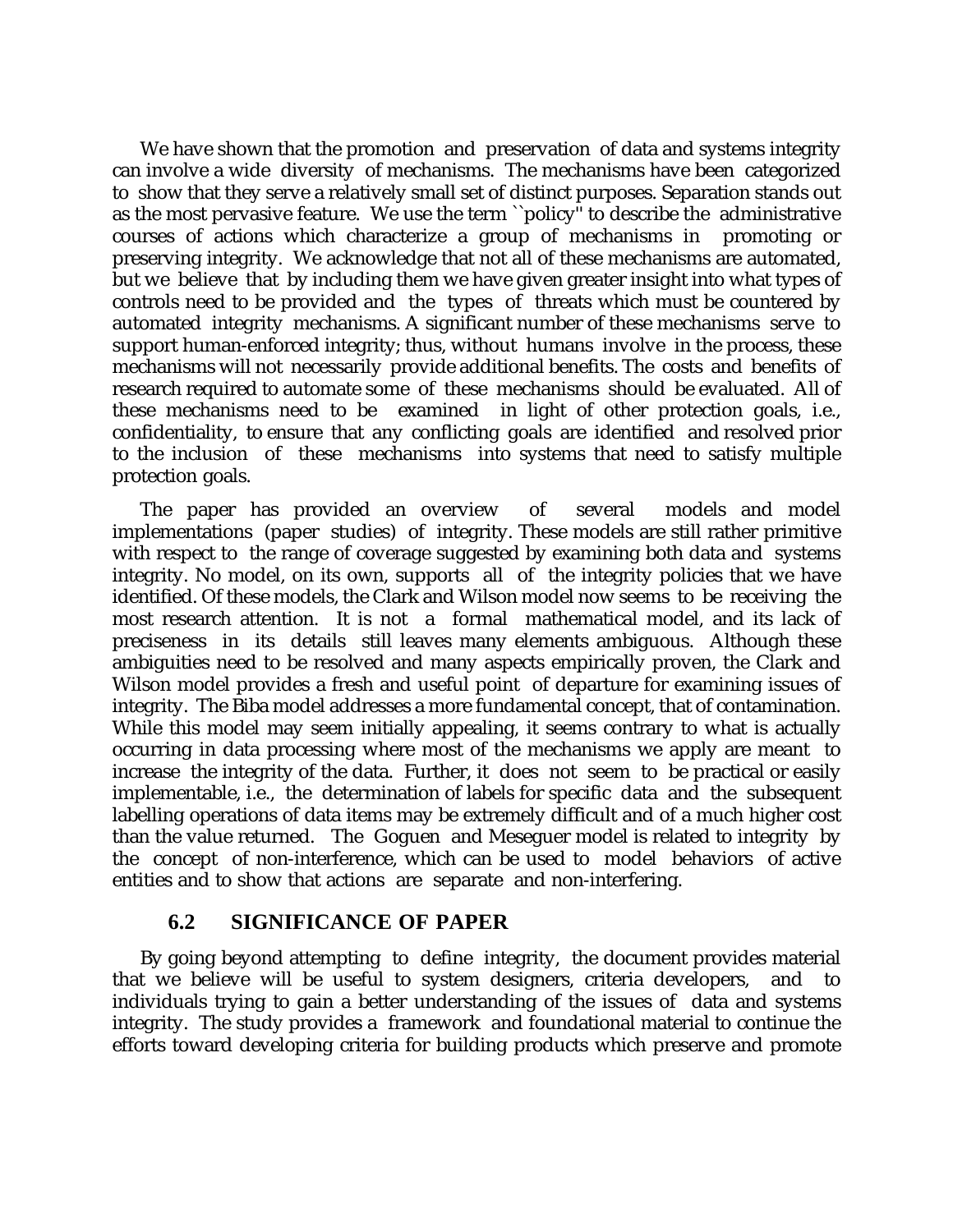data and systems integrity. However, this study is only a beginning and remains incomplete in terms of fully addressing the topic. Further principles should be sought out. Additional mechanisms in the areas of fault tolerance, database management, communications, and in specific application areas should be described and analyzed.

The paper reinforces the realization that data and systems integrity are important and necessary, and that they need to be addressed in a determined and methodical manner. We conclude that there is a great deal known about certain aspects of data and systems integrity and, in many cases, that there exists a history of experiences with both the principles and the mechanisms. We also conclude that there are many things yet to be learned with respect to assembling this experience and knowledge into coherent systems, e.g., moving from manual mechanisms to automated mechanisms. One of the main conclusions that can be drawn from this paper is that mechanisms can be applied at various layers of system abstraction. This concept of layering needs to be examined to determine what, if any, interfaces need to exist between mechanisms at different system layers and what protocols need to exist within layers. IDA is undertaking a follow-on study to address the allocation and layering of mechanisms.

Integrity criteria need to be written. For some aspects, we conclude that there is sufficient understanding to write specific criteria, but for other aspects of such criteria, more experience, research, debate, and proofs of concepts will be needed. We believe that this partial knowledge should not delay the writing of criteria. Rather, we recognize the need to establish a means to make the criteria, and thus the systems, evolvable with respect to integrity protection. Establishing this means may require more participation by systems vendors in the evolutionary development of integrity criteria than there was in the development of confidentiality criteria. The key here is to understand what is involved in designing systems for evolution so that criteria do not unnecessarily stifle new system designs or new concepts for preserving or promoting integrity.

# **6.3 FUTURE RESEARCH**

The following studies are suggestive of those that should be undertaken to extend and apply the principles, mechanisms, models, and model implementations that have been presented in this paper.

# **Allocation Study**

The understanding of layering and allocating the various integrity mechanisms needs to be broadened. There are many questions that need to be addressed as part of this understanding. For example, how should the various mechanisms be allocated across the applications, operating systems, database management systems, networking systems, and hardware bases? What is the basis for this allocation? What are the interactions between and among layers? What are the concerns between allocation and system evolution? What might one expect from a vendor's product as a result of allocation? This study is critical to refining specifications for productoriented control objectives that will form the basis of product criteria.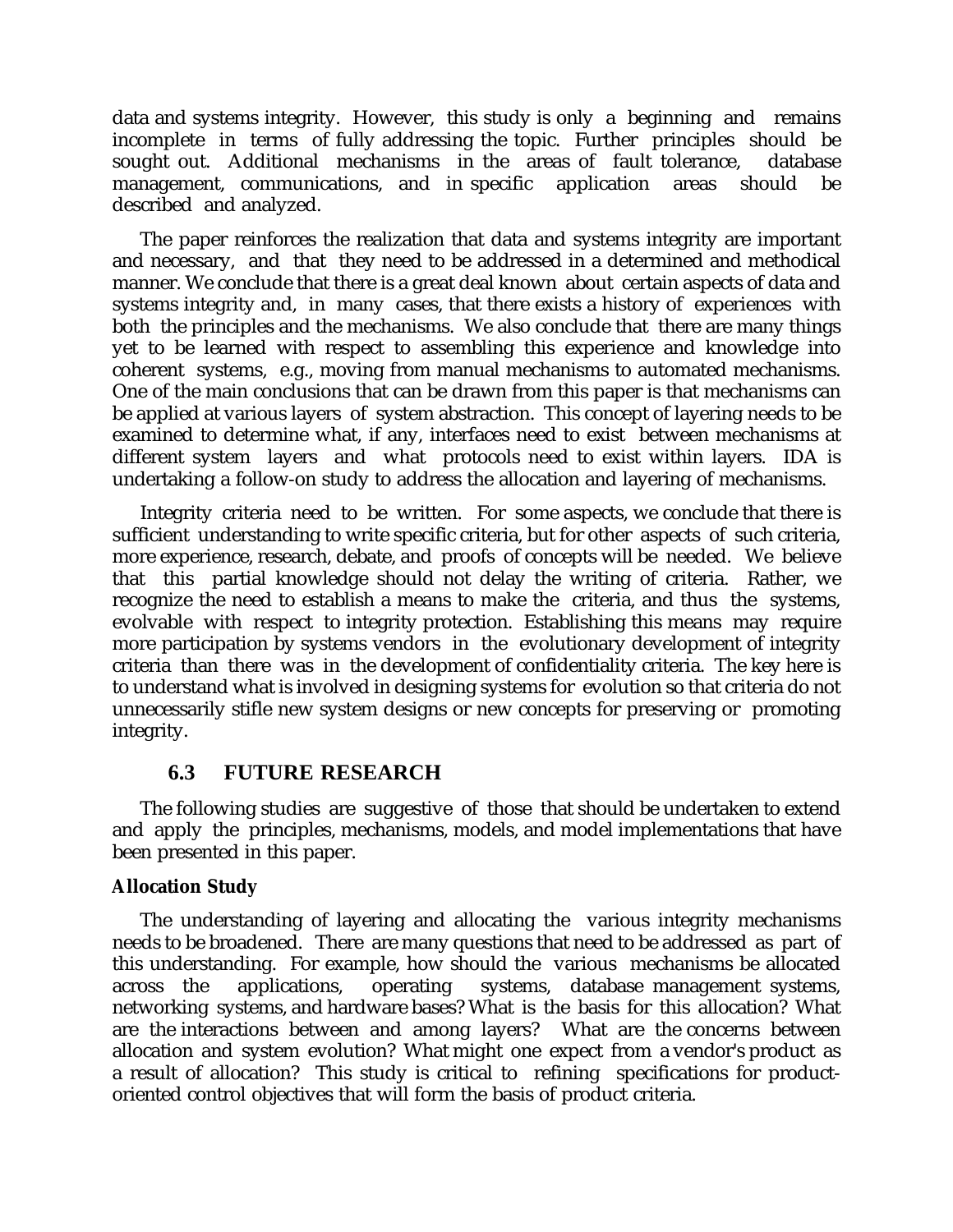### **Interface and Protocol Studies**

Where there appears to be a need for interaction between mechanisms in different system layers, the specific interfaces and communications protocol must be established. These studies should examine current interfaces and develop new ones as appropriate. They should design new or show how existing protocols can be used. These studies should examine the efficiency and effectiveness of potential interfaces and protocols. Where appropriate, these studies should recommend proofs of concept research.

### **Demonstration/Validation Studies**

We need to have some worked examples to ensure that the arrangement of mechanisms is workable, that interface and protocol concepts are valid, and that criteria are testable. These studies should incorporate a variety of systems architectures to preclude development of criteria with a single or limited focus.

### **Criteria Development Study**

We need to begin to develop criteria in parallel with the protocol and demonstration/validation studies. This effort should interact with these two areas in receiving and providing direction. One major part of the criteria study should be form, a second part should be scope and specific content, a third part should address the evolution of criteria, and a final part should address the linkages of product criteria to certification and accreditation of systems by using authorities.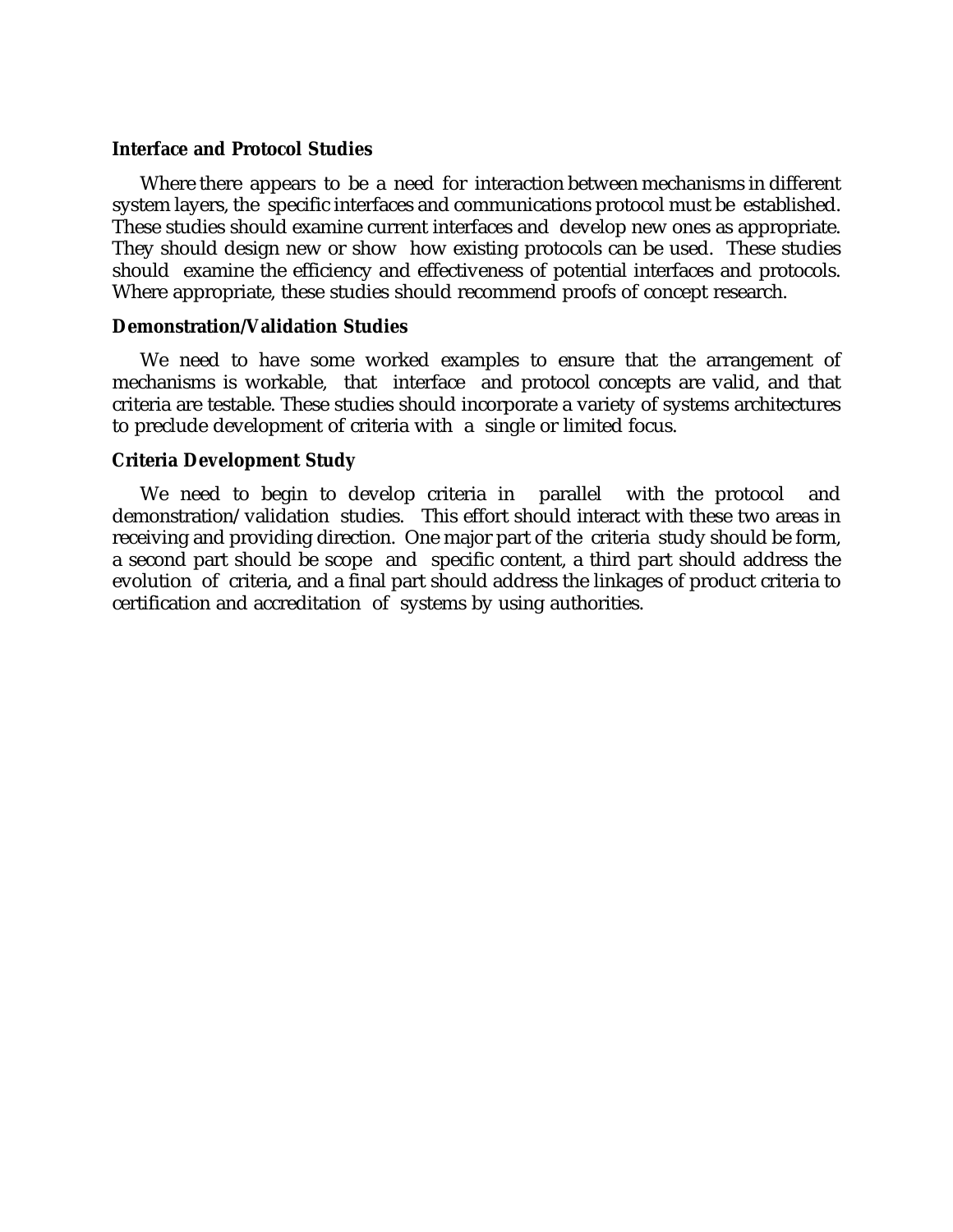# **REFERENCE LIST**

### [1] Abrams 1990

Abrams, Marshall D., Leonard J. La Padula, Kenneth W. Eggers, and Ingred M. Olson. 1990. A Generalized Framework for Access Control: An Informal Description. In Proceedings of the 13th National Computer Security Conference, 1-4 October 1990, Washington, D.C., 135-143. Gaithersburg, MD: National Institute of Standards and Technology.

### [2] Biba 1977

Biba, K.J. 1977. Integrity Considerations for Secure Computer Systems. Bedford, MA: MITRE Corporation.

[3] Bishop 1979

Bishop, M. and L. Snyder. 1979. The Transfer of Information and Authority in a Protection System. In Proceedings of the 7th Symposium on Operating Systems Principles, 10-12 December 1979, Pacific Grove, California, 45-54. New York: Association for Computing Machinery.

[4] Boebert 1985

Boebert, W.E. and R.Y. Kain. 1985. A Practical Alternative to Hierarchical Integrity Policies. Proceedings of the 8th National Computer Security Conference, 30 September-3 October 1985, Gaithersburg, Maryland, 18-27. Gaithersburg, MD: National Bureau of Standards [now the National Institute of Standards and Technology].

[5] Boebert 1988

Boebert, W.E. 1988. Constructing an Infosec System Using LOCK Technology. In Proceedings of the 11th National Computer Security Conference, 17- 20 October 1988, Baltimore, Maryland: Postscript, 89-95. Gaithersburg, MD: National Bureau of Standards [now the National Institute of Standards and Technology].

[6] Boebert 1990

Boebert, W.E. 1990. Electronic communication to authors.

[7] Bonyun 1989

Bonyun, David A. 1989. On the Adequacy of the Clark-Wilson Definition of Integrity. In Report of the Invitational Workshop on Data Integrity, January 25-27, 1989, Gaithersburg, Maryland, B.5B.5-9. Gaithersburg, MD: National Institute of Standards and Technology.

[8] Branstad 1989

Branstad, Martha, Homayoon Tajalli, Frank Mayer, and David Dalva. 1989. Access Mediation in a Message Passing Kernel. In Proceedings of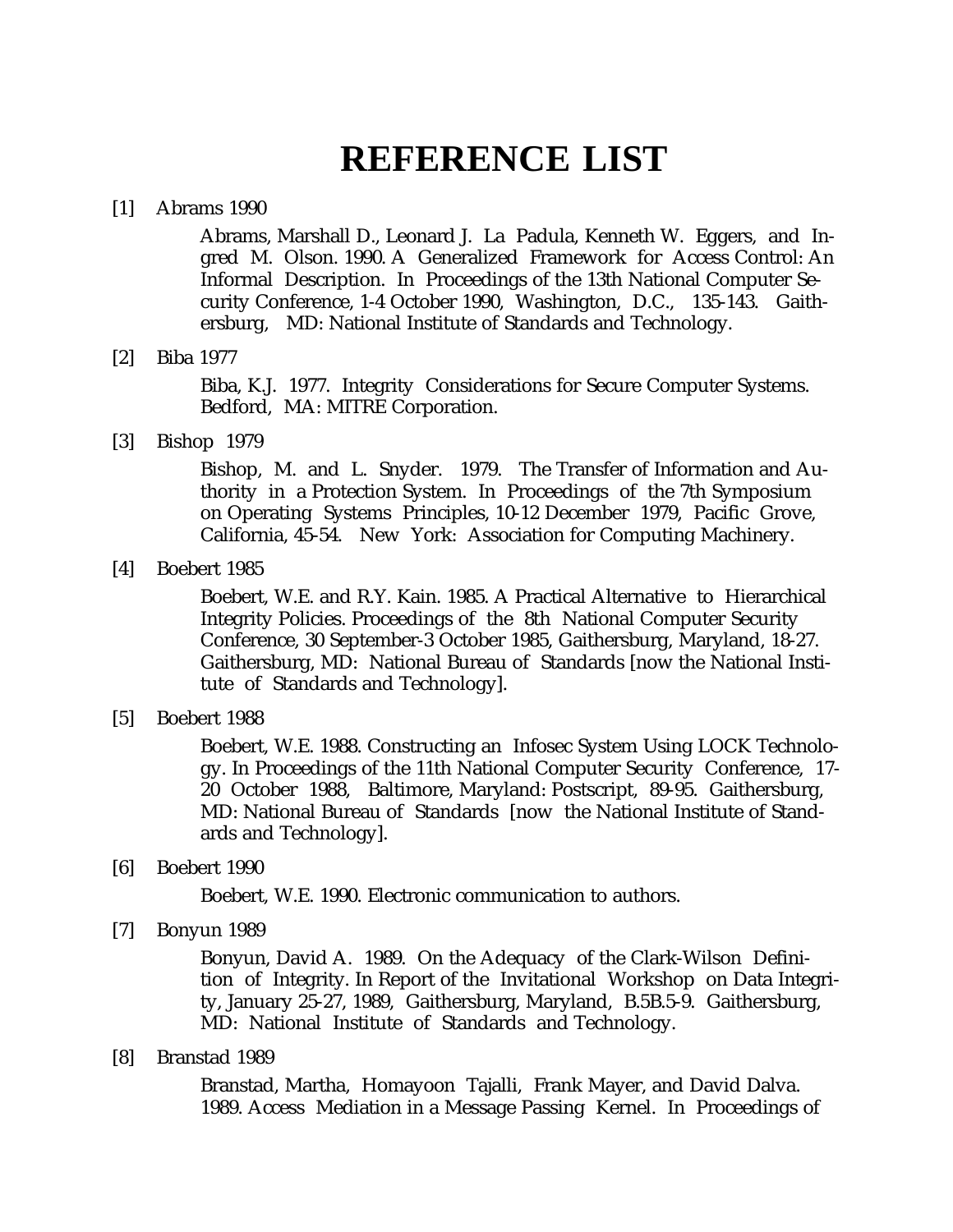the 1989 IEEE Computer Society Symposium on Security and Privacy, May 1-3, 1989, Oakland, California, 66-72. Washington, D.C.: IEEE Computer Society Press.

[9] Brewer 1989

Brewer, David F. C. and Michael J. Nash. 1989. The Chinese Wall Security Policy. In Proceedings of the 1989 IEEE Computer Society Symposium on Security and Privacy, May 1-3, 1989, Oakland, California, 206-214. Washington, D.C.: IEEE Computer Society Press. Oakland, CA

[10] Chen 1989

Chen, Tom. 1989. Operating Systems and Systems-Group 1 Report. In Report of the Invitational Workshop on Data Integrity, January 25-27, 1989, Gaithersburg, Maryland, 4.1-14.1-11. Gaithersburg, MD: National Institute of Standards and Technology. NIST Special Publication 500-168.

[11] Clark 1987

Clark, D.D. and D.R. Wilson. 1987. A Comparison of Commercial and Military Computer Security Policies. Proceedings of the IEEE Symposium on Security and Privacy, 184-194, Oakland, CA.

[12] Clark 1989

Clark, David D. and David R. Wilson. 1989. Evolution of a Model for Computer Integrity. In Report of the Invitational Workshop on Data Integrity, January 25-27, 1989, Gaithersburg, Maryland, A.2-1A.2-13. Gaithersburg, MD: National Institute of Standards and Technology. NIST Special Publication 500-168.

[13] Courtney 1989

Courtney, Robert H. 1989. Some Informal Comments About Integrity and the Integrity Workshop. In Report of the Invitational Workshop on Data Integrity, January 25-27, 1989, Gaithersburg, Maryland, A.1-1A.1- 5.1. Gaithersburg, MD: National Institute of Standards and Technology. NIST Special Publication 500-168.

[14] DOD 1985

Department of Defense. 1985. DoD Trusted Computer System Evaluation Criteria. DoD 5200.28-STD. Washington, D.C.: U. S. Government Printing Office.

[15] Eichin 1989

Eichin, Mark W. and Jon A. Rochlis. 1989. With Microscope and Tweezers: An Analysis of the Internet Virus of November 1988. In Proceedings of the 1989 IEEE Computer Society Symposium on Security and Privacy, May 1-3, 1989, Oakland, California, 326-343. Washington, D.C.: IEEE Computer Society Press.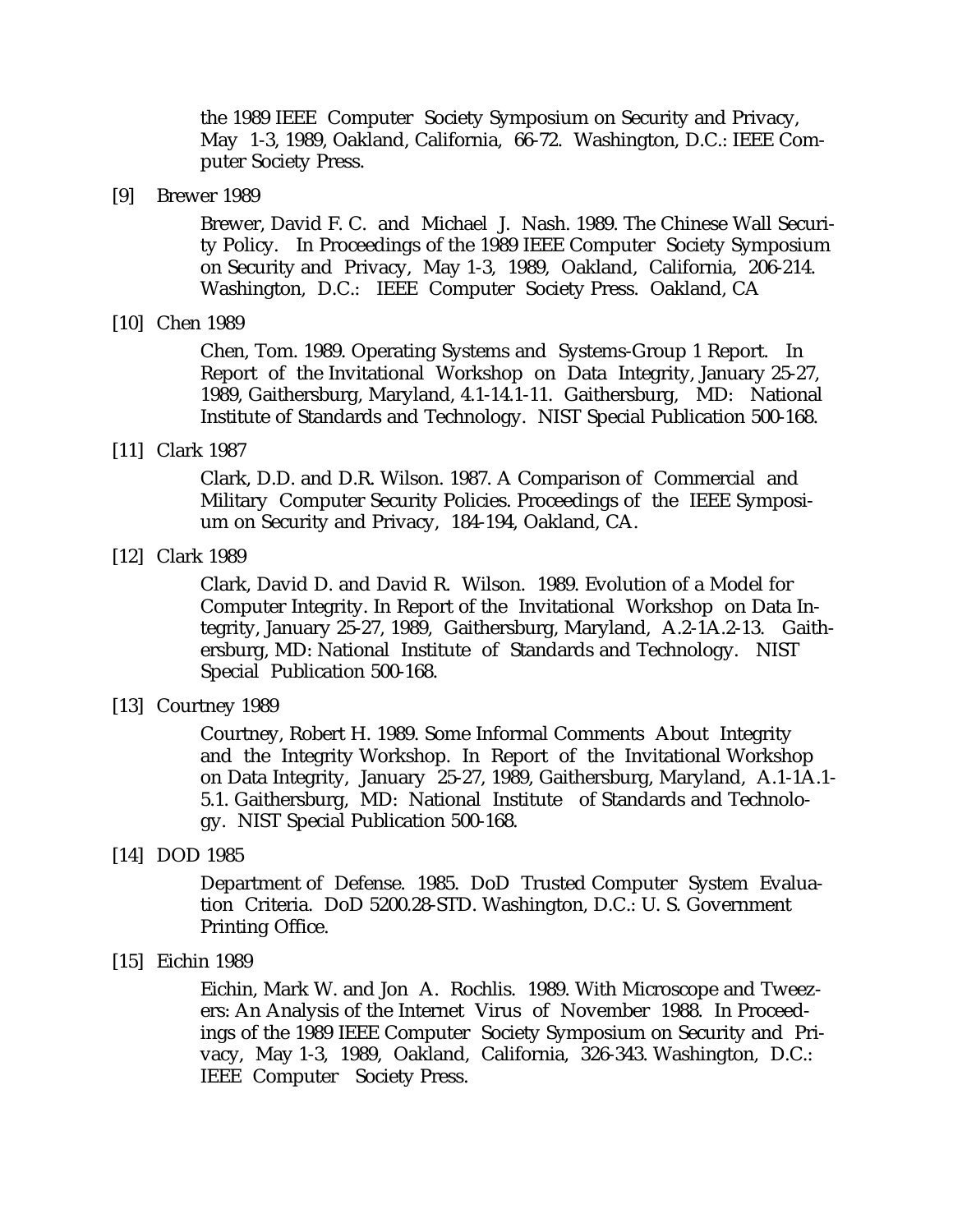### [16] Gligor 1987

Gligor, V.D., J.C. Huskamp, S.R. Welke, C.J. Linn, and W.T. Mayfield. 1987. Traditional Capability-Based Systems: An Analysis of Their Ability to Meet the Trusted Computer Security Evaluation Criteria. IDA Paper P-1935, available as NTIS AD-B119 332. Alexandria, VA.

### [17] Goguen 1982

Goguen, J.A. and J. Meseguer. 1982. Security Policies and Security Models. Proceedings of the 1982 Berkeley Conference on Computer Security, 11- 20. Berkeley, CA.

### [18] Gong 1989

Gong, Li. 1989. A Secure Identity-Based Capability System. In Proceedings of the 1989 IEEE Computer Society Symposium on Security and Privacy, May 1-3, 1989, Oak- land, California, 56-63. Washington, D.C.: IEEE Computer Society Press.

### [19] ISO 1990

International Standards Organization/International Electrotechnical Commission Joint Technical Committee 1/Subcommittee 21 (ISO/IEC JTC1/SC21). 1990. Information Technology-Security Frameworks for Open Systems-Part 2: Authentication Framework. N 5281 (proposed Second CD 10181-2).

[20] Johnson 1989

Johnson, Barry W. 1989. Design and Analysis of Fault-Tolerant Digital Systems. Reading, MA: Addison-Wesley.

[21] Jueneman 1989

Jueneman, Robert R. 1989. Integrity Controls for Military and Commercial Applications, II. Falls Church, VA: Computer Sciences Corporation. CSC/PR-89/3001.

[22] Karger 1984

Karger, Paul A. and Andrew J. Herbert. 1984. An Augmented Capability Architecture to Support Lattice Security and Traceability of Access. In Proceedings of the 1984 IEEE Symposium on Security and Privacy, April 29-May 2, 1984, Oakland, California, 2-12. Silver Spring, MD: IEEE Computer Society Press.

[23] Karger 1988

Karger, Paul A. 1988. Implementing Commercial Data Integrity with Secure Capabilities. In Proceedings of the IEEE Symposium on Security and Privacy, April 18-21, 1988, Oakland, California, 130-139. Washington, D.C.: IEEE Computer Society Press.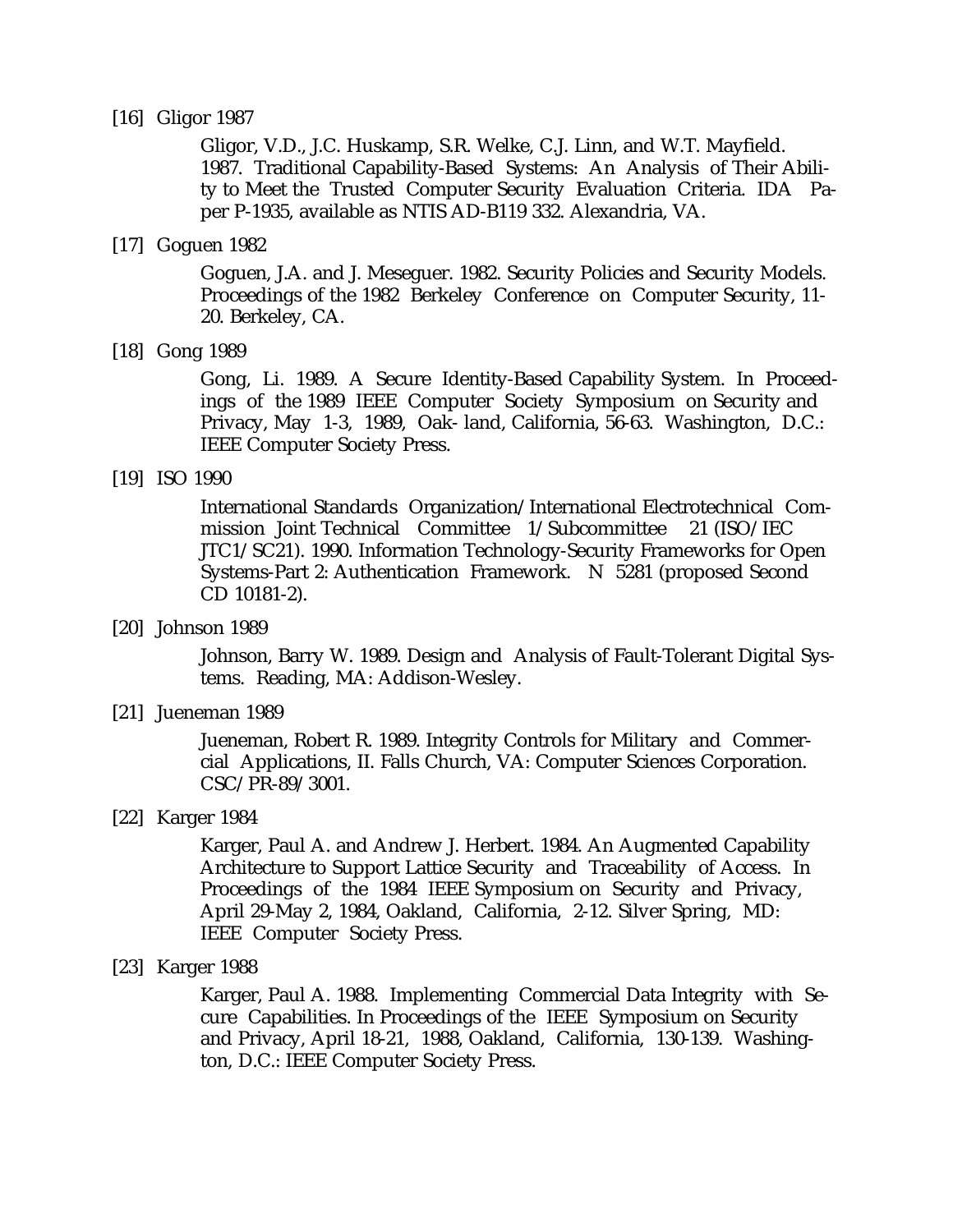### [24] Knight 1986

Knight, J.C., and N.G. Leveson. 1986. An Experimental Evaluation of the Assumption of Independence in Multiversion Programming. IEEE Transactions on Software Engineering 12 (January): 96-109.

### [25] Lee 1988

Lee, Theodore M.P. 1988. Using Mandatory Integrity to Enforce ``Commercial'' Security. In Proceedings of the IEEE Symposium on Security and Privacy, April 18-21, 1988, Oakland, California, 140-146. Washington, D.C.: IEEE Computer Society Press.

### [26] Lipner 1982

Lipner, S.B. 1982. Non-Discretionary Controls for Commercial Applications. Proceedings of the IEEE Symposium on Security and Privacy, 2-10. Oakland, CA

### [27] Longley 1987

Longley, Dennis and Michael Shain. 1987. Data & Computer Security: Dictionary of Standards, Concepts and Terms. New York: Stockton Press.

### [28] Mayfield 1991

Mayfield, Terry, John M. Boone, Stephen R. Welke. 1991. Integrity-Oriented Control Objectives: Proposed Revisions to the Trusted Computer Systems Evaluation Criteria (TCSEC), DoD 5200.28-STD. Alexandria, VA: Institute for Defense Analyses. IDA Document D-967.

### [29] NCSC 1988

National Computer Security Center (NCSC). 1988. Glossary of Computer Security Terms. Washington, D.C.: U.S. Government Printing Office.

### [30] Outposts 1989

Air Safety: Is America Ready to `Fly by Wire'? The Washington Post April 2, 1989. Outposts section: C3.

### [31] Rivest 1978

Rivest, R.L., A. Shamir, and L. Adleman. 1978. A Method of Obtaining Digital Signatures and Public-Key Cryptosystems. Communications of the ACM 21, 120-126 (February).

### [32] Roskos 1984

Roskos, J.E. 1984. Data Movement, Naming, and Ambiguity. Nashville, TN: Vanderbilt University, Department of Computer Science. Technical Report CS-84-05.

### [33] Saltzer 1975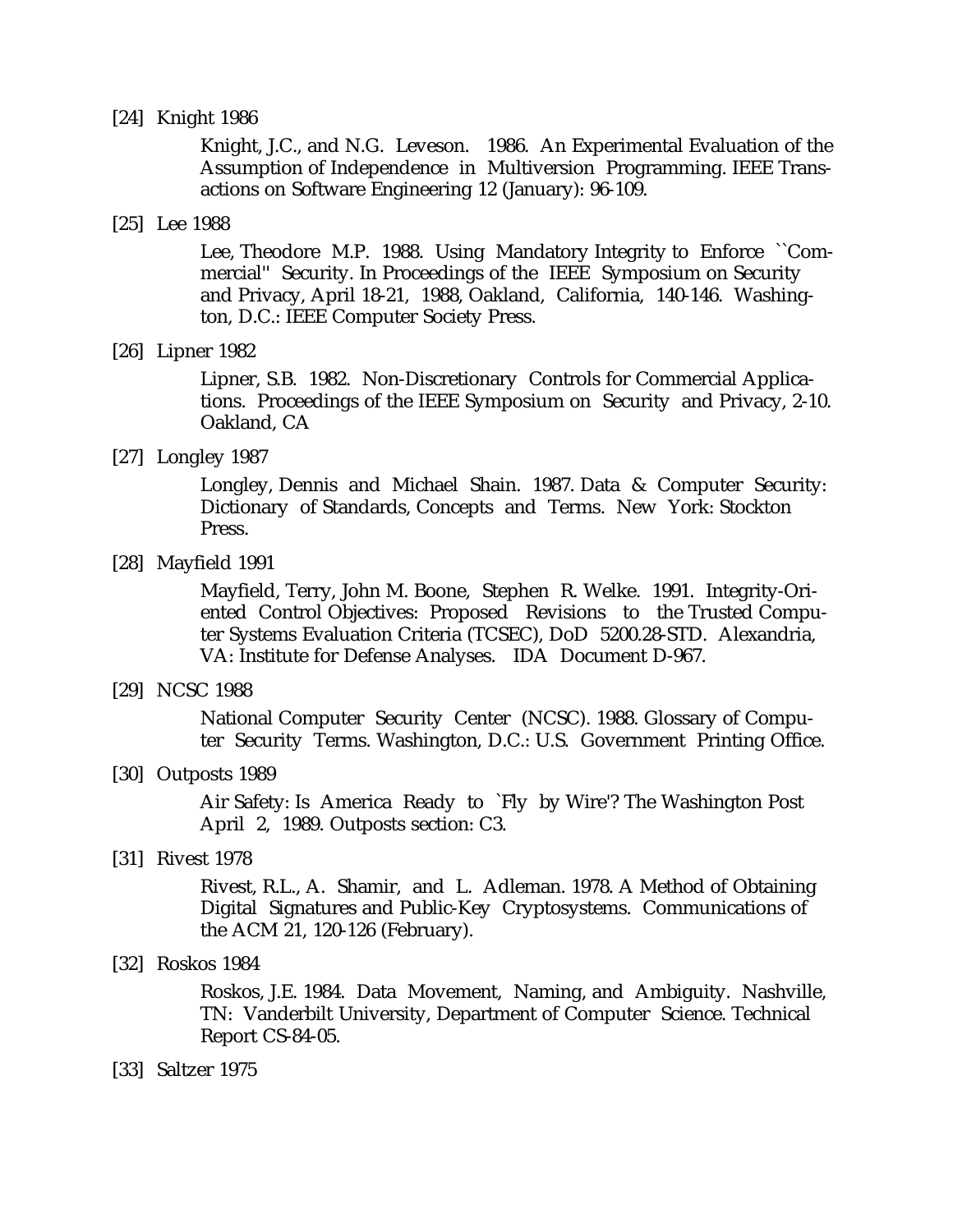Saltzer, J.H. and M.D. Schroder. 1975. The Protection of Information in Computer Systems. Proceedings of the IEEE 63, (September): 1278-1308.

[34] Saltzer 1977

Saltzer, J.H. 1977. Naming and Binding of Objects. In Operating Systems: An Advanced Course, 99-208. New York: Springer-Verlag.

#### [35] Schaefer 1989

Schaefer, M., W. C. Barker, and C. P. Pfleeger. 1989. Tea and I: An Allergy. In Proceedings of the 1989 IEEE Computer Society Symposium on Security and Privacy, May 1-3, 1989, Oakland, California, 178-182. Washington, D.C.: IEEE Computer Society Press.

### [36] Seecof 1989

Seecof, M. and R. Hoffman. 1989. A320/MD-11 F-B-W differ on pilot authority. Electronic posting to the Forum on Risks to the Public in Computers and Related Systems. Vol. 9, Issue 4 (July 13).

### [37] Shockley 1988

Schockley, W.R. 1988. Implementing the Clark/Wilson Integrity Policy Using Current Technology. In Proceedings of the 11th National Computer Security Conference, 17-October 1988, Baltimore, Maryland, 29-37. Gaithersburg, MD: National Bureau of Standards [now the National Institute of Standards and Technology].

[38] Steiner 1988

Steiner, Jennifer, Clifford Neuman, Jeffrey I. Schiller. 1988. Kerberos: An Authentication Service for Open Network Systems. Cambridge, MA: Massachusetts Institute of Technology.

[39] Struble 1975

Struble, George E. 1975. Assembler Language Programming: The IBM System/360 and 370. Reading, MA: Addison-Wesley.

### [40] Sutherland 1986

Sutherland, David. 1986. A Model of Information. In Proceedings of the 9th National Computer Security Conference, 15-18 September 1986, Gaithersburg, Maryland, 175-183. Gaithersburg, MD: National Bureau of Standards [now the National Institute of Standards and Technology].

### [41] Webster 1988

Webster's Ninth New Collegiate Dictionary. 1988. Springfield, MA: Merriam-Webster, Inc.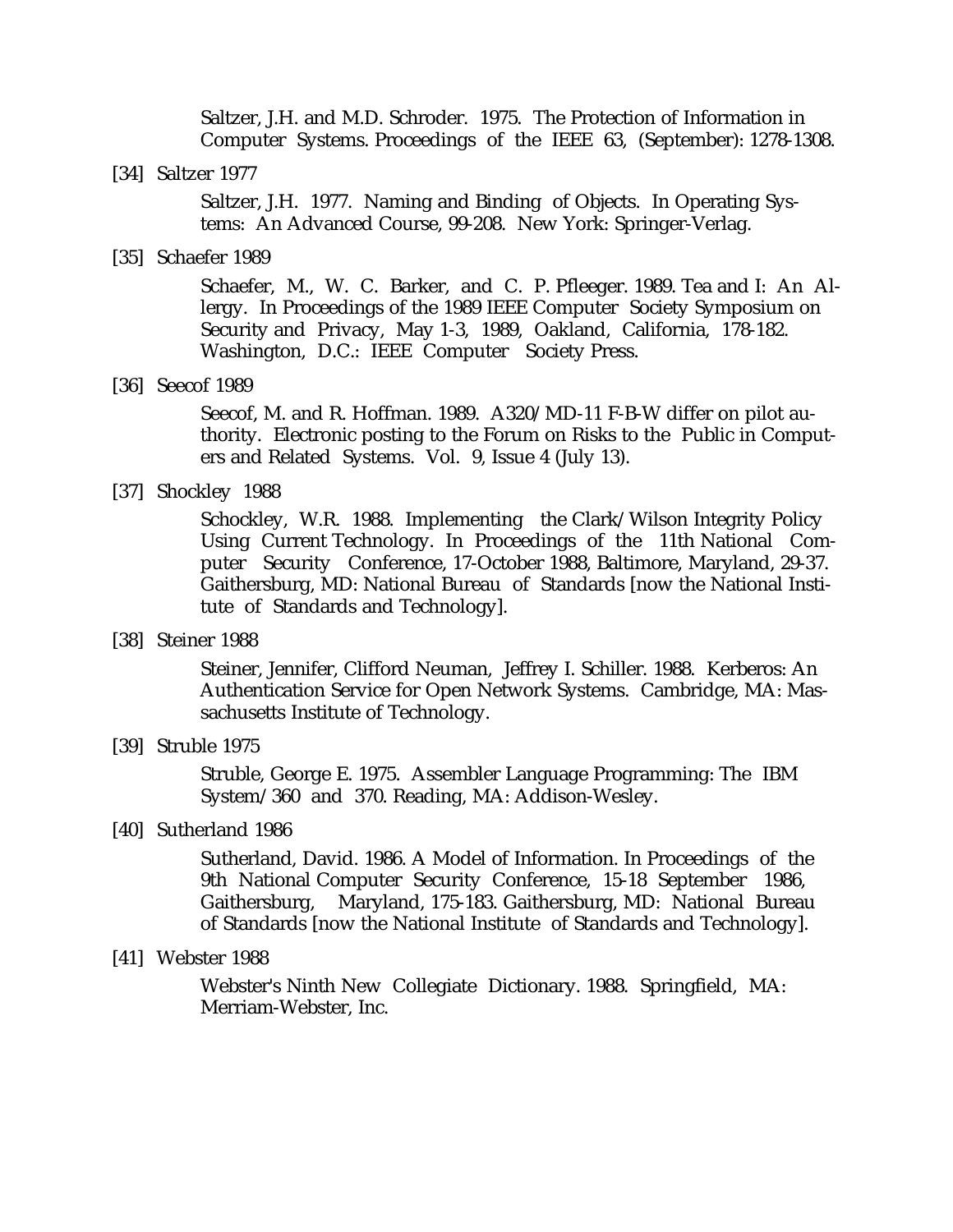## **APPENDIX : GENERAL INTEGRITY PRINCIPLES**

Several general security concepts should be borne in mind while considering the mechanisms described in Section 4. These concepts are based primarily on a paper by Jerome Saltzer and Michael Schroeder which has formed the basis for many of the ideas in later computer security work, including the TCSEC. This appendix is intended to help give a perspective to the very diverse set of mechanisms reviewed in Section 4.

In their 1975 paper, ``The Protection of Information in Computer Systems,'' Saltzer and Schroeder address a number of issues related to computer security [Saltzer 1975]. While the focus of the paper was not exclusively integrity, many of the ideas and concepts presented in that paper relate to current integrity issues. In particular, the authors discuss ``Functional Levels of Information Protection'' and ``Design Principles,'' which will be reviewed in this appendix. In addition to being applicable to integrity, these principles relate directly to many concepts in the TCSEC. This paper compiles and draws on a large amount of early material dealing with computer security. References to those sources will not be noted here, but can be found in the original report.

## **1 TRADITIONAL DESIGN PRINCIPLES**

The design principles presented by Saltzer and Schroeder are intended to reduce design and implementation flaws which lead to unauthorized disclosure, modification, or denial of system resources. The authors emphasize that these principles should not be taken as absolute rules, but that violations of the principles should be taken as potential sources of trouble and therefore should not be undertaken lightly. These principles tend to reduce both the number and severity of flaws.

## **1.1 ECONOMY OF MECHANISM**

This principle states that the design, for all aspects of the system and especially for protection mechanisms, should be kept as simple and small as possible. The rationale behind this principle is that techniques such as code verification are required to discover design and implementation flaws which occur only under exceptional conditions. Such techniques are effective only if the design is simple and the actual code is minimized as much as possible.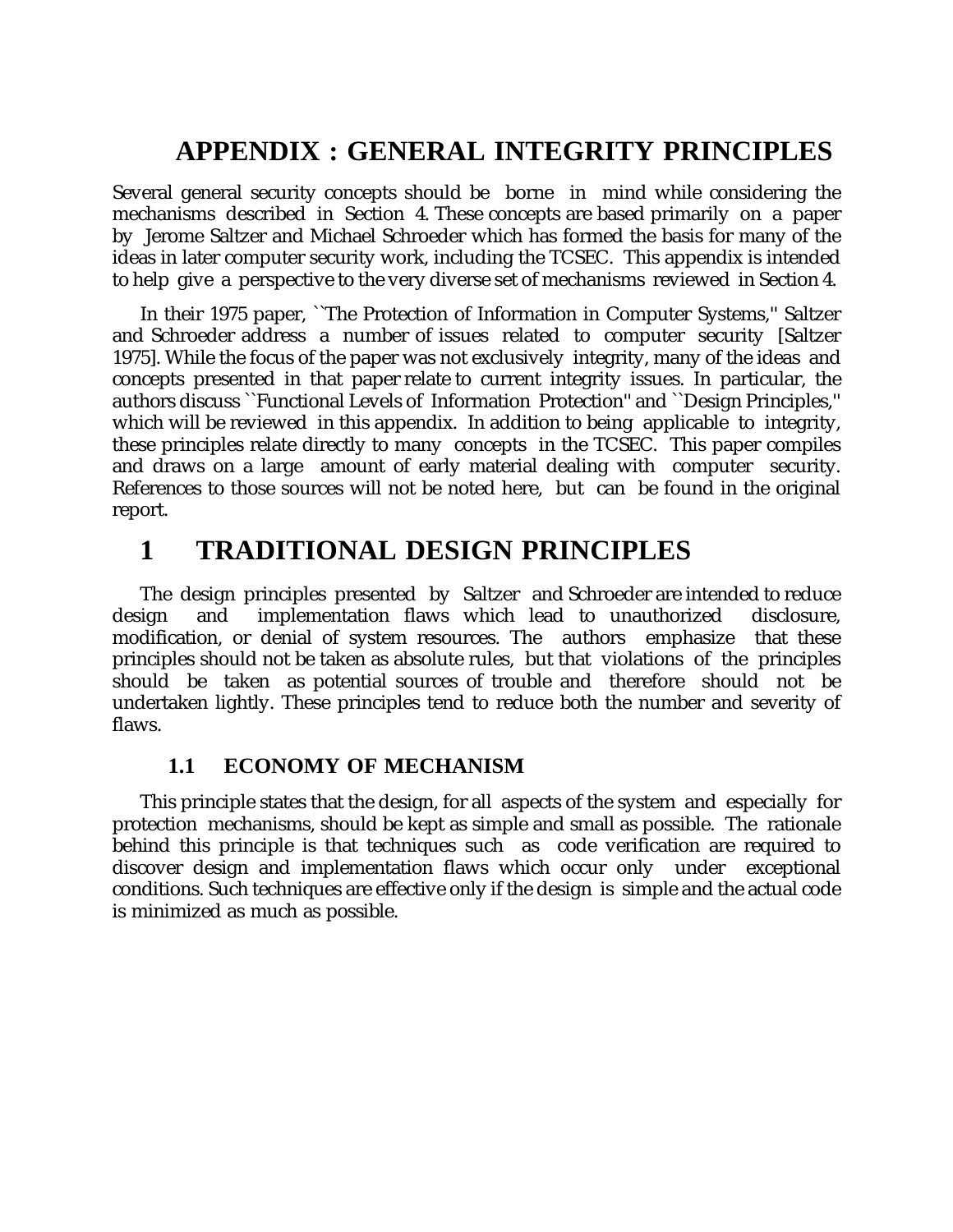### **1.2 FAIL-SAFE DEFAULTS**

This principle asserts that access decisions should be based on permission rather than exclusion. This equates to the condition in which lack of access is the default, and the ``protection scheme'' recognizes permissible actions rather than prohibited actions. The authors mention that decisions based on exclusion present the wrong ``psychological base'' for a secure system. Also, failures due to flaws in exclusion-based systems tend to grant (unauthorized) permission, whereas permission-based systems tend to fail safe with permission denied.

## **1.3 COMPLETE MEDIATION**

This principle stresses that ``every access request to every object must be checked for authority.'' This requirement forces a global perspective for access control, during all functional phases (e.g. normal operation, maintenance). Also stressed are reliable identification of access request sources and reliable maintenance of changes in authority.

### **1.4 OPEN DESIGN**

This principle stresses that secrecy of design or the reliance on the ignorance of (malicious) users is not a sound basis for secure systems. Open design allows for open debate and inspection of the strengths, or origins of a lack of strength, of that particular design. Secrecy, a strong protection mechanism in itself, can be implemented through the use of passwords and keys. Secrecy implemented through the use of these objects is much easier to maintain than secrecy of design, where disclosure permanently effects system security. By comparison, passwords and keys are easily changed if disclosed, restoring security of the system.

### **1.5 SEPARATION OF PRIVILEGE**

This principle asserts that protection mechanisms where two keys (held by different parties) are required for access are stronger mechanisms than those requiring only one key. The rationale behind this principle is that ``no single accident, deception, or breach of trust is sufficient'' to circumvent the mechanism. In computer systems the separation is often implemented as a requirement for multiple conditions to be met before access is allowed.

## **1.6 LEAST PRIVILEGE**

This principle specifies that ``every program and user of the system should operate using the least set of privileges necessary to complete the job.'' One effect of this principle is that the potential for damage caused by an accident or an error is limited. This principle addresses the need for minimal interactions between privileged programs and the need to prevent improper uses of privilege. An example of the results of not applying the least privilege principle was seen in the November, 1988 Internet ``Virus'' [Eichin 1989]. One of the ways in which this virus gained access to its host systems was by exploiting the ability of the UNIX ``sendmail" Simple Mail Transfer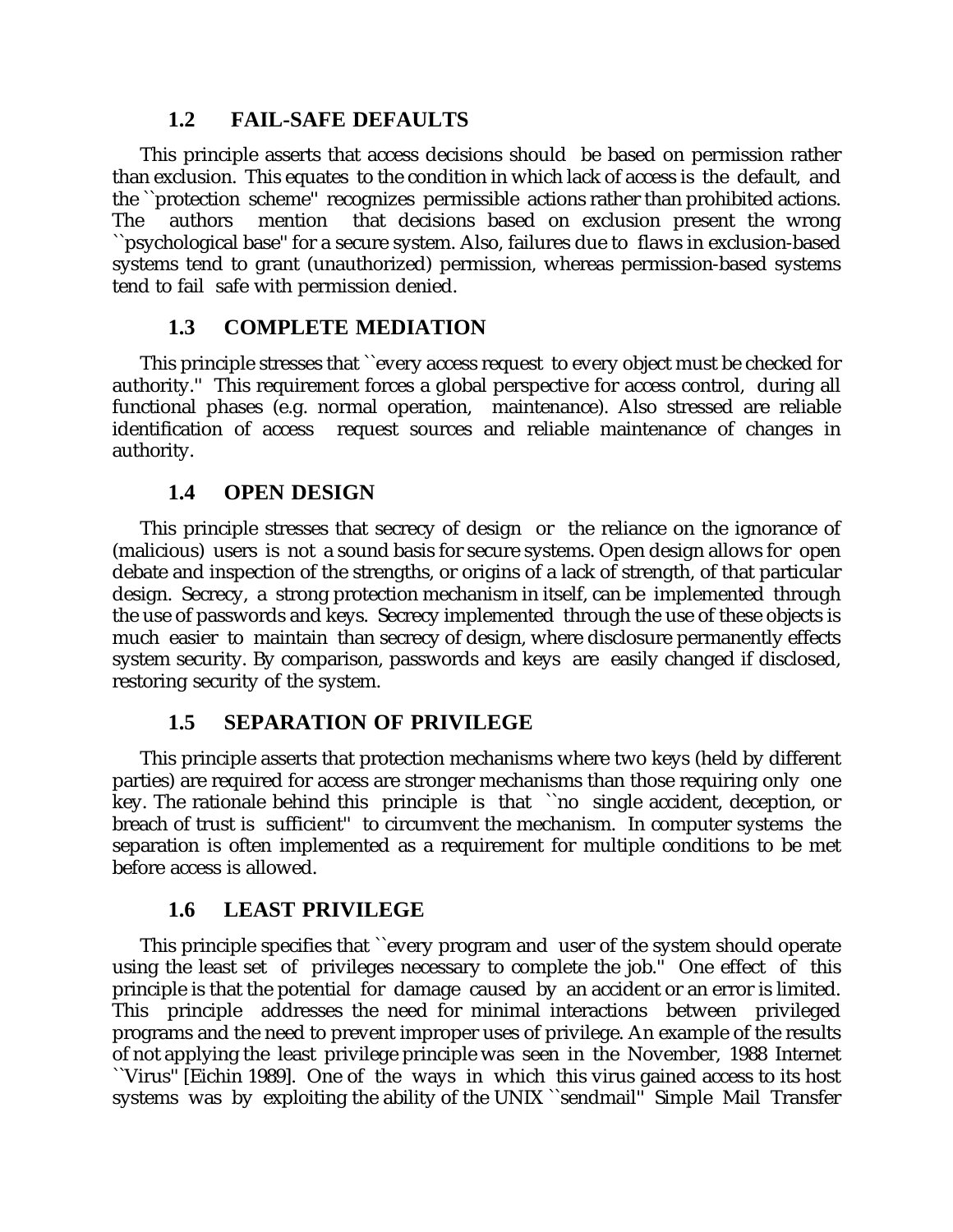Protocol (SMTP) server to execute arbitrary programs. The ability to execute arbitrary programs was not necessary to the operation of SMTP and, under the least privilege principle, should not have been provided. Its unnecessary presence gave an extra privilege, the execution of arbitrary programs on the remote host, to users of sendmail, and thus allowed the ``virus'' to exploit this privilege to compile and execute its initial components on remote systems it wished to ``infect.''

## **1.7 LEAST COMMON MECHANISM**

This principle requires the minimal sharing of mechanisms either common to multiple users or ``depended upon by all users." Sharing represents possible communications paths between subjects which can be used to circumvent security policy. Global mechanisms must be adequately secure in terms of the user with the strictest requirements on the system; this encourages non-global mechanisms.

## **1.8 PSYCHOLOGICAL ACCEPTABILITY**

This principle encourages the routine and correct use of protection mechanisms by making them easy to use, thus giving users no reason to attempt to circumvent them. Also addressed is the need for the supplied mechanisms to match the user's own image of his protection goals. This requirement prevents the user from attempting to implement his protection goals in an unnatural or arcane manner using poorly fitting mechanisms, since such an approach would be more prone to error.

## **2 ADDITIONAL DESIGN PRINCIPLES**

Saltzer and Schroeder present the following principles as being employed in the area of physical security. They observe that these principles do not apply as well to computer systems as do the principles discussed earlier. We have found that this is similarly the case for some of the integrity mechanisms we have examined.

## **2.1 WORK FACTOR**

This principle permits the use of mechanisms that are vulnerable to systematic attack, because the cost or amount of work involved in the attack is out of proportion to the value of the protected objects. It is a weaker mechanism by definition, since many alternate protection mechanisms are not vulnerable to systematic attacks, but can only be defeated by a hardware failure, design error, etc. Besides this inherent vulnerability, another problem is that the actual work factor which is implemented may be hard to determine exactly or may sometimes be reduced through automated attacks. In particular, a mechanism that may give an intolerable work factor in a manual system may be quite easy to attack on a computer system, since the computer, being designed to perform difficult, repetitive tasks, will perform the difficult work for the attacker. Thus the computer can often be used as a tool to assist in an attack upon its own security mechanisms.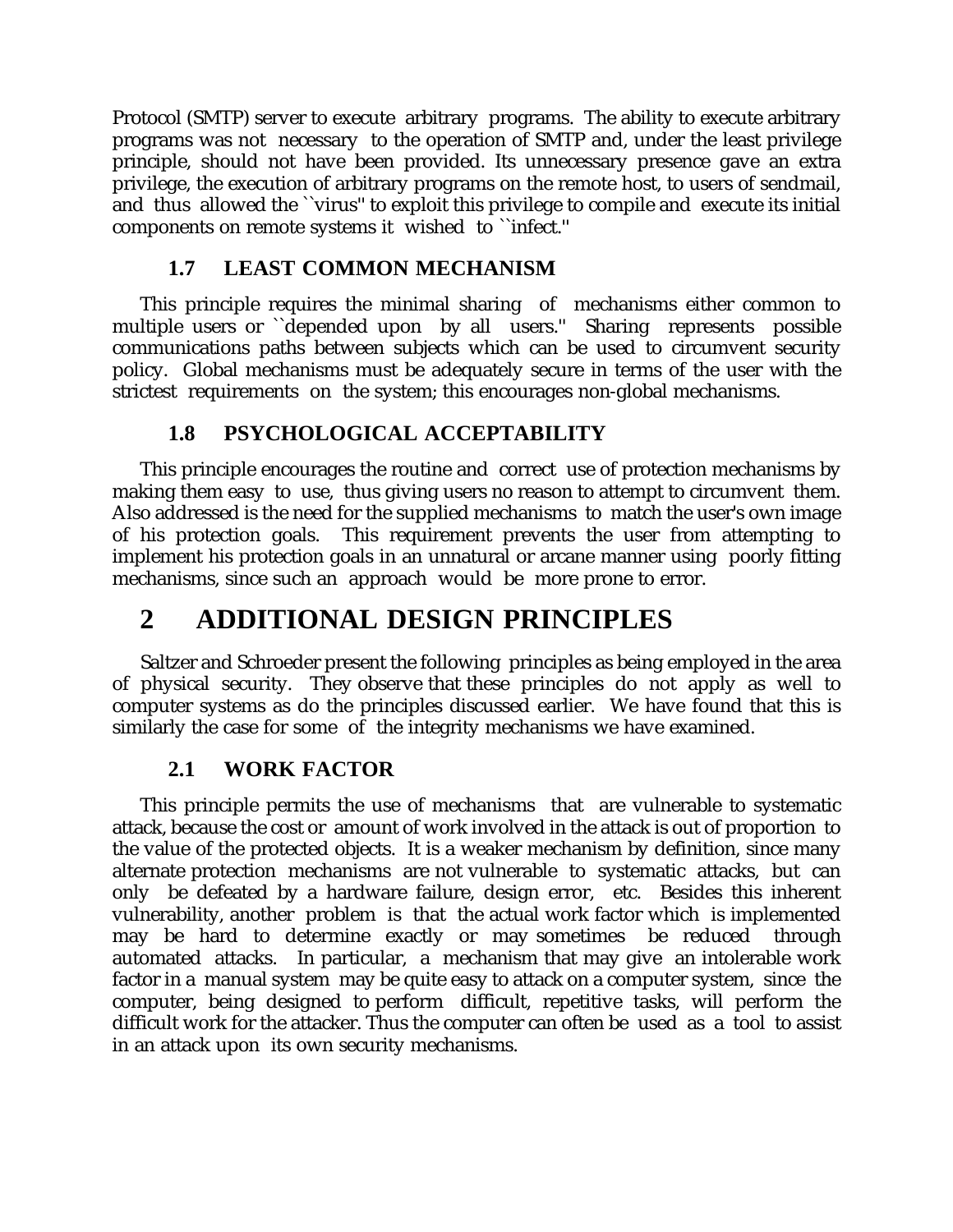### **2.2 COMPROMISE RECORDING**

This principle calls for the accurate reporting of information compromise as a substitute for relying on more complex, preventive mechanisms. This principle is not as strong in computer systems, since the reporting mechanism itself must be protected from tampering and interference, otherwise violations may not be recorded. If the reporting mechanism is co-resident on the system being protected, an intruder may be able to gain access to the reporting mechanism at the same time the intruder gains access to other resources.

## **3 FUNCTIONAL CONTROL LEVELS**

Saltzer and Schroeder also offer a categorization of protection functionality, or ``the kinds of access control that can be expressed naturally and enforced.'' This functionality is the result of design decisions, with higher levels of functionality being harder to attain in implementation. The authors also discuss a concept which is independent of the level of functionality: dynamics of use. This term refers to the way in which access privileges are specified, and how the system allows modification of that specification. They mention that while static expressions of protection are (relatively) easy to implement, dynamic specification (requests to change the specification which are made by executing programs) can introduce considerable complexity into the system.

Two problems associated with the dynamics of use are access determination and access revocation. The authors also mention that while the focus of their paper is on protection concerns which are internal to the computer, some functionality may be added through external protection methods. A short summary of the authors' categorization follows.

## **3.1 UNPROTECTED SYSTEMS**

These systems are not stressed, but they are worth mentioning because they were the most common type then in use (1975). Essentially, these systems have no inherent, effective means of preventing any user from access to all information on the system. Examples are batch data processing systems and most popular PC operating systems. This is of concern in the light of the widespread use of PCs today, including analogous machines in the tactical systems environment. These systems offer ``mistakeprevention features,'' but no real security. Such features just ensure that breaches of control are intentional rather than accidental.

## **3.2 ALL-OR-NOTHING SYSTEMS**

The main feature of these systems is the isolation of user environments and information. This isolation is sometimes moderated by such features as a public library mechanism, with users able to contribute information to that library. Still, the emphasis is on all users having equal access privileges, and all users have a view of the system as if it were a private machine.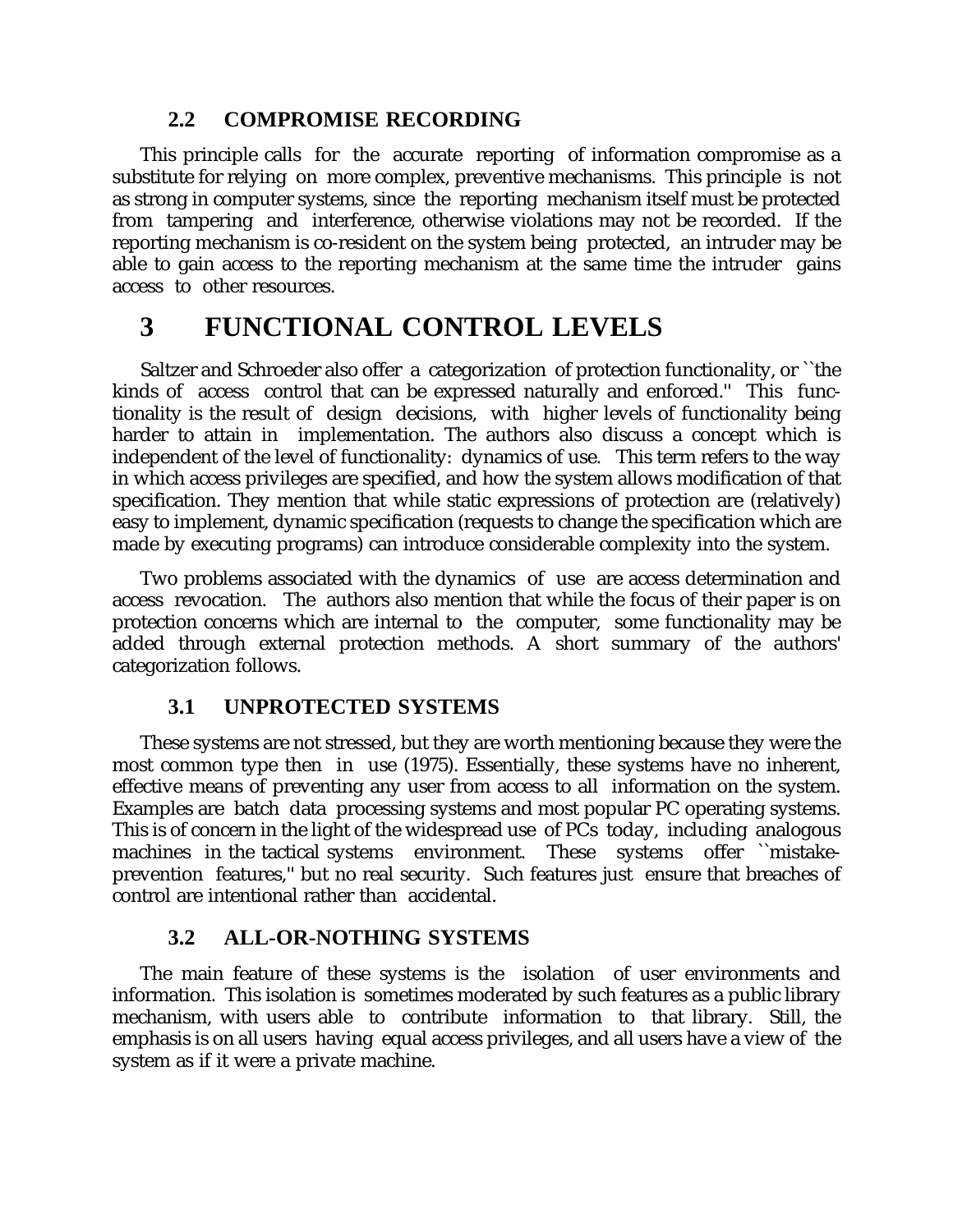### **3.3 CONTROLLED SHARING**

A significant rise in complexity is required in these systems, which control access to each data item. Access control lists are a typical mechanism which enforces controlled sharing. Although conceptually simple, the control mechanisms tend to be intricate and difficult in implementation. Generic access types (e.g., read, write, execute) tend to be system defined to allow specification of user access privileges.

### **3.4 USER-PROGRAMMED SHARING CONTROLS**

These systems allow users to restrict access to files in non-standard ways (as defined by the system). For example, time constraints may be imposed upon certain accesses, or multiple users' privileges (or actions) may be required for other accesses. These systems often implement the concept of protected objects and subsystems (emphasis in original), which effectively confines all accesses to the protected objects to programs within the protected subsystems. Entry to the subsystem is confined to specified entry points, allowing users to develop any programmable form of access control for objects created by the user. Other concepts include content-based and context-based (access) decision policies.

## **3.5 LABELLING INFORMATION**

The previous three types of systems address the conditions under which an executing program is allowed access to information. In addition there are other systems which attempt to bring about continuing access control after the initial access decision. These systems also prevent or control the propagation of access privileges. A typical technique employed by these systems is the use of labels on data objects, which are used by the protection mechanism(s) to make access decisions. The authors state that such systems are rare and incomplete. This is still true today, but not to the same extent as when the paper was published.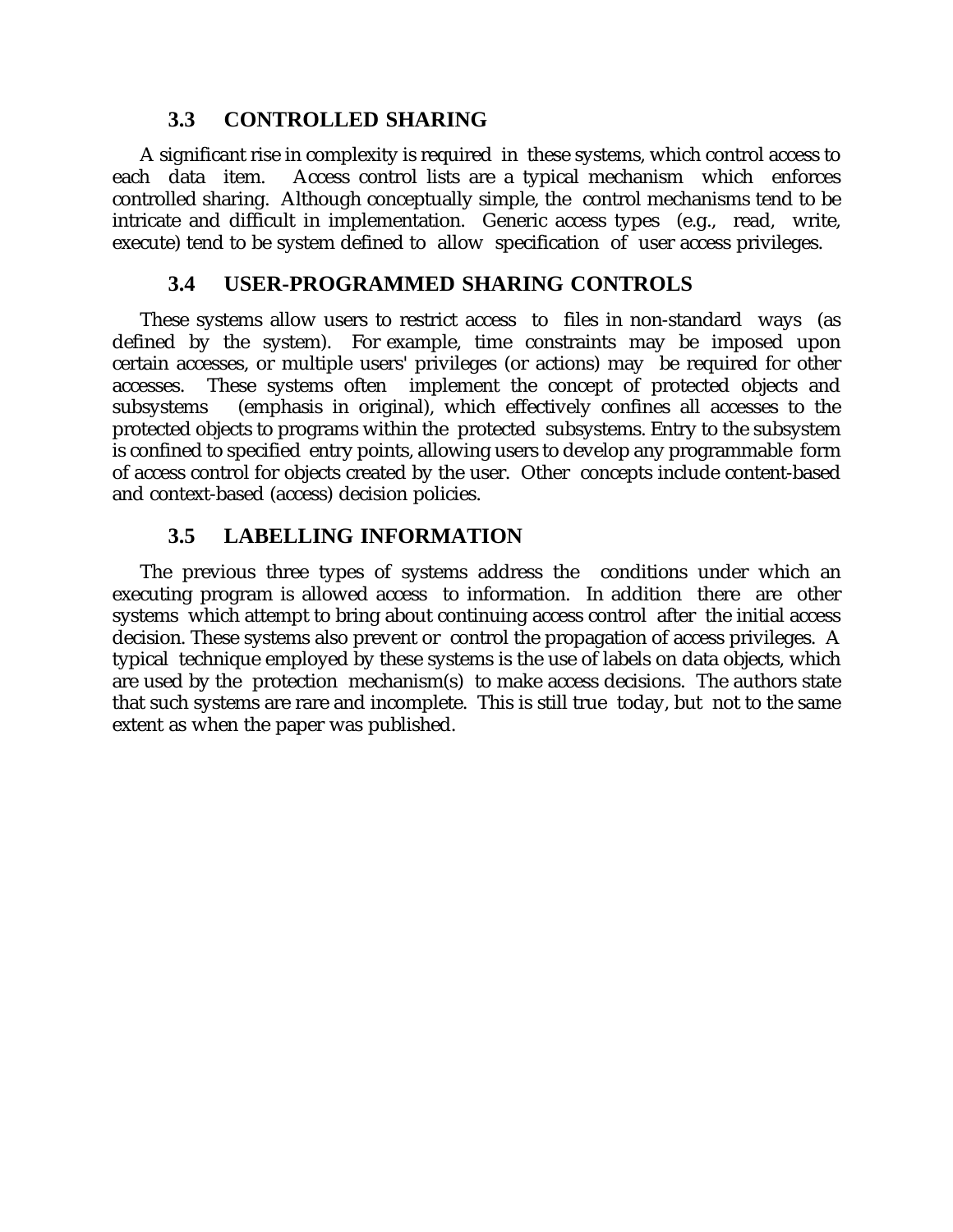## **ACRONYMS**

| ACF <sub>2</sub>                    | <b>Access Control Facility 2</b>                   |  |
|-------------------------------------|----------------------------------------------------|--|
| $\mathop{\rm ACL}\nolimits$         | <b>Access Control List</b>                         |  |
| AIS-                                | <b>Automated Information Systems</b>               |  |
| $\mathbf C$                         | Certification                                      |  |
| <b>CDI</b>                          | <b>Constrained Data Item</b>                       |  |
| <b>CIC</b>                          | <b>Combat Information Center</b>                   |  |
| <b>CPU</b>                          | <b>Central Processing Unit</b>                     |  |
| <b>DBMS</b>                         | Database Management System                         |  |
| <b>DDT</b>                          | <b>Domain Definition Table</b>                     |  |
| <b>DNA</b>                          | Deoxyribonucleic Acid                              |  |
| DoD                                 | <b>Department of Defense</b>                       |  |
| <b>DTT</b>                          | <b>Domain Transition Table</b>                     |  |
| E                                   | Enforcement                                        |  |
| I&A                                 | Identification & Authentication                    |  |
| I/O                                 | Input/Output                                       |  |
| IC                                  | <b>Integrated Circuit</b>                          |  |
| <b>ICAP</b>                         | <b>Identity-based Capability</b>                   |  |
| ID                                  | <b>Identification or Identifier</b>                |  |
| <b>INFOSEC Information Security</b> |                                                    |  |
| <b>ISO</b>                          | <b>International Standards Organization</b>        |  |
| <b>IVP</b>                          | <b>Integrity Verification Procedures</b>           |  |
| <b>LED</b>                          | <b>Light Emitting Diode</b>                        |  |
| LOCK                                | <b>Logical Coprocessor Kernel</b>                  |  |
| MMU                                 | <b>Memory Management Unit</b>                      |  |
| <b>NCSC</b>                         | <b>National Computer Security Center</b>           |  |
| <b>PC</b>                           | <b>Personal Computer</b>                           |  |
| <b>RACF</b>                         | <b>Resource Access Control Facility</b>            |  |
| <b>ROM</b>                          | <b>Read-Only Memory</b>                            |  |
| <b>SAT</b>                          | <b>Secure Ada Target</b>                           |  |
| <b>SCAP</b>                         | <b>Secure Capability</b>                           |  |
| <b>SMTP</b>                         | <b>Simple Mail Transfer Protocol</b>               |  |
| <b>TCB</b>                          | <b>Trusted Computing Base</b>                      |  |
| <b>TCSEC</b>                        | <b>Trusted Computer System Evaluation Criteria</b> |  |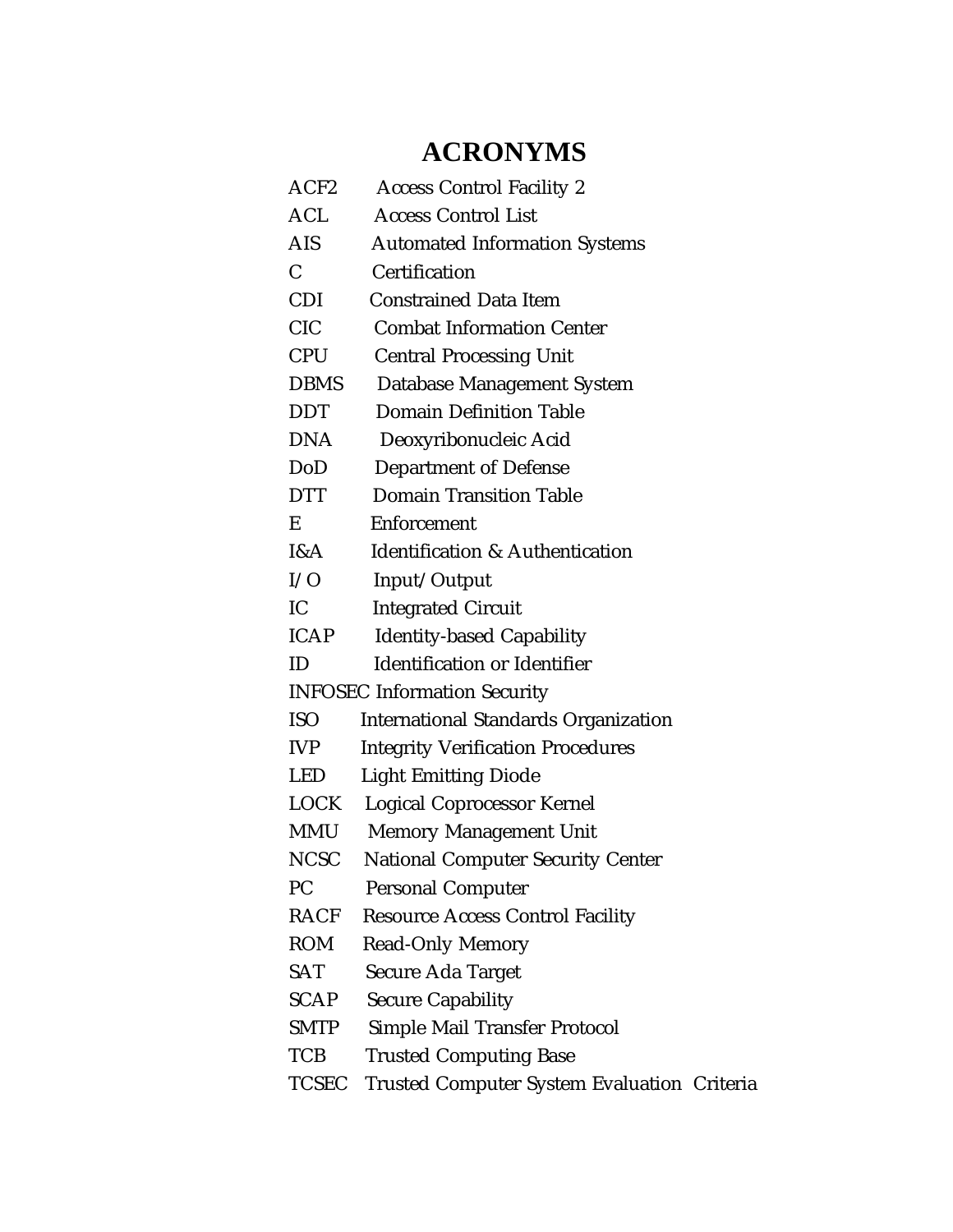- 
- TOP Tagged Object Processor<br>TP Transformation Procedure Transformation Procedure
- UDI Unconstrained Data Item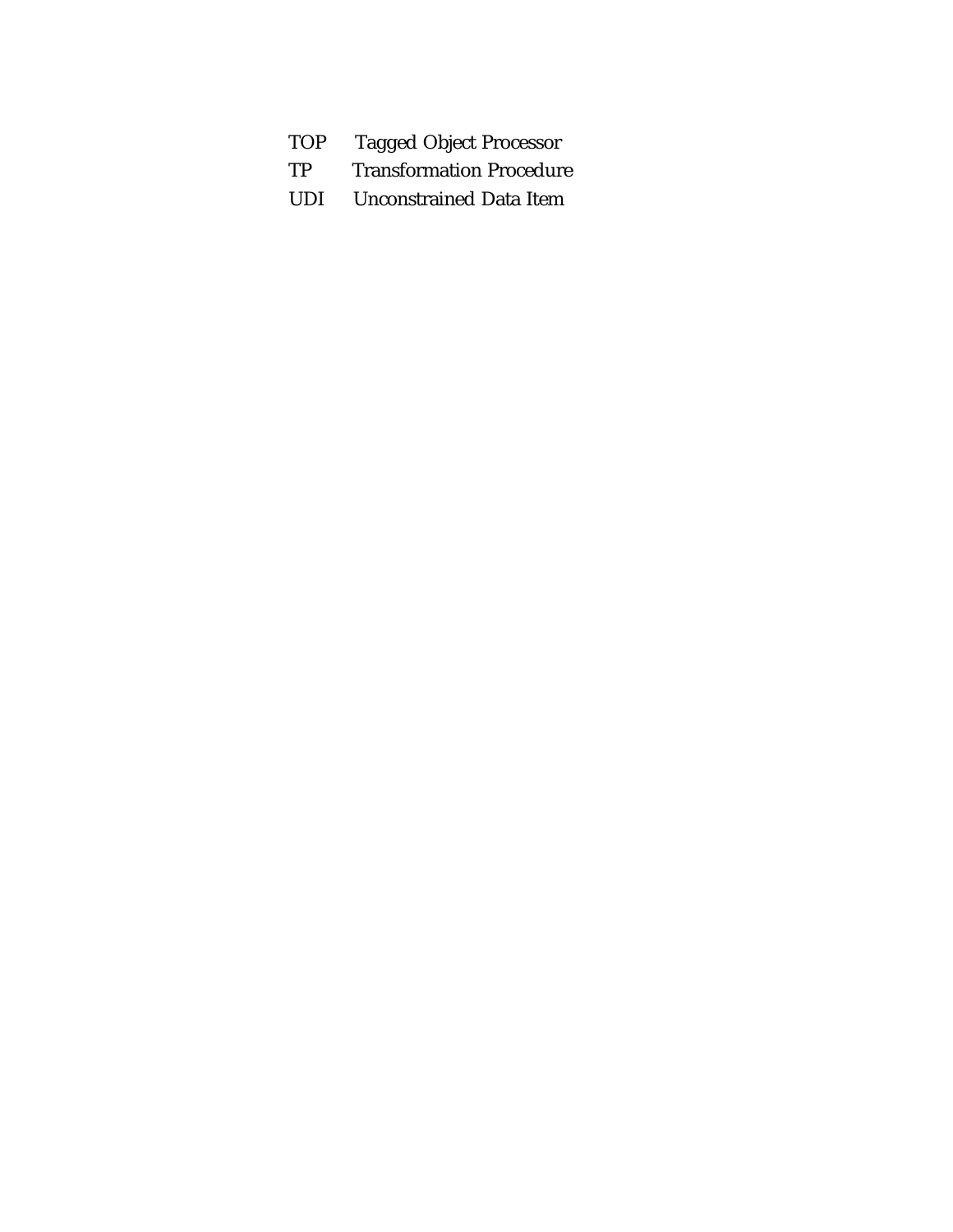## **GLOSSARY**

**abstract data type.** A mechanism which associates a set of permissible values and operations with an identified class of objects. See **type.**

**access control list.** A special case of **access control tuples**, where the specification of access to an object is implied by grouping all subject and permitted operation information into a list, and attaching the list directly to the object.

**access deterrence.** A design principle for security mechanisms which is based on a user's fear of detection of violations of security policies rather than absolute prevention of violations.

**access time minimization**. A risk-reducing principle that attempts to avoid prolonging access time to specific data or to the system beyond what is needed to carry out requisite functionality.

**access triple**. A type of access control specification proposed in [Clark 1987] in which a user, program, and data item are listed for each allowed operation.

**accountability.** A principle which calls for holding individuals responsible for their actions. In automated systems, this is enabled through Identification and Authentication (I&A), the specification of authorized actions, and the auditing of the user's activity.

**actor.** A term used to describe an object in object-oriented systems, where the object consists of both data and the operations which manipulate the data contents.

**agent.** A term used to denote a user or an automated surrogate acting on behalf of a user.

**alarm**. A signal that warns or alerts [Webster 1988].

**anticipation.** A technique related to polling, in which the resource detects that it has not been accessed by an active subject within an expected interval.

**atomicity.** A property of a transaction in which each data item involved is either transformed from one unimpaired state to a new unimpaired state, or the initial unimpaired state is restored if the transaction fails.

**authorization.** The principle whereby allowable actions are distinguished from those which are not.

**authorization override.** The ability to take a definite action under exceptional circumstances to circumvent normal controls. authorized actions. The set of actions which a subject is allowed to perform.

**availability.** In computer security, availability denotes the goal of ensuring that information and information processing resources both remain readily accessible to their authorized users.

**check digit.** A checksum calculated on each digit of a numeric string (e.g., parity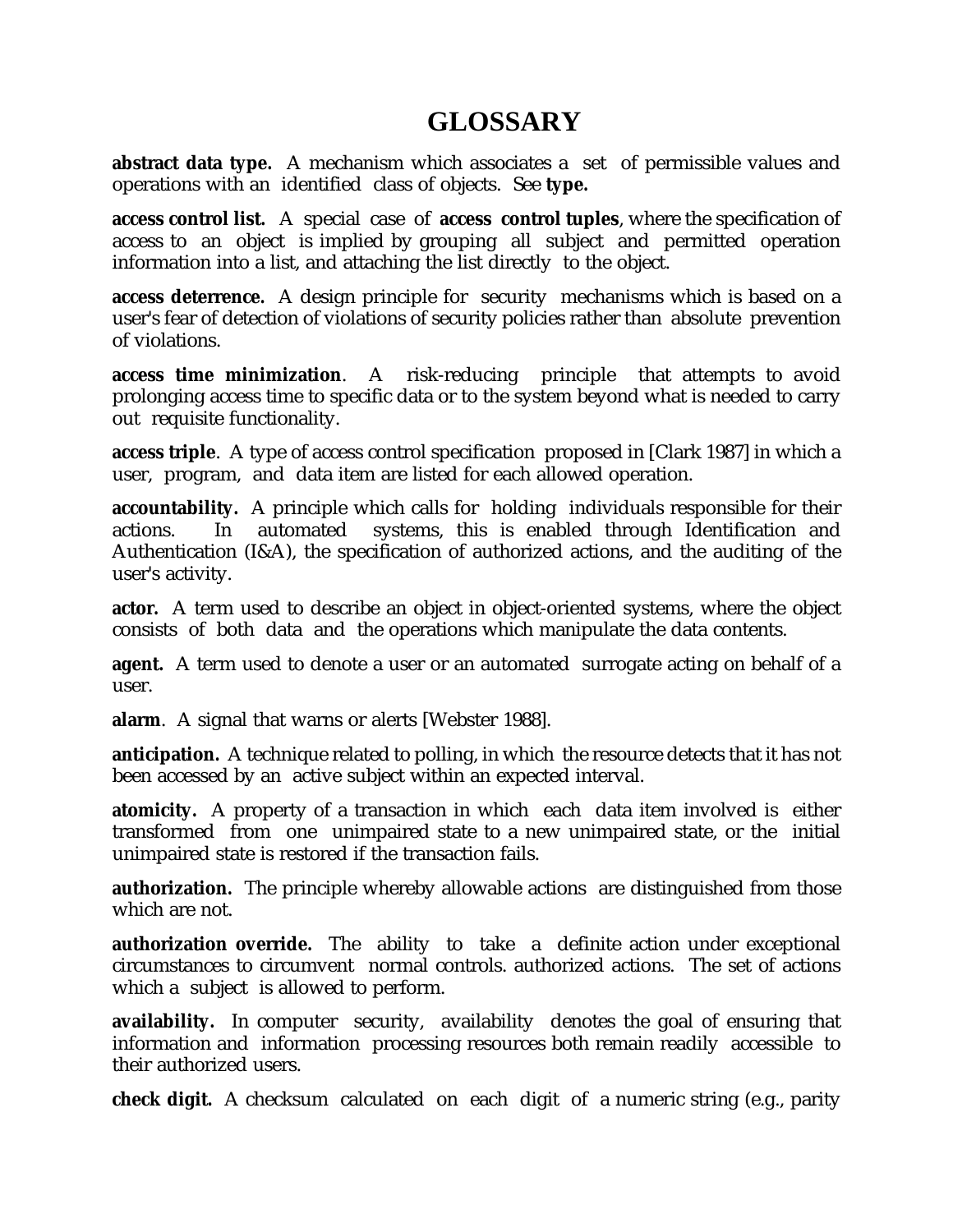bits).

**brevity codes.** A shortened form of standardized messages which reduces the amount of input required by valid users while often hiding the message type, or other information obtained from the user interface, from unauthorized users.

**capabilities**. A protected identifier that both identifies the object and specifies the access rights to be allowed to the accessor who possesses the capability. In a capabilitybased system, access to protected objects such as files is granted if the would-be accessor possesses a capability for the object [NCSC 1988].

**category.** A restrictive label that has been applied to classified or unclassified data as a means of increasing the protection of the data and further restricting access to the data [NCSC 1988].

**chained checksum.** A checksum technique in which the hashing function is a function of data content and previous checksum values.

**checksum**. A numeric value which is computed (by some particular algorithm) based on the entire contents of a data object.

**Chinese Wall model.** A model presented in [Brewer 1989] to address confidentiality policies in the context of dynamically changing access permissions.

**classification**. (1) In data security, a determination that information requires, in the interest of national security, a specific degree of protection against unauthorized disclosure together with a designation signifying that such a determination has been made [Longley 1987]. (2) Systematic arrangement in groups or categories according to established criteria [Webster 1988].

**conditional authorization.** A type of authorization which is activated only at the occurrence of conditioning events.

**conditional enabling.** A type of control in which actions are physically disabled unless an authorization for the action is granted.

**conditioning events.** Events which are specified as being sufficient to invoke a reaction from a conditionally authorized subject.

**confidentiality.** The concept of holding sensitive data in confidence, limited to an appropriate set of individuals or organizations [NCSC 1988].

**configuration management.** The management of security features and assurances through control of changes made to a system's hardware, software, firmware, documentation, test, test fixtures and test documentation throughout the development and operational life of the system [NCSC 1988].

**constraint.** The state of being checked, restricted, or compelled to avoid or perform some action [Webster 1988].

**cryptographic checksum.** A checksum computed by an algorithm which produces a unique value for each possible data value of the object.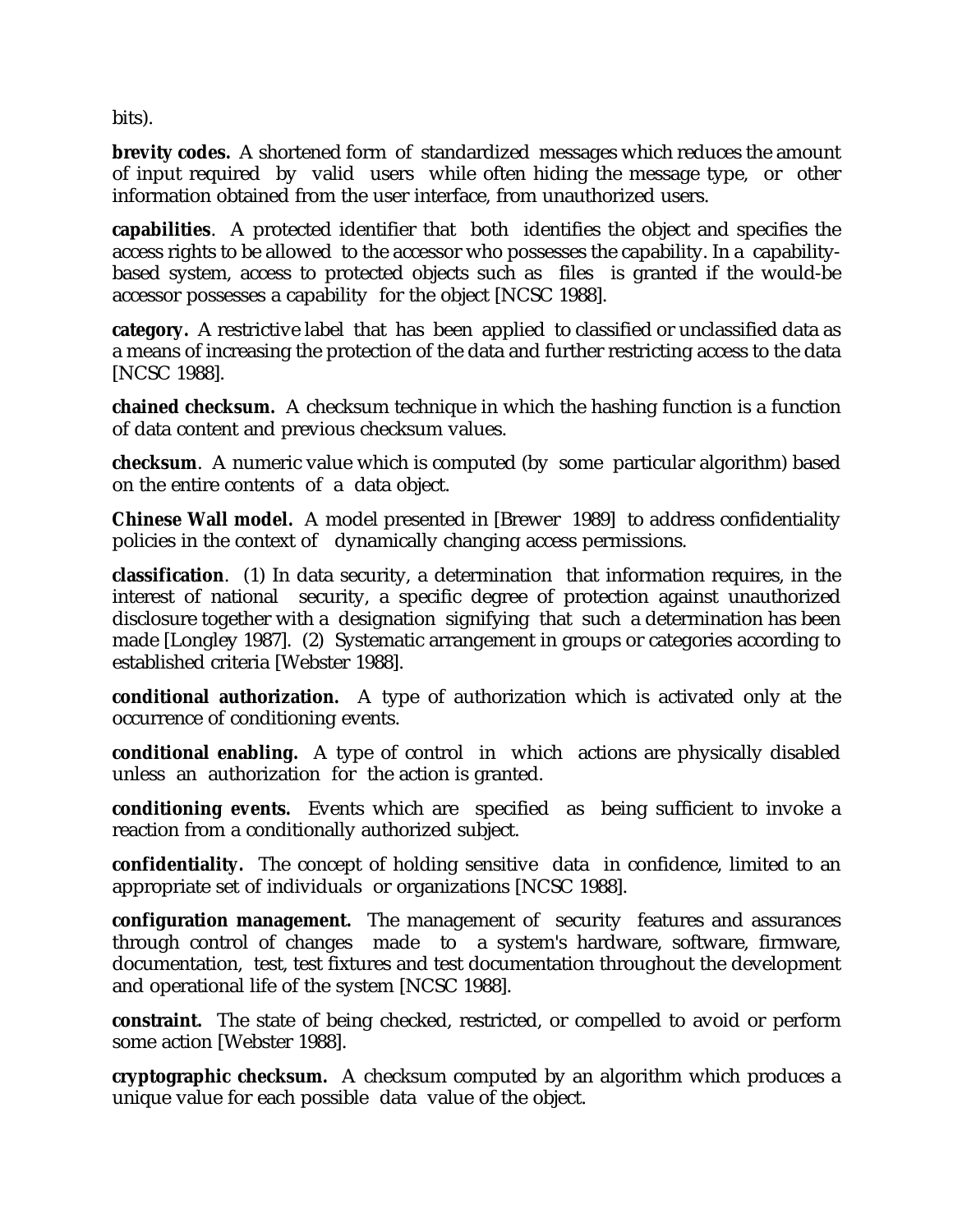**cryptography**. The principles, means and methods for rendering information unintelligible, and for restoring encrypted information to intelligible form [NCSC 1988].

**data attribute checks.** A verification that data has particular attributes.

**data compression.** Techniques which reduce the size of data objects by encoding redundancies in the data to a more compact form.

**data integrity.** The attribute of data relating to the preservation of (1) its meaning and completeness, (2) the consistency of its representation(s), and (3) its correspondence to what it represents. See **integrity**.

**data minimization.** A generalization of the principle of **variable minimization**, in which the standardized parts of a message or data are replaced by a much shorter code, thereby reducing the risk of erroneous actions or improper use.

**data movement primitives.** A method of controlling shared objects by providing primitive operations which (logically) move the shared object into private addressing space when being accessed, thus preventing simultaneous access to the object by another process.

**denial of service.** Any action or series of actions that prevent any part of a system from functioning in accordance with its intended purpose. This includes any action that causes unauthorized destruction, modification, or delay of service [NCSC 1988].

**digital signature.** In authentication, a data block appended to a message, or a complete encrypted message, such that the recipient can authenticate the message contents and/ or prove that it could only have originated with the purported sender. The digital signature is a function of (1) the message, transaction or document to be signed (2) secret information known only to the sender and (3) public information employed in the validation process [Longley 1987].

**discrete value checks.** A verification that data has either certain permissible values or does not have other restricted values, out of a wider set of possible values.

**discretionary access control.** A means of restricting access to objects based on the identity and need-to-know of the user, process and/or groups to which they belong. The controls are discretionary in the sense that a subject with a certain access permission is capable of passing that permission (perhaps indirectly) on to any other subject [NCSC 1988].

**domain.** The unique context (e.g., access control parameters) in which a program is operating. In effect, the set of objects that a subject has the ability to access [NCSC 1988].

**duplication protocol.** A communications protocol which duplicates the data being sent in order to provide fault tolerance.

duty. A required task, conduct, service, and/or function that constitute what one must do and the manner in which it should be done.

**dynamics of use.** Pertaining to the way in which access privileges are specified, and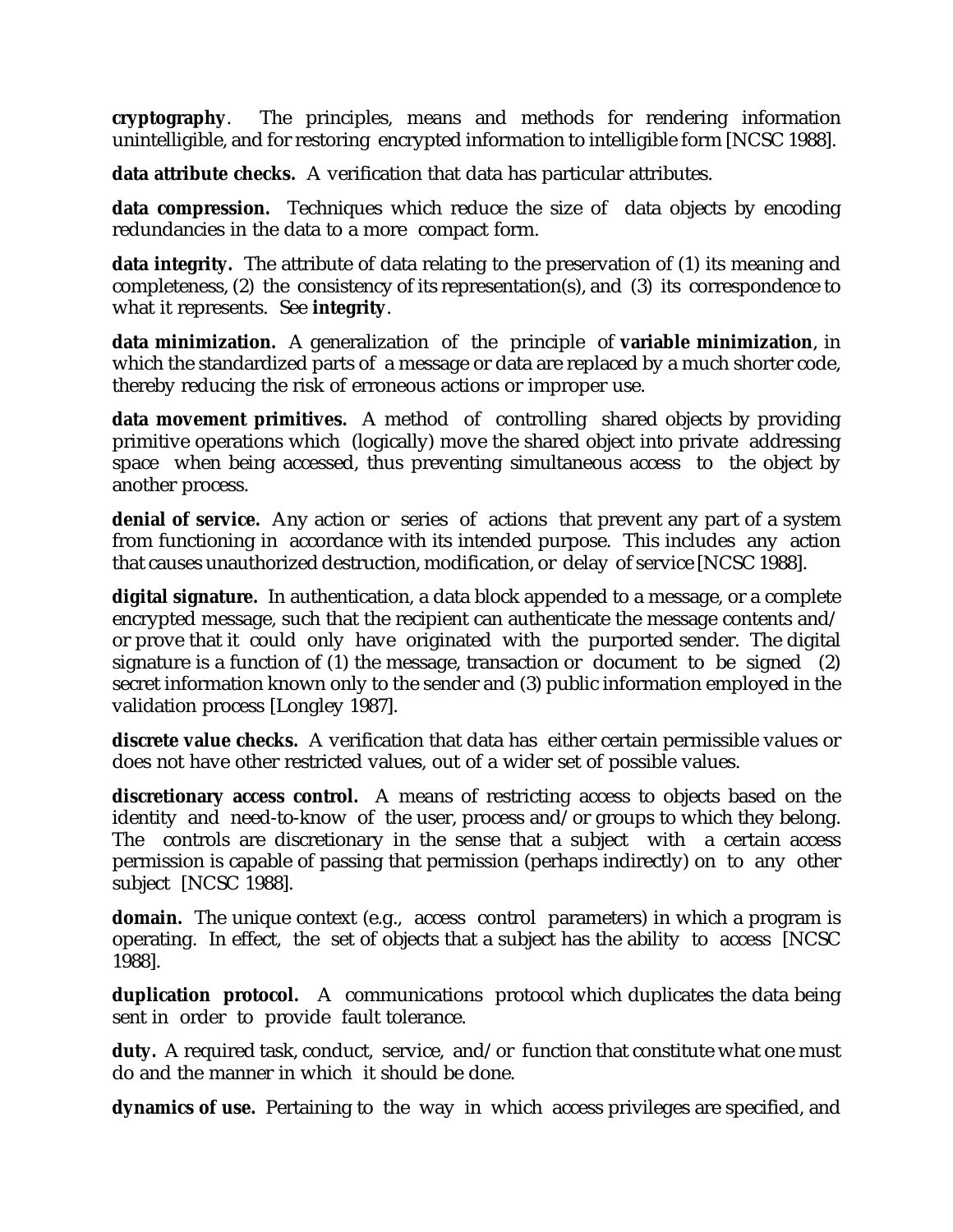how the system allows modification of that specification [Saltzer 1975].

**embedded system.** A system that performs or controls a function, either in whole or in part, as an integral element of a larger system or subsystem [NCSC 1988].

**encapsulation.** The principle of structuring hardware and software components such that the interface between components is clean and well-defined, and that exposed means of input, output, and control other than those that exist in the interface do not exist.

**encryption.** See **cryptography**.

**error correcting code.** A technique in which the information content of the error-control data of a data unit can be used to correct errors in the message data of that unit.

**error correction.** Techniques which attempt to recover from detected data transmission errors.

**event constraint.** A type of **constraint** in which the active agent must perform an action or set of actions within a specified bound of time.

**fault tolerance.** The ability of a system to continue to perform its tasks after the occurrence of faults [Johnson 1989].

**gate.** An encapsulation implementation technique which provides access between domains only via specific locations (the gates) which provide a well-defined, controlled interface.

**handshaking protocol.** Techniques in which two or more communicating entities exchange information about successful or unsuccessful reception of data for error control.

**hierarchical supervision.** A technique in which integrity critical actions are handled or controlled by a more trusted or more experienced user while less critical actions are delegated to subordinates.

**identity.** The sameness in all that constitutes the objective reality of a thing: oneness; and is the distinguishing character of a thing: individuality [Webster 1988].

**individuation.** The determination of the individual in the general [Webster 1988].

**integrity**. (1) A subgoal of computer security which pertains to ensuring that data continues to be a proper representation of information, and that information processing resources continue to perform correct processing operations. (2) A subgoal of computer security which pertains to ensuring that information retains its original level of accuracy. (3) Sound, unimpaired or perfect condition [NCSC 1988]. See data integrity, system integrity.

**label.** Written or printed matter accompanying an article to furnish identification or other information [Webster 1988]. See **security label**.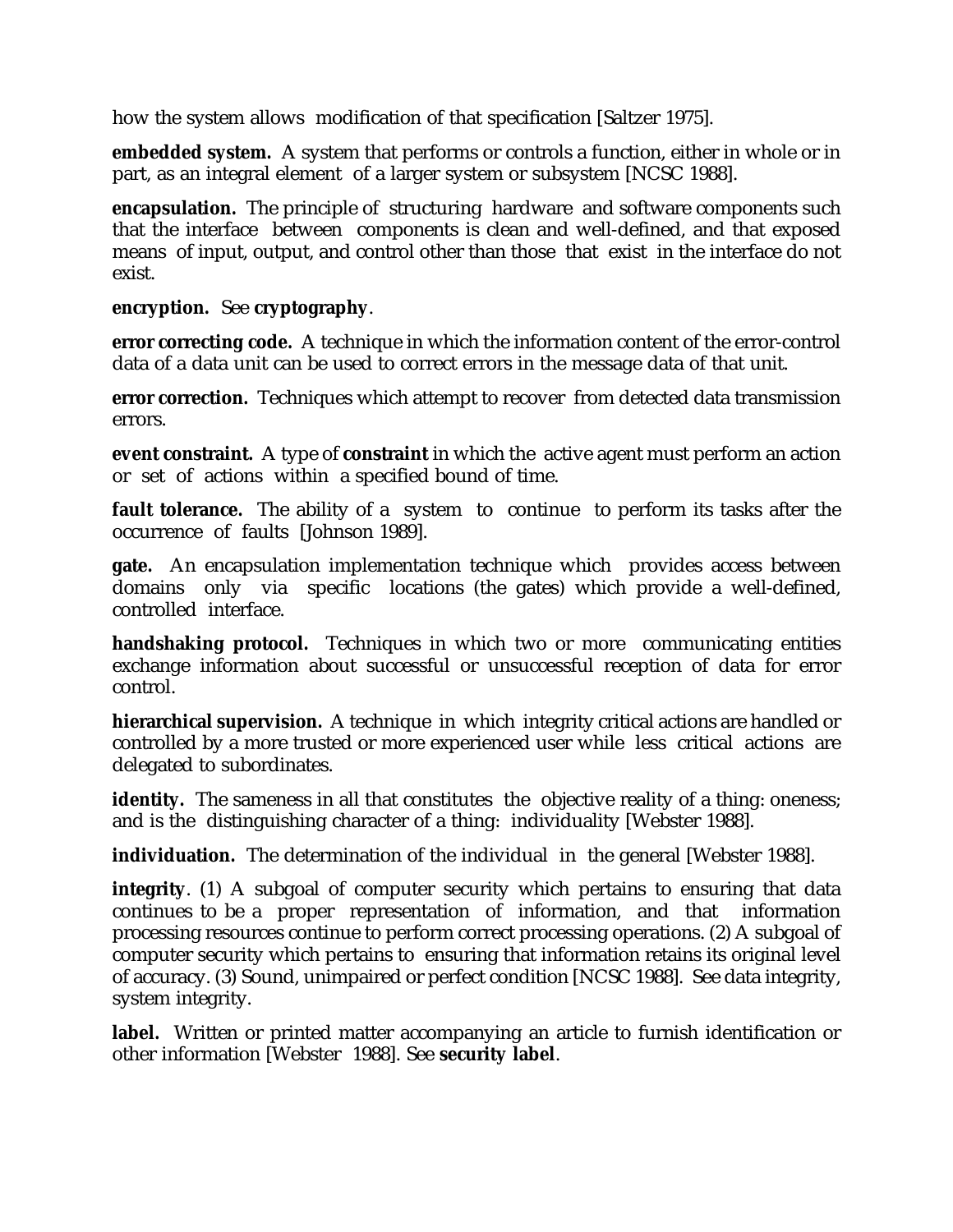**least privilege.** The principle that requires that each subject be granted the most restrictive set of privileges needed for the performance of authorized tasks. The application of this principle limits the damage that can result from accident, error, or unauthorized use [NCSC 1988].

**mandatory access control.** A means of restricting access to objects based on the sensitivity (as represented by a label) of the information contained in the objects and the formal authorization (i.e., clearance) of subjects to access information of such sensitivity [NCSC 1988].

**minimization.** A risk-reducing principle that supports integrity by containing the exposure of data or limiting opportunities to violate integrity.

**minimizing target value.** A risk-reducing practice which stresses the reduction of potential losses incurred due to a successful attack, and/or the reduction of benefits an attacker might receive in carrying out such an attack.

**monitor.** To watch, observe, or check-especially for a special purpose [Webster 1988].

**mutual exclusion.** The guarantee of exclusive access to a given data item for the purpose of completing a critical action in order to avoid interference by other entities attempting to simultaneously access the same data item.

**N-person control.** A method of controlling the actions of subjects by distributing a task among more than one (N) subjects.

**noninterference.** A concept proposed in [Goguen 1982] whereby a member of particular class cannot initiate actions that affect what is observed by members of a different class.

**non-reversible action.** A type of action which supports the principle of accountability by preventing the reversal and/or concealment of activity associated with sensitive objects.

**notarization.** The authentication of an object which is being transferred between two parties by an independent entity.

**object.** A passive entity that contains or receives information. Access to an object potentially implies access to the information it contains. Examples of objects are records, blocks, pages, segments, files, directories, directory trees, and programs, as well as bits, bytes, words, fields, processors, video displays, keyboards, clocks, printers, and network nodes [NCSC 1988].

**obligation**. The binding, constraining, or commitment of an individual or an active agent to a course of action.

**privilege.** (1) In operations, pertaining to a program or user and characterizing the type of operation that can be performed [Longley 1987]. (2) An **authorization** to perform an action.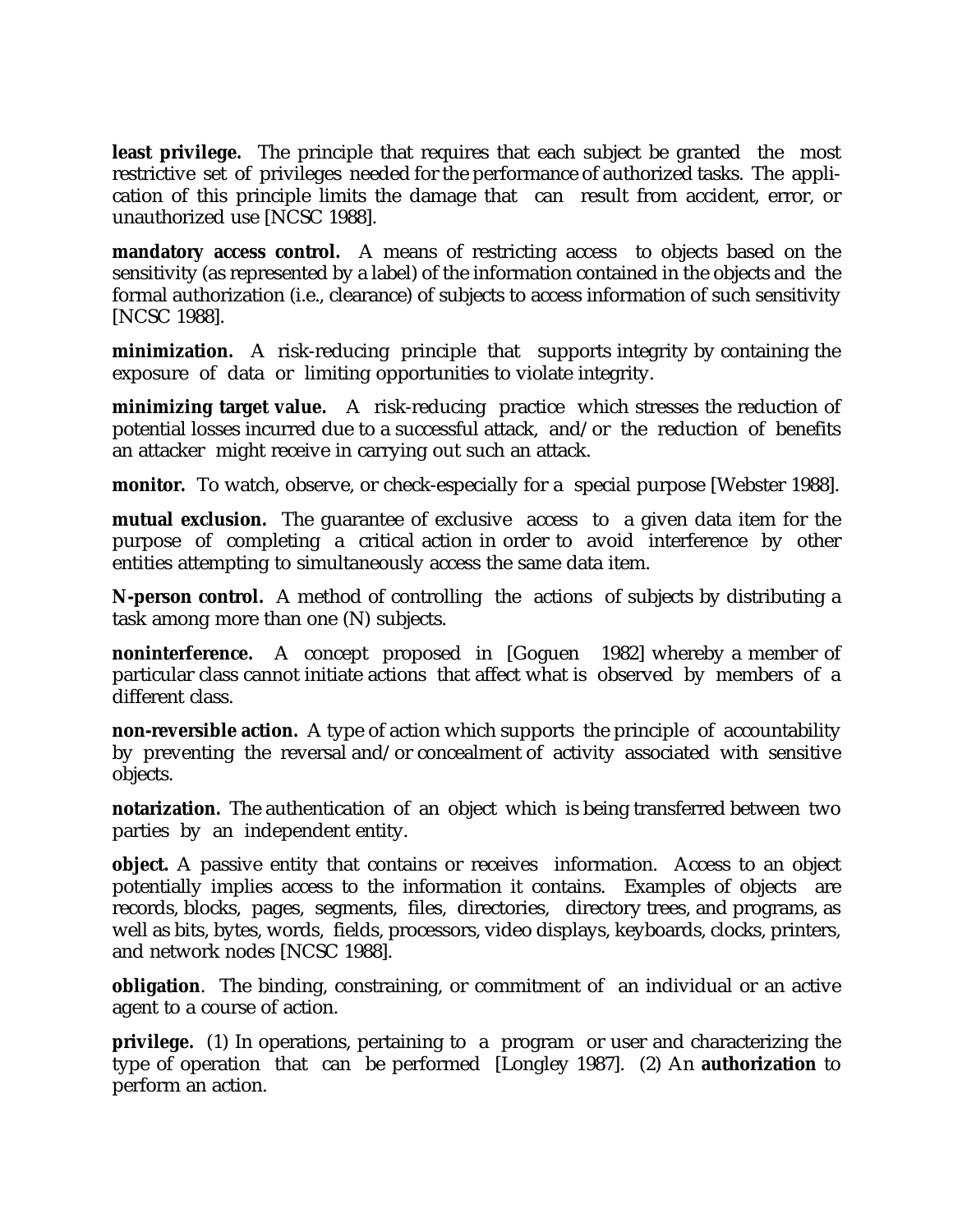**privilege states.** The states of a system in which a normally prohibited set of actions are allowed. Typically, use of privilege states is limited to ``trusted processes'' which are known or believed to use the normally prohibited actions only in specific, controlled ways. See **protection ring.**

**process sequencing.** A technique which controls the order in which specific tasks or subtasks are completed.

**protection ring.** One of a hierarchy of privileged modes of a system that gives certain access rights to user programs and processes authorized to operate in a given mode.

**protocol.** (1) A code prescribing strict adherence to correct procedures. (2) In telecommunications, it is a set of characters at the beginning and end of a message that enables communications between computers at various abstract service layers. These layers establish peer-entities between the communicating systems.

**range checks.** A verification that data is within a certain range of values.

**read.** A fundamental operation that results only in the flow of information from an object to a subject [NCSC 1988].

**receive.** A communications-oriented generalization of the **read** operation.

**redundancy.** (1) The part of a message that can be eliminated without loss of essential information. (2) The use of duplicate components to prevent failure of an entire system upon failure of a single component.

**responsibility.** Being answerable for what one does.

**reversible action**. An action that, once initiated, can be undone leaving the object being acted upon in a state as if the action had never been initiated.

**risk reduction**. The function of reducing one or more of the factors of risk, e.g., value at risk, vulnerability to attack, threat of attack, protection from risk.

**role.** A distinct set of operations required to perform some particular function.

**rotation of duty.** A method of reducing the risk associated with a subject performing a (sensitive) task by limiting the amount of time the subject is assigned to perform the task before being moved to a different task.

**routine variation.** The risk-reducing principle which underlies techniques which reduce the ability of potential attackers to anticipate scheduled events in order to minimize associated vulnerabilities.

**run-to-run totals.** Checksums which are applied to sequenced data, in which the hashing function is made a function of the previously seen data.

**security label.** A piece of information that represents the security level of an object [NCSC 1988].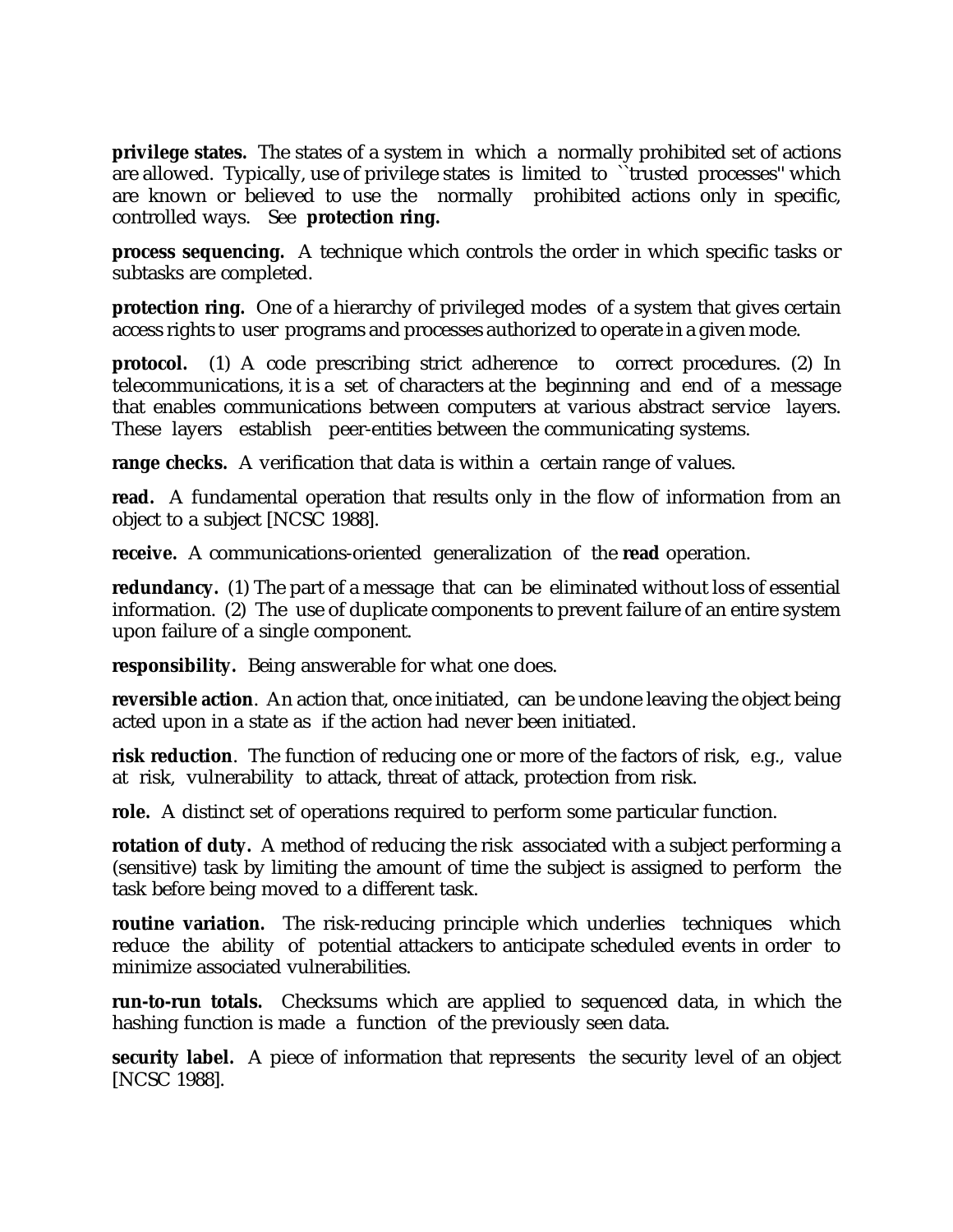**security model.** A formal presentation of the security policy enforced by the system. It must identify the set of rules and practices that regulate how a system manages, protects, and distributes sensitive information [NCSC 1988].

**security policy**. The set of laws, rules, and practices that regulate how an organization manages, protects, and distributes sensitive information [NCSC 1988].

**send.** A communications-oriented generalization of the **write** operation.

**sensitive information**. Any information, the loss, misuse, modification of, or unauthorized access to, could affect the national interest or the conduct of Federal programs, or the privacy to which individuals are entitled under Section 552a of Title 5, U. S. Code, but that has not been specifically authorized under criteria established by an Executive order or an act of Congress to be kept classified in the interest of national defense or foreign policy [NCSC 1988].

**separation.** An intervening space established by the act of setting or keeping apart.

**separation of duty**. The partitioning of tasks and associated privileges among different users or subjects, or to different, mutually-exclusive **roles** associated with a single user.

**separation of name spaces.** A technique of controlling access by precluding sharingnames given to objects are only meaningful to a single subject and thus cannot be addressed by other subjects.

**serializability.** Having the capability to consecutively order all actions in a logical transaction schedule.

**strong typing.** The application of **type enforcement** during all operations upon instances of **abstract data types** within a system or program.

**summary integrity check**. A method for checking the correct-

ness of data by comparing it with a ``summary'' of the data.

See **checksum.**

**subject.** An active entity, generally in the form of a person, process, or device, that causes information to flow among objects or changes the system state. Technically, a process/domain pair [NCSC 1988].

**supervisory control. A method of controlling particular**

**actions of a subject by making those actions dependent on**

### **the authorization of a supervisor.**

**system integrity.** The attribute of a system relating to the successful and correct operation of computing resources. See **integrity.**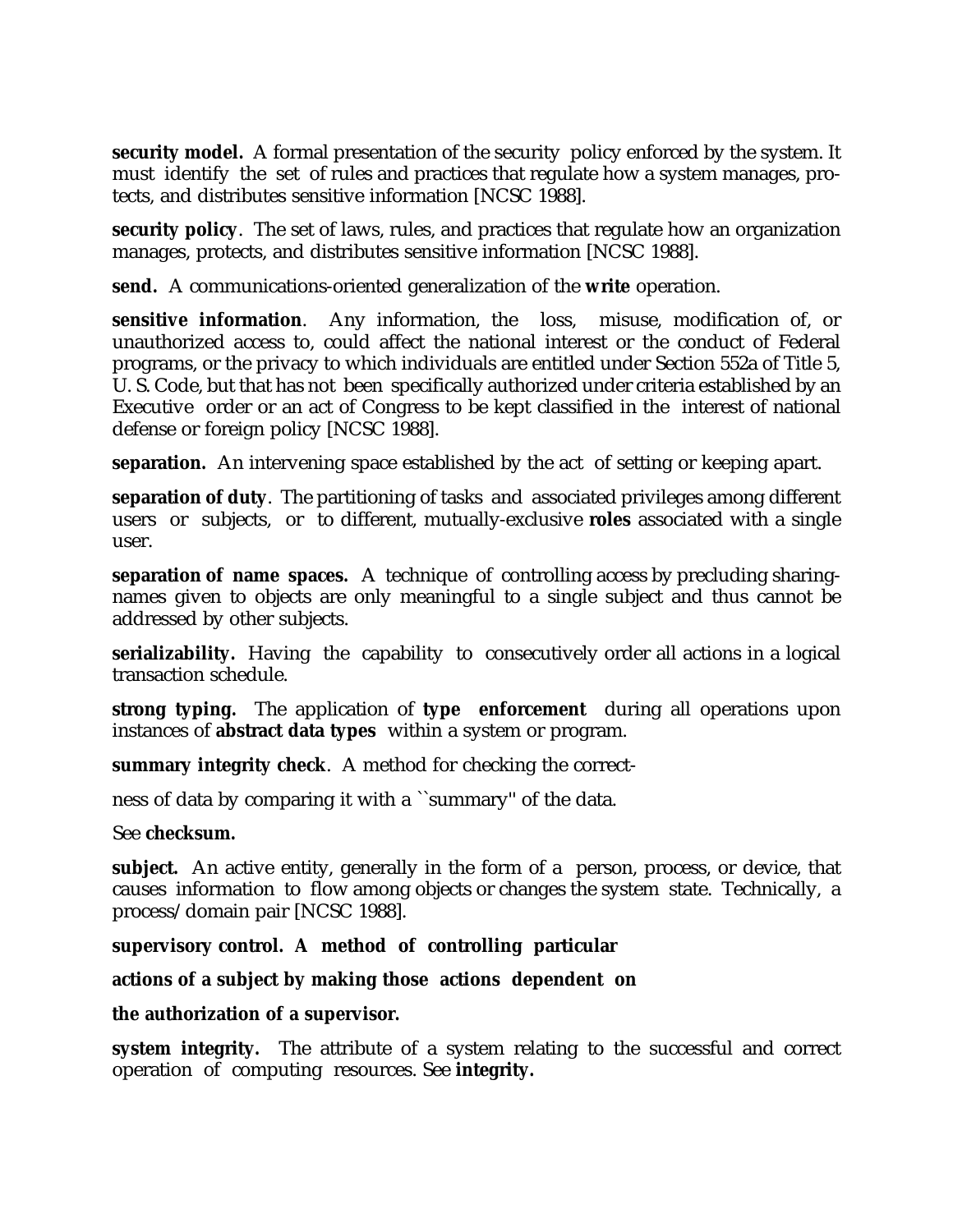**tactical system**. A system which is used as an integral part of or in support of a weapon(s) system.

**theft of service.** The unauthorized use of information processing resources. time stamping. The method of including an unforgeable time stamp with object structures, used for a variety of reasons such as sequence numbering and expiration of data.

**timeouts for inactivity.** The setting of time limits for either specific activities or for non-activity. See anticipation.

**Tranquillity Principle.** A requirement that changes to an object's access control attributes be prohibited as long as any subject has access to the object.

**transmittal list.** A list, stored and transmitted with particular data items, which identifies the data in that batch and can be used to verify that no data are missing.

**Trojan horse.** A computer program with an apparently or actually useful function that contains additional (hidden) functions that surreptitiously exploit the legitimate authorizations of the invoking process to the detriment of security or integrity [NCSC 1988].

**trusted computing base (TCB).** The totality of protection mechanisms within a computer system, including hardware, firmware, and software, the combination of which is responsible for enforcing a security policy. A TCB consists of one or more components that together enforce a unified security policy over a product or system. The ability of a TCB to enforce correctly a unified security policy depends solely on the mechanisms within the TCB and on the correct input by system administrative personnel of parameters (e.g., a user's clearance level) related to the security policy [NCSC 1988].

**trusted path.** A mechanism by which a person at a terminal can communicate directly with the TCB [**trusted computing**

**base**]. This mechanism can only be activated by the person or the TCB and cannot be imitated by untrusted software [NCSC 1988].

**two-phase commit protocol.** A mechanism which requires the logging of a record for all actions to ensure that any transaction either completely succeeds, or may be rolled back so that effectively no changes have occurred.

**type.** In programming, pertaining to the range of values and valid operations associated with a variable [Longley 1987].

**type enforcement**. The enforcement of allowable operations on an instance of an **abstract data type**, and on the permissible values that instance may take. See **strong typing.**

**unconditional authorization.** A type of authorization which enables immediate action on the part of the authorized subject.